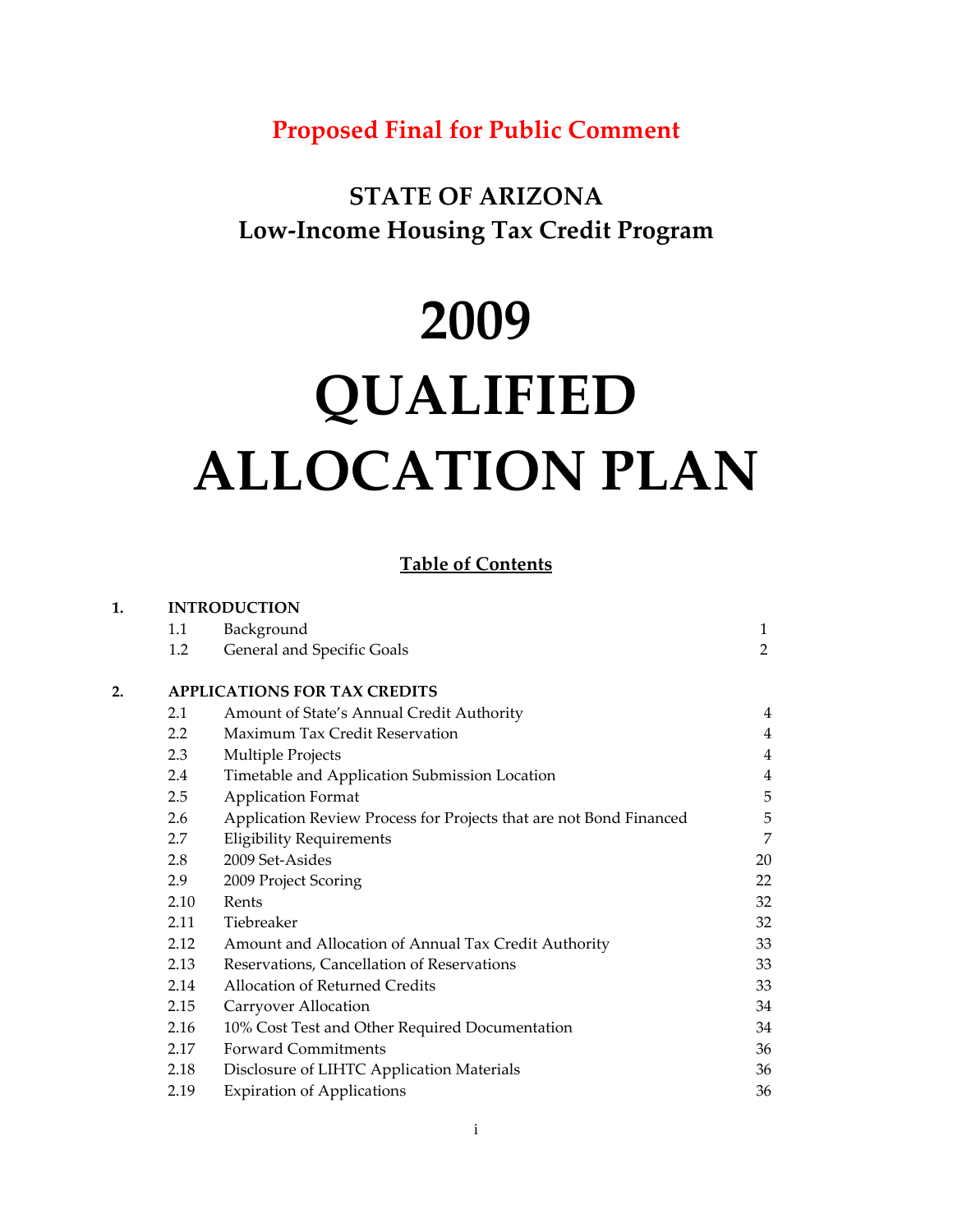|    | 2.20                        | Finality of Allocation and Reconsideration Determination of               |    |  |  |  |
|----|-----------------------------|---------------------------------------------------------------------------|----|--|--|--|
|    |                             | Eligibility and Adjustment of Audited Score                               | 36 |  |  |  |
| 3. |                             | TAX CREDITS FOR DEVELOPMENTS FINANCED WITH STATE VOLUME CAP               |    |  |  |  |
|    |                             | <b>BOND AUTHORITY</b>                                                     |    |  |  |  |
|    | 3.1                         | Determination of Tax Credits for Tax-Exempt Bond Projects                 | 38 |  |  |  |
| 4. |                             | <b>GENERAL REGULATIONS</b>                                                |    |  |  |  |
|    | 4.1                         | <b>False Filing</b>                                                       | 41 |  |  |  |
|    | 4.2                         | <b>Satisfactory Progress</b>                                              | 41 |  |  |  |
|    | 4.3                         | Change of Ownership                                                       | 41 |  |  |  |
|    | 4.4                         | Revocation of a Notice of Eligibility for 4% Tax Exempt Bond Credits,     |    |  |  |  |
|    |                             | Reservation or Carryover Allocation for 9% Tax Credits                    | 42 |  |  |  |
|    | 4.5                         | Disqualification                                                          | 42 |  |  |  |
|    | 4.6                         | <b>Extended Use Period</b>                                                | 43 |  |  |  |
|    | 4.7                         | Material Changes                                                          | 43 |  |  |  |
|    | 4.8                         | Distribution of Units                                                     | 45 |  |  |  |
|    | 4.9                         | Amendments to the QAP                                                     | 45 |  |  |  |
|    | 4.10                        | Disclaimer and Limitation of Liability                                    | 45 |  |  |  |
|    | 4.11                        | Return of Tax Credits                                                     | 45 |  |  |  |
| 5. | FINAL TAX CREDIT ALLOCATION |                                                                           |    |  |  |  |
|    | 5.1                         | Final Tax Credit Allocation and First Year Certification by ADOH          | 46 |  |  |  |
|    | 5.2                         | First Year Certification and Issuance of Final Allocation (IRS Form 8609) | 46 |  |  |  |
|    | 5.3                         | Final Allocation Underwriting                                             | 48 |  |  |  |
| 6. | <b>FEES</b>                 |                                                                           |    |  |  |  |
|    | 6.1                         | Tax Credit Application Fee                                                | 49 |  |  |  |
|    | 6.2                         | Additional Application Fees for Projects Proposing                        |    |  |  |  |
|    |                             | Financing through ADOH                                                    | 49 |  |  |  |
|    | 6.3                         | Supplemental Allocation Application Fee                                   | 49 |  |  |  |
|    | 6.4                         | <b>Building Permit Extension Fee</b>                                      | 49 |  |  |  |
|    | 6.5                         | Reservation Fee and Final Allocation Fee                                  | 49 |  |  |  |
|    | 6.6                         | Applicant's Obligation for Fee Payment                                    | 50 |  |  |  |
|    | 6.7                         | Tenant Ownership Fees                                                     | 50 |  |  |  |
|    | 6.8                         | <b>Carryover Allocation Late Fees</b>                                     | 50 |  |  |  |
|    | 6.9                         | 10% Cost Test Late Fees                                                   | 50 |  |  |  |
|    | 6.10                        | <b>Administration Fees</b>                                                | 51 |  |  |  |
|    | 6.11                        | <b>Compliance Monitoring Fees</b>                                         | 51 |  |  |  |
|    | 6.12                        | Fees Are Not Refundable                                                   | 51 |  |  |  |
| 7. | <b>UNDERWRITING</b>         |                                                                           |    |  |  |  |
|    | 7.1                         | <b>General Requirements</b>                                               | 52 |  |  |  |
|    | 7.2                         | <b>Underwriting Process</b>                                               | 52 |  |  |  |
|    | 7.3                         | Specific Underwriting Standards                                           | 53 |  |  |  |
|    |                             | 7.3(A) Project Feasibility                                                | 53 |  |  |  |
|    |                             | 7.3(B) Project Financial Feasibility                                      | 54 |  |  |  |
|    |                             | 7.3(C) Project Viability                                                  | 61 |  |  |  |
|    |                             | $\mathbf{ii}$                                                             |    |  |  |  |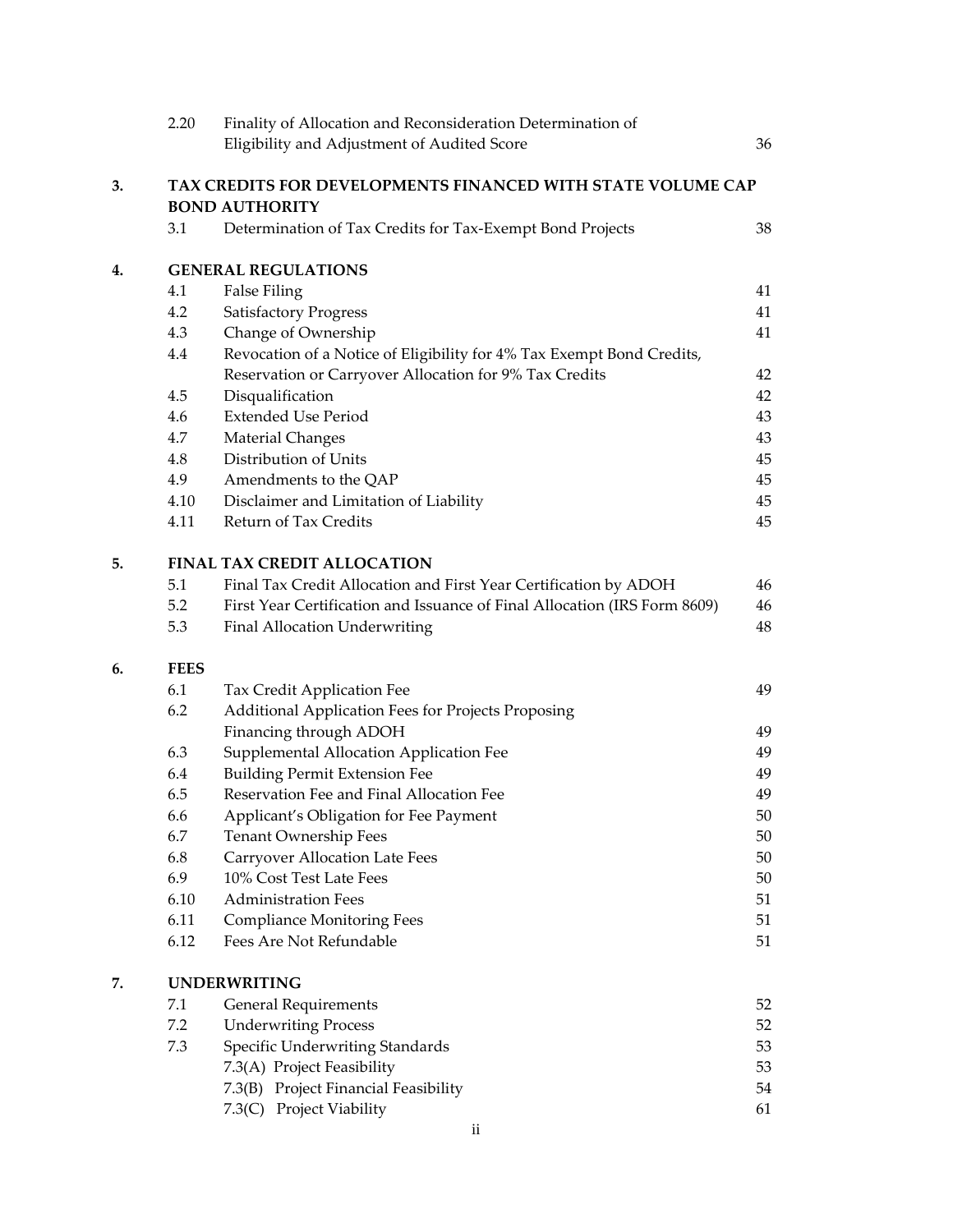|    | 7.4 | <b>Rental Market Considerations</b>    | 64 |
|----|-----|----------------------------------------|----|
|    | 7.5 | <b>Post Reservation Considerations</b> | 65 |
| 8. |     | PROJECT COMPLIANCE MONITORING          |    |
|    | 8.1 | <b>Project Compliance Monitoring</b>   | 66 |
|    | 8.2 | <b>Compliance Monitoring Procedure</b> | 66 |
| 9. |     | <b>DEFINITIONS</b>                     | 70 |

## **EXHIBITS**

| Exhibit B   | Sample Letter of Community Assessment        |
|-------------|----------------------------------------------|
| Exhibit C   | Year 2009 DDA and QCT                        |
| Exhibit D   | Year 2009 Mandatory Design Guidelines        |
| Exhibit E   | Sample Legal Opinion                         |
| Exhibit E-1 | Sample CPA Opinion                           |
| Exhibit F   | Example 10% Cost Test Letter                 |
| Exhibit F-1 | Project Cost Form                            |
| Exhibit G   | Final Cost Certification Letter              |
| Exhibit H   | Imputed Incomes/Allowable Rents              |
| Exhibit L   | Market Demand Study Guide                    |
| Exhibit N   | Service Provider Questionnaire               |
| Exhibit W-1 | Architect's Certificate                      |
| Exhibit W-2 | Contractor's Certificate                     |
| Exhibit X   | <b>Operational Risk Management Practices</b> |
| Exhibit Y   | Fair Housing Act Accessibility Checklist     |
|             |                                              |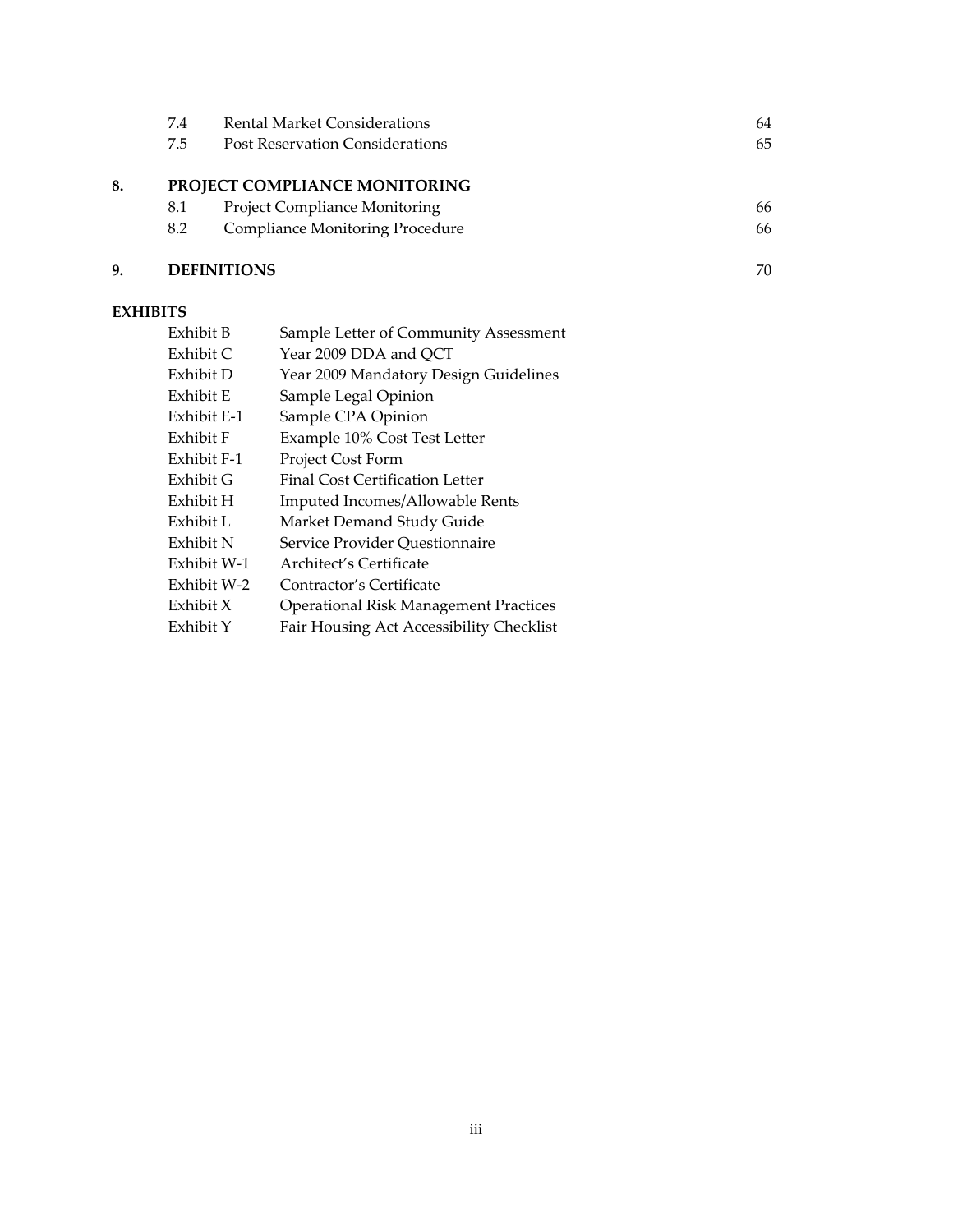#### **1. INTRODUCTION**

#### **1.1 Background**

[1](#page-3-0).1(A) The federal low-income housing tax credit ("LIHTC" or "tax credit") <sup>1</sup> program was established by the Tax Reform Act of 1986, codified in Section 42 of the Internal Revenue Code of 1986, as amended ("IRC Section 42") to encourage construction and rehabilitation of low-income rental housing. The Arizona Department of Housing ("ADOH") is the housing credit agency responsible for allocating tax credits to owners of qualifying residential rental projects. The Revenue Reconciliation Act of 1989 amended IRC Section 42 by adding Section 42(m), which requires allocating agencies to allocate low-income housing tax credits pursuant to a Qualified Allocation Plan ("QAP," "Plan," or "Allocation Plan").

IRC Section 42(m)(1) provides as follows:

- (B) QUALIFIED ALLOCATION PLAN‐‐For purposes of this paragraph, the term ʹQualified Allocation Planʹ means any plan‐‐
	- (a) which sets forth selection criteria to be used to determine housing priorities of the housing credit agency which are appropriate to local conditions,
	- (b) which also gives preference in allocating housing credit dollar amounts among selected projects to‐‐
		- (I) projects serving the lowest income tenants, and
		- (II) projects obligated to serve qualified tenants for the longest periods,
		- (III) projects which are located in Qualified Census Tracts (as defined in subsection  $(d)(5)(c)$  and the development of which contributes to a concerted community revitalization plan

and

- (c) which provides a procedure that the agency (or an agent or other private contractor of such agency) will follow in monitoring for noncompliance with the provisions of this section and in notifying the Internal Revenue Service of noncompliance with the provisions of this section which such agency becomes aware of and in monitoring for noncompliance with habitability standards through regular site visits.
- (C) CERTAIN SELECTION CRITERIA MUST BE USED‐‐The selection criteria set forth in a Qualified Allocation Plan must include‐‐
	- (a) project location,

-

- (b) housing needs characteristics,
- (c) project characteristics including whether the project includes the use of existing housing as part of a community revitalization plan,
- (d) sponsor characteristics,
- (e) tenant populations with special housing needs,
- (f) public housing waiting lists,
- (g) tenant populations for individuals with children, and
- (h) projects intended for eventual tenant homeownership.

<span id="page-3-0"></span><sup>1</sup> The defined terms that are used in this Plan are in Section 9, Definitions. Terms that are defined in Section 9 are capitalized with the exception of commonly used terms such as "applicant"and "project."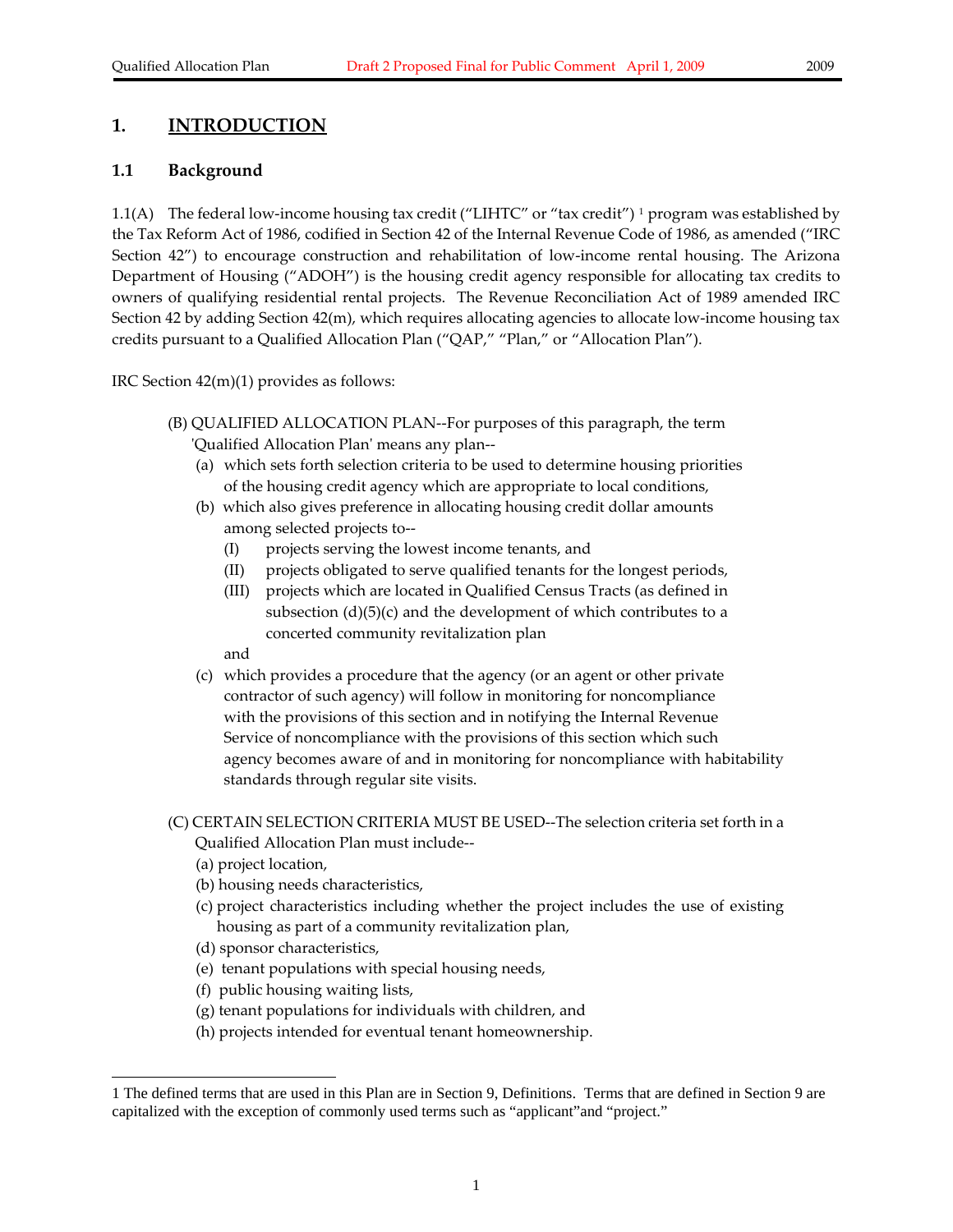1.1(B) There are two methods for obtaining a tax credit Allocation: (i) through an application submitted pursuant to this Plan and (ii) tax‐exempt bond financing.

1.1(C) Changes to this Plan due to the American Recovery and Reinvestment Act of 2009, Pub. L. 111‐5, ("the ARRA"), including grants of low‐income housing credit ceiling to state allocating agencies described in Section 1602 of the ARRA, and the appropriation of funds for financing of certain LIHTC projects through the HOME Investment Partnership Program described under Title XII of the ARRA shall be announced by ADOH through a public notice at a later date.

#### **1.2 General and Specific Goals**

1.2(A) Annual Tax Credit Ceiling. Since the Arizona Department of Housing was established in 2002, the department has allocated tax credits valued at nearly \$800 million to projects located throughout Arizona. The LIHTC program has resulted in the production of affordable housing for low and moderate‐income households throughout Arizona.

1.2(B) General Goals. For projects that are not financed through tax‐exempt bonds the LIHTC program is a competitive program. See Section 3 for the process and requirements for tax credits to projects financed by tax‐exempt bonds. The federal government establishes the State Annual Credit Authority which limits the dollar amount of tax credits that ADOH may allocate to qualifying projects, and detailed eligibility standards and priority uses for available tax credits. The State's Annual Tax Credit Authority is insufficient to fund all applications. This Plan explains the competitive process that ADOH uses to allocate its annual authority for 9% tax credits in 2009. Applications for tax credits for projects that are financed through tax‐exempt bonds and that have received confirmation of private activity bond volume cap shall be reviewed as provided herein on a first-come, first-served basis. See Section 3.1. In furtherance of the statutory provisions affecting the program, ADOH has established the following general goals for allocating tax credits in Arizona:

1.2(B)(1) To maximize the number of affordable rental housing units added to the existing housing stock;

1.2(B)(2) To develop affordable rental housing units in areas with the highest market demand while avoiding concentration of affordable properties in distressed areas;

1.2(B)(3) To develop affordable rental housing units necessary to satisfy a critical need in an area;

1.2(B)(4) To allocate tax credits to projects that provide the greatest overall public benefits;

 $1.2(B)(5)$  To allocate all tax credits;

1.2(B)(6) To encourage development and preservation of appropriate rental housing for people and families that need governmental assistance to find and maintain suitable, habitable, and affordable rental housing in the private marketplace;

 $1.2(B)(7)$  To enable substantial rehabilitation of existing rental housing in order to prevent losses to the existing supply of affordable units;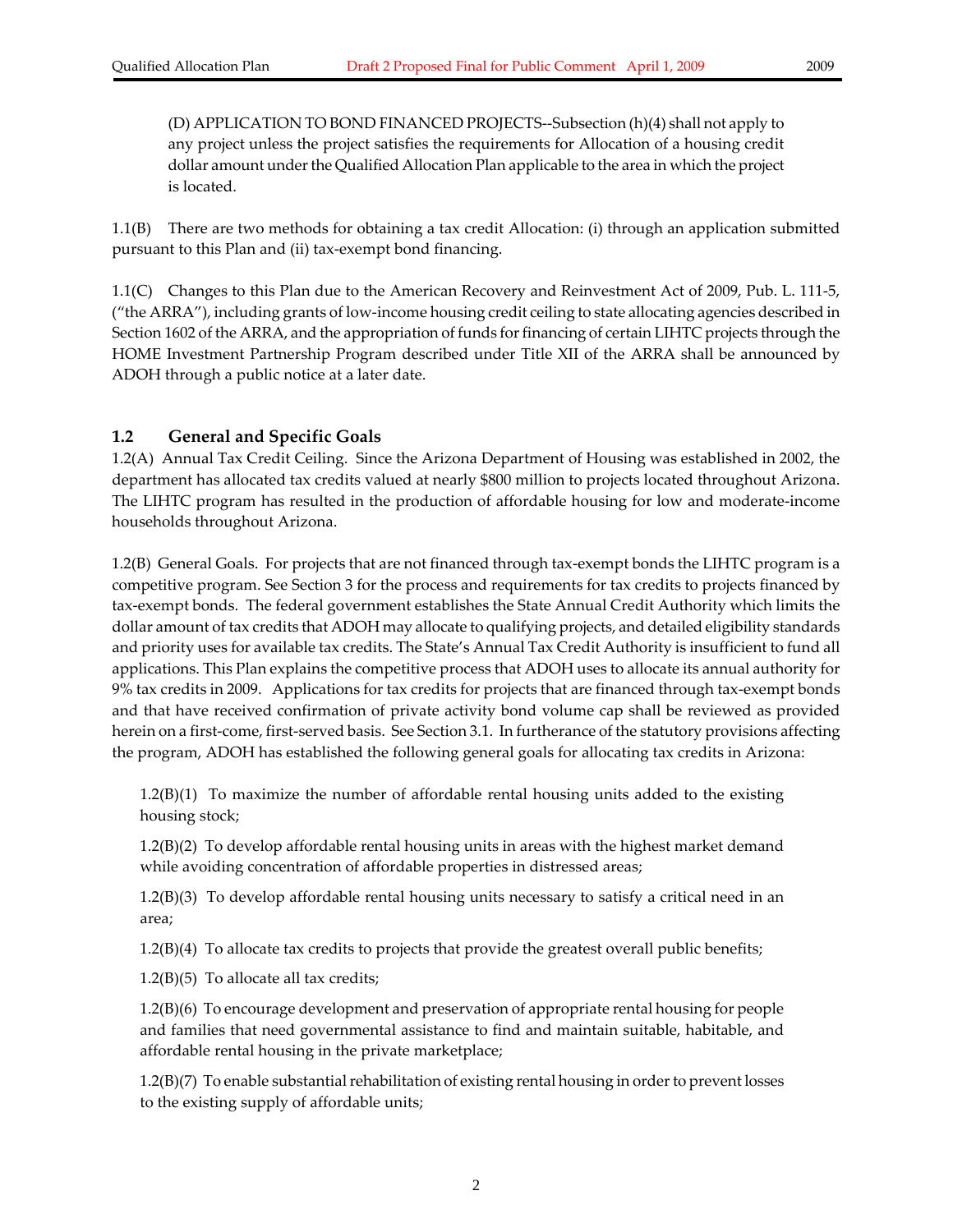1.2(B)(8) To prevent the loss from the existing stock of low-income rental housing of those units under expiring contracts with federal agencies or subject to prepayment which, without the Allocation of tax credits, would be converted to market rate units;

 $1.2(B)(9)$  To maximize the utilization of tax credits;

1.2(B)(10) To provide an equitable distribution of tax credits across the state;

1.2(B)(11) To provide opportunities for participation in the tax credit program to all qualified sponsors of low‐income rental housing; and,

1.2(B)(12) Provide local government entities with notice and opportunity to comment on tax credit development proposed within their jurisdictions.

1.2(C) Specific Goals. In addition, in allocating tax credits, ADOH seeks to achieve specific goals. These are:

 $1.2(C)(1)$  To use tax credits in connection with rental housing "projects serving the lowest income tenants," see I.R.C.  $\frac{242(m)(1)(B(i))}{(I)}$ ;

 $1.2(C)(2)$  To use tax credits in connection with rental housing "projects obligated to serve qualified tenants for the longest periods," see I.R.C.  $$42(m)(1)(B)(ii)(II);$ 

 $1.2(C)(3)$  To make tax credit funding available to proposals to serve low-income populations  $$ including large families, homeless persons, persons with special needs, and senior citizens;

1.2(C)(4) To hold competition among only those projects considered sound investments of public funds;

1.2(C)(5) To expend the minimum amount of public funds necessary to accomplish program goals;

1.2(C)(6) To administer the LIHTC program in a manner that encourages timely project completion and occupancy; and,

1.2(C)(7) To encourage the highest available quality and design standards for projects financed with tax credits.

1.2(D) From year to year, the state may supplement these general goals with more specific goals in order to meet specific affordable housing needs.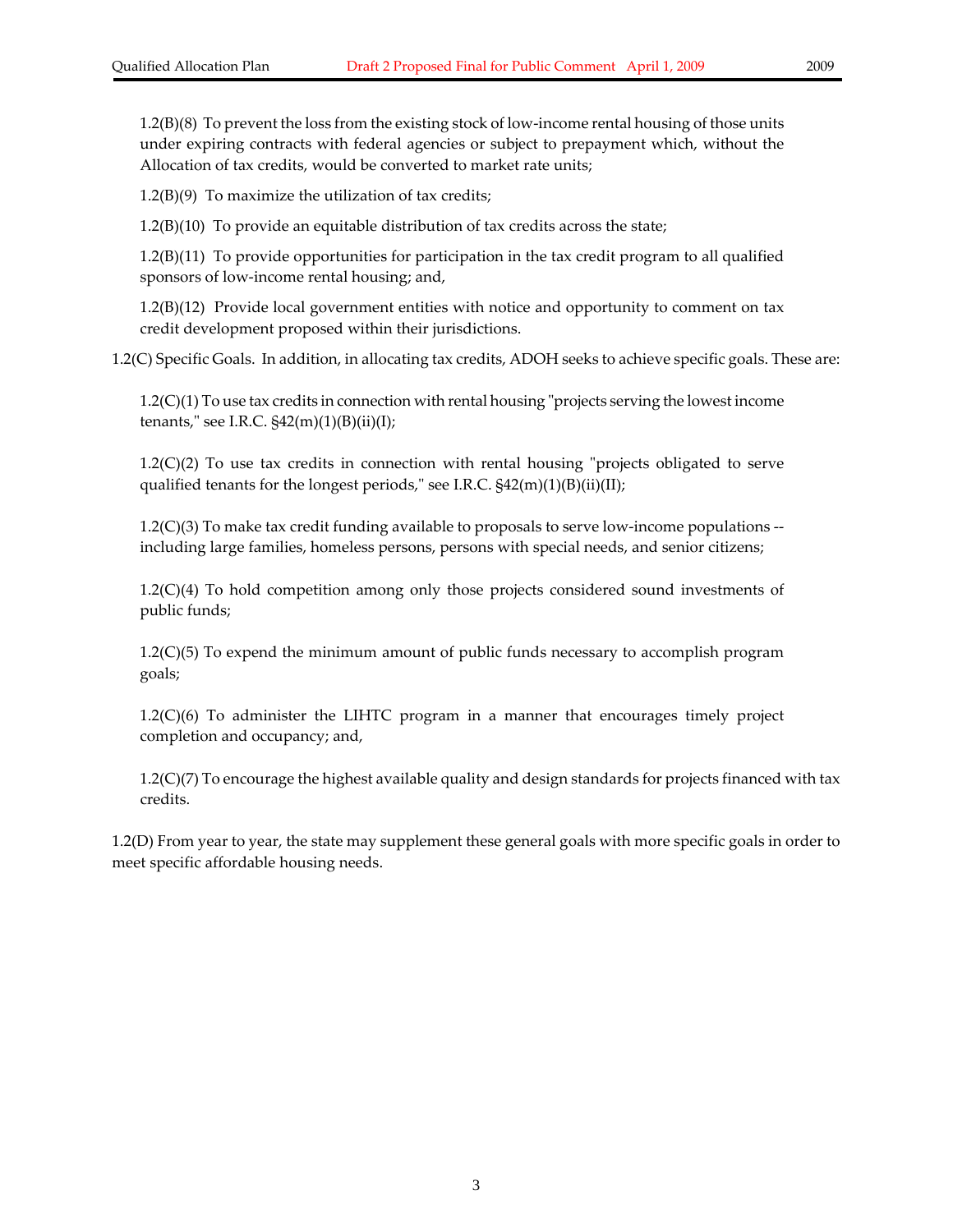#### **2. APPLICATIONS FOR TAX CREDITS**

#### **2.1 Amount of the State Annual Credit Authority**

For calendar year 2009, the amount used under Section  $42(h)(3)(C)(ii)$  to calculate any state's LIHTC program credit ceiling amount is the greater of (i) \$2.30 multiplied by the stateʹs population or (ii) \$2,275,000. These figures are adjusted annually forinflation. Arizona's LIHTC program credit ceiling amount forthe calendar year 2009 is \$14,950,414. The amount of tax credits available through this Plan in any allocation round is the annual tax credit ceiling adjusted by the amount of tax credits already allocated, tax credits returned, tax credits carried over from the previous year, and any national pool tax credits that the state may receive.

#### **2.2 Maximum Tax Credit Reservation**

2.2(A) If the amount of tax credits available for reservation in an allocation round is less than \$11.0 million, then, the amount of credits available to a project shall be limited to the project's qualified eligible basis and no more than two projects may be reserved tax credits for any one Owner, Developer, Co-Developer or affiliate of the Developer or Co‐Developer.

2.2(B) If the amount of tax credits available for reservation in an allocation round is greater than or equal ton \$11.0 million, then the maximum Reservation for any single project or scattered site project shall be \$1,200,000 of the stateʹs annual credit authority or as necessary to maximize the allocation of tax credits and no more than a total of \$2.4 million in any year for any one Owner, Developer, Co‐Developer or affiliate of the Developer or Co-Developer with multiple projects. ADOH may award tax credits for a maximum of two projects each yearto a Developer, Co‐Developer and any affiliate of the Developer or Co‐Developer provided one of the projects is a project located in a rural area. Applicants proposing large projects with total costs that exceed the maximum tax credit amount for a single project must divide the project and compete for the additional tax credits by submitting applications in subsequent Allocation Years. A Reservation of tax credits for one phase of a large project does not guarantee a Reservation of credits for subsequent phases in later Allocation Years.

#### **2.3 Multiple Projects**

For applications subject to Section 2.2(B), if ADOH determines that multiple applications in the same year constitute a single project, ADOH may deny the applications, or combine them into a single application. A reservation or an allocation, as determined by ADOH, shall not exceed the amount ADOH determines is necessary for the financial feasibility of the project and its viability as a qualified low-income housing project. ADOH, in its discretion, may treat multiple applications for projects located within the same demographic or market area with common ownership or Development Team members as a single application if it identifies two or more of the following factors in separate applications: the Maximum Tax Credit Reservation as described in Section 2.2(B); projects that target similar populations; large project size in relation to market, market saturation, commonality of design; shared amenities; commonality of application for funding from ADOH, HUD or other housing authorities.

#### **2.4 Timetable and Application Submission Location**

ADOH may hold one or more tax credit application rounds pursuant to this Plan. Applicants must submit to ADOH one original and two complete copies of an application and a non‐refundable application fee of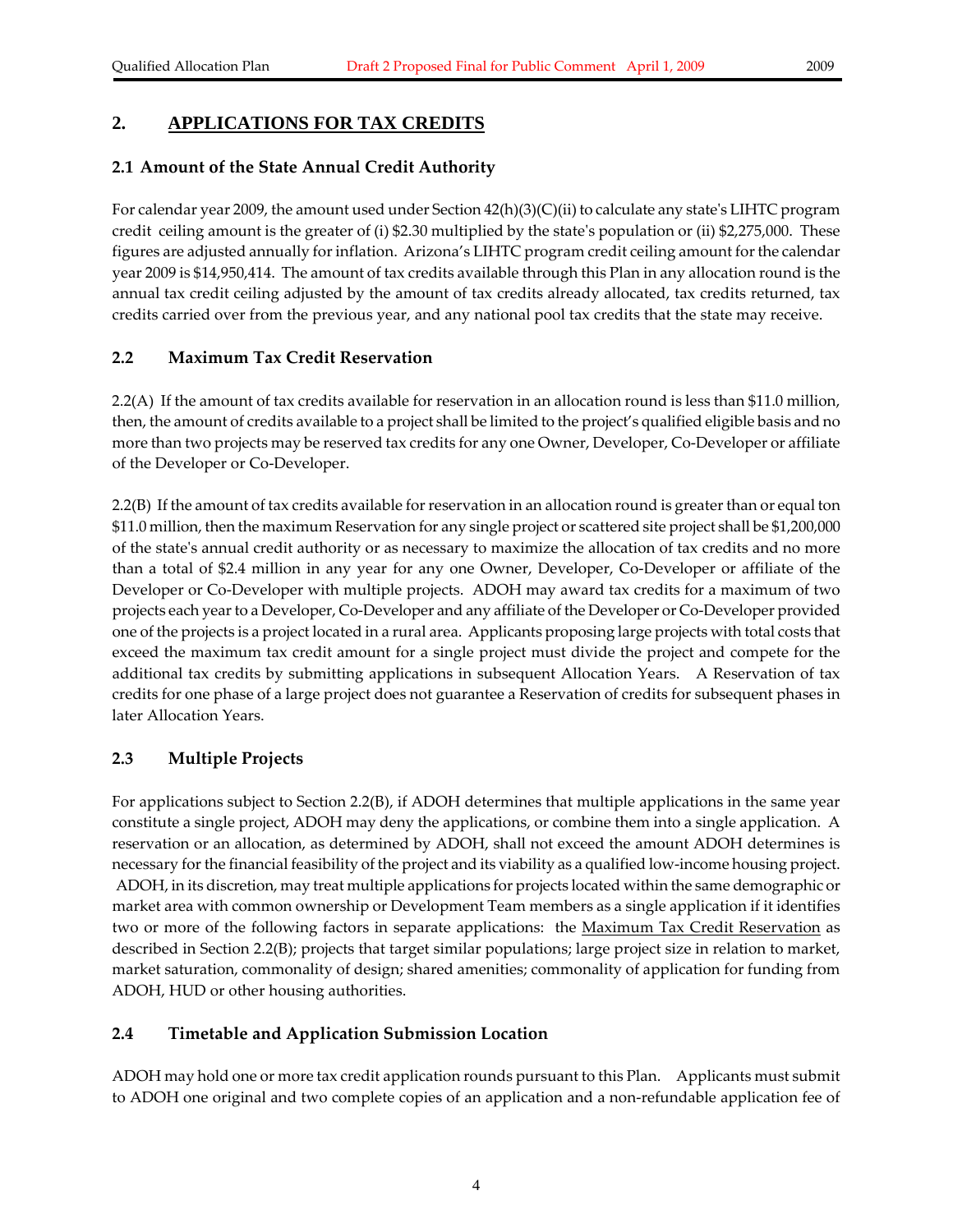\$3,500 for each application on or before 4:00 P.M. of the application submittal date as announced by ADOH in an Information Bulletin published on the ADOH website. If the deadline date falls on a holiday or weekend, applications shall be due on the next business day. Applications must be received at the reception desk of the Arizona Department of Housing located at 1110 West Washington Street, Suite 310, Phoenix, Arizona 85007. Facsimile and e‐mail submissions shall not be accepted.

#### **2.5 Application Format**

Application materials must be in  $8-1/2 \times 11$  format, placed in one or more adequate sized three ring binders, indexed and tabbed as described in this Plan. Exceptions: (1) all drawings/plans may be included unbound if they do not lend themselves to the  $8-1/2 \times 11$  formats. All such plans should be in the smallest practical (readable) format. The maximum acceptable drawing size is C‐size; and (2) items of significant volume (such as an Appraisal, Market Demand Study, capital needs assessment or environmental reports) may be submitted as separate bound items. Each application must comply with the format and content of this Plan and present to ADOH a clear, unambiguous and complete application by the deadline date. ADOH may reject any application that does not conform to the requirements of this Plan or is submitted after the deadline date.

#### **2.6 Application Review Process for Projects that are not Bond Financed**

2.6 (A) Overview. For projects that are not financed with tax-exempt bonds, ADOH shall evaluate all applications in a competitive review process. Generally, applications that pass the threshold determination shall be reviewed for eligibility. See Section 2.7. Eligible applications shall be assigned to the appropriate setaside, scored, and underwritten. Tax credits shall be reserved to eligible applications in each set‐aside, preference being given to applications with the highest competitive score until the amount of tax credits reserved equals the amount of tax credits available for the round. Scoring means auditing the applicant selfscores by verifying support forthe points claimed, and deducting points according to the criteria set forth in Section 2.9. Underwriting includes review of the project described in the application for feasibility, viability, quality, market demand, compliance with design standards, and public benefit utilizing the criteria described in Section 7.

2.6(B) Review Process. ADOH shall take the following steps in processing applications and reserving and allocating credits:

2.6(B)(1) Threshold determinations. Applications that fail to comply with the threshold requirements set forth below shall not receive further review and are ineligible for a Reservation of tax credits.

2.6(B)(1)(a) Complete application. The application must be complete and submitted according to form. The applicant must submit one original and two copies of a complete and accurate application organized in the prescribed sequence and format, as required by this Plan and by the "Low‐Income Housing Tax Credit Program Application Forms and Instructions," together with the non‐refundable application fee. All application forms must be completed and submitted as required by this Plan. ADOH shall not accept any additional information, amendment or change to the application after the deadline date. Notwithstanding the foregoing, ADOH may make written inquiries to the applicant, architects, engineers, financial institutions and the local governments in order to complete the eligibility documentation or to verify the information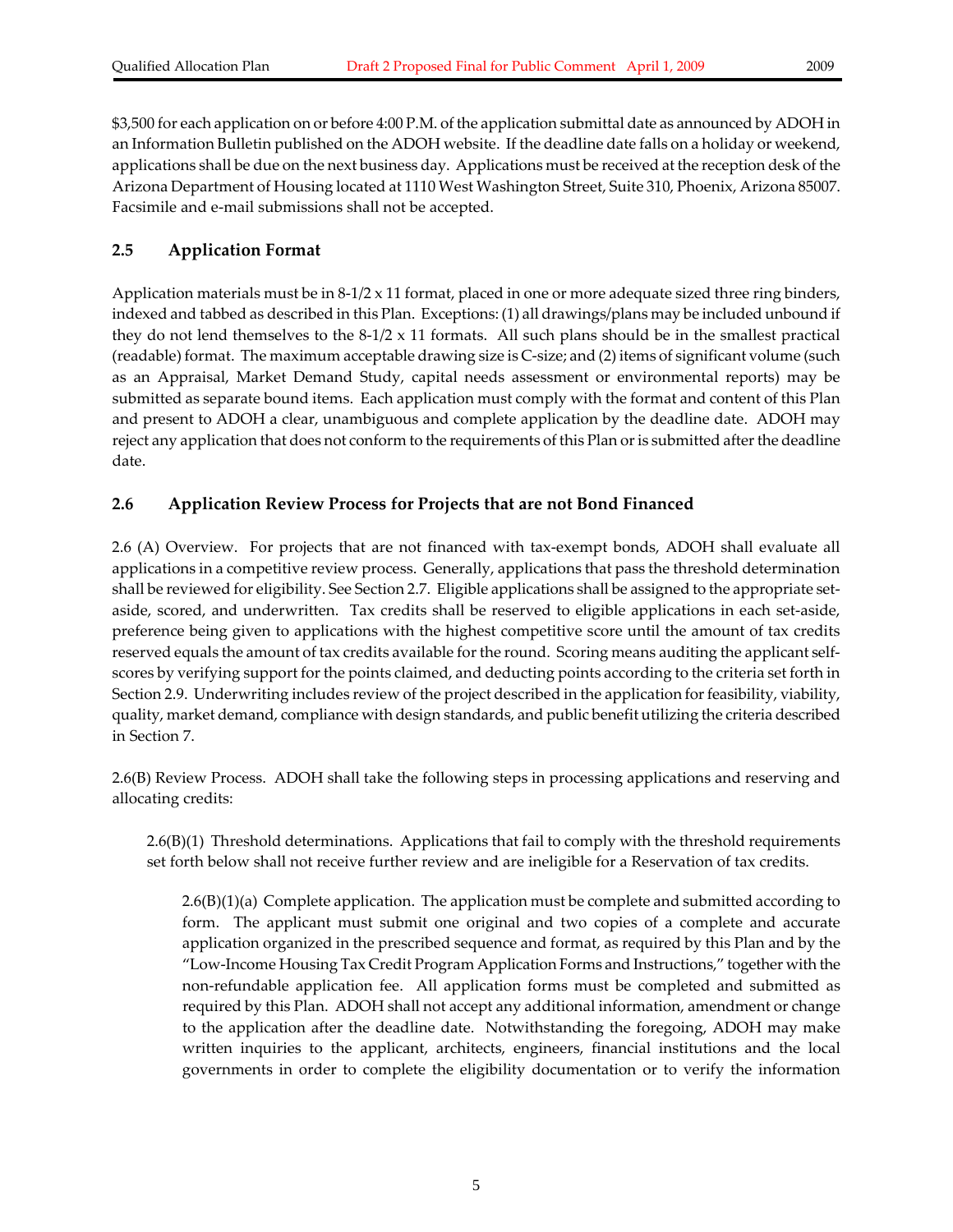submitted. ADOH shall consider such supplemental documentation for eligibility purposes only, and shall not consider the supplemental information in scoring the application.

2.6(B)(1)(b) Designation of Set‐aside Category. An application must elect one Set‐aside category. Applications that fail to elect a set‐aside category or elect multiple set‐aside categories are ineligible for reservation of tax credits. See Form 1‐1, Set‐Aside Election.

 $2.6(B)(1)(c)$  Application fees. Applications must be accompanied by the application fee described in Sections 6.1 and 6.2. ADOH shall deem an application ineligible if an application fee payment does not clear to ADOH's deposit account.

 $2.6(B)(1)(d)$  Authorized signatures. All documents that require a signature must be signed by the applicant's authorized representative. An applicant must be an existing legal entity authorized to conduct business in Arizona and in good standing with the office of the Secretary of State of Arizona. See Section 2.7(B)(12). ADOH shall not consider forms signed on behalf of an entity that is not duly formed or by a representative without authority.

 $2.6(B)(1)(e)$  Current Accounts. At the time of the application is submitted, no member of the Development Team may be in default on a low-income housing financial obligation to ADOH, HUD, or to any local government body or housing authority in Arizona.

 $2.6(B)(1)(f)$  Local government acknowledgement and consent. The application must provide evidence of local government acknowledgement and consent as required by Sections 2.6 (B)(7) and  $2.7(B)(7)$ ..

 $2.6(B)(1)(g)$  Disqualification. An application must not be subject to disqualification as provided in Section 4.5.

2.6(B)(2) Eligibility Determination. ADOH shall review the application and any other information pertaining to the applicant and other Development Team members to determine if the eligibility criteria in Section 2.7 have been met. **ADOH shall deny an application for tax credits that fails to meet eligibility requirements regardless of its audited score.**

2.6(B)(3) Verification of Information. ADOH may verify representations, information, and data in an application with public information and information and statistics available through recognized subscription services.

2.6(B)(4) Waiver of Requirements. Applicants may request that ADOH waive specific requirements of this Plan. Waiver requests shall be supported by a detailed narrative explanation sufficient to permit ADOH to determine that: 1) waiver of the requirement is consistent with Section 42 of the Internal Revenue Code and its implementing regulations, and IRS guidance, 2) waiver of the requirement accomplishes the purposes and objectives of this Plan; and, 3) the waiver shall not adversely affect the feasibility of the project.

2.6(B)(5) Set‐Asides. Applicants must designate one set‐aside category in which the application shall compete. For set‐aside information see Section 2.8;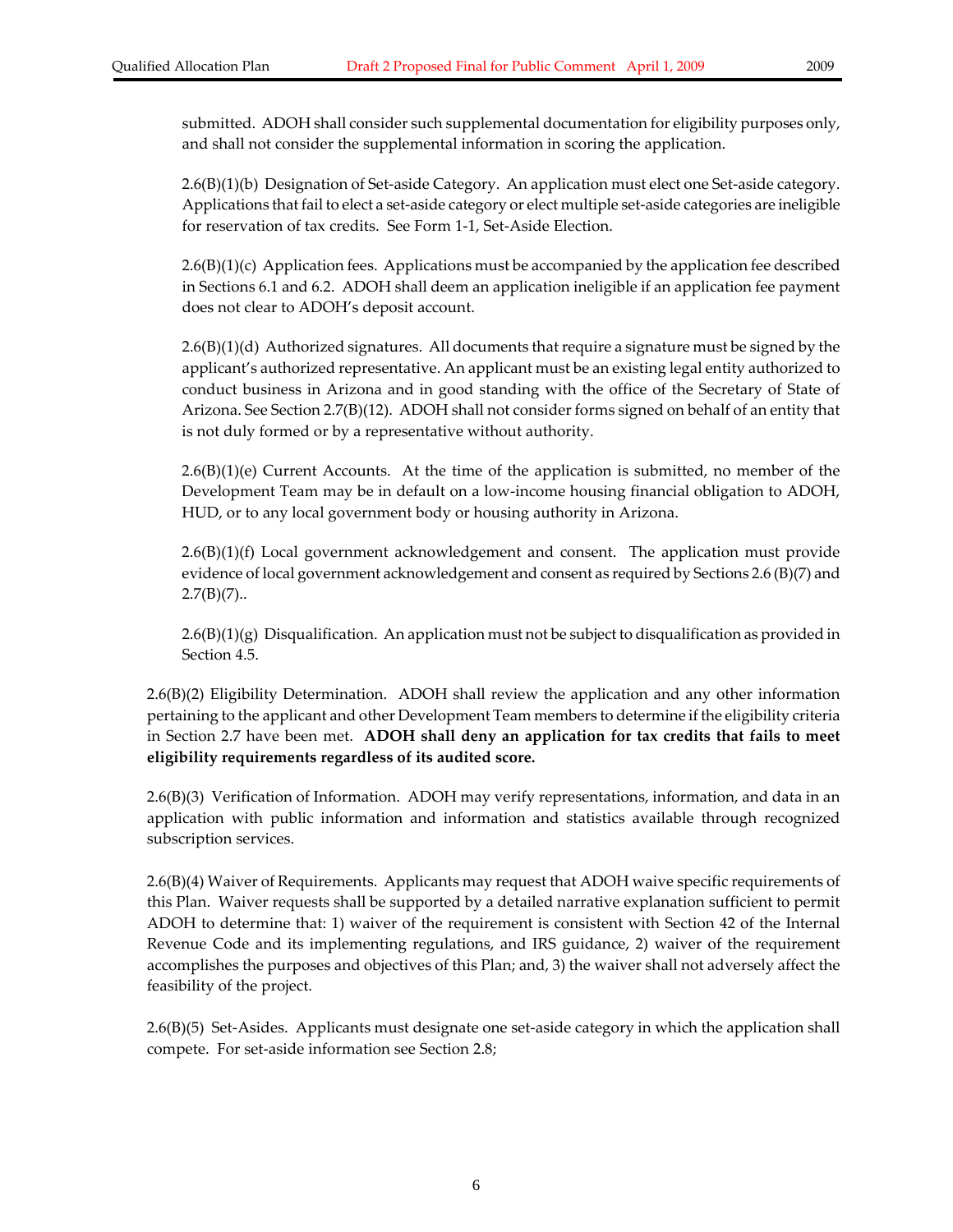2.6(B)(6) Competitive Score. Each eligible project shall be reviewed and receive points based on the scoring criteria set forth in Section 2.9 of this Plan. No application shall be scored higher than the applicant's self score. An application must provide a factual basis and documentary support for points claimed. Claims for points that fail to meet the criteria in Section 2.9 or that are not supported by the application shall be denied. In the event that an applicant claims points in mutually exclusive point criteria, ADOH shall deduct the points that are not supported by the application. Except as provided in Section 2.6(B)(3), applications shall be scored based **SOLELY** on the information supplied in the application.

2.6(B)(7) Letter of Acknowledgement and Consent from Local Government. ADOH shall notify the local government entity where the project is located and request that the entity provide a letter of acknowledgement and consent to the project in the form of Exhibit B. The notification shall be sent directly from ADOH following the Eligibility Review. *The letter shall be signed by the City or County Manager or be adopted by resolution of the governing body.* An application shall be deemed ineligible in the event that the local government entity either fails to provide the letter or otherwise indicates that the proposed affordable housing project is unfavorable.

2.6(B)(8) Underwriting. Eligible projects shall be underwritten before any Reservation of credits is made. ADOH shall establish the Reservation amount following the procedures in Section 2.2, "Maximum Tax Credit Reservation," and underwrite the projects as provided in Section 7, "Underwriting," of this Plan.

2.6(B)(9) Reservation List. ADOH, based upon evaluation of all applications and in its sole discretion, shall establish and make available to the public a Reservation List describing projects receiving an allocation. The final allocation shall be determined by ADOH, in its sole discretion, in accordance with Section 7 of this Plan.

2.6(B)(10) Tax Credit Reservation. ADOH, based upon an evaluation of applications and in its sole discretion, shallreserve tax credits in each set‐aside, preference being given to projects with the highest competitive score that: 1) meet threshold and eligibility requirements; 2) demonstrate a strong market demand; 3) have received the written consent of the local government; and, 4) and meet underwriting requirements. ADOH, shall issue a letter notifying the applicant of the tax credit reservation, which shall include: 1) a request for payment of the reservation fee described in Section 6.5; 2) instructions for application for a Carryover Allocation described in Section 2.15; 3) a description of the requirements for meeting the 10% Cost Test according to Section 2.16; and, 4) other conditions that must be satisfied.

#### **2.7 Eligibility Requirements**

2.7(A) General Requirements.

2.7(A)(1) The project and Development Team as appropriate must meet the eligibility requirements set forth in this Section.

2.7(A)(2) Information contained in the application shall be sufficient to permit ADOH to conclude that the project complies with the requirements of I.R.C. § 42, A.R.S. § 35‐728(E), and this Plan. The materials described in this section are minimum requirements, additional information and materials shall be submitted as may be necessary to permit ADOH to evaluate the feasibility, financial feasibility, and viability of the proposed development.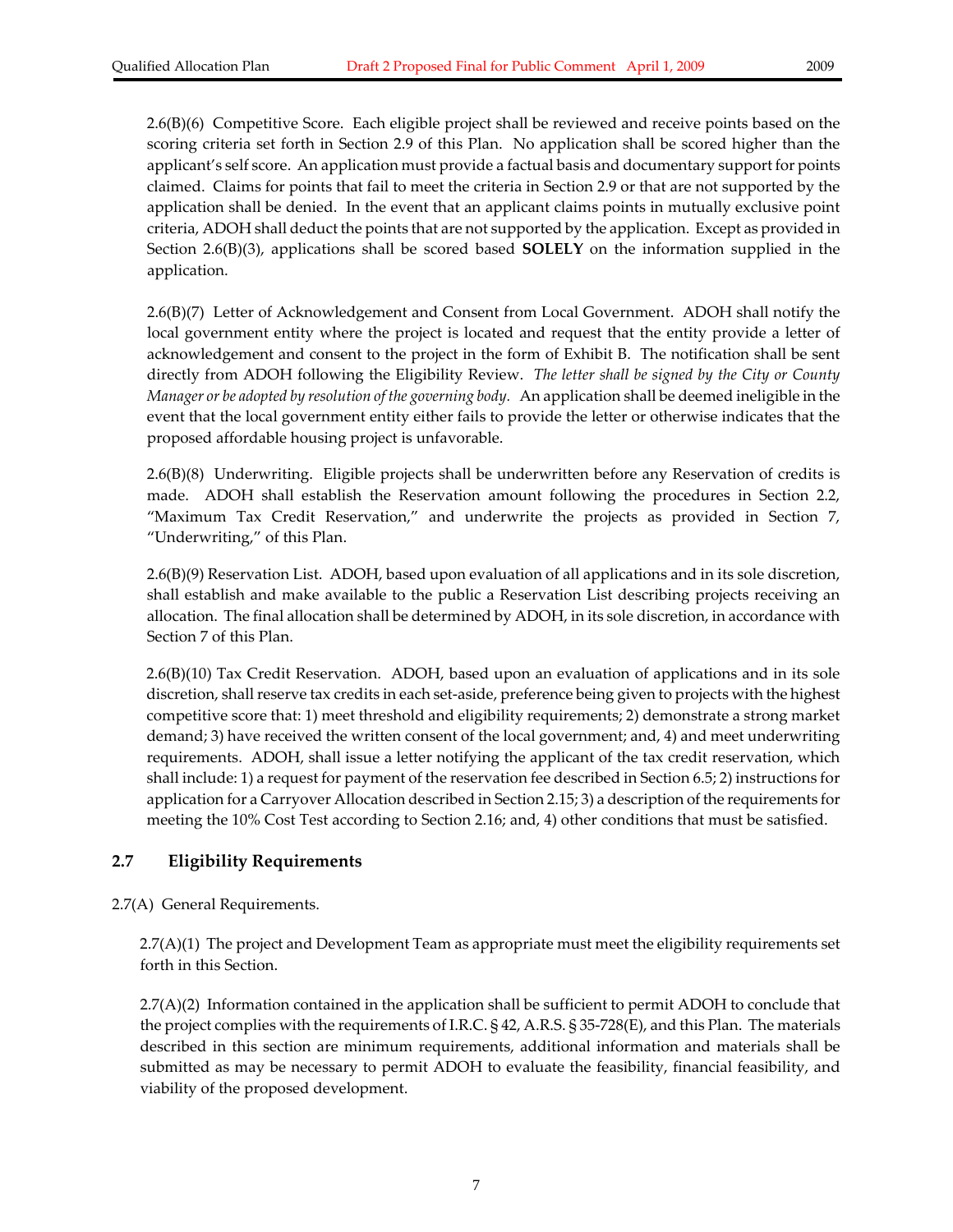2.7 (B) Eligibility. Applications must meet each of the following eligibility requirements. ADOH shallreject the application if these requirements are not met.

2.7(B)(1) **Payment of ADOH Fees.** The application fee is due with the application. ADOH shall reject any application that is not accompanied by the application fee.

2.7(B)(2) **Cover Letter.** A complete application must contain a cover letter that describes the project, the target AMI and rent structure, public benefit of the project, any special characteristics of the project, and any other information deemed pertinent to the project. Include the cover letter at the front of the application before the numbered tabs.

#### 2.7(B)(3) **Real Property Acquisition and Control**

2.7(B)(3)(a) Acquisition of Real Property including existing buildings. ADOH shall deny any application for tax credits if it concludes that the application fails to disclose the true cost to the project of acquisition of project real property. When the project real property is acquired from a party that has an identity of interest with or is an affiliate of a Development Team member or otherwise through otherthan an arm's length transaction, the application must be supported by the following additional materials:

(i) A detailed explanation of how the property was acquired and held by the related party and the date, and consideration for the transfer between the related party and the project owner and any other pertinent information material to the determination of the cost of acquiring project property;

(ii) An Appraisal.

2.7(B)(3)(b) Control of all real property designated for the project must be evidenced by a written, enforceable commitment to transfer the land to the project owner, a recorded deed or long term lease in the project owner's name, a lease option or by a fully executed purchase contract or purchase option to the project owner. If a purchase contract or purchase option is submitted, the agreement must provide for, respectively, either a closing date or an initial term lasting until the period ending no less than 180 days after the deadline date for submittal of the application. The applicant must submit the following to ADOH (enclose all required documents at Tab **9**):

(i) A "Status (Condition) of Title Report" for the property dated within 30 calendar days of the date of the application by a title insurer licensed in Arizona. The title report must not include any conditions or requirements materially and substantially adverse to the feasibility of the project.

(ii) If the project or a Development Team member holds fee title to the property, then provide a copy of HUD 1 Settlement Statement or other settlement statement prepared for the buyer and seller at the closing.

(iii) With the exception of projects that are located on governmental or Tribal land, the applicant must establish that the project has legal control of the property by submitting a recorded deed, purchase agreement, purchase or lease option, lease agreement (for a term at least equal to the duration of the Extended Use Agreement), or a resolution by a governmental agency that owns the property.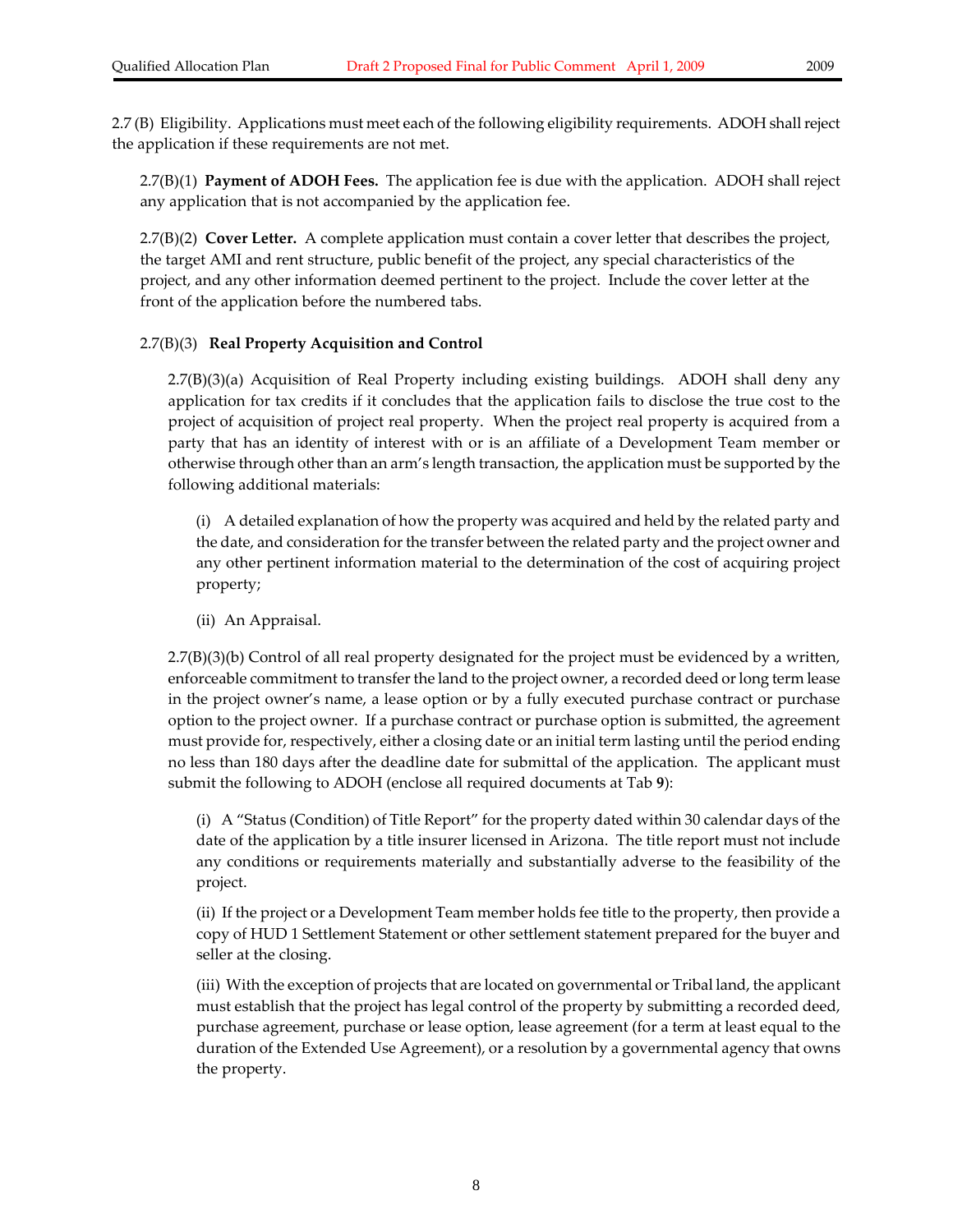(iv) For projects that are located on government or Tribal lands, the applicant must establish legal control of the property by submitting: (1) an agreement between the project owner and the Tribe or other government to enter into a lease of specific real property for a term at least equal to the duration of the Extended Use Agreement, and (2) a resolution of a Tribe or other government agency authorizing the Tribe or government entity to enterinto the agreement. For Tribal leases only, ADOH may consider the length of the lease to be the original term of the lease plus the term of any option to renew, provided that the option to renew is held solely by the applicant.

(v) In cases requiring use of powers of eminent domain by the local government, the applicant must enclose evidence that a condemnation lawsuit has been filed forthe specific parcels ofreal property upon which the project may be situated together with the court's order of possession.

(vi) If the applicant is submitting a purchase agreement, option, or lease agreement to acquire the real property, the purchase agreement, purchase or lease option, or lease agreement must specify purchase price or rental amount. The term of any lease agreement must be a minimum of 30 years.

(vii) Any option, with available extensions, should be of sufficient duration that the project can close on the land prior to the end of the year, subject to the issuance of the Reservation.

2.7(B)(4) **Satisfactory Progress and Compliance.** ADOH may reject applications for projects having Development Team members that do not meet the requirements of Section 4.2 (Satisfactory Progress) of this Plan or have failed to comply with the tax credit requirements and conditions in previous applications or developments including, but not limited to, payments due on ADOH loans, payment of any other fees as described under Section 2.76(B)(1) and Section 6 of this Plan, or if Development Team members have outstanding compliance issues with any other subsidized programs as described in Section 2.9 (F)(5).

2.7(B)(5) **Qualified Project.** The project must be a qualified residential rental project, which meets the requirements of IRC Section 42. See Sample Legal Opinion, Exhibit E.

2.7(B)(6) **Placed in Service.** The project must not have been Placed in Service prior to the date the applicant filed the application. See Sample Legal Opinion, Exhibit E.

2.7(B)(7) **Local Government Acknowledgement and Consent.** Submit a letter attached at Tab 2, signed by the chief executive of the local government jurisdiction where the project is located acknowledging that the governing jurisdiction has notice of and consents to the project and that provides the chief executive or the governmental body of the jurisdiction an opportunity to comment on the project. Negative comments by the chief executive or governing body of the local government jurisdiction shall be grounds for rejection of the application. Please be advised that local governments may have independent requirements for obtaining the letter. ADOH strongly recommends that applicants contact local governments early.

2.7(B)(8) **Form 3 and Applicant's Certifications.** Form 3 must be complete and accurate, and signed by the appropriate party. The applicant is required to certify as provided in the applicant Affidavit, Release, and Oath (included in Form 3, "Low‐Income Housing Tax Credit Application") including a certification that ADOH's Mandatory Design Guidelines (Exhibit D) shall be complied with in the construction of the project and that, if they are not, an acknowledgement that all credits awarded to the project may be surrendered to ADOH. Enclose at **Tab 3,** Form 3 and the Applicant Affidavit, Release and Oath.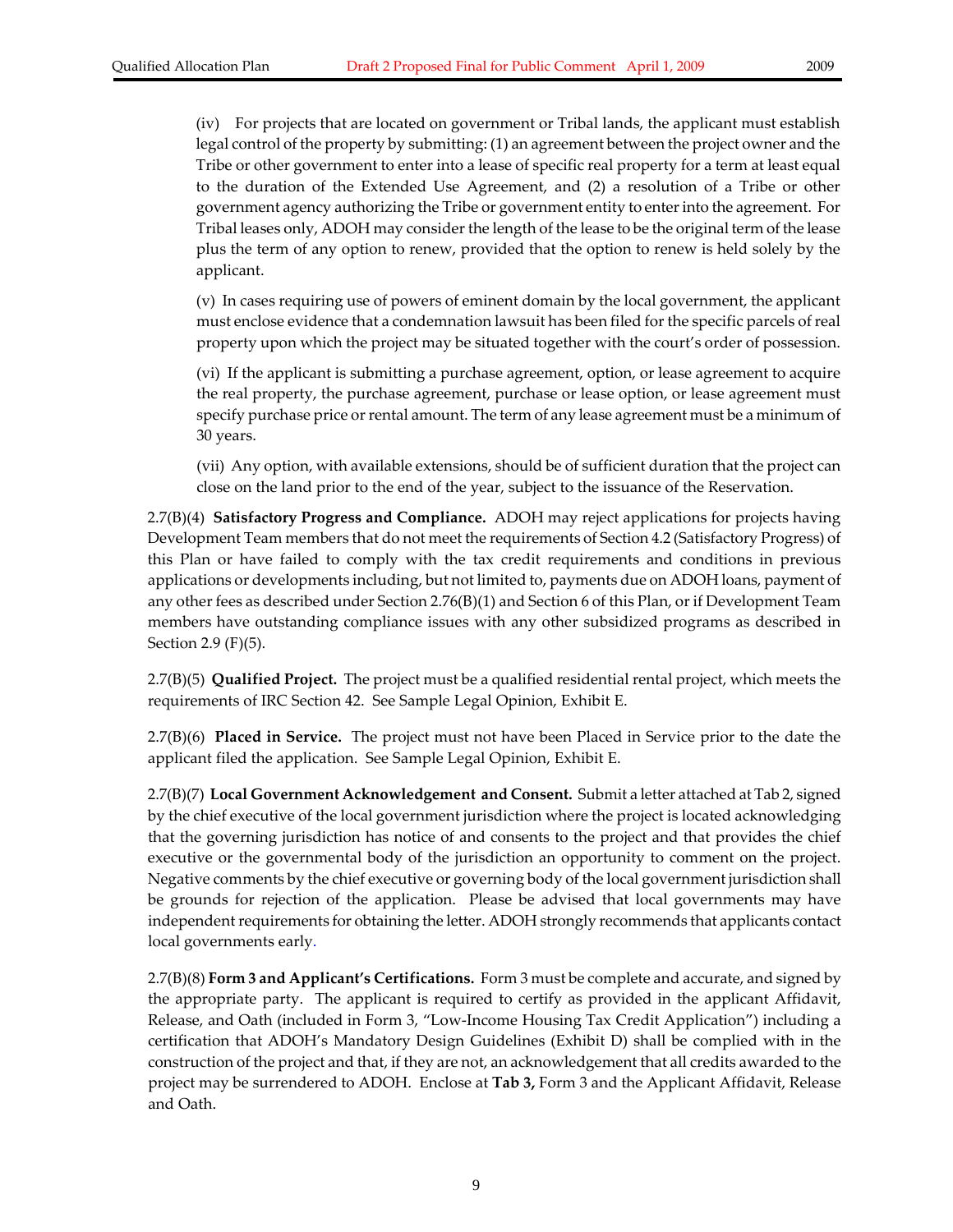2.7(B)(9) **IRS Form 8821.** Applicants are required to submit complete and executed copies of IRS Form 8821, "Tax Information Authorization," for the applicant and each Development Team member who has a financial interest in the project, authorizing ADOH as "Appointee" to receive from the IRS available information regarding any "Financial Beneficiary's" conduct of its business with the Internal Revenue Service ("IRS") relating to the Low‐Income Housing Tax Credit Program. Such information received from the Internal Revenue Service may be used by ADOH in its sole discretion to disqualify an application pursuant to Section 4 of this Plan. Enclose IRS Form 8821 at **Tab 3,** behind the Applicant Affidavit, Release, and Oath.

2.7(B)(10) **Legal Opinion.** The application must include an opinion of counsel opining that the project meets the requirements of I.R.C. § 42. The application must be provided by an attorney in accordance with Arizona Supreme Court Rules 31 and 33 on professional letterhead and should at a minimum address the issues suggested in Exhibit E "Sample Legal Opinion." The opinion should be as detailed as possible describing all the unique characteristics of the development and how those characteristics qualify for the tax credit program. The legal opinion must clearly address the 10‐Year Rule regarding the eligibility for acquisition tax credits. If the legal opinion submitted in the application is unsatisfactory, ADOH may require the applicant to update the legal opinion or require an additional opinion from another attorney at the sole expense of the applicant. Enclose legal opinion at **Tab 4.**

2.7(B)(11) **CPA Opinion.** At the time of application or at the time that the applicant submits 10% Cost Test materials required by Section 2.16, the applicant must provide an opinion of a Certified Public Accountant, licensed or otherwise authorized to provide such an opinion that the project meets the requirements of I.R.C. § 42. The opinion must be on professional letterhead and in substantially similar form to Exhibit E‐1 "Sample CPA Opinion."

2.7(B)(12) **Legal Formation, Licensing, and Business Registration.** The application must include evidence that the applicant, Developer, and every member of the Development Team that holds an interest in the project are duly formed legal entities authorized to transact business in the State of Arizona and in good standing with the Arizona Corporation Commission orthe Office of the Secretary of State of Arizona. Enclose at **Tab 6** of the application the Certificates of Good Standing or Existence, as appropriate, and all other documentation required under this Section.

 $2.7(B)(12)(a)$  Corporations. If the applicant or Developer is incorporated in Arizona, then provide a Certificate of Good Standing, issued by the Arizona Corporation Commission and dated not earlier than 30 days prior to the deadline date, should be submitted. Applicants and developers incorporated in another state and doing business in Arizona should submit the following: a Certificate of Good Standing or its equivalent from the state of incorporation dated not earlier than 30 days prior to the deadline date **and** a Certificate of Authority to Transact Business in Arizona or a Certificate of Good Standing for such foreign corporation, issued by the Arizona Corporation Commission and dated not earlier than 30 days prior to the deadline date.

 $2.7(B)(12)(b)$  Limited Partnerships. If the applicant or Developer is a limited partnership organized under the laws of Arizona, then the applicant must provide a Certificate of Existence, issued by the Arizona Secretary of State and dated not earlier than 30 days prior to the deadline date. Applicants and developers organized under the laws of another state and doing business in Arizona should submit the following: a Certificate of Existence or its equivalent from the state of organization, dated not earlier than 30 days prior to the deadline date, **and** an Arizona Certificate of Foreign Limited Partnership from the Arizona Secretary of State or a Certificate of Existence dated not earlier than 30 days prior to the deadline date.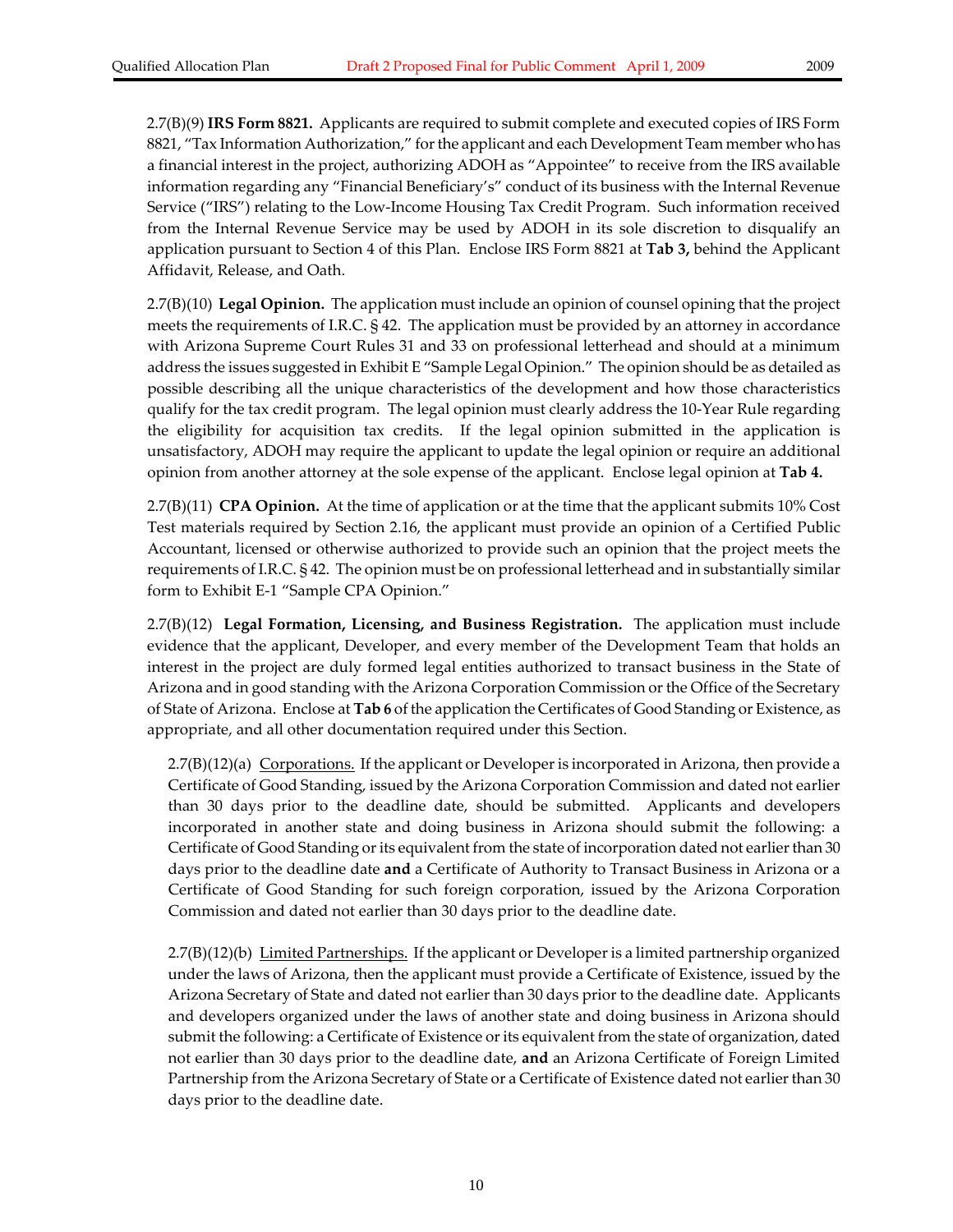$2.7(B)(12)(c)$  Limited Liability Companies. If the applicant or Developer is a limited liability company organized under the laws of Arizona, then provide a Certificate of Good Standing, issued by the Arizona Corporation Commission, dated not earlier than 30 days prior to the deadline date, should be submitted. Applicants and developers organized under the laws of another state and doing business in Arizona should submit the following: a Certificate of Good Standing or its equivalent from the state of organization dated not earlierthan 30 days priorto the deadline date **and** an Arizona Certificate of Authority to Transact Business in Arizona issued by the Arizona Corporation Commission and dated in the year of application or a Certificate of Good Standing for such foreign limited liability company dated not earlier than 30 days prior to the deadline date.

2.7(B)(13) **Non‐ProfitInformation.** Projects seeking consideration as Non‐Profit Projects shall provide the information and materials described in this paragraph. Under Tab 7, the applicant must submit evidence that the applicant is a current  $501(c)(3)$  or (4) entity. In addition, the applicant must execute and enclose at **Tab 7** Form 7, a "Certificate of Non‐Profit Participation," and all other evidence required. In the case where a governmental or tribal agency is applying for non-profit consideration, it must provide the appropriate  $501(c)(3)$  or (4) documentation, a letter from the executive officer of the local governmental or tribal agency. "Non‐profit Projects" are projects in which a qualified non‐profit organization (i.e., an IRC Section 501(c)(3) or (4) organization) owns an interest (directly or through a partnership) and materially participates within the meaning of IRC Section 469(h)(i) in the development and operation of the project throughout the compliance period. **The non‐profit organization may not itself be an Affiliate of or controlled by a for‐profit organization.** Material participation is defined at IRC Section 469(h)(i) as involvement "in the operations of the activity on a basis that is regular, continuous and substantial." The ADOH defines "substantial" as having the authority or right to, among other things, participate in the decision‐making process for design, location, materials, and management of the project. In addition, ADOH requires that the non-profit organization provide: (1) IRS documentation of status  $501(c)(3)$  or  $501(c)(4)$ ; (2) a description of the nonprofit organization and its activities, to include the promotion of affordable housing in its articles; (3) evidence that it or its officers or members have experience in developing or operating low‐income housing; (4) evidence (in the letter of intent received from the investment syndicator) that it holds the right of first refusal to acquire the project following the fifteen‐year compliance period; (5) evidence that it has developed an operating plan forthe project covering its role in developing and managing the project, including its participation in the Developer fee; its control of project reserves; its plan for maintenance, replacement, and renovation; and its oversight of marketing and of compliance with IRC Section 42; (6) the names of board members of the nonprofit organization; (7) the names and resumes of all paid full-time staff; (8) the sources of funds for annual operating expenses and current programs; (9) evidence of financial capacity in the form of Financial Statements for the past two years; and (10) Form 7, "Certificate of Non-Profit Participation," certifying that the nonprofit organization will materially participate in the development and operations of the project on a basis which is regular, continuous, and substantial.

2.7(B)(14) **Development Team.**  The application must demonstrate that the Development Team possesses the capacity and experience necessary to undertake and complete the project.

2.7(B)(14)(a) The Developer must demonstrate that it and Co-developer possess the experience and the organizational and financial capacity necessary to successfully complete the proposed project and any other projects under construction, or have developed projects of comparable size and financing complexity.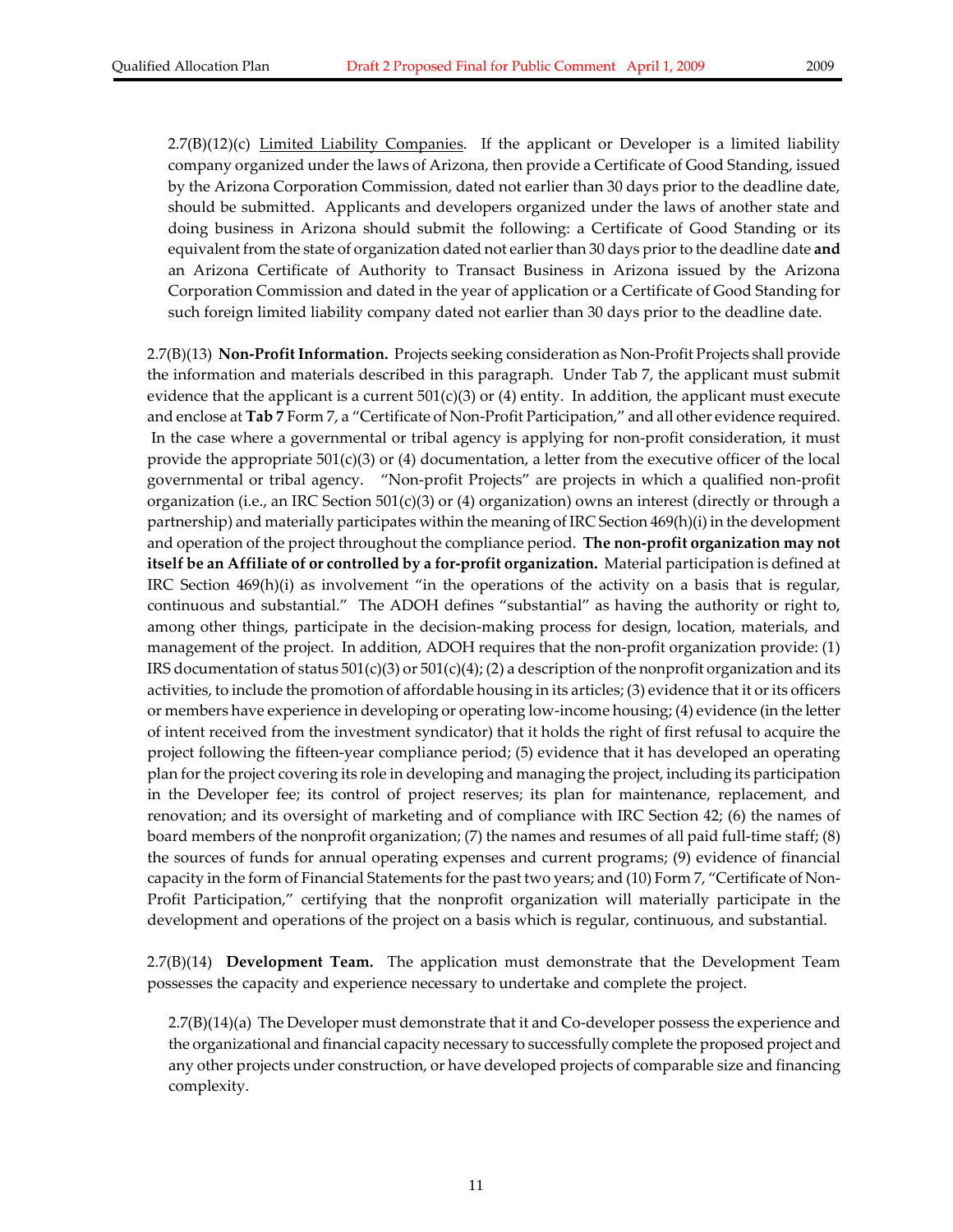2.7(B)(14)(b) Excepting projects located on tribal trust land, the general contractor must demonstrate that it is licensed, bondable fortotal project cost, and authorized to transact business in Arizona. The application must include the current Financial Statement and audited Financial Statements of the general contractor for the prior two years. ADOH may deny an application for a project that proposes a general contractor that cannot provide Financial Statements as required by this paragraph.

2.7(B)(14)(c) The property management company must demonstrate that it possesses the experience and capacity to manage the project as required by I.R.C. § 42, the requirements of other applicable federal and state programs, and this Plan. In determining whether the property management company identified in the application has the requisite experience and capacity, ADOH may consider the following:

(i) whether the property management company will make staff available to the project that has managed tax credit properties for a period of five years or more;

(ii) whether the property management company will make staff available to the project that have industry‐standard training and are certified to manage tax credit properties;

(iii) whether the property management company has unresolved compliance issues at two or more properties within the period beginning two years before the date of the deadline for submittal of the application. See Section  $2.9(F)(5)(B)(i)(1)$  for points deducted from developer experience points for failure to resolve compliance issues.

2.7(B)(14)(d) The applicant must enclose at **Tab 8,** Form 8, an identification of development parties and Financial Statements of the Developer or Co‐Developer, which must be in full and final form.

2.7(B)(14)(e) ADOH may check the references and credit of the applicant and other Development Team members as it deems necessary to determine capacity under this paragraph.

2.7(B)(14)(f) ADOH requires that developers execute and submit Form 8‐2 (Authorization for Release of Information) allowing ADOH to gather information from other state allocating agencies.

2.7(B)(15) **Additional Requirements ForIdentities of Interest Among Development Team Members .**  There exists an "identity of interest" between the Developer, the property management company or architect and any other Development Team member or prospective member if there is **any** financial or ownership interest, direct orindirect, between the Developer and the other person. ADOH may review other identities of interest among members of the Development Team and may reduce fees to be paid by the Developer to another Development Team member.

2.7(B)(15)(a) If there is an identity of interest between the Developer and the Builder, the total Developer, Consultant, and Builder fees shall be limited to the Developer fee plus the Builder's overhead and general requirements. See Section 7.3(B)(2)(g)(iii).

2.7(B)(15)(b) Projects proposing financing from permanent lenders with an identity of interest in the applicant, or in any development team member that holds an interest in the project, must provide the most recent complete Financial Statements and audited Financial Statements for the prior three years for the related permanent lender.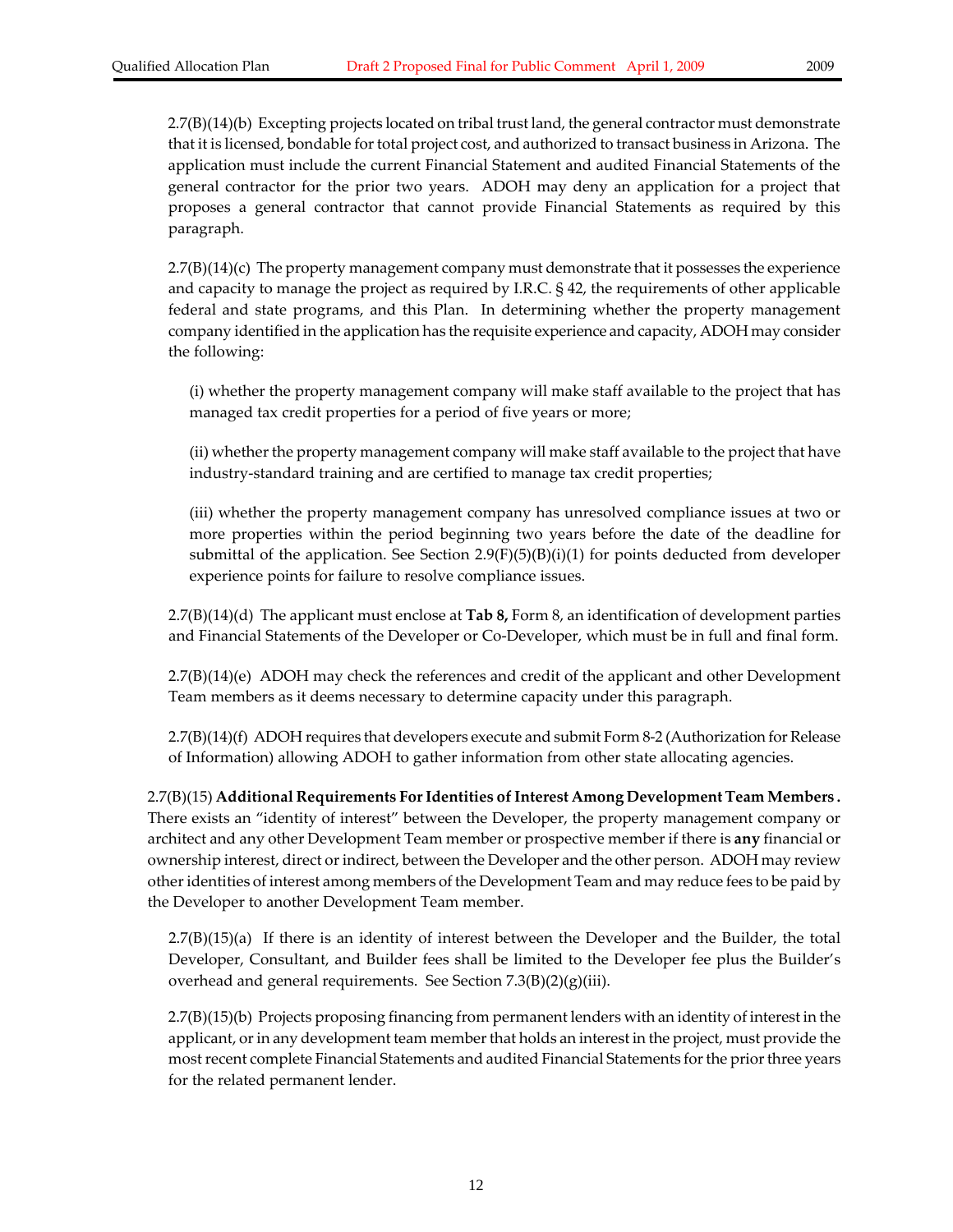$2.7(B)(15)(c)$  In the event that a project proposes syndication or equity investment through an entity with an identity of interest in or that is otherwise controlled by a development team member that holds an interest in the project, ADOH may deny a reservation of tax credits, or in the alternative if ADOH concludes that sufficient third‐party control exits, ADOH may condition a reservation of tax credits upon financial or performance guarantees or other commitments as ADOH may deem necessary.

2.7(B)(15)(d) ADOH may deny an application that proposes a property management company that has an identity of interest with the Developer or Co-developer, if actions or omissions the Developer, Co‐developer, or Property Management Company meet the requirements for two five‐point deductions of Developer Experience points described in Section 2.9(F)(5)(b)(i). In the alternative, for the purposes of this paragraph, ADOH may condition a reservation of tax credits upon designation of a Property Management Company that does not have an identity of interest with the Developer or Co‐developer.

2.7(B)(15)(e). Enclose at **Tab 8** of the application a completed Form 8, disclosing in Section 13 of Form 8, every Owner of the Developer, the Builder, and the Consultant.

2.7(B)(16) **Compliance with Land Use and Zoning Regulations.** The application must demonstrate that the applicable land use and zoning restrictions permit the proposed project use until the end of the Extended Use Period.

2.7(B)(16)(a) The application must contain documentation that the proposed project meets all land use requirements and restrictions applicable to the project location. In addition to a certification by a local government official (see Form 10) that the proposed project complies with land use restrictions for the area in which it is located, the application shall include a map clearly indicating the zoning classification of the area and a copy of the applicable land use regulation describing the uses permitted under the applicable zoning designation. Include at **Tab 10** of the application ADOH Form 10, "Project Zoning Certification," and other documentation required under this Section.

2.7(B)(16)(b) ADOH may deny applications for projects that are conditionally zoned if any condition raises a substantial question about the feasibility of the project. The zoning conditions must be satisfied before ADOH may allocate any tax credits received or as otherwise required by ADOH when the reservation is made. Projects with conditional zoning shall be ineligible for Project Readiness Points under Section 2.7(F)(14).

2.7(B)(16)(c) In the event that zoning restrictions do not apply to the project property, the application must include documentation from the appropriate governmental entity confirming that no zoning restrictions apply.

 $2.7(B)(16)(d)$  For projects located on tribal lands, ADOH may consider a tribal resolution as a substitute for a zoning certification. The tribal resolution should state that the project shall be located in an area where the zoning requirements established by the tribal government permit the project or, if there are no specific zoning requirements, in an area in which the tribal government authorizes the project to be constructed and operated.

2.7(B)(17) **Financial Ability to Proceed.** The application must demonstrate that the Development Team has secured funding sources necessary to undertake and complete the project. As evidence of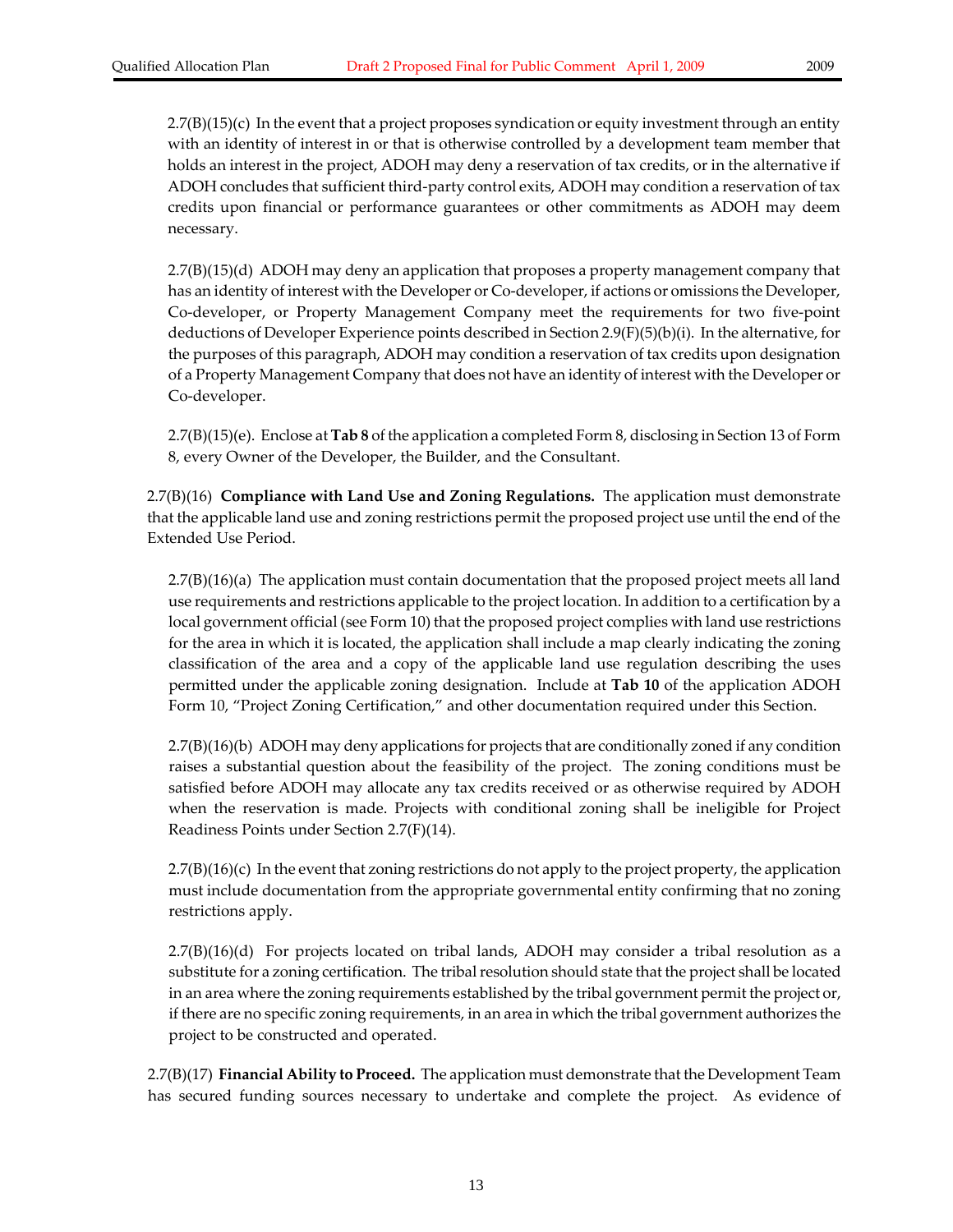commitments for funding sources the applicant must enclose at **Tab 11** the following required documents:

2.7(B)(17)(a) A commitment letter from a tax credit syndicator proposing the terms and pricing of purchase of tax credits allocated to the project.

2.7(B)(17)(b) Copies of commitment letters from all sources of debt financing including construction and permanent lenders that include a complete and detailed description of the terms of any proposed loan such as (i) a term sheet (ii) amount of the loan, (iii) interest rate, including all points, (iv) amortization period, if applicable, (v) term of the loan, (vi) loan-to-value factor, (vii) maximum and minimum debt service coverage allowable (not required if the permanent lending source is a governmental ortribal entity), (viii) all commitment and/or origination fees, (ix) and a description of all other fees directly attributed to the funding of the loan.

2.7(B)(17)(c) Copies of commitment letters from all government sources other than ADOH that provide a complete and detailed description of the terms of any proposed loan or funding agreement. However, applicants seeking funding from a governmental or quasi‐governmental funding source, other than State Housing Funds, that has not issued a funding decision prior to ADOH's application deadline, must submit a Letter of Interest or Intent from the funding source with the application.

2.7(B)(17)(d) For projects proposing a developer's loan or "deferred developer's fee" or seller carry‐ back financing, insert the schedule for repayment of any such fee or charge deferred in the permanent financing tables (Form 3, items 20 and 21) of the application and the pro forma. In addition include at Tab 11 copies of promissory notes or other loan documents memorializing a developer's loan. Deviation from the terms and term of any deferral under this paragraph are material changes requiring prior written approval by ADOH.

2.7(B)(17)(e) If applicable, include a commitment from the entity facilitating any operating deficit reserve/escrow funds. See Section 2.7(B)(24).

2.7(B)(17)(f) Guarantees. The application must include fully executed agreements for any sponsor or investor guarantee or commitment to equity funding or guarantee to cover operating deficits forthe project. Any such guarantee must extend for the duration of the compliance period. If the project proposes a third‐party guarantor, the third‐party guarantor is required to submit the following:

(i) Evidence that the third‐party guarantor is an existing legal entity, in good standing, and authorized to do business in Arizona; and,

(ii) Third‐party guarantorʹs Financial Statements and annualreports forthe last three years and most recent quarterly statement;

 $2.7(B)(17)(g)$  In determining whether a project has demonstrated financial ability to proceed, ADOH may consider whether the Letter of Interest or Intent, Award Letters, or Commitment Letters meet the requirements of this paragraph; the enforceability of the commitment; whether a lender or investor possesses the financial capacity to make a specific loan or investment; and whether lenders are licensed to conduct business in the state. A change in the financing source or financing terms after Reservation of credits may result in all or a part of the credits being recaptured or reduced by,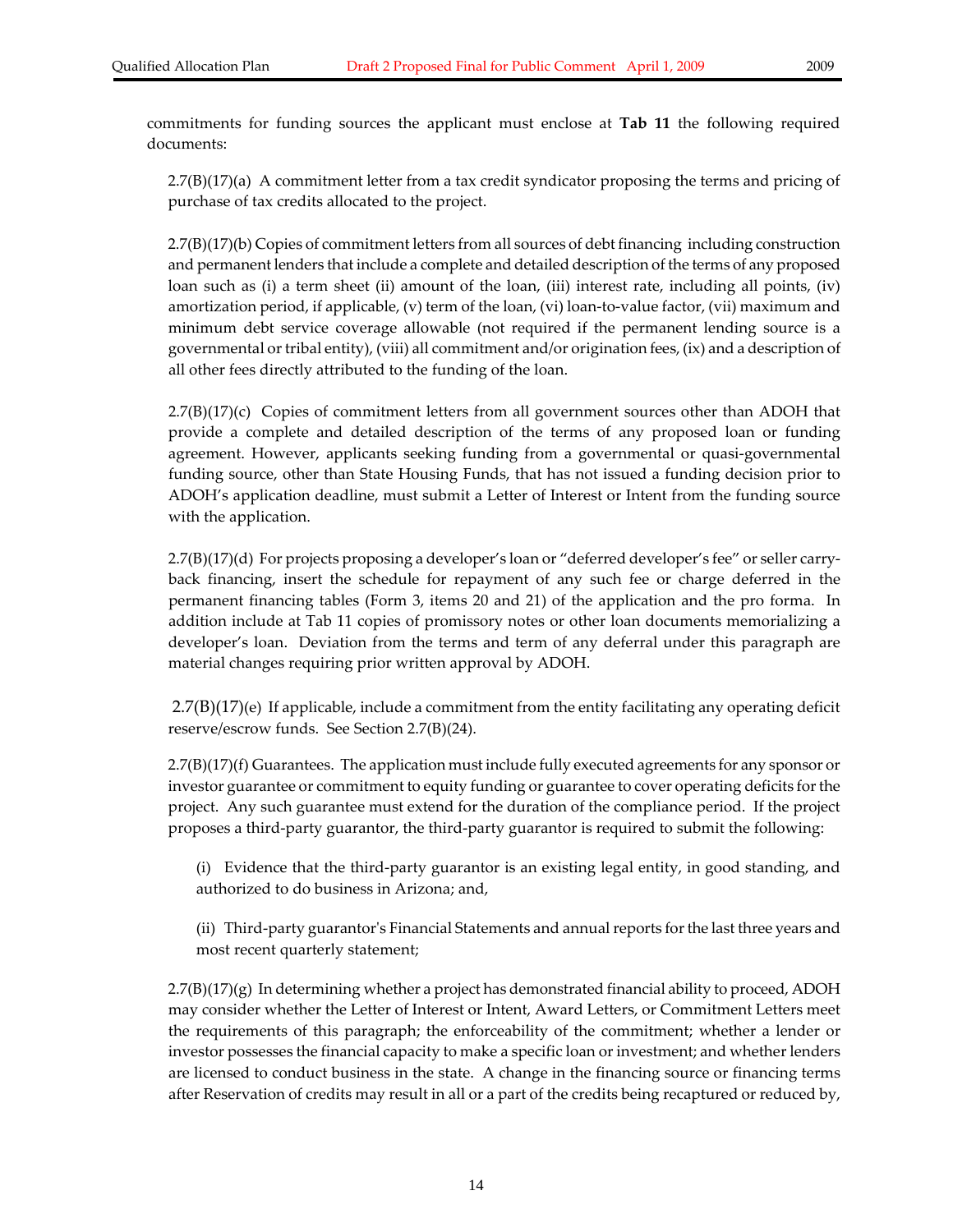2.7(B)(18) **Market Demand.** The application must demonstrate market demand forthe project through a Market Demand Study that meets the requirements of Section 7.4 and the Market Study Guide, see Exhibit L to this Plan. The market study must be included at **Tab 12.** ADOH may determine the Market Demand Study supplied with the application to be unsatisfactory and may require additional information at the sole expense of the applicant. Also see Section 2.5, "Application Format." ADOH may verify information and conclusions in the Market Demand Study through alternative sources.

2.7(B)(19) **Special Needs Populations.**  Applicants proposing projects that serve special needs populations and seniors who are 62 years old or older must identify Special Needs Populations to be served by the project and the supportive services to be provided by completing and executing Form 13 and form 13‐1 . The application must include copies of any service plans or agreements. Enclose Form 13‐1, and all documentation required by Form 13‐1 at **Tab 13** as detailed in Section 2.9 (F)(10). If the supportive services include a rent subsidy, ADOH may require applicants to submit proof of a subsidy source to help pay the rent for these units for the 15-year compliance period and show a line item on the operating budget paying for the services provided. See Form 3, Item 18.

2.7(B)(20) **Priority Market Need.** The applicant must complete Form 16 and enclose it at **Tab 16**. **Tab 16** must be accurate and match Item 15 of Form 3. Tax credit unit income and rent thresholds cannot exceed the maximum established by IRC Section 42 (60% AMGI when using the 40/60 convention or 50% AMGI when using the 20/50 convention). The maximum rent threshold is based on the income level selected on Form 16.

Example: If the 40% AMGI rent level is selected on Form 16, then the rents may not exceed the maximum allowable rent per IRC Section 42. However, the income of a qualified tenant may exceed the 40% AMGI level by *a maximum variance of 5% unless IRC Section 42 or other federal requirements prohibit such a variance.*

2.7(B)(21) **Tenant Lease Purchase.** Projects claiming points for Tenant Lease Purchase must include at **Tab 17** of the application all the information required under Section 2.9(F)(4).

2.7(B)(22) **Preservation.** Projects claiming points under Section 2.9(F)(1) "Historic Preservation, Section 2.9(F)(2) "Acquisition/Rehabilitation" or Section 2.9(F)(3) "Preservation of Existing Subsidized Housing" must enclose at **Tab 18** all documentation required under those sections.

2.7(B)(23) **Monitoring Compliance.** The applicant must include at **Tab 19** a plan that describes how the project will meet the requirements of I.R.C. § 42, the requirements of other applicable housing programs, and state and local requirements. The applicant must also demonstrate that the entities responsible for operation and management of the property possess the training and education necessary to comply with all applicable program requirements. See Section 8 of this Plan for specific compliance monitoring requirements.

2.7(B)(24) **Marketing Plan.** The applicant must include at **Tab 20** an affirmative marketing plan in accordance with fair housing requirements that demonstrates how the project will meet lease up requirements consistent with I.R.C. § 42 and the any requirements of the equity investors and permanent lenders to the project. The marketing plan shall specifically address any potentially adverse demographic, rent‐up or capture rate information in the application for the primary market area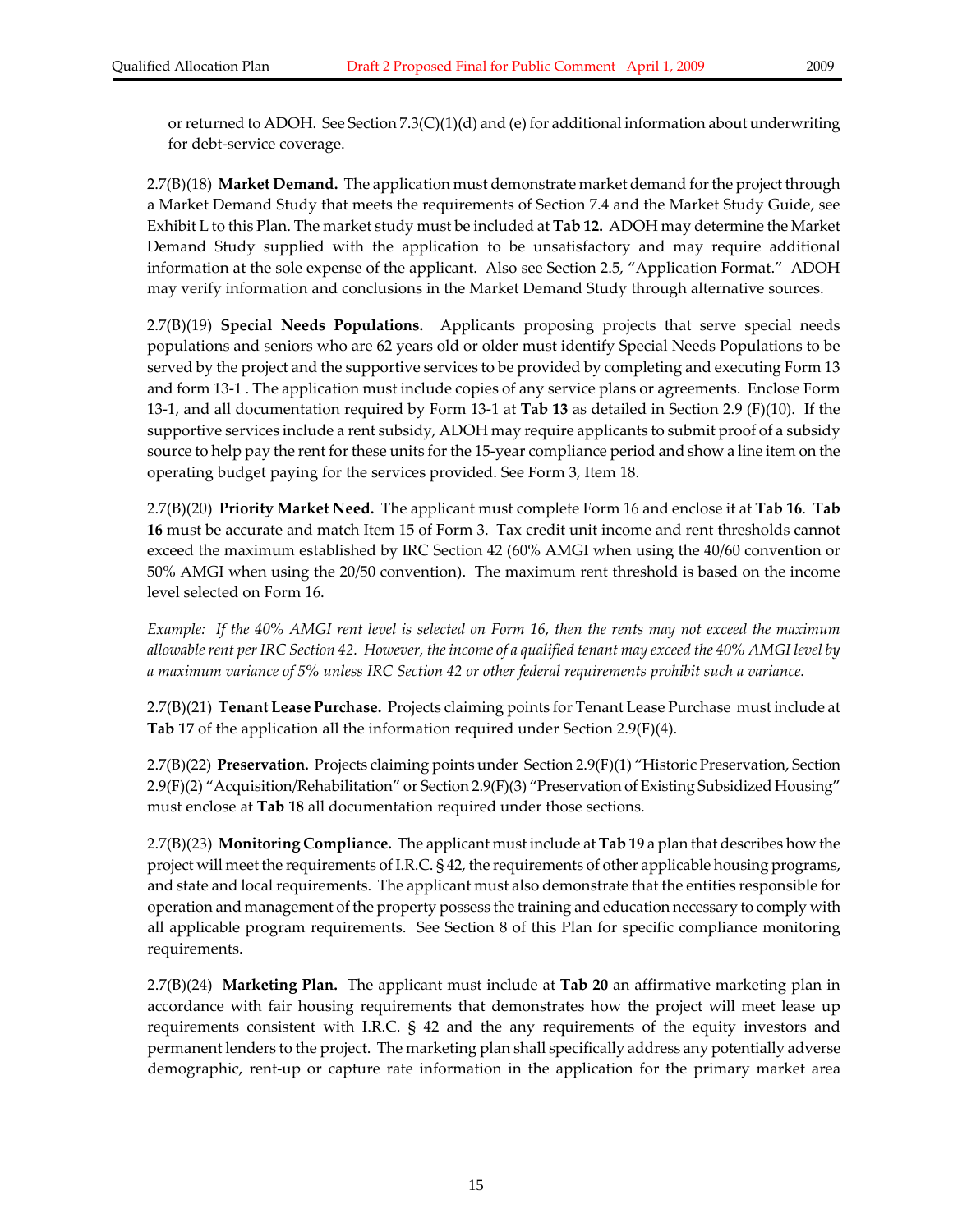identified in the Market Demand Study. If applicant has designated certain units for a Special Needs Population, the marketing plan must indicate how the population will be targeted.

2.7(B)(25) **Development Budget.** The applicant must demonstrate project financial feasibility, in part, by including a development budget in a form satisfactory to ADOH, see Form 3, item 24. See, Specific Underwriting Standards, Section 7.3(B)(2).

2.7(B)(26) **Pro Forma and Operating Expenses.** The applicant must include at **Tab 21** a 15‐year pro forma and operating expense data.

(i) The 15‐year pro forma must be signed by the senior lender (or the syndicator/investor if the project is funded 100% by equity) that exclusively reflects the following language verbatim: "We acknowledge that this pro forma substantially matches the assumptions used in our underwriting and due diligence of the mortgage (or equity investment)."

(ii)The pro forma must precisely reflect the rent structure in the application, all lenders' assumptions such as principal and interest payments, cash flow obligations, non-rental income, detailed operating expenses, required reserves, annual fees, debt service coverage ratio etc., as well as other characteristics that impact the financial feasibility (for example, cost of Supportive Services). The 15‐ year pro forma must mirror the operating assumptions and rent structure as shown in the application.

(iii) If the pro forma reflects negative cash flow in any year, the application shall demonstrate the funding and utilization of an operating deficit escrow account or describe the source of the operating deficit funds. A commitment from the entity facilitating the operating deficit reserve/escrow funds needs to be included at **Tab 11** with the other funding source documents.

(iv) The 15‐year pro forma may reflectrental assistance only if such assistance is evidenced at **Tab 11** with the other funding source documents.

(v) Applicants shall submit at least two forms of data supporting the operating expenses stated in the pro forma (for example, database information from similar projects, comparable project information as illustrated in a Market Demand Study, IREM information or National Apartment Association information). ADOH may require submission of the audited Financial Statements for comparable projects owned by the applicant. Rehabilitation projects may submit 3 years of historical information as evidence of operating expense assumptions.

2.7(B)(27) **Project Location.** The applicant must include at **Tab 22** of the application: (1) an 8x10 map or fold-up map clearly indicating the project location; (2) detailed directions to the site from the nearest major intersection; (3) an additional 8x10 or fold-up map indicating the following facilities located within 2 miles of the proposed development:

2.7(B)(27)(a) Existing LIHTC or any other governmental subsidized housing developments

2.7(B)(27)(b) Retail centers

2.7(B)(27)(c) Medical complexes

2.7(B)(27)(d) Recreational Facilities

2.7(B)(27)(e) Educational Facilities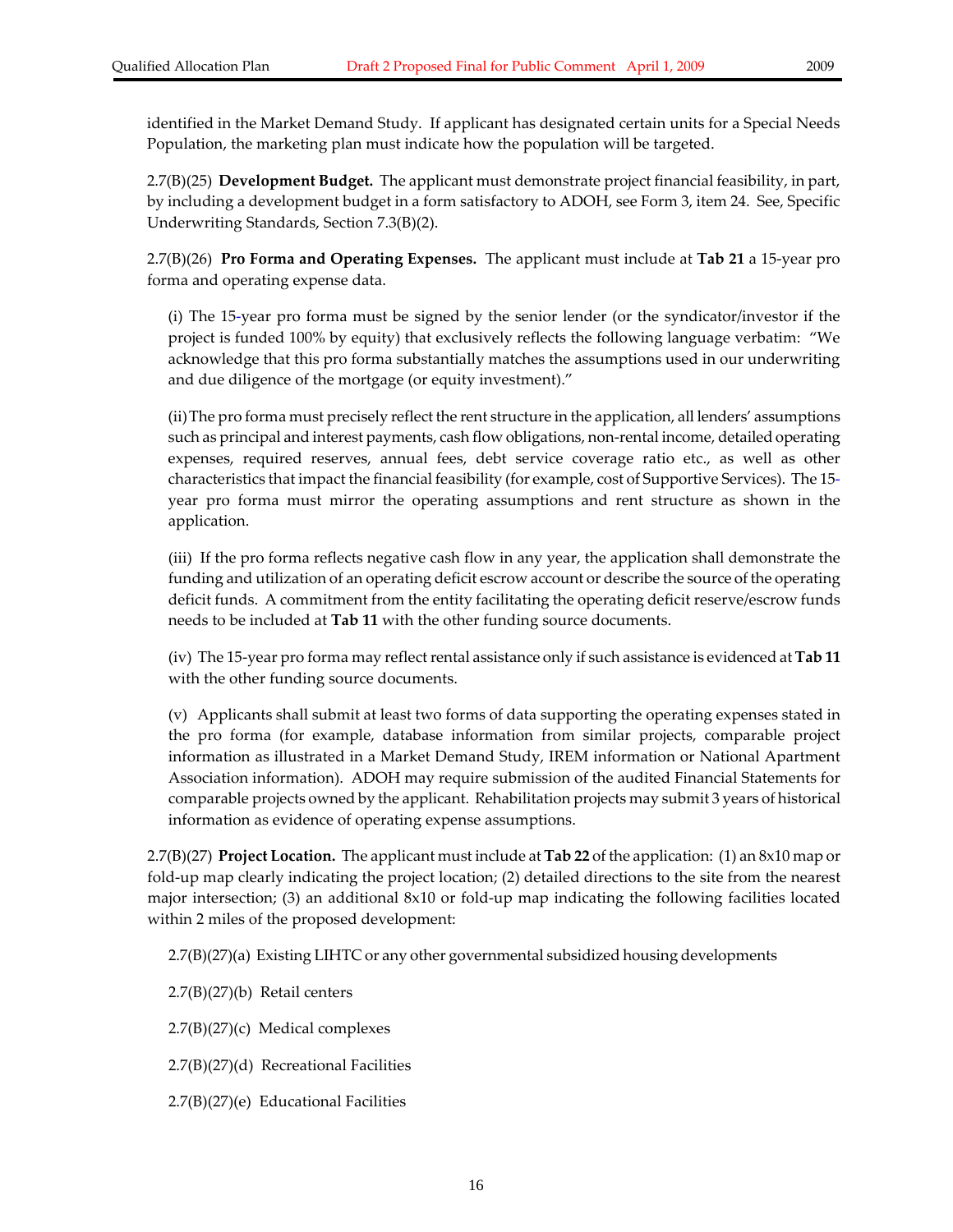2.7(B)(27)(f) Large scale employment centers

 $2.7(B)(27)(g)$  Public transportation

2.7(B)(28) **Community Revitalization.** For applicants claiming points for projects located in community revitalization areas, the applicant must enclose at **Tab 23** the information and materials described in Section 2.9(F)(7)and Form 23, signed by an authorized representative of the municipality or county, stating that the project is within the boundaries of the designated housing priority area. See Section 2.9(F)(7) for explanation of points available to projects located in revitalization areas.

2.7(B)(29) **Utility Allowance Schedule.** The applicant must include at **Tab 24** of the application: (1) "will serve" letters from the local utility providers indicating water, sewer, and electrical utilities are available to the site; and (2) a copy of the most recent and current utility allowance schedule from the local Public Housing Authority, utility company or other source as provided by Treasury Regulation 1.42‐10 and ADOH Information Bulletin 02‐09. The current utility allowance schedule is the basis forthe utility allowances entered on page 6 of the application. The utility allowance schedule, published by the local Public Housing Authority, utility company must be accompanied by a letter from the issuing authority dated no sooner than 30 days prior to the date of application submission. The letter from the issuing authority must state that the utility allowance schedule submitted is the current schedule. Applicants proposing a utility allowance schedule based on the Energy Consumption Model must demonstrate that the schedule was prepared by a RESNET Certified Rater Member in accordance with the requirements described in ADOH Information Bulletin 02‐09, January 20, 2009.

2.7(B)(30) **Drawings and Plans.** The applicant must include at **Tab 25** the preliminary drawings and renderings of the development including:

2.7(B)(30)(a) A site plan showing the site topography, general development of the site, the building and parking location, and proposed landscaping;

2.7(B)(30)(b) The facility building layout and net floor area for projects proposing a Community Facility or Community Services Facility;

2.7(B)(30)(c) Elevations for each proposed building and clubhouse; and,

2.7(B)(30)(d) The applicants claiming Project Readiness Points, see Section 2.9(F)(14) must submit copies of the final plans and specifications that were submitted to the local government for approval at the time of carryover.

2.7(B)(31) **Phase I Environmental Report.**  The applicant must include at Tab 31 a Phase I Environmental Report and, in the event that the project contemplates financing through any program administered by HUD, then an Environmental Review Record shall be required in accordance with HUD regulations, see 24 C.F.R. Pt. 58*.*

2.7(B)(32) **Water Conservation.** All newly constructed and rehabilitated properties must incorporate reasonable Water Conservation measures including but not limited to alternative and low‐flow toilets, low‐volume showerheads, aerator or flow restrictor devices in the faucets, front‐loading or horizontal‐ axis washers, and Xeriscape Landscaping. Documentation of project design considerations for Water Conservation should be included in **Tab 25**.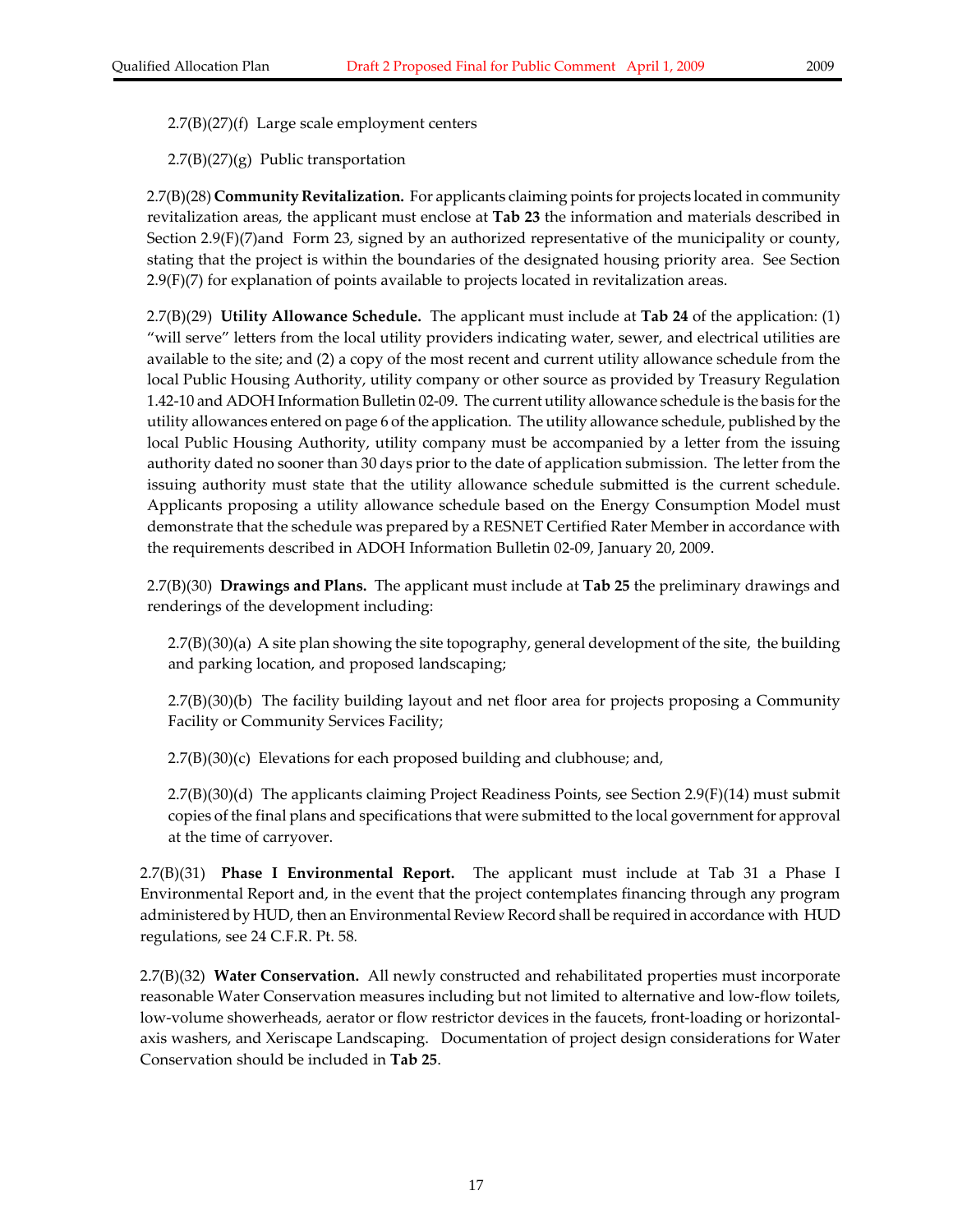2.7(B)(33) **Property Design Standards.** The application for all newly constructed and rehabilitated properties must demonstrate compliance with the current Uniform Building Code, Uniform Mechanical Code, the Uniform Plumbing Code (1994 Editions), the National Electric Code (1993 Edition), the 2006 International Energy Code, the International Building Code and the Federal Fair Housing Act (42 U.S.C. §§ 3601, et seq. and 24 C.F.R., Part 100, Subpart D), the Arizona Fair Housing Act (A.R.S. §§ 41‐1491 through 41‐1491.37), and HUD Fair Housing Regulations (24 C.F.R. Part 100, subpart D), the Uniform Federal Accessibility Standards (Section 504 of the 1973 Rehabilitation Act) and the Americans with Disabilities Act (42 U.S.C. §§ 12101 through 12213). The applicant must include at **Tab 26**, a completed Exhibit Y, signed by the Architect for the project certifying that the project meets the above design standards. Exhibits W1 and W2 are to be submitted with the 8609 package.

2.7(B)(34) **Lead‐based Paint.** If the project includes a building or structure that was built before January 1, 1978, the applicant must have a lead‐based paint inspection completed by a certified lead‐based paint inspector. That inspector must prepare and the applicant must include in its application at **Tab 26** a complete copy of that report. If the report indicates the presence of lead-based paint, the applicant must include at **Tab 26**: (1) a written amelioration plan forthe elimination and disposal or encapsulation of the lead‐based paint, and (2) a written on‐going maintenance plan to manage the lead‐based paint.

2.7(B)(35) **Project Schedule.** The applicant must complete and execute Form 27 and insert it at **Tab 27**.

2.7(B)(36) **Capital Needs Assessment.** Applicants are required to provide to ADOH a capital needs assessment ("CNA") for all rehabilitation and combined acquisition and rehabilitation projects. Insert at **Tab 28** a CNA that meets the requirements outlined below. ADOH may determine the CNA report is unsatisfactory and may require additional information at the sole expense of the applicant.

2.7(B)(36)(a) Applicants must include a statement from the architect or engineer that the report was prepared according to ADOH's CNA Guidelines and that the information included is accurate and that the report can be relied upon by ADOH to present a true assessment of the proposed rehabilitation budget and immediate repairs required at the property.

2.7(B)(36)(b) The CNA shall examine and analyze the following building components:

(i) Site, including topography, drainage, pavement, curbing, sidewalks, parking, landscaping, amenities, water, storm drainage, gas and electric utilities and lines;

(ii) Structural systems, both substructure and superstructure, including exterior walls and balconies, exterior doors and windows, roofing system, and drainage;

(iii) Interiors, including Unit and common area finishes (carpeting, vinyl tile, plaster walls, paint condition, etc.), Unit kitchen finishes and appliances, Unit bathroom finishes and fixtures, and common area lobbies and corridors;

(iv) Mechanical systems, including plumbing and domestic hot water, HVAC, electrical, and fire protection; and

(v) Elevators.

2.7(B)(36)(c) The CNA report shall include the following major parts: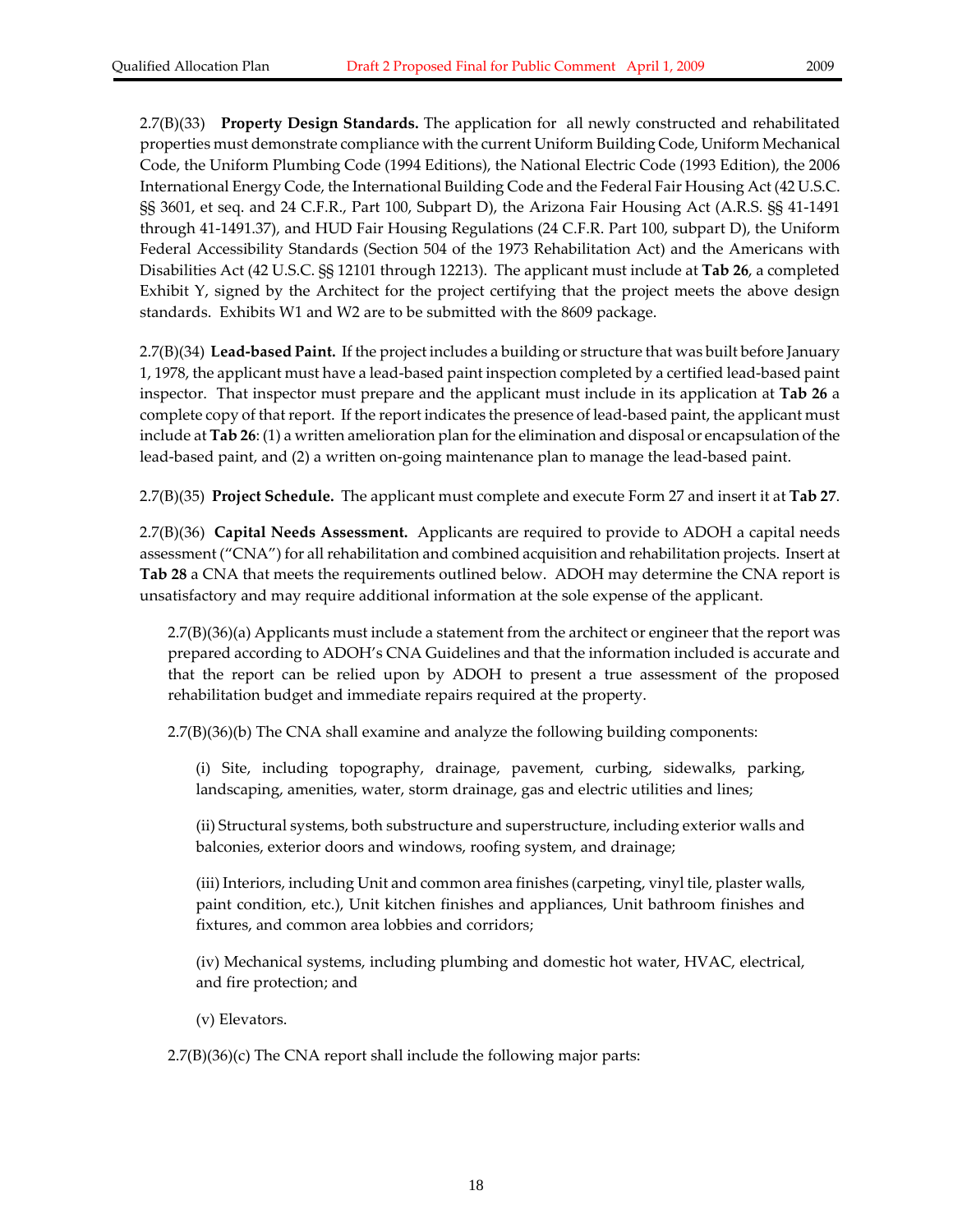(i) Critical Repair Items. All health and safety deficiencies or violations of housing quality standards, requiring immediate remediation. If the project has tenants, these repairs are to be made a first priority.

(ii) Two‐Year Physical Needs. Repairs, replacements, and significant deferred and other maintenance items that need to be addressed within 24 months of the date of the CNA. Include any necessary redesign of the project and market amenities needed to restore the property to the standard outlined in this Plan, Exhibit D. These repairs are to be included in the development budget and funded by construction‐period sources of funds.

(iii) Long‐Term Physical Needs. Repairs and replacements beyond the first two years that are required to maintain the project's physical integrity over the next twenty (20) years, such as major structural systems that will need replacement during the period. These repairs are to be funded from the reserves for replacement account.

(iv) Analysis of Reserves for Replacement. An estimate of the initial and monthly deposit to the reserves for replacement account needed to fund long‐term physical needs, accounting for inflation, the existing reserves for replacement balance, and the expected useful life of major building systems. This analysis should not include the cost of the critical repair items, the two‐year physical needs, or any work items that would be treated as operating expenses.

(v) Phase I Environmental Report. All applicants must submit a Phase I Environmental Report.

2.7(B)(36)(d) The professional preparing CNA report must:

(i) Be an architect or mechanical/structural engineer licensed by the state.

(ii) Conduct site inspections of a minimum of 35 percent of all units. Units shall be randomly sampled while taking into consideration the Unit size mix, e.g., one-bedroom, two-bedroom, etc. All vacant units must be inspected.

(iii) Identify any physical deficiencies as a result of (i) visual survey, (ii) review of pertinent documentation, and (iii) interviews with the property owner, management staff, tenants, community groups, and government officials.

(iv) Identify physical deficiencies, including critical repair items, two‐year physical needs, and long-term physical needs. These should include repair items that represent an immediate threat to health and safety and all other significant defects, deficiencies, items of deferred maintenance, and material building code violations that would limit the expected useful life of major components or systems.

(v) Explain how the project will meet the requirements for accessibility to persons with disabilities. Identify the physical obstacles and describe methods to make the project more accessible, and list needed repair items in the rehabilitation plan.

(vi) Prepare a rehabilitation plan, addressing separately all two‐year and long‐term physical needs.

(vii) Prepare a replacement reserve schedule, including an estimate of the initial and annual deposits, accounting for inflation and based on a 20‐year term.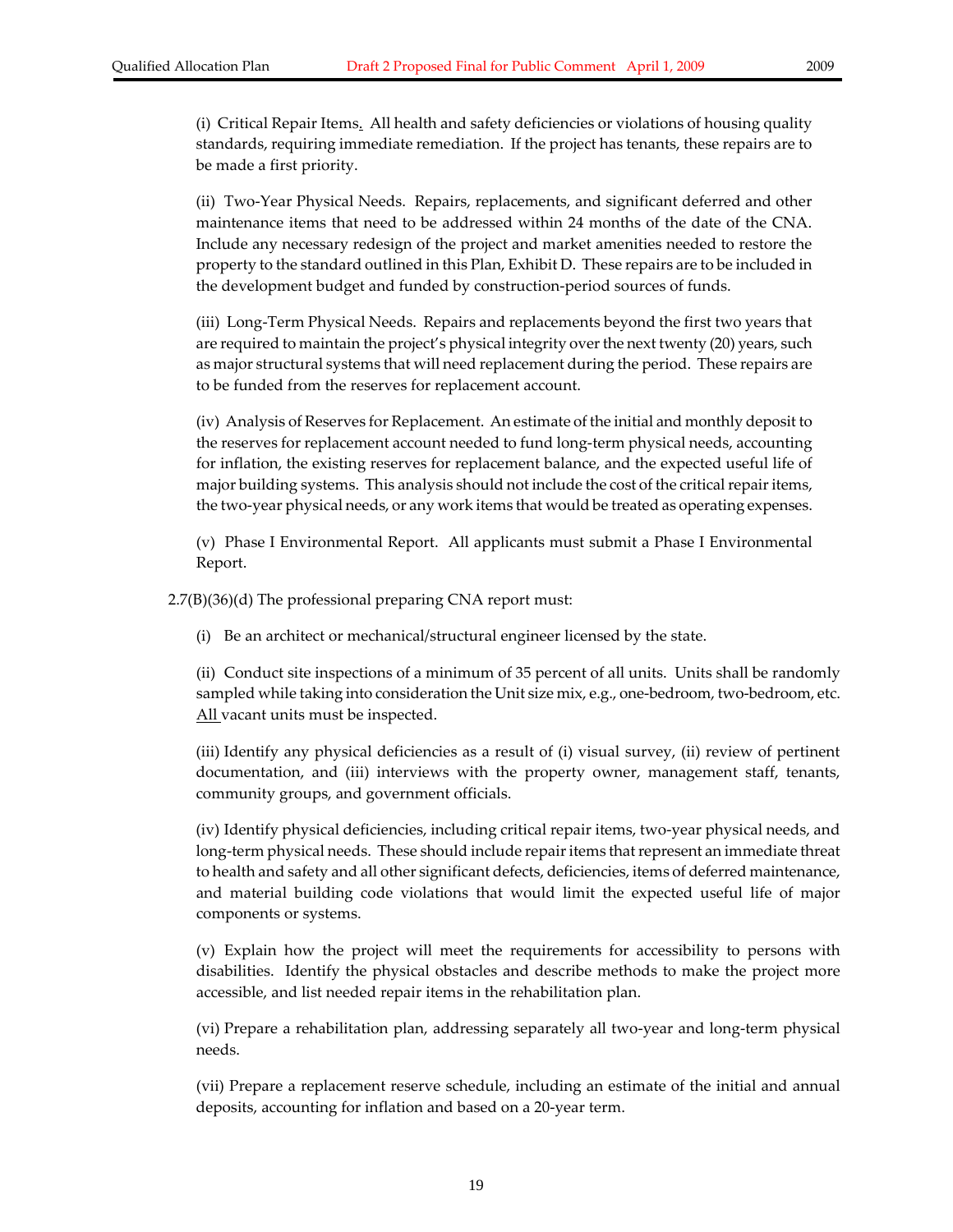(viii) Conduct a cost/benefit analysis of each significant work item in the rehabilitation plan (items greater than \$5,000) that represents an improvement or upgrade that will result in reduced operating expenses (e.g., individual utility metering, extra insulation, thermo‐pane windows, setback thermostats). Compare the cost of the item with the long-term impact on rent and expenses, taking into account the remaining useful life of building systems.

2.7(B)(37) **Internet Access.** All units shall be wired with three networks back to a central location: 1) a network for phone using CAT‐5 wire; 2) a network for television using COAX cable, and 3) a network for data using CAT‐5 wire.

2.7(B)(38) **Registration with Social Serve.** Applicants who receive an Allocation must agree to register the units with socialserve.com and maintain such registration with socialserve.com for the duration of the Compliance Period.

2.7(B)(39) **ADOH Signage.** Applicants who receive an award of tax credits must erect a sign at the construction site indicating that the project is funded through the ADOH and listing the sources of funds. The sign must be a minimum size of 24 inches high by 36 inches wide, include a minimum 5-inch high ADOH logo and text printed at a minimum 72-point font. An individual ADOH sign does not have to be provided if incorporated into a larger group sign. Applicants must submit an 8x10 photograph of the signage to ADOH evidencing that the requirement has been met.

2.7(B)(40) **Special Provisions for Projects Seeking Stimulus Package Funding.** All provisions of this paragraph shall be construed in conjunction to federal guidance and regulations implementing the provisions of the ARRA relating to the LIHTC program.

#### **2.8 2009 Set‐Asides**

2.8(A) SET-ASIDE CATEGORIES: If the amount of annual tax credits available for allocation in a competitive round is less than \$11.0 million, then there shall be no separate set‐asides for urban and rural projects, and tax credits shall be set‐aside for one senior project, two tribal projects, and at least one project with substantial participation by a nonprofit.

| <b>URBAN</b> | A total of \$4,800,000 is available for projects located in Maricopa<br>and Pima Counties. Projects located in Maricopa and Pima<br>Counties seeking funding through the United States Department<br>of Agriculture Rural Development Program shall compete in the<br>Rural Set-Aside.                                                                                                                        |
|--------------|---------------------------------------------------------------------------------------------------------------------------------------------------------------------------------------------------------------------------------------------------------------------------------------------------------------------------------------------------------------------------------------------------------------|
|              | Acquisition/Rehabilitation: Acquisition/Rehabilitation                                                                                                                                                                                                                                                                                                                                                        |
|              | development located in an urban area where 100% of the units<br>undergo rehabilitation                                                                                                                                                                                                                                                                                                                        |
| <b>RURAL</b> | Not less than 10% of annual credit authority is set aside for<br>projects to be located in Rural Areas. These projects may<br>compete for overall credit authorization. If no application<br>meeting the requirements of this Plan for Rural Areas is<br>submitted, rural set-aside funds may be used in one of the other<br>designated set-asides.<br>Acquisition/Rehabilitation: Acquisition/Rehabilitation |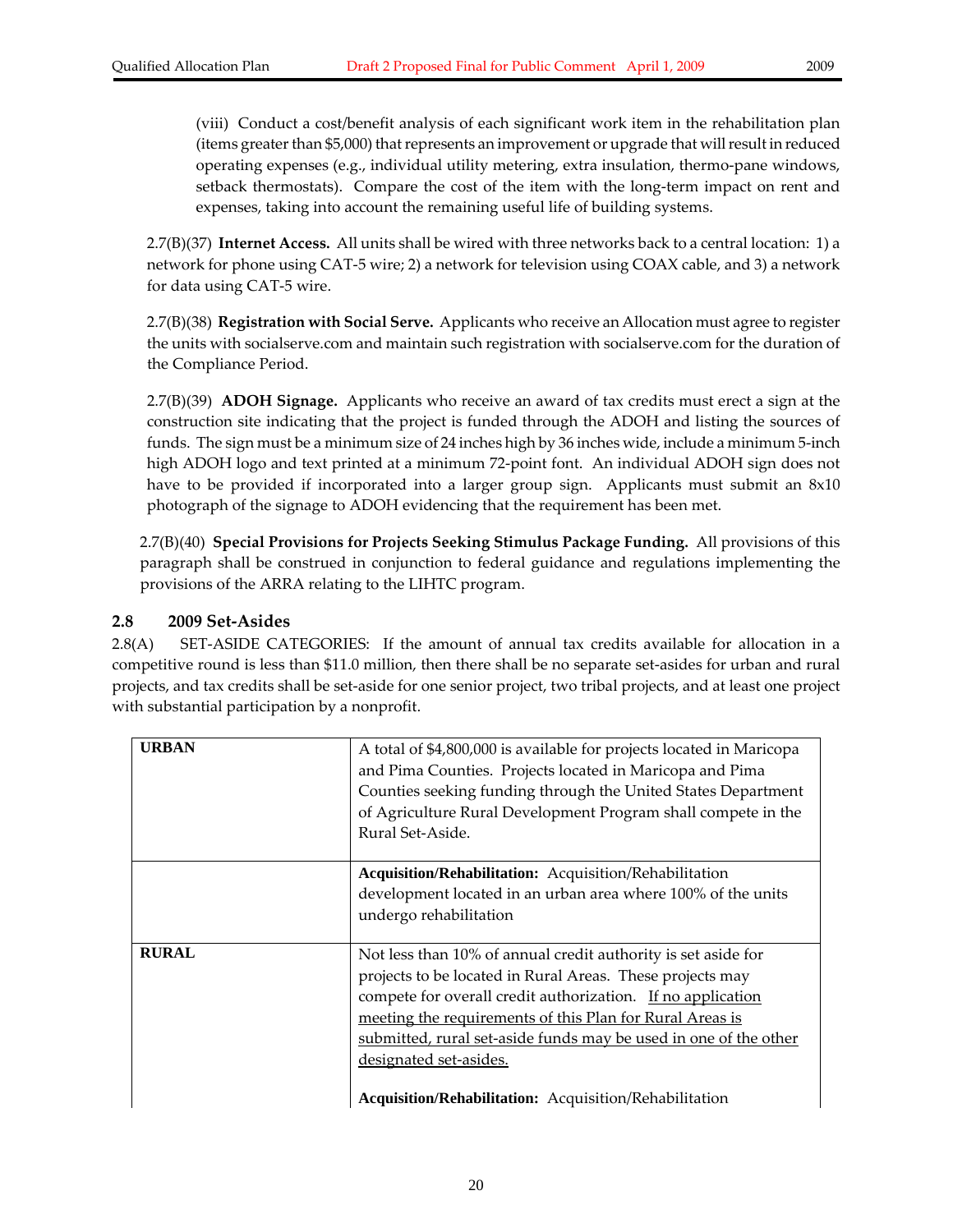|                  | development located in an Rural Area where 100% of the units          |  |
|------------------|-----------------------------------------------------------------------|--|
|                  | undergo rehabilitation                                                |  |
|                  |                                                                       |  |
|                  | <b>Rural Council of Governments</b>                                   |  |
|                  | In the event that there is more than one eligible project in a rural  |  |
|                  | Council of Government Region, preference shall be given to an         |  |
|                  | eligible project located in a Council of Government Region in         |  |
|                  | which no project received a reservation regardless of the adjusted    |  |
|                  | competitive score.                                                    |  |
| <b>SENIOR</b>    | One Senior project allocating 100% of their units to Seniors (62 or   |  |
|                  | older or handicapped) with Supportive Services. Projects              |  |
|                  | competing under this set-aside must comply with Section               |  |
|                  | $2.9(F)(11)(b)$ .                                                     |  |
| <b>TRIBAL</b>    | Two projects located on Tribal Lands                                  |  |
| <b>NONPROFIT</b> | 20% of the state's annual credit authority is set-aside for "non-     |  |
|                  | profit projects," as defined in Section 2.7(B)(13) of this Plan. Only |  |
|                  | nonprofit projects that meet all of the eligibility requirements      |  |
|                  | shall be eligible for an allocation of nonprofit set-aside credits.   |  |
|                  | The allocation of non-profit set-aside credits shall be based on the  |  |
|                  | rankings of non-profit projects under the scoring system.             |  |

#### 2.8(B) ANNUAL APPLICATION ROUND

2.8(B)(1) Applicants must designate one of the set‐aside categories described above in which the application is to complete. See Section 2.6  $(B)(5)$  above. In the event that there is more than one qualified application in a category, then ADOH shall allocate tax credits first to the highest‐scoring applications meeting all eligibility requirements and underwriting criteria in the set‐aside categories. Unallocated balances in one or more set‐aside categories shall be allocated to the eligible and feasible project that may be fully funded. If the unallocated balance is sufficient to fund more than one application, then reservation shall be made to the eligible and feasible project with the highest audited score unless ADOH determined that another eligible project best serves market demand, the policy objectives of this Plan, and the public interest.

2.8(B)(2) LIMITATION OF PROJECTS IN SOME SET‐ASIDE CATEGORIES: For Census Designated Places with populations of 50,000 or less according to the 2000 U.S. census data, an ADOH may limit Reservation or Allocation of tax credits to no more than one family, one senior, and one Special Needs Project in any year.

2.8(B)(3) EXCEPTION TO SELECTION BASED ON COMPETITIVE SCORES. Notwithstanding setaside amounts or competitive scores, ADOH may in its sole discretion, limit the number of developments in a specific market or geographical area if ADOH determines that there is insufficient demand or that a particular project would have adverse impact on low income housing developments existing in a give market area. In the event that multiple applications are submitted for a given market area that cannot support all of the projects, ADOH may select one or more applications that will best serve market demand or has less of a negative impact than the others. ADOH may, in its discretion, refuse to reserve credits to any project if ADOH determines that the given market area cannot support the project. If multiple applications are filed for a given market area proposing to serve different populations (e.g., elderly, family or Special Needs Populations), ADOH shall analyze the applications to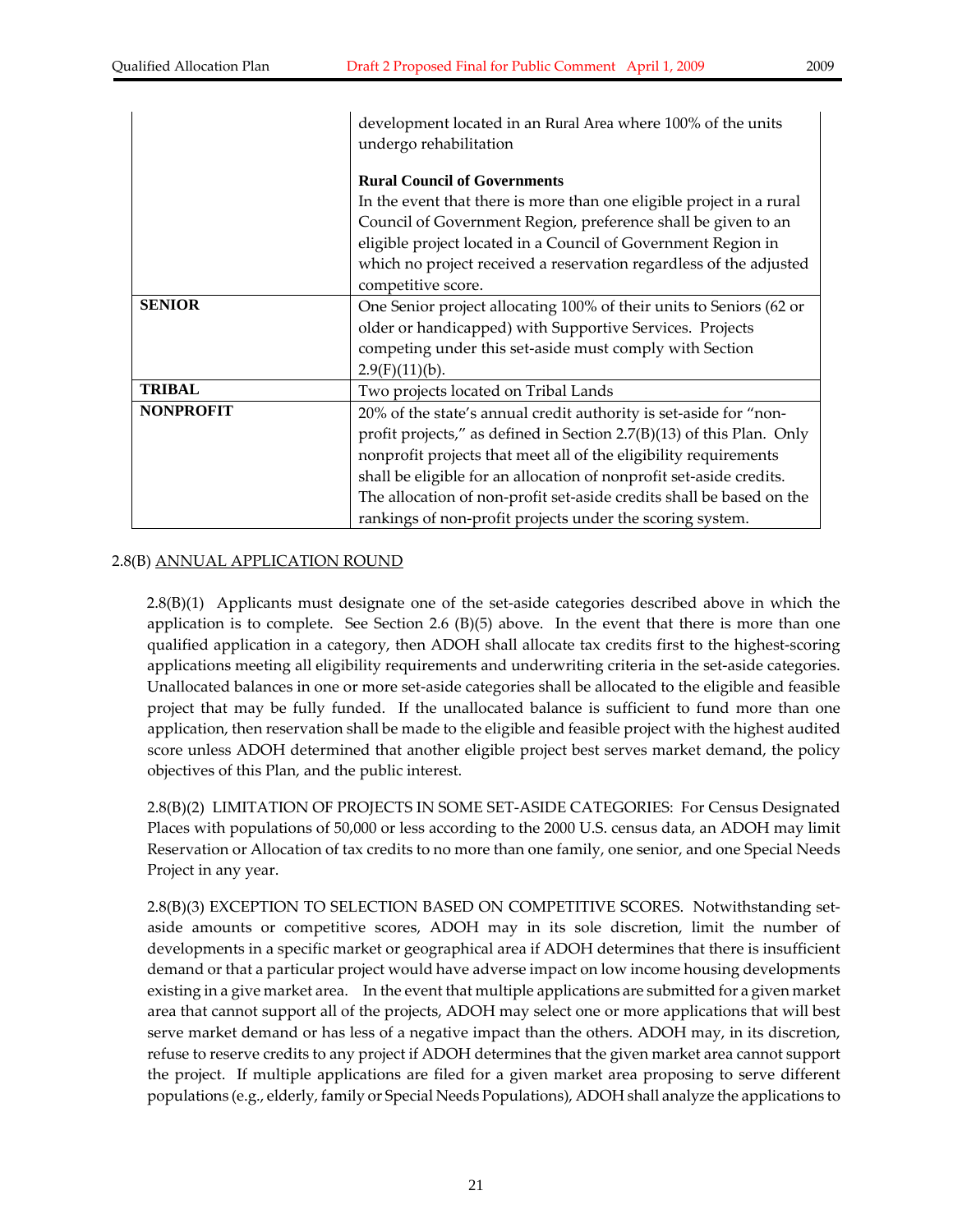2.8(C) SUPPLEMENTAL ALLOCATION SET ASIDE. \$900,000.00 of the state's annual low-income housing tax credit authority is reserved by for projects that need additional credits because of material errors of ADOH or projects with severe hardships. The amount that may be reserved or allocated under this subparagraph may also be supplemented by the amount of credits returned that were originally reserved in prior Allocation Years.

2.8(C)(1) SEVERE HARDSHIP. Requests based on severe hardships may be submitted from January 1st through June  $1<sup>st</sup>$  of the Allocation Year, or until funds are exhausted, along with an additional application fee of \$2,500. Hardship requests must be documented to the satisfaction of ADOH and must demonstrate an increase in hard costs directly caused by an unforeseeable circumstance outside the Developer's control that jeopardizes completion of the project and that may be mitigated through an award of additional tax credits. Applications for hardship credits shall include the following materials:

(i) A narrative explanation justifying the amount of additional tax credits requested consistent with this paragraph;

- (ii) A revised and updated Development Budget, Form 3, item 24;
- (iii) The contractor's estimate of the additional hard costs; and,

(iv) An opinion of a CPA demonstrating that the increased costs may be characterized as qualified eligible basis for the purposes of I.R.C. § 42.

2.8(C)(2) MAXIMUM CREDIT ALLOCATION. ADOH may deny an application for a supplemental allocation of tax credits to projects s already allocated the maximum credit allocation allowed by eligible basis limits in the yearthat the application for supplemental allocation is made. In determining whether a supplemental allocation may be reserved to a project, ADOH may also consider the amount of gap financing intended or pledged to the project.

2.8(C)(3) UNRESERVED SUPPLEMENTAL ALLOCATION AMOUNTS. Supplemental allocation setaside amounts not reserved to specific projects by August 15<sup>th</sup>, or such earlier date that may be selected by the Director, may be reserved for any project that received a partial Allocation of credits, or a project eligible for returned credits.

2.8(D) Those projects meeting the eligibility requirements, but notranking high enough to receive tax credits during the Allocation Year application round, may be eligible to receive returned tax credits. Depending upon availability, returned tax credits may be allocated to the next highest scoring projects that meet threshold criteria, eligibility requirements, and underwriting review as described above.

#### **2.9 Project Scoring**

2.9(A) ADOH shall award points based solely on the information submitted in the application. ADOH may verify information submitted in the application with publicly available information and information available from subscription services. See Section 2.6(B)(3).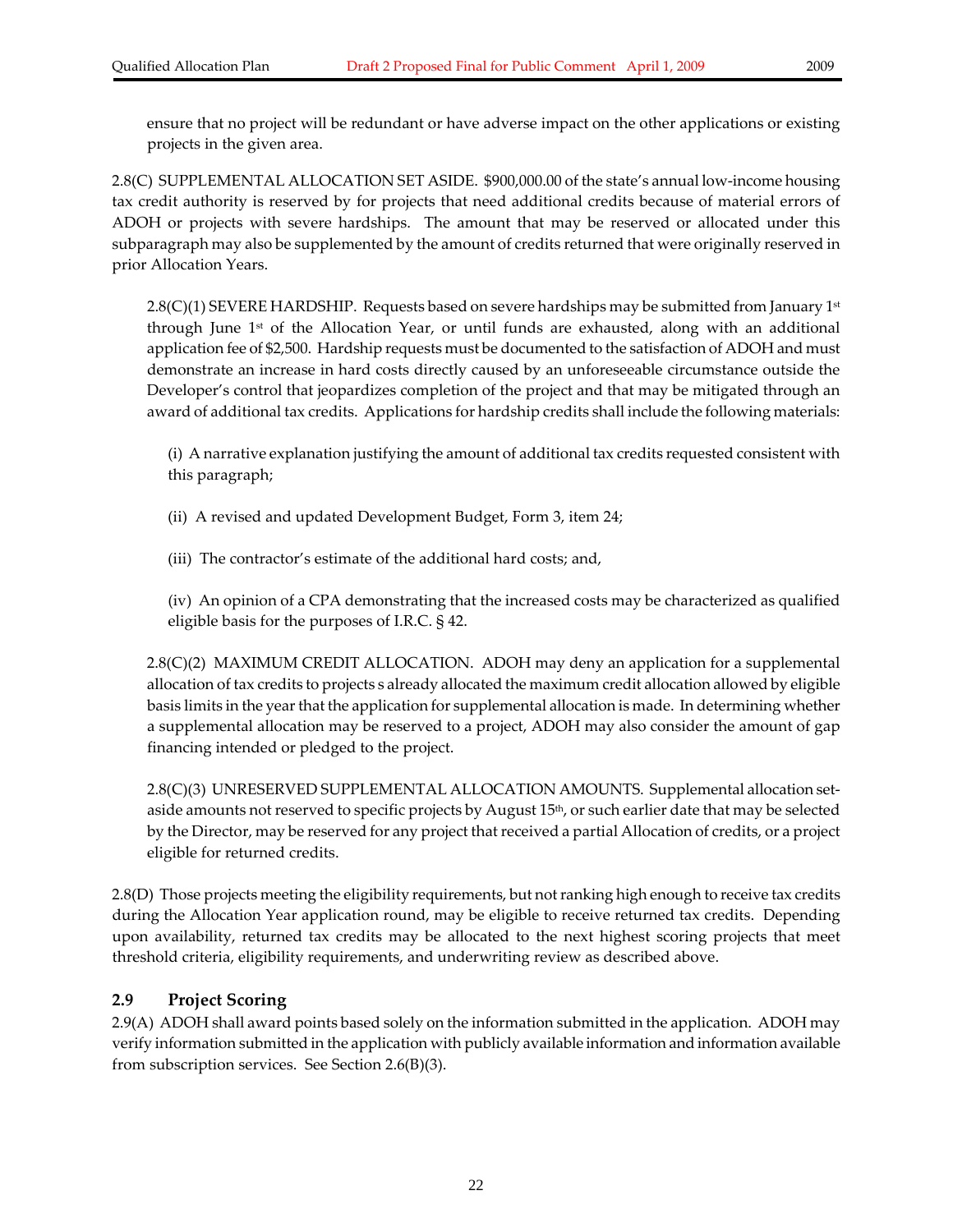2.9(B) A self-scoring sheet shall be provided with the application and shall require the applicant's signature. It is to be submitted behind the cover letter at **Tab 1**.

2.9(C) No application shall be scored higher than the applicant's self score. An application must provide a factual basis and documentary support for points claimed. ADOH may deny a claim for points if the correct forms or required information are not submitted, or are not submitted at the correct tab, or if information available to ADOH negates a claim for points. In the event that an applicant claims points in mutually exclusive point criteria, ADOH may deduct the points that are not supported by the application.

2.9(D) ADOH may count Employee Units as 60% Low‐Income Units in making scoring calculations.

2.9(E) The applicant's commitment to serve specific populations as set‐asides shall be binding forthe duration of the Extended Use Period and shall be included in the recorded Extended Use Agreement. ADOH shall monitor resident files to determine that the set-asides are being honored.

2.9(F) ADOH shall score projects in the following 16 categories:

#### **2.9(F)(1) Historic Preservation**: up to 40 points

15 points – Fifteen points are available for the following projects: (i) consisting of one or more structures individually listed in the National Register of Historic Places as evidenced by a letter from the National Parks Service, State Historic Preservation Office (SHPO), or tribal equivalent thereof, or (ii) consisting of one or more structures certified by the National Parks Service, SHPO Office or certified local government as contributing to a Register District (a Register District is a designated area listed in the National Register, or listed under state statute or local ordinance as substantially meeting the requirements for listing of districts in the National Register), or (iii) a project located within an area that has been zoned as an historic area as evidenced by a copy of the municipal zoning ordinance that was adopted on or before the deadline date and a letter from the local municipality indicating that the design will meet the requirements outlined in the zoning ordinance. Applications for historic preservation of existing rental housing shall be supported by a relocation plan. (At **Tab 18**, submit the appropriate evidence as identified above.)

25 points – Twenty-five points are available for projects that have received a certification signed by the National Park Service for Historic tax credits. Applications for historic preservation of existing rental housing shall be supported by a relocation plan. (At **Tab 18**, submit the certification signed by the National Park Service).

#### **2.9(F)(2) Acquisition/ Rehabilitation**: up to 30 points

2.9(F)(2)(a) Thirty points are available to projects proposing acquisition of an existing building. The points available depends on the pro rata rehabilitation hard costs per unit less property acquisition costs (see Form 3, item 24, section I) and site demolition and preparation costs (see Form 3, item 24, section II) as described in the table, below:

| Hard Cost of Rehabilitation per Unit | Points Awarded |
|--------------------------------------|----------------|
| \$20,000+                            | 30             |
| \$15,000-19,999                      | 10             |
|                                      |                |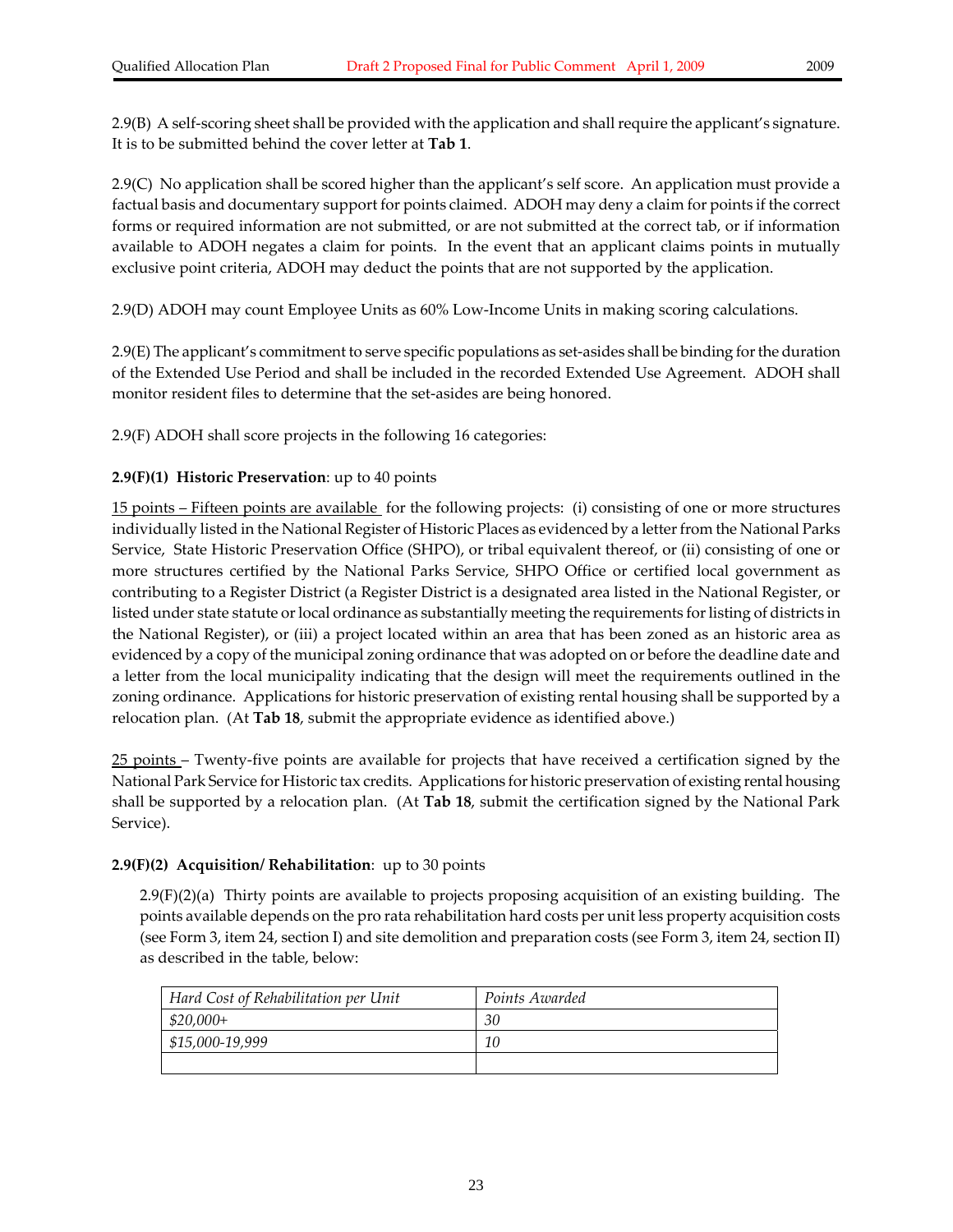2.9(F)(2)(b) Projects containing acquisition/rehabilitation and new construction components shall qualify for points in this category only if the rehabilitation units total 50% or more of the total project and the acquisition/rehabilitation is 100% of the acquired units.

2.9(F)(2)(c) ADOH shall deny a claim for acquisition/rehabilitation points if it concludes that the scope of demolition of the existing building requires the project to be properly characterized as new construction.

2.9(F)(2)(d) Applicants should identify the project as a rehabilitation or acquisition/rehabilitation project and fully explain the acquisition and scope of rehabilitation work in the cover letter. The type of rehabilitation improvements and the amount of rehabilitation costs shall be appropriate for the project and proportionate to the benefit as determined by ADOH based on the application and a Capital Needs Assessment, see Section 2.7(B)(36). ADOH may utilize the services of an independent cost estimator in determining whether the rehabilitation costs are reasonable. The applicant shall be responsible for the costs of the cost estimator. Cost of rehabilitation per Unit is determined by adding direct construction costs and appliances, then dividing that sum by the number of qualified rehabilitation units.

2.9(F)(2)(e) Applications for acquisition/rehabilitation of existing rental housing shall be supported by a relocation plan. The relocation plan shall comply with the Uniform Relocation Assistance Act, 42 U.S.C. § 4621, *et seq.*

#### **2.9(F)(3) Preservation of Existing Subsidized Housing**: up to 40 points

Up to 40 Points are available to rehabilitation projects that preserve projects with existing project-based rental assistance, i.e. project based Section 8 or RD rental assistance that would otherwise be lost. The number of points available for Preservation of Existing Subsidized Housing shall not exceed the product, rounded down to the next whole number, of forty times the ratio of the number of Section 8 or RD rental assistance units to the total number of units. Applications for preservation of existing subsidized housing shall be supported by a relocation plan.

Example: A 100‐unit project in which 27 project‐based rental assistance units will be rehabilitated will receive  $40 \times 27 \div 100 = 10.8$ , which rounds down to 10 points.

#### **(Note: points shall only be given in one area of Preservation, not all three (Historic Preservation, Acquisition/Rehabilitation, Subsidized Housing).**

#### **2.9(F)(4) Tenant Lease Purchase**: 3 points

3 points ‐ shall be awarded if 100% of the project is designed for tenant home ownership opportunities after the 15‐year compliance period.

2.9(F)(4)(a) Eligibility Requirements.

(i) Tenant Lease Purchase points are limited to single family, duplex or four‐plex projects of no more than 60 units.

(ii) The project design must incorporate units, amenities, and open common areas that are consistent with common expectations for multifamily housing.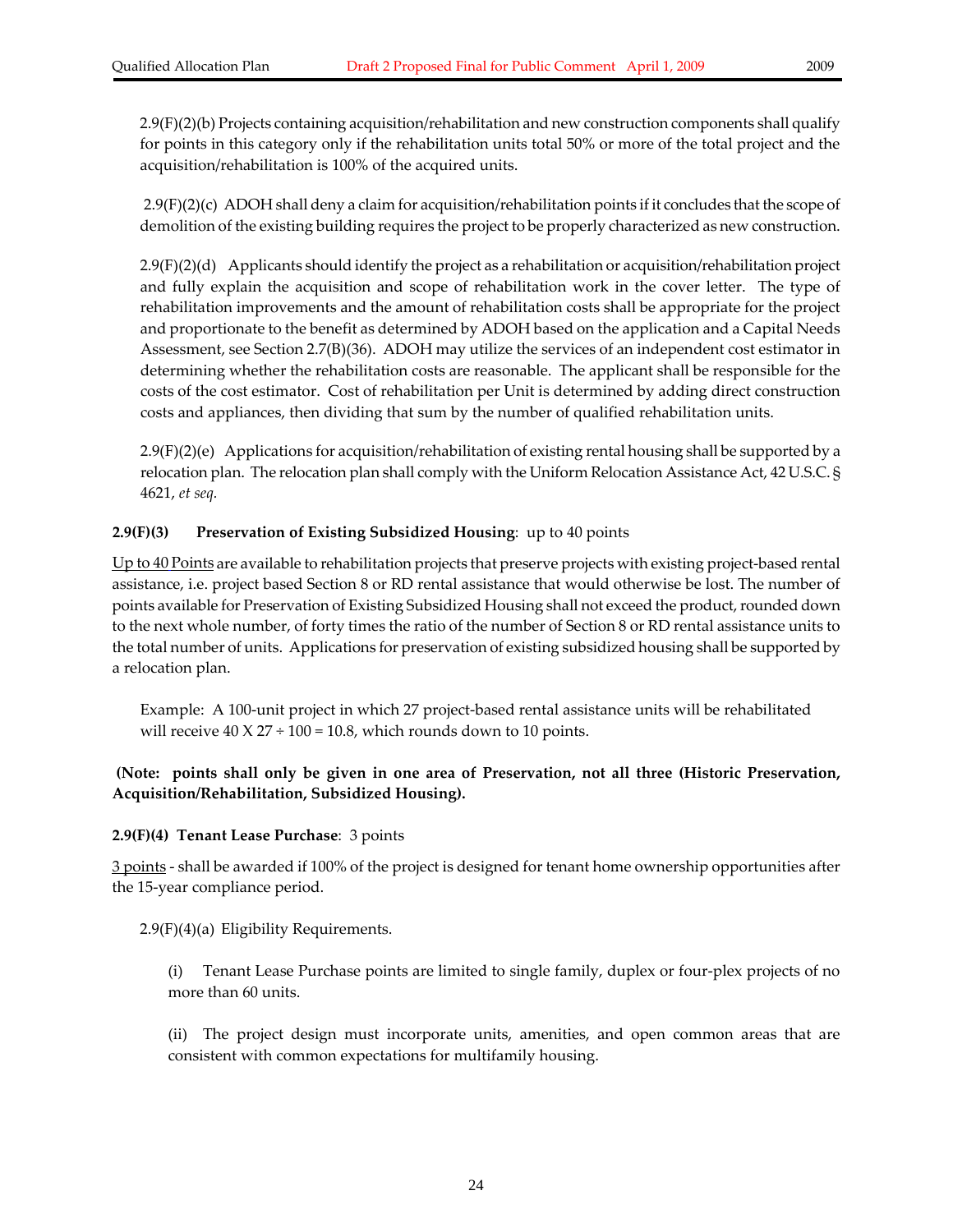(iii) ADOH may refuse to consider a claim for tenant lease purchase points for projects proposing to serve tenants with incomes less than 60% AMI.

2.9(F)(4)(b) Submittal requirements. At **Tab 17**, provide:

(i) A letter of intent from a qualified non‐profit organization to purchase the units, including how the purchase price may be calculated at the end of the 15‐ year compliance period should no qualified tenants be identified who are willing to operate the project as a rental project forthe remaining term of the LURA;

(ii) A detailed description of the ownership proposal to include:

(1) a strategy that incorporates an exit strategy;

- (2) home‐ownership financial counseling services;
- (3) how the eligible tenants will be identified and offered a right of first refusal;
- (4) how the units will be priced in accordance with IRC Section  $42(i)(7)$ ;
- (5) the manner in which homebuyer assistance will be generated from the project and provided to the homebuyer; and
- (6) proposed sale agreement.

2.9(F)(4)(c) Post allocation requirements. Projects awarded points underthis paragraph shall be required to execute and record an Extended Use Agreement that indicates the provisions set forth above for the remaining compliance period. Also, there are additional fees associated with these points. (See Section 6, Fees.)

**2.9(F)(5) Developer Experience Points for New Construction or Rehabilitation:** Maximum of 15 points awarded for Developer experience category.

2.9(F)(5)(a) **Points Available.** 

(i)  $Up$  to 15 points are awarded for projects proposing significant participation by a Developer(s) or Co‐developer with a demonstrated track record in the timely completion of new construction or rehabilitation of tax credit housing as described in the following table.

| Number of Projects | Points Awarded |
|--------------------|----------------|
|                    |                |
|                    | $\mathbf{1}$   |

(ii) In scoring this category, ADOH shall count the number of residential tax credit projects Placed in Service by the Developer, any Co-Developer, and any person who holds at least an equity interest in either the Developer or Co‐Developer. These points are not available based on the experience of Consultants or other Development Team professionals. If a project relies on a Co‐Developer's experience, the applicant must submit to ADOH, as part of **Tab 8**, a written agreement between the Developer and the Co-Developer that explains the length of time that the Co-Developer will be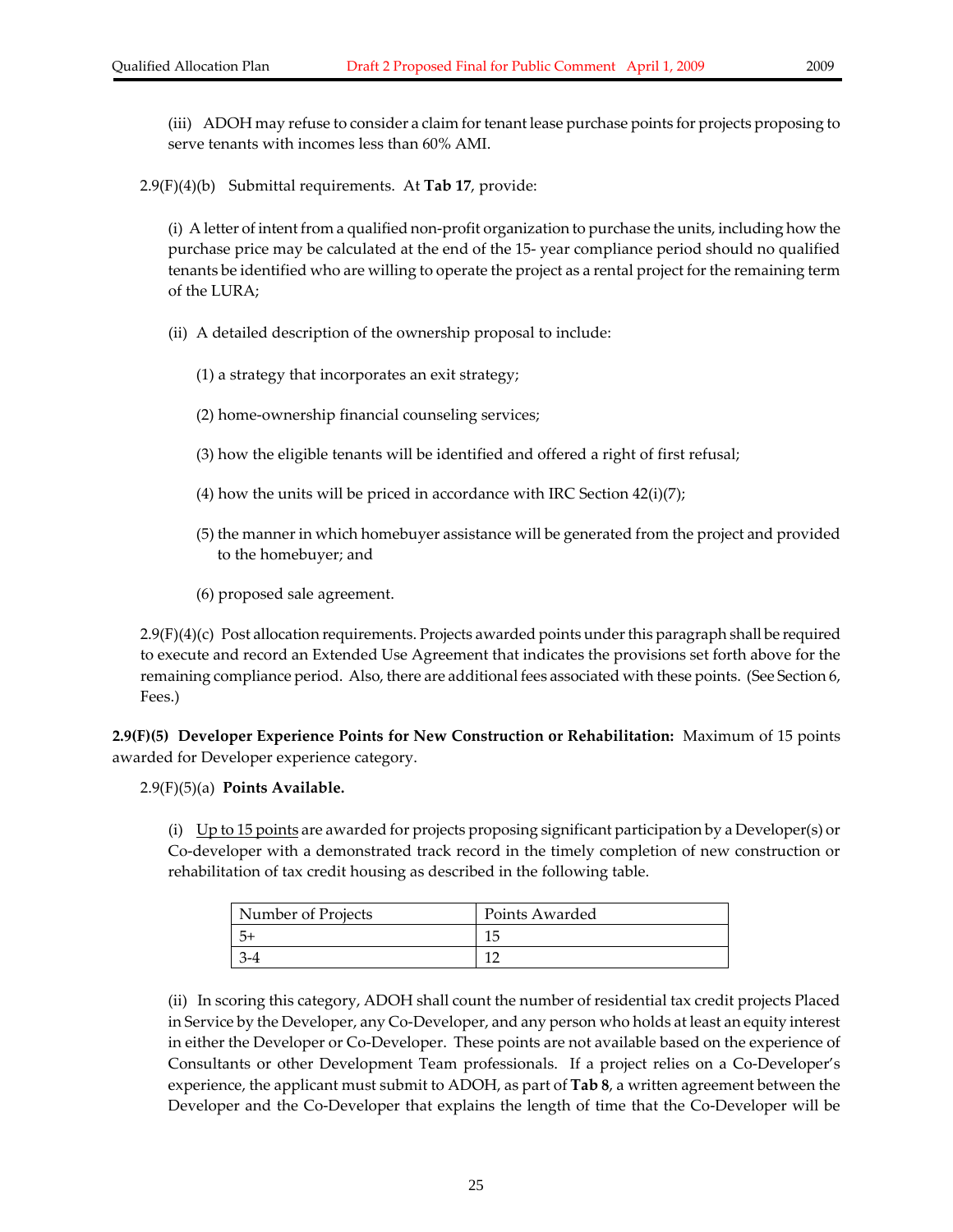associated with the development of the project and the scope of the Co‐Developer's participation in the development of the project.

(iii) In order to claim points for developer experience, the following developers must submit reference letters demonstrating successful completion of the requisite number of residential rental projects using the LIHTC program from allocating agencies in states outside Arizona:

- (1) Developers who have not previously received an Reservation of tax credits in Arizona; and,
- (2) Developers that are organized under the laws of a state other than the State of Arizona; and,
- (3) Developers who do not maintain an office with a street address in Arizona; and,

(4) Developers who have not paid Arizona payroll taxes for a least two employees forthe three‐ month period preceding the March 15<sup>th</sup> of the current Allocation Year.

(iv) Attach at **Tab 8** Form 8‐1 and any additional lists of residential rental housing projects developed by the Developer, any Co‐Developer and any person who owns part of either the Developer or the Co‐Developer, reference letters, and business information necessary to support a claim for points under this paragraph. (Include the name of the Developer or other Person, name of the project, address of the project, city, state, number of Residential Rental Units, and the role the Developer played in development of the project.)

(v) ADOH requires that developers execute and submit Form 8‐2 (Authorization for Release of Information) allowing ADOH to contact other state allocating agencies including ADOH. Attach at **Tab 8** Form 8‐2.

#### 2.9(F)(5)(b) **Points Deducted:**

(i) ADOH may deduct five (5) points from the amount of claimed and confirmed developer experience points for each and every instance within five years prior to the date of application that:

(1) a Developer, Co‐Developer, or property managerfailed to resolve compliance issues with the Department consistent with Section 8.2(F), or with any other state allocating agency within six months of notification of non‐compliance;

(2) a Developer or Co-Developer failed to complete a project with features or amenities for which competitive points were received without the express written consent of ADOH;

(3) a Developer or Co‐Developerfailed to notify ADOH of Material Changes to an application as required by Section 4.7;

(4) a Developer or Co‐Developer failed to make satisfactory progress consistent with Sections  $2.7(B)(4)$  and 4.2;

(5) a project fails to request an IRS Form 8609 within 120 calendar days that the project is Placed in Service;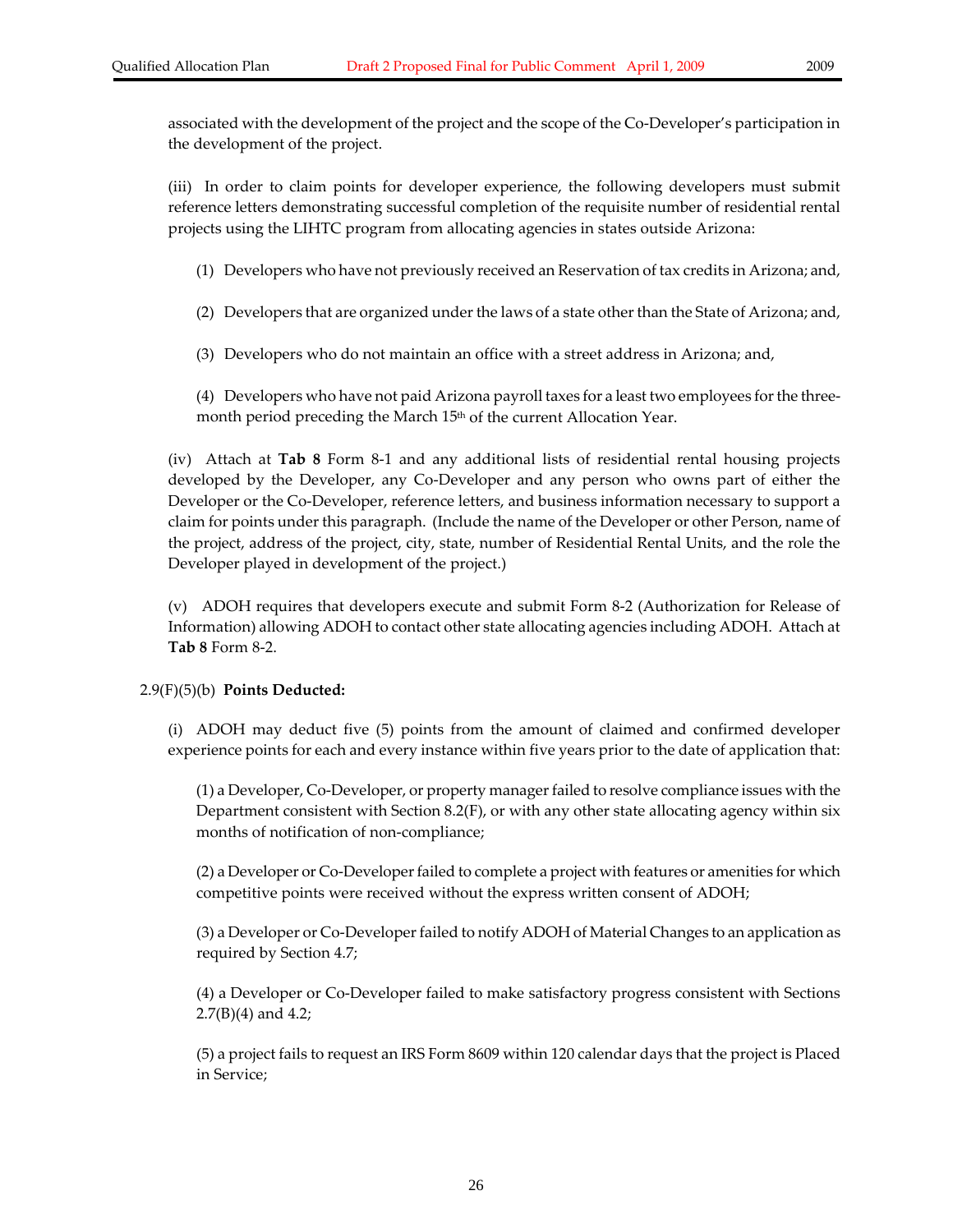6) a project fails to provide a project schedule on Form 27.

**2.9(F)(6) Rent Restricted Units Set‐Aside for 50% and 40% AMGI Tenants**: A maximum of 35 points for any combination of set‐asides of Low‐Income Units at 50 or 40 AMGI (15 points for 50% AMGI and 20 points for 40% AMGI). See Section 2.7(B)(20) Priority Market Need for guidance regarding the income and rent restrictions regarding these points. Attach at **Tab 16** of the application Form 16, "Commitment to Lower‐ Income Set‐Aside."

\*(NOTE: This calculation is based on total number of Low‐Income Units in the project. AMI is equal to or less than 40 or 50% AMGI).

| 50 % AMGI Rural Points | 50% AMGI Urban Points |
|------------------------|-----------------------|
| $45\% + 15$            | $45\% + 15$           |
| $21 - 44\% = 10$       | $21 - 44\% = 10$      |
| $10 - 20\% = 5$        | $10 - 20\% = 5$       |

2.9(F)(6)(a) Points available for units designated for 50% AMGI Tenants.

2.9(F)(6)(b) Points available for units designated for 40% AMGI Tenants.

Up to 20 points are awarded for rent restricting a percentage of total units for populations at 40% AMGI. Rents shall be restricted for the Low‐Income Units to ensure that households pay no more than 30% of the applicable income limit during the Extended Use Period.

| 40% AMGI Rural Points | 40% AMGI Urban Points |
|-----------------------|-----------------------|
| $35\% + 20$           | $35\% + 20$           |
| $16 - 34\% = 15$      | $16 - 34\% = 15$      |
| $5 - 15\% = 10$       | $5 - 15\% = 10$       |

 $2.9(F)(6)(c)$  Points available under paragraph (a) and (b) are cumulative.

#### **2.9(F)(7) Development Location ‐ Community Revitalization Projects**: 15 points

Fifteen points are available for projects located in the following areas:

 $2.9(F)(7)(a)$  Priority housing areas designated by the local government as evidenced by the following documents:

(i) A local governing body resolution or ordinance or planning document dated at least 9 months prior the application deadline that designates a priority housing area that exceeds the area of the proposed development by at least a factor of ten; and,

(ii) Certification on **Form 23** by the local governing body orits chief operating officerthat the project is wholly located in the priority housing area; and that the priority housing area meets at least one of the following criteria:

(1) an area that the local government entity has designated as a redevelopment project, conservation project, orrehabilitation district, or as blighted, deteriorated, deteriorating orif not rehabilitated, likely to deteriorate by reason that the buildings, improvements or other facilities in such area are subject to one or more of the following conditions: dilapidation, obsolescence,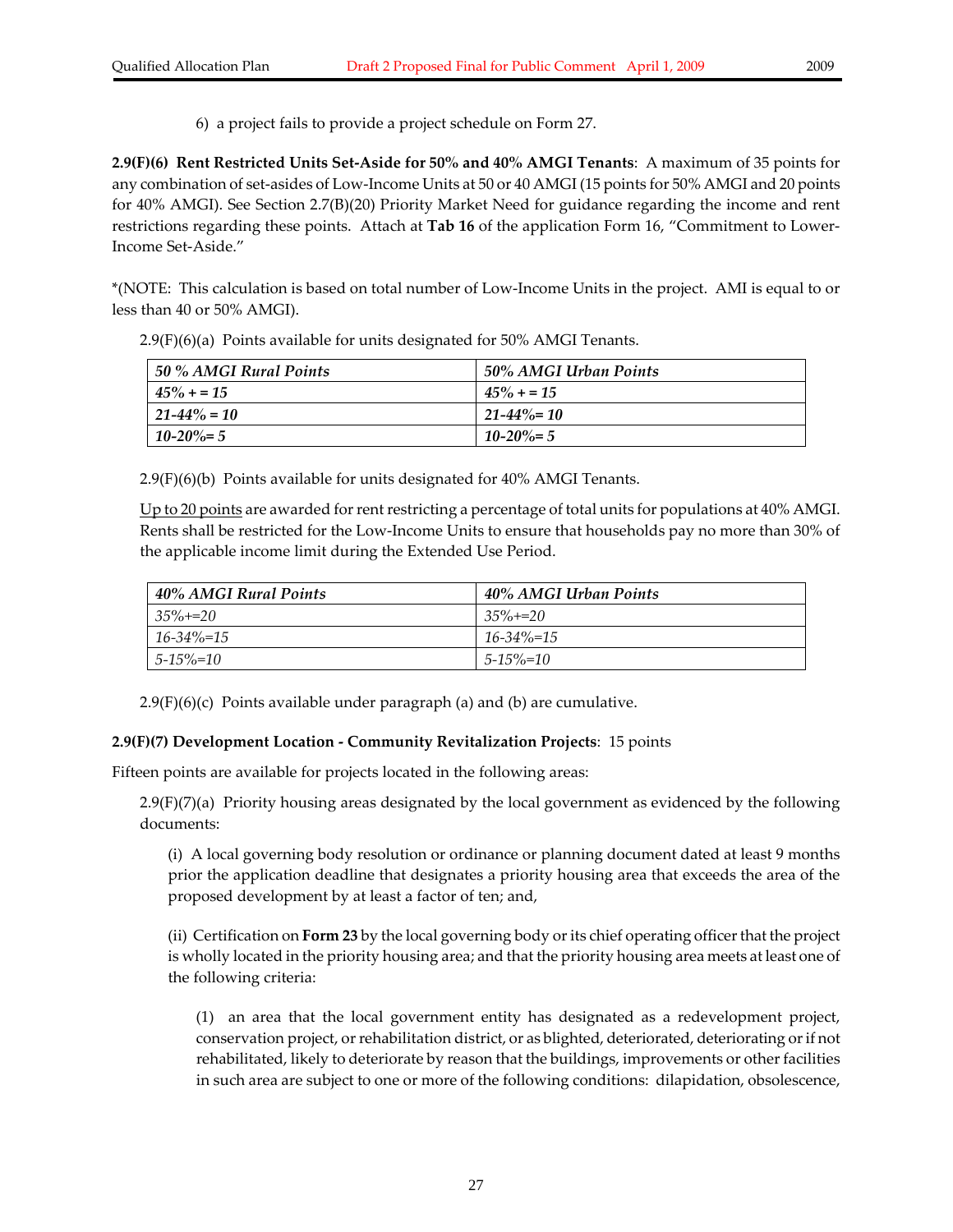overcrowding, inadequate ventilation, light or sanitation, excessive land coverage, deleterious land use, or faulty otherwise inadequate design, quality or conditions;

(2) an area designated as lacking the housing needed to induce manufacturing, industrial, commercial, governmental, educational, entertainment, community development, healthcare or non‐profit enterprise or undertaking to locate or remain in such area;

(3) an area designated as an area where government assistance is necessary to induce private enterprise and investment to construct or rehabilitate decent, safe and sanitary housing and supporting facilities that will meet the needs of low and moderate income persons and families; and,

(iii) A comprehensive plan does not qualify as a certification of a revitalization area.

2.9(F)(7)(b) The points will also be awarded if the property is located within one of the following housing priority areas:

- (i) Federal Empowerment Zones or Federal Enterprise Communities
- (ii) Established HUD Neighborhood Revitalization Strategy Areas
- (iii) Established Colonias as designated by the United States Department of Agriculture or HUD

(iv) Geographic areas or parcels of property that are established by the local government as part of a comprehensive affordable housing plan.

2.9(F)(7)(c) Include at **Tab 23** for projects claiming points under paragraph 2.7(F)(7)(a):

(i) local government ordinance or resolution, planning document excerpts;

(ii) Maps showing boundaries of the housing priority area and the location of the project within that area. The map must clearly show the names of the roads, streets or other boundaries of the housing priority area and also clearly reflect the location of the project on such roads or streets;

(iii) Form 23, Certification by local government body or chief operating officer;

2.9(F)(7)(d) Include at **Tab 23** for projects claiming points under paragraph 2.7(F)(7)(b):

(i) Maps showing boundaries of the housing priority area and the location of the project within that area. The map must clearly show the names of the roads, streets or other boundaries of the housing priority area and also clearly reflect the location of the project on such roads or streets;

(ii) Certification by local government body or chief operating officer that the project is located in one of the housing priority areas described in  $2.7(F)(7)(b)$ .

**2.9(F)(8) Development Location—Projects in a QCT, DDA or outside an MSA:** 10 points are available to projects located within a Qualified Census Tract (QCT) or Difficult Development Area (DDA), or outside of a Metropolitan Statistical Area (MSA) as designated by HUD (See Exhibit C). Projects located in certain high cost areas that are eligible for the increase in tax credit amount, see I.R.C.  $\S$  42(d)(5)(C), including buildings designated for increased tax credit by ADOH pursuant to I.R.C. § 42(d)(5)(C)(v) also qualify for ten points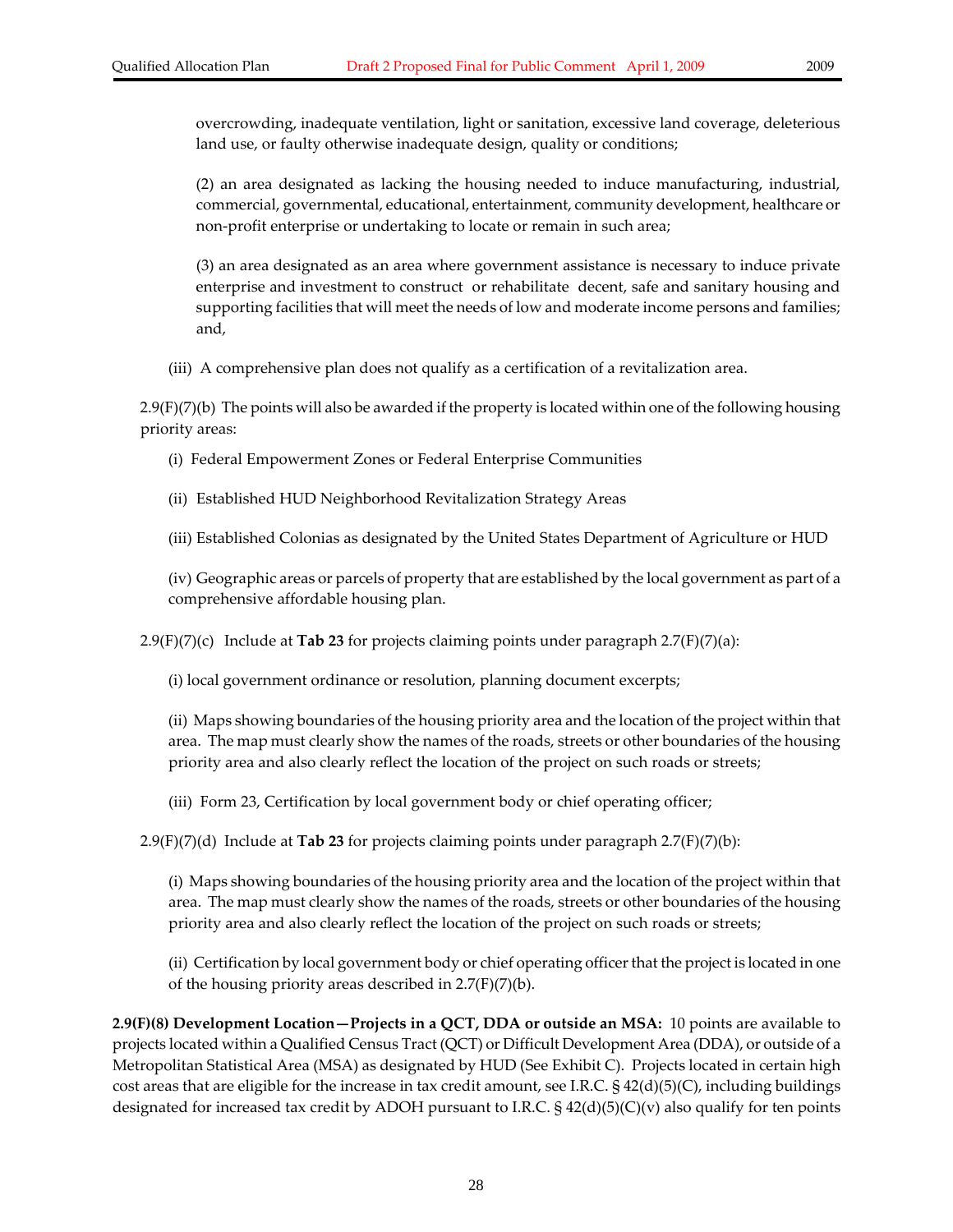under this paragraph. ADOH may deny a claim for points under this paragraph if ADOH concludes that the project is located in an area where affordable units comprise 25% or more of total rental units for properties containing 15 rental units or more.

#### **2.9(F)(9) Family Project:** 20 points

20 points may be awarded for projects in which at least 40% of the Low-Income Units are three or four bedrooms and have a minimum of two bathrooms.

#### **2.9(F)(10) Projects Serving Special Needs Populations**: 10 points

10 points may be awarded to projects of which at least 5% of the project is reserved for tenants with special needs. ADOH may deny an application for tax credits to a project that is required to provide supportive services to tenants including Special Needs Populations, if the application fails include the information required by this section. ADOH may cancel a reservation, or revoke an allocation of tax credits for a project that received points under this section or a reservation of tax credits if the project fails to provide supportive services described in the application or as required by the Extended Use Agreement or a supportive services agreement that has been approved by ADOH.

2.9(F)(10)(a) Supportive services agreement. Applicants must provide evidence of coordination with agencies specializing in services to tenants with special housing needs, a client source (e.g. letters from a referring agency, etc.) and service agreement for each population served, which also must be inserted at **Tab 13**. This agreement must be on the service entity's letterhead, signed and dated by both parties.

2.9(F)(10)(b) Preapproval of supportive service provider. The applicant must obtain written preapproval by ADOH of the supportive service provider. The applicant must submit preapproval documentation under **Tab 13** for each entity that will be providing services, including Forms 13 and 13‐1. ADOH shall respond with an evaluation letter approving or objecting to the proposed supportive services provider by no later than fifteen days before the deadline date for application for a competitive round. Applications that are not pre‐approved by ADOH or do not demonstrate satisfactory experience serving Special Needs Populations shall not be eligible for these points.

2.9(F)(10)(c) Applicants claiming points under this section must provide evidence of funding source to be used by service agency. Sufficient evidence consists of grant agreements for Shelter Plus Care, Supportive Housing Funds, Project‐Based Section 8, and contracts with Behavioral Health Organizations. Applicant must provide a line item in the operating budget for the cost of agency services.

2.9(F)(10)(d) Postreservation requirements. ADOH may require that the supportive service described in the application be included in the Extended Use Agreement before issuing a final Allocation and may monitor performance of these set‐asides throughout the compliance period. See Section 7.3(C)(2)(a)(iii) for treatment of the costs of supportive services.

#### **2.9(F)(11) Senior Projects**

2.9(F)(11)(a)  $10$  points are available for projects serving 80% or more elderly individuals. Units serve elderly individuals if at least one individual in the household is 55 years of age or over.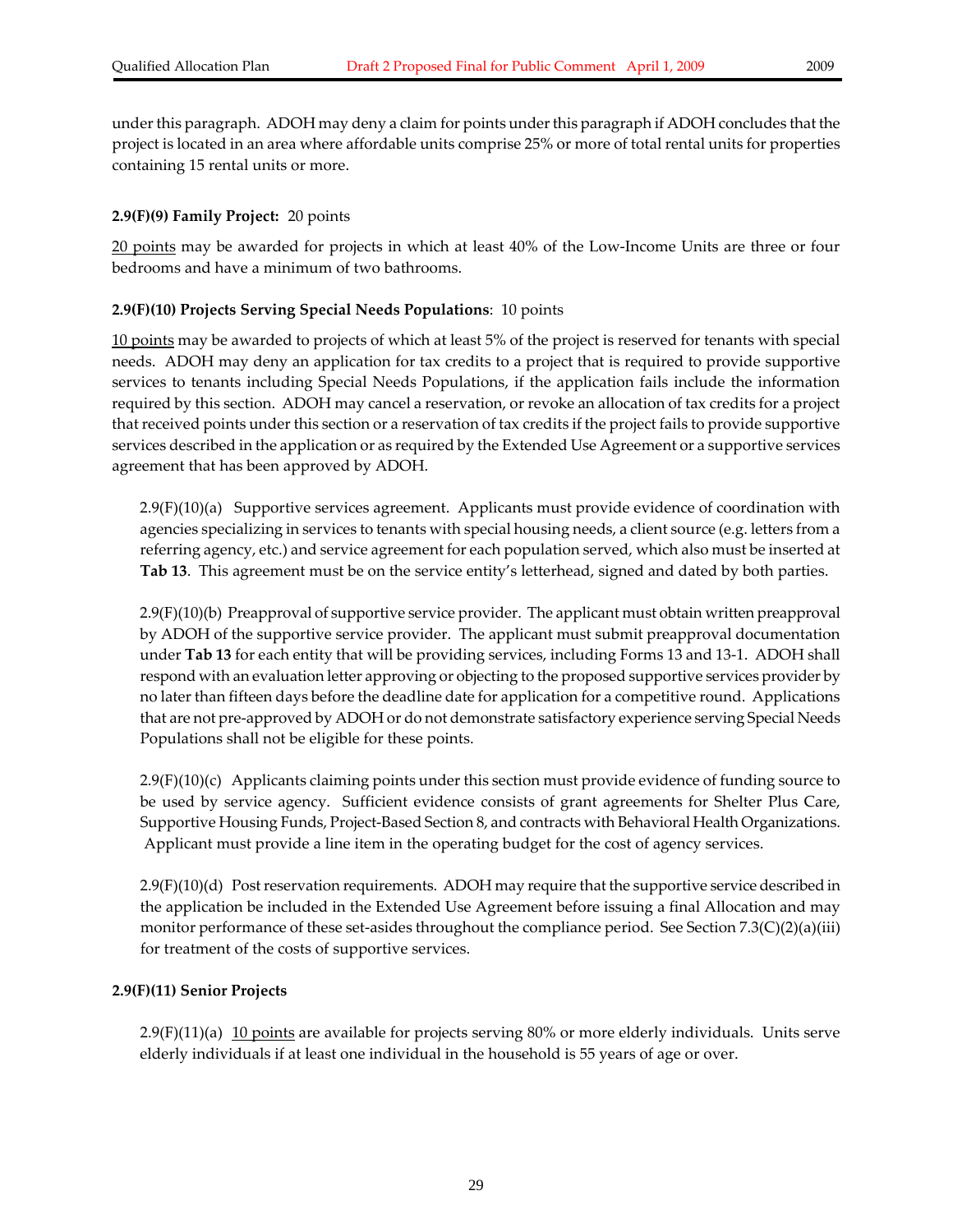2.9(F)(11)(b) <u>15 points</u> are available for projects serving individuals who are 62+ years of age or who are Physically Disabled that offer Supportive Services).

(i) Projects serving persons 62 years old or older shall not propose units with more than two bedrooms.

(ii) The application must include the same supporting documentation as projects serving special needs populations, see Section 2.9(F)(10). Supportive services for seniors 62 years old or older shall promotes the resident's quality of life and independence while providing efficient delivery of Supportive Services to the residents.

(iii) Postreservation requirements. The tenant file must include proof of date of birth or proof of the qualifying disability.

2.9(F)(11)(c)Applicants should indicate this intention on Form 3 of the application and enclose at **Tab 15** Form 15, "Commitment to Set-Aside Units for Senior Population," along with the supporting documentation required by that form, and Exhibit N.

#### **2.9(F)(12) Mixed Income**: 10 points

10 points are available for projects serving mixed income populations. Points shall be awarded based on the percentage of market rate units in the project (total market rate units divided by total units in the project).

| % Market Rate Units | Points |
|---------------------|--------|
| 50%                 | 10     |
| 40-49%              | Ω      |
| 30-39%              | h      |
| 20-29%              | 4      |
| 10-19%              |        |

#### **2.9(F)(13) Rural Area Development**: maximum15 points

Projects located in Rural Areas may claim 15 points for Rural Area Development.

Fifteen points for Rural Area Development are also available for projects that are receiving new funding from the United States Department of Agriculture (USDA) for new construction, acquisition/rehabilitation, and preservation projects through the Section 515/514/516 and Section 538 programs. Letter of intent from the USDA Rural Development Authority should be provided at **Tab 11.** 

#### **2.9(F)(14) Project Readiness:** 10 points

10 points are available for projects that demonstrate readiness to commence construction. Project Readiness points are intended to reward projects that did not qualify for a reservation tax credits in the previous allocation round and that fulfill or satisfy all the conditions necessary to begin construction. Generally, to qualify for Project Readiness points the project should be ready to submit for building permit approval. Conditionally zoned projects, see Section 2.7(B)(16)(b), do not qualify for project readiness points. ADOH may consider a project ready for construction if the applicant demonstrates each of the following at the time of application: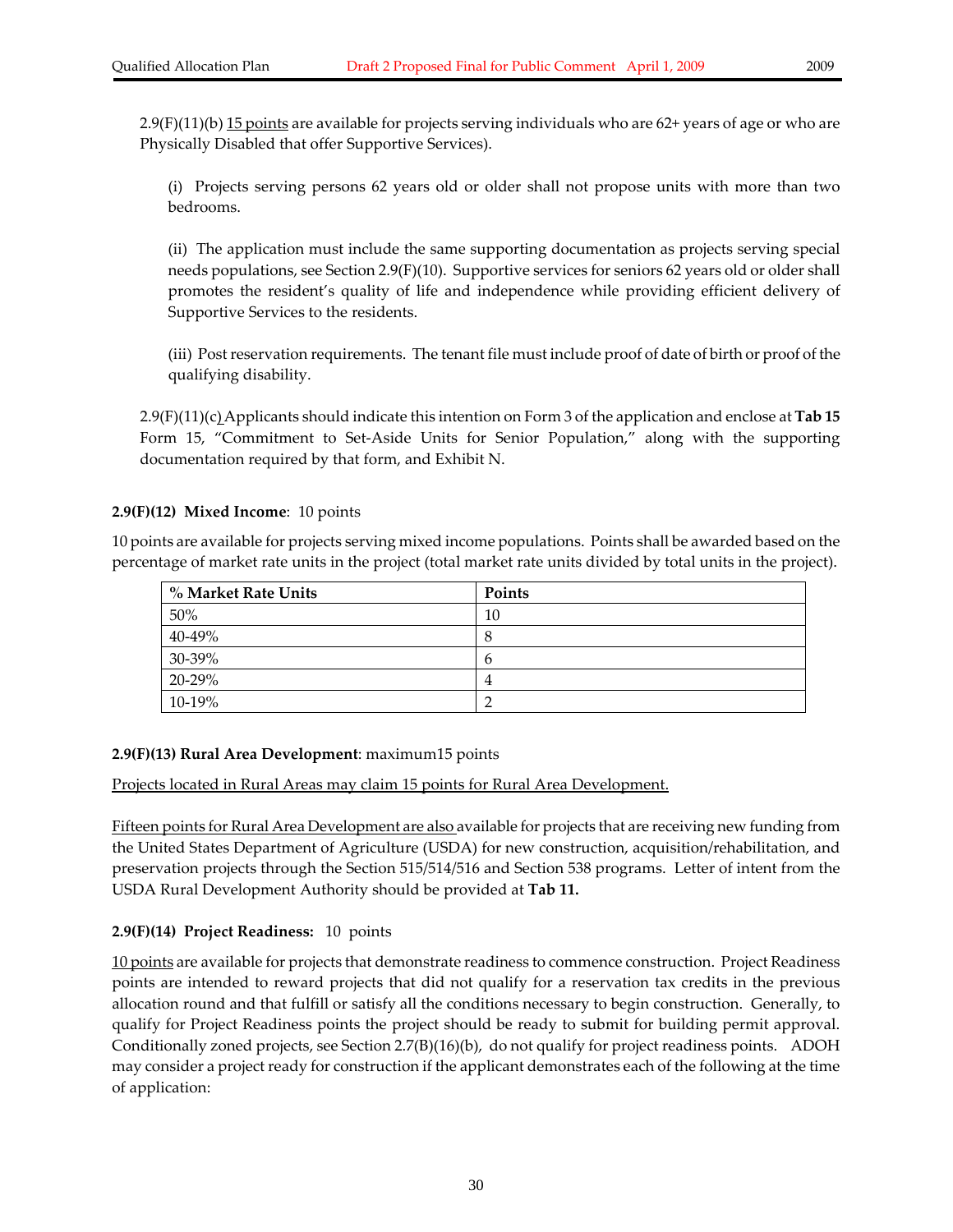2.9(F)(14)(a) That the identical project did not qualify for reservation of tax credits in the previous allocation round. For the purpose of this paragraph, the 2008 Annual Allocation Round and the 2008 Resubmittal Allocation Round shall be considered as the same allocation round. The applicant, developer, and characteristics of the project must be identical to the previous application. Readiness points are not available for first submittals of applications for subsequent phases of a project. "Identical project characteristics" means no material change to project location, designated set‐aside, project design from the previous application, orthe information specified in the 2008 Form 3, items 2, 7, 10, 11, 12, or 13.

2.9(F)(14)(b) Current, exclusive, and unconditional control of the project property through deed orlease for a term of no less than 30 years in the name of the ownership entity.

(i).Control cannot be conditioned through any mechanism such as an option to reconvey the deed in the event that the project does not receive an Allocation.

(ii) Applicants must submit a copy of real estate purchase settlement statements showing the land has been transferred to the ownership entity (who will own the development).

 $2.9(F)(14)(c)$  A clearance letter from the state or tribal historical preservation organizations;

2.9(F)(14)(d) A certification letter from the state or tribal historical preservation organizations for applicants claiming points for historical preservation under section 2.9(F)(1);

2.9(F)(14)(e) Pre‐approval of project design by the local government body or other demonstration that the applicant is ready to submit for building permit approval at the time the application is filed;

 $2.9(F)(14)(f)$  An executed construction contract with a contractor licensed and authorized to do business in the State of Arizona; and

 $2.9(F)(14)(g)$  The construction lender's term sheet stating terms and conditions of the construction loan that is executed and signed by both parties.

2.9(F)(14)(h) All documentation listed above must be submitted to support a claim for project readiness points and should be attached at **Tab 29.**

#### **2.9(F)(15) Sustainable Development/Transit Oriented Development:** 10 points

 $2.9(F)(15)(a)$  10 points are available for projects located within the Phoenix or Tucson Metropolitan Statistical Areas that demonstrate at least three of the following indicators of sustainable development:

(i) Project located within a three‐mile radius of a major employment center, concentration of employment centers, or community amenities, such as medical facilities, educational institutions, and shopping;

(ii) Project located one mile or less from a mass transit route or light rail line;

(iii) Project located within a three‐mile radius of city center or some other readily identifiable concentration of local government offices;

(iv) Project served by existing roads, utilities, and communications infrastructure.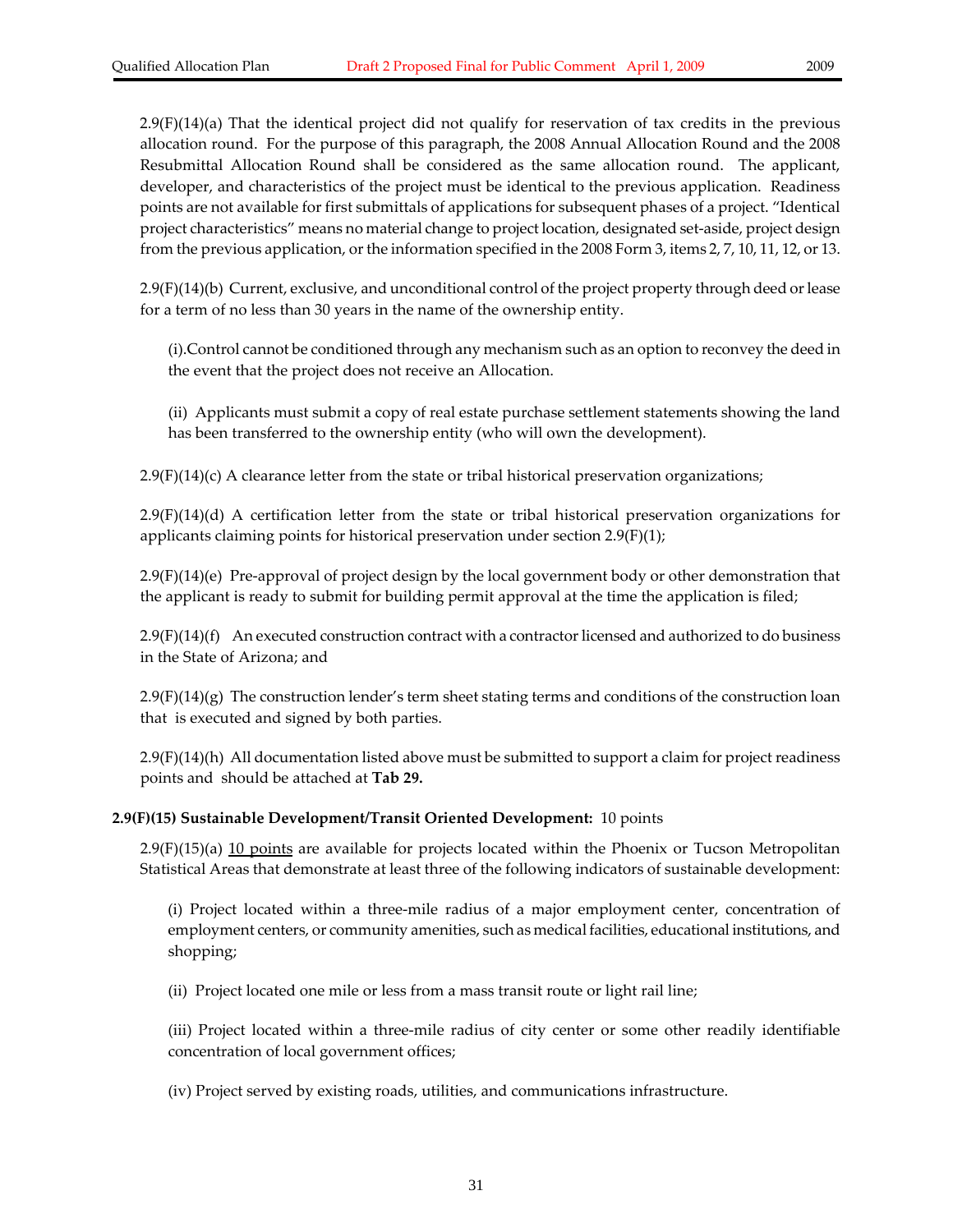$2.9(F)(15)(b)$  10 points are available for projects located in areas other than the Phoenix or Tucson Metropolitan Statistical Areas that are within one‐half mile of a United States, state, or county highway or other arterial and no more than 5 miles from a major employment center, concentration of employment centers, city center, or other readily identifiable concentration of local government offices.

2.9(F)(15)(c) All documentation supporting a claim for Sustainable Design should be attached at **Tab 30**.

 $2.9(F)(15)(d)$  No more than 10 points are available under this subsection.

#### **2.9(F)(16) Cities, Towns and/or Counties Not Receiving an Allocation in the Last Three (3) Years**: 10 points

10 points may be awarded to projects that are located within a city, town or county of the state that has not had a Tax Credit Allocation within its geographical limits within the past three (3) years. In order to qualify for points under this paragraph, the last project in the city, town or county must have received tax credits prior to January 1, 2006, have been Placed in Service no later than December 31, 2007, and must have been continuously operating through and up to the date that tax credits are allocated in the 2009 allocation round.

#### **NOTE: The Market Demand Study must also support the need for affordable housing located within the geographical limits.**

#### **2.10 Rents**

The project's LIHTC rent shall be 10% below market rents in the area the project is going to be built, as evidenced by the Market Demand Study. **Rents in areas for which 50% or more of the market demand is attributable to tenants exiting substandard, or overcrowded housing or housing lacking complete plumbing, the maximum allowable rent shall be 20% below market rents, see Section 7.3(C)(3)(b)(ii).** Please note that the calculation of rent must include any utility allowances and any rent tax imposed by the municipality in which the project is located. The budget should show a line item for the tax.

#### **2.11 Tiebreaker**

In the event two projects in the queue have the same adjusted competitive score, ADOH shall reserve tax credits to the project receiving the most points according to the following tiebreaker criteria :

Tiebreaker Criteria (possible points = 12)

- 1. Efficient use of credits per tax credit unit: 1 point (calculation shall be made before QCT and DDA adjustments)
- 2. Rehabilitation projects: 4 points
- 3. Rural area development: 1 point
- 4. Sole non‐profit: 1 point
- 5. Efficient use of tax credits per occupant: up to 2 points
- 6. Hard Cost per bedroom: up to 3 points
- 7. In the event that two projects both located in either the Phoenix or Tucson metropolitan areas have the same audited score, then to the application with evidence of intent for funding with the greatest amount of funds provided by the city: 1 point.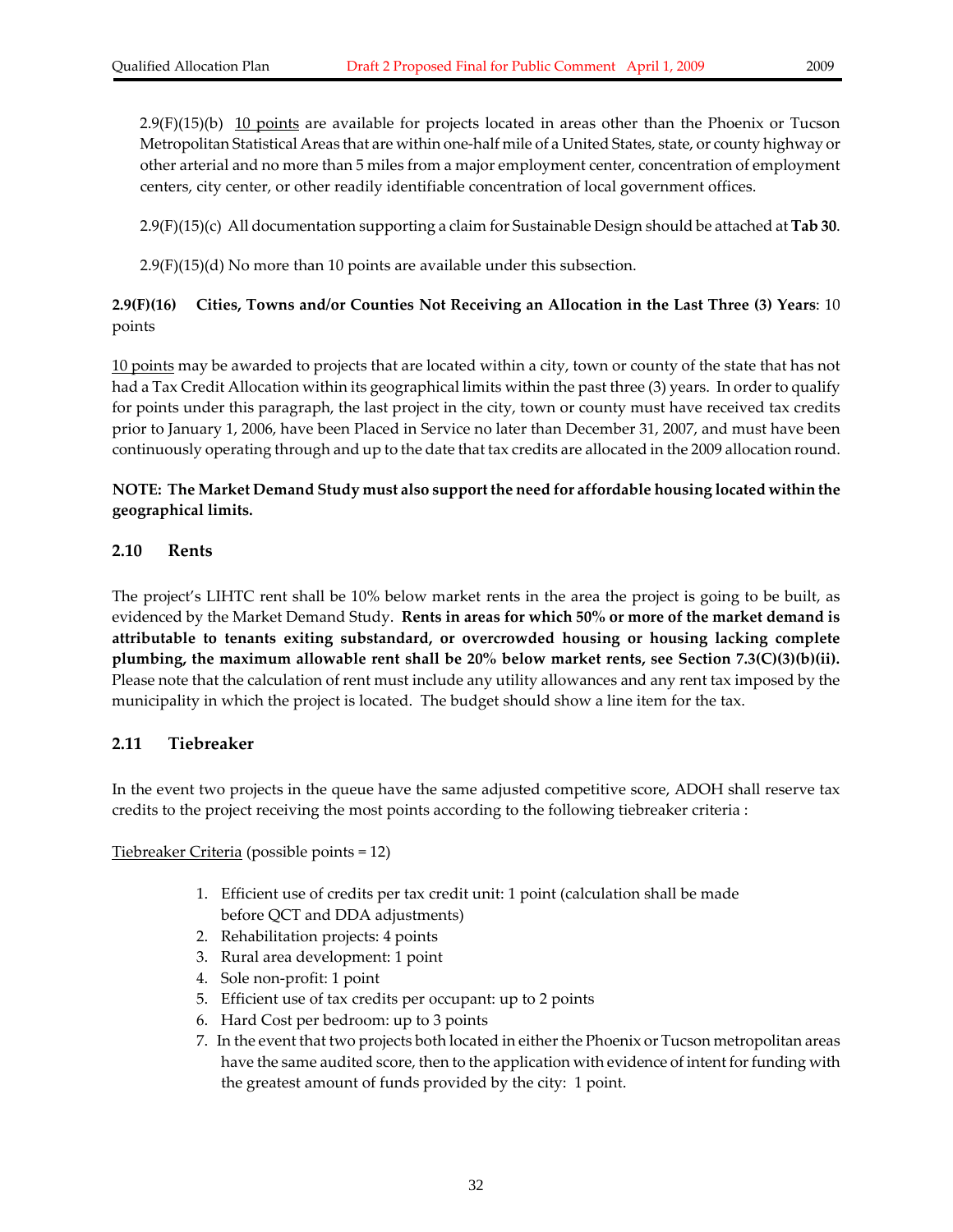These are not bonus points and are not added to the project's total score. This scoring system only determines the ranking of projects with the same final score under the Program's competitive scoring process.

#### **2.12 Amount and Allocation of Annual Tax Credit Authority**

All of Arizona's available Allocation Year tax credit ceiling, and previous years' tax credits returned after January 1 of the Allocation Year or tax credits made available from the National Pool, shall be available for Reservation in the Allocation Year, except that portion of the tax credit authority already reserved or designated to the supplemental allocation set‐aside. This section may be revised as necessary to accommodate changes and provisions of the American Recovery and Reinvestment Act of 2009.

Returned tax credits that were not reserved in the current Allocation Year may 1) be added to the annual tax credit authority as permitted by IRC Section 42, or 2) be added to the supplemental allocation set‐aside.

#### **2.13 Reservations Cancellation of Reservations**

2.13(A) Tax Credits shall first be reserved for the highest scoring projects in each of the "set-aside" categories described in Section 2.8 that meet eligibility and underwriting requirements. ADOH shall determine the actual Reservation based upon the project application. Although the Reservation may not necessarily equal the amount requested, the Reservation shall not exceed the amount requested. Projects receiving a Reservation of tax credits shall be disclosed to the public on a list of projects in order of application number, along with the name of the project, project location, set-aside category, and annual tax credit amount.

2.13(B) ADOH shall notify successful applicants that tax credits have been reserved to a project through a reservation letter. The letter may condition the reservation upon satisfaction of specific requirements. Failure to satisfy the conditions explained in the letter may result in cancellation of the reservation.

2.13(C) In the event that ADOH concludes that it has reserved or allocated tax credits in excess of the annual tax credit ceiling, ADOH may cancel a tax credit reservation or revoke an allocation of tax credits as may be necessary consistent with the requirements of I.R.C.  $\S$  42(h)(7)(B) and this Plan. ADOH may, in its sole discretion, elect to fund the amount of tax credits exceeding the annual tax credit ceiling from the amount of tax credits allocated to ADOH in the following tax credit year.

#### **2.14 Allocation of Returned Credits**

ADOH shall allocate tax credits that have been returned and those it has received from the National Pool to projects that were not fully funded during the allocation round and to the supplemental allocation set‐aside as needed. ADOH may carry forward remaining tax credits to the next calendar year as permitted under IRC Section 42. Any applicant not receiving tax credits in the current Allocation Year must submit an application in order to compete for tax credits in subsequent years. ADOH reserves the right not to reserve or allocate tax credits for any project regardless of ranking under the project scoring criteria, if it determines, in its sole discretion, that an Allocation for such project does not further the purpose and goals set forth in IRC Section 42 or in the Plan, or otherwise attempts to circumvent the goals and requirements of the Plan or ADOH.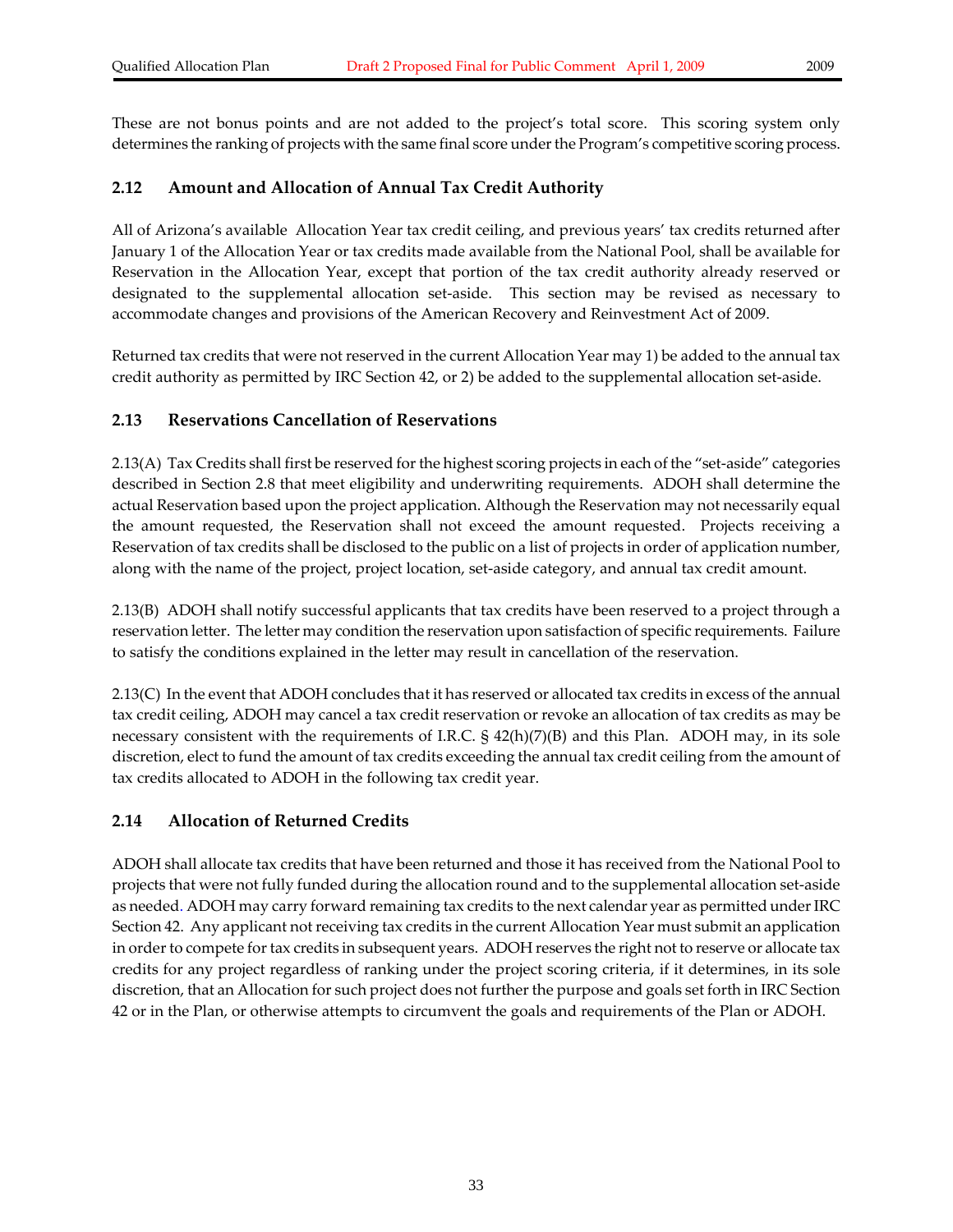### **2.15 Carryover Allocation**

Projects that will place buildings in service after December 31, 2009 or as otherwise indicated in the reservation letter, may receive a Carryover Allocation. Except as may be otherwise specified in a reservation letter, ADOH allows a Carryover Allocation of tax credits for projects that have expended, within six (6) months of the Allocation of credits, **more than 10%** (including land costs) of the reasonably expected basis in the project by the close of the second calendar year.

A Carryover Allocation Agreement document shall be sent to the applicant for signature following the Reservation of credits, after which a letter outlining the requirements to meet the 10% Cost Test shall be mailed. The finalized Carryover Allocation Agreement shall be completed at the time that the 10% Cost Test requirements are met as outlined in Section 2.16.

### **2.16 10% Cost Test and Other Required Documentation**

The HERA amendments to IRC Section  $42(h)(1)(E)(ii)$  requires applicants with an executed Carryover Allocation to meet the 10% Cost Test by no later than 12 months after the Allocation is made. ADOH requires applicants to comply with 10% Cost Test requirements by no later than six (6) months after a reservation is made. To determine if a project with a Carryover Allocation is or has progressed in a satisfactory manner, the IRS requires a test of whether the amount of qualified costs which have been accrued or expensed within the six months described above is greater than 10% of the reasonably expected basis (eligible basis plus land). Failure to submit a complete application forthe Carryover Allocation including all the materials described in this paragraph may result in cancellation of the reservation of tax credits. Satisfaction of the 10% Cost Test shall be certified by an independent auditor's report and submitted to ADOH in  $8-1/2 \times 11$  format, placed in an adequately sized three ring binder on or before the date designated in the reservation letter, and shall include the following:

2.16(A) An updated application (ADOH **Form 3**);

2.16(B) Per building Eligible Basis information required on **Table A** (ADOH supplied form).

2.16(C) A 10% Cost Test strategic plan, which includes the following items:

 $2.16(C)(1)$  A CPA or tax attorney's opinion which attests to the basis in the land, eligible basis, and amount of tax credits reserved for the project and the amount of cost to be incurred to satisfy the 10% Cost Test, as referenced in Section 2.16 of this Plan (the form of this opinion may be similarto **Exhibit E‐1** "Sample CPA Opinion"); and

2.16(C)(2) A Certification in the form of an Independent Auditor's Report (**Exhibit F**) and "Project Cost Form" (**Exhibit F‐1**) completed by an independent third‐party certified public accountant or tax attorney, on firm letterhead, that 10% or more of the reasonably expected basis in the Project has been incurred by the date set forth in the reservation letter. If the developer fee is included in the 10% Cost Test basis it must be reasonable (should not be greater than 20% of the total developer fee and should not include fees that will be deferred). A certification that is equal to or less than 10% may result in ADOH revoking the Carryover Allocation due to unsatisfactory progress.

2.16(D) Evidence, from the appropriate state agencies or commissions, that the entity that will own the project is an existing legal entity authorized to transact business in the state and the ownership entity's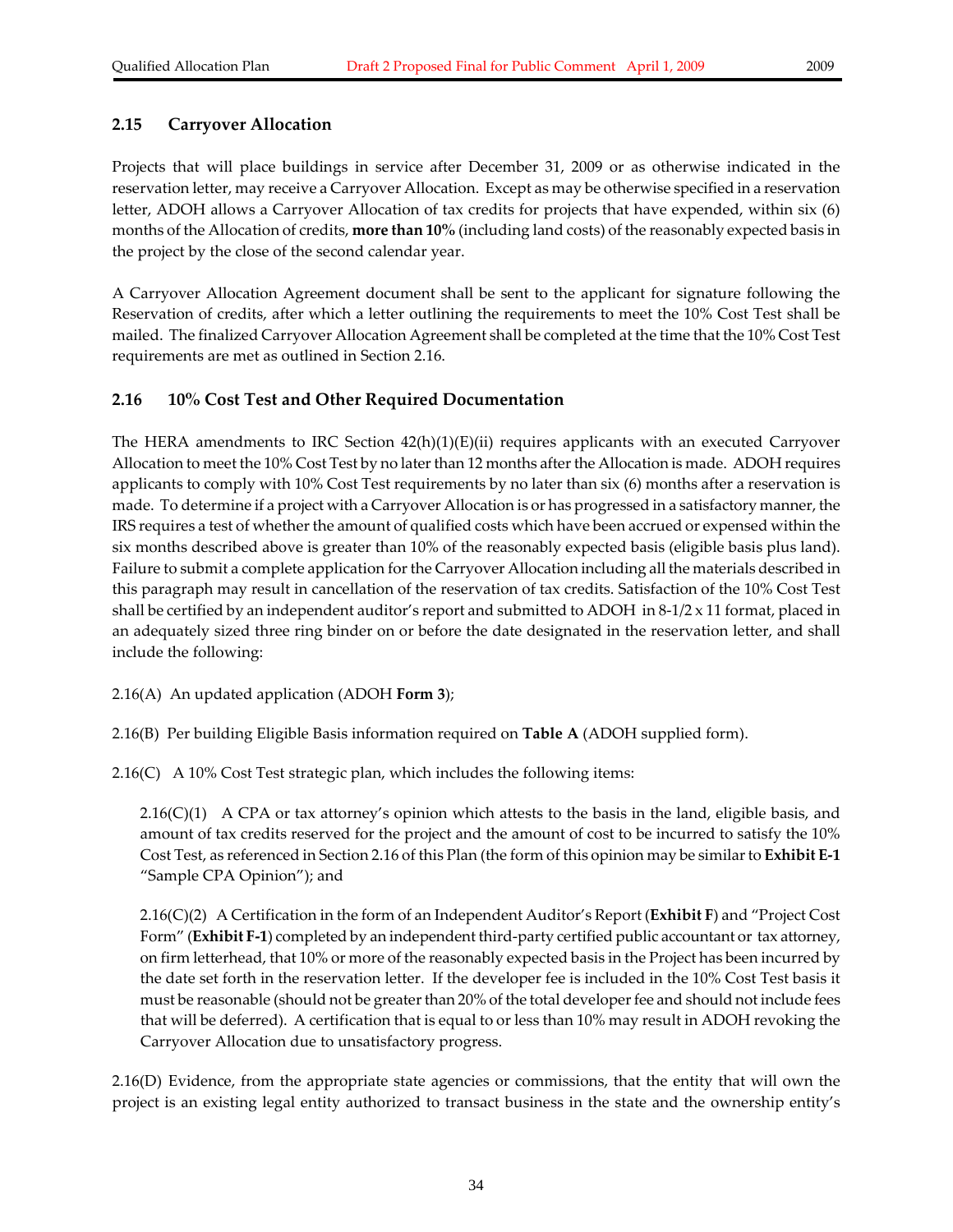taxpayer identification number. If the applicant does not have a fully formed qualified legal entity that will own the property to which ADOH can assign the Allocation of tax credits, then Satisfactory Progress 2.16(as described in Sections 2.7(B)(4) and 4.2.) has not been met and ADOH may reject the application, and the Allocation of tax credits shall be forfeited.

2.16(E) A deed in the name of the ownership entity and an Appraisal of the land or acquired project. On government or tribal lands, evidence of a fully executed, irrevocable lease between the Developer/Owner and the tribal or other government for a specific rental amount and a term equal to or longer than the Extended Use Period and, for tribal lands, evidence that all necessary approvals have been secured from the tribe, the BIA and other governmental agencies.

2.16(F) Evidence of a binding commitment to the ownership entity for all construction and permanent financing and for the equity placement.

2.16(G) Construction lender's appraisal, if available.

2.16(H) A copy of the syndication or investment agreement for the equity capital.

2.16(I) In accordance with IRC Section  $42(m)(2)(B)(i)$  and Section 2.7(B)(16) herein, all updated, draft and firm financing documents in existence including, but not limited to, the equity syndication prospectus (offering memorandum or equity letter), limited partnership agreement, operating agreement orjoint venture agreement, partnership administration services agreement, development agreement, any amendments to the aforementioned documents, and any relevant agreement between and among the relevant parties setting forth the terms of the financial arrangements, final Commitment Letters and mortgage documents**.**

2.16(J) Complete copies of all applicable construction contracts forthe project. For applications that did not previously identify a contractor, provide an updated Form 8, see Section 2.7(B)(14).

2.16(K) A letter from the State Historic Preservation Office (SHPO) identifying the structure as individually listed in the National Register of Historic Places or location of a project within an area that has been zoned an historic area or tribal equivalent.

2.16(L) Projects not previously Placed in Service must provide evidence that the project complies with all applicable zoning, set‐back, and other site‐specific land use regulations and requirements. Projects that received Readiness Points, see Section 2.9(F)(13), must submit copies of building permits. See Section 6.3 for separate deadlines relating to building permits.

2.16(M) Copy of the plans and specifications for the project (submit copy to ADOH and Arizona Energy Office)

2.16(N) Updated Form 27 – Project Schedule, see Section 2.7(B)(34).

2.16(O) Payment of all applicable fees to ADOH.

2.16(P) Any additional information requested by ADOH.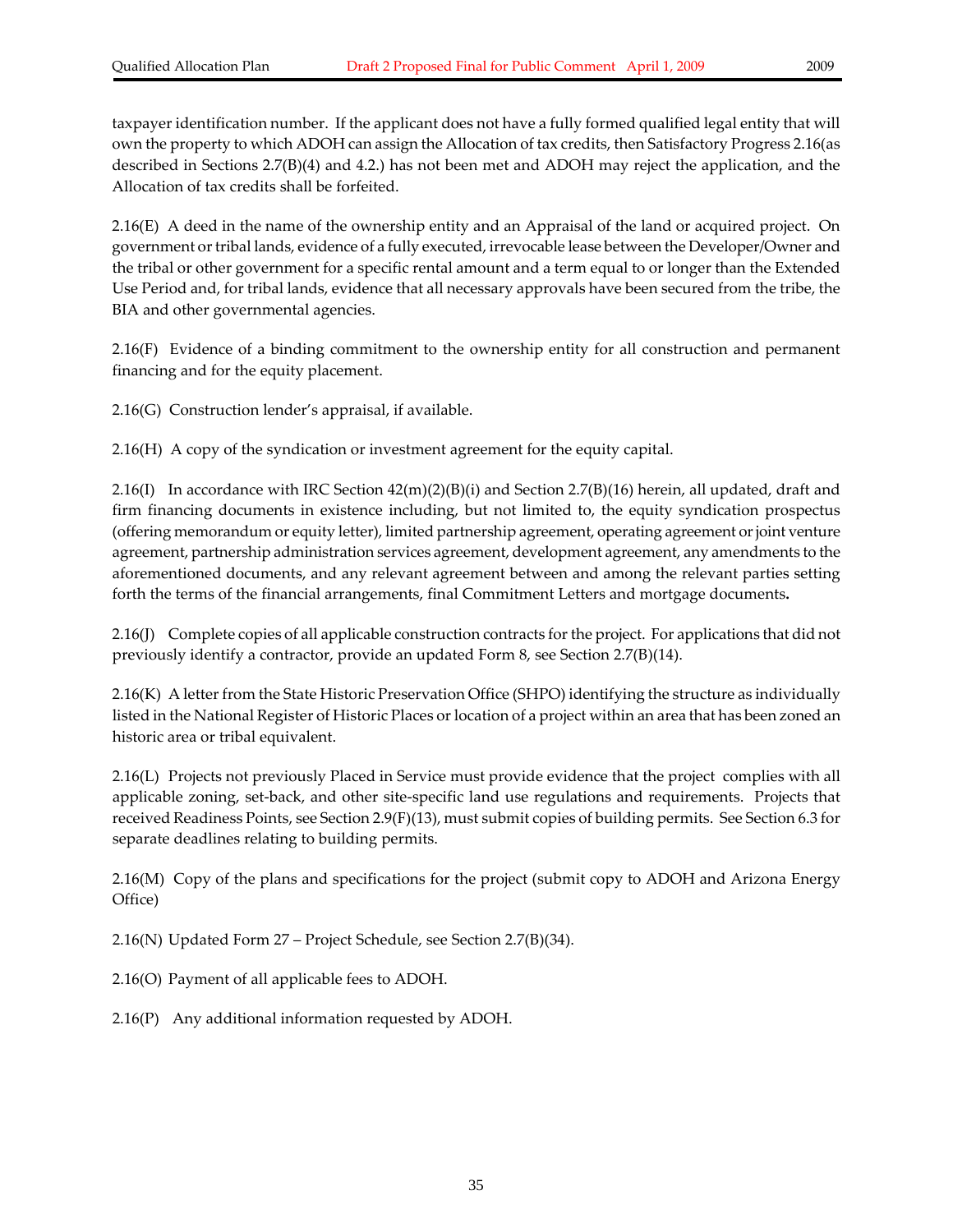### **2.17 Forward Commitments**

ADOH may consider commitments of tax credits from the following year's annual tax credit ceiling amount for projects that received a partial allocation or qualify for returned or supplemental tax credits. In the event that ADOH reserves returned or supplemental credits to a project such that the project is partially funded, then ADOH may reserve to the project credits from the following year's annual tax credit ceiling amount. In any event, the amount of tax credits reserved to project in the subsequent allocation round may be no more than the amount needed to fully fund the project based on review and underwriting at the time that the forward commitment credits are reserved. Forward commitments may be granted by ADOH in its sole discretion for the purpose of maximizing the allocation of tax credit amounts available in the current tax credit year.

# **2.18 Disclosure of LIHTC Application Materials**

Public disclosure of LIHTC applications shall be as provided by Title 39, Chapter 1 Article 2 of the Arizona Revised Statutes. ADOH may redact information or withhold records that are protected from disclosure pursuant to Arizona law. ADOH may withhold market demand studies from disclosure in the absence of an express written waiver of proprietary right or confidentiality from an author or applicant who has declared a proprietary right or confidentiality of a market demand study submitted to ADOH.

# **2.19 Expiration of Applications**

Applications that were neither Reserved nor denied tax credits by shall no longer be eligible for Reservation of tax credits as of the date of announcement of a subsequent allocation. Projects that are denied may reapply and compete in subsequent years to be considered for tax credits. All fees paid to ADOH are nonrefundable.

# **2.20 Finality of Allocation and Reconsideration Determination of Eligibility and Adjustment of Audited Score**

2.20(A) Reservations of tax credits, Carryover Allocations, and issuance of IRS Form 8609 by ADOH are final.

2.20(B) After ADOH announces Reservations of tax credits, unsuccessful applicants may request a meeting with program staff to discuss the application. ADOH may also accept written questions concerning its scoring of items in an applicant's application. Questions must be based solely on facts provided in the applicant's original application. A final decision denying an application fortax credits shall provide notice of the right to administrative appeal pursuant to Arizona Revised Title 41, Chapter 6, Article 10.

2.20(C) In the event that ADOH determines that there was a material error with respect to determination of eligibility or auditing of scores that prevented an otherwise qualifying project from receiving a Reservation or an Allocation, the project may be eligible for returned of tax credits as provided by Section 2.14. If the otherwise qualifying project does not receive a Reservation of returned credits by the end of the application year, then ADOH may refund the application fee, or at the election of the applicant waive the application fee for submission of the application for the subsequent application round.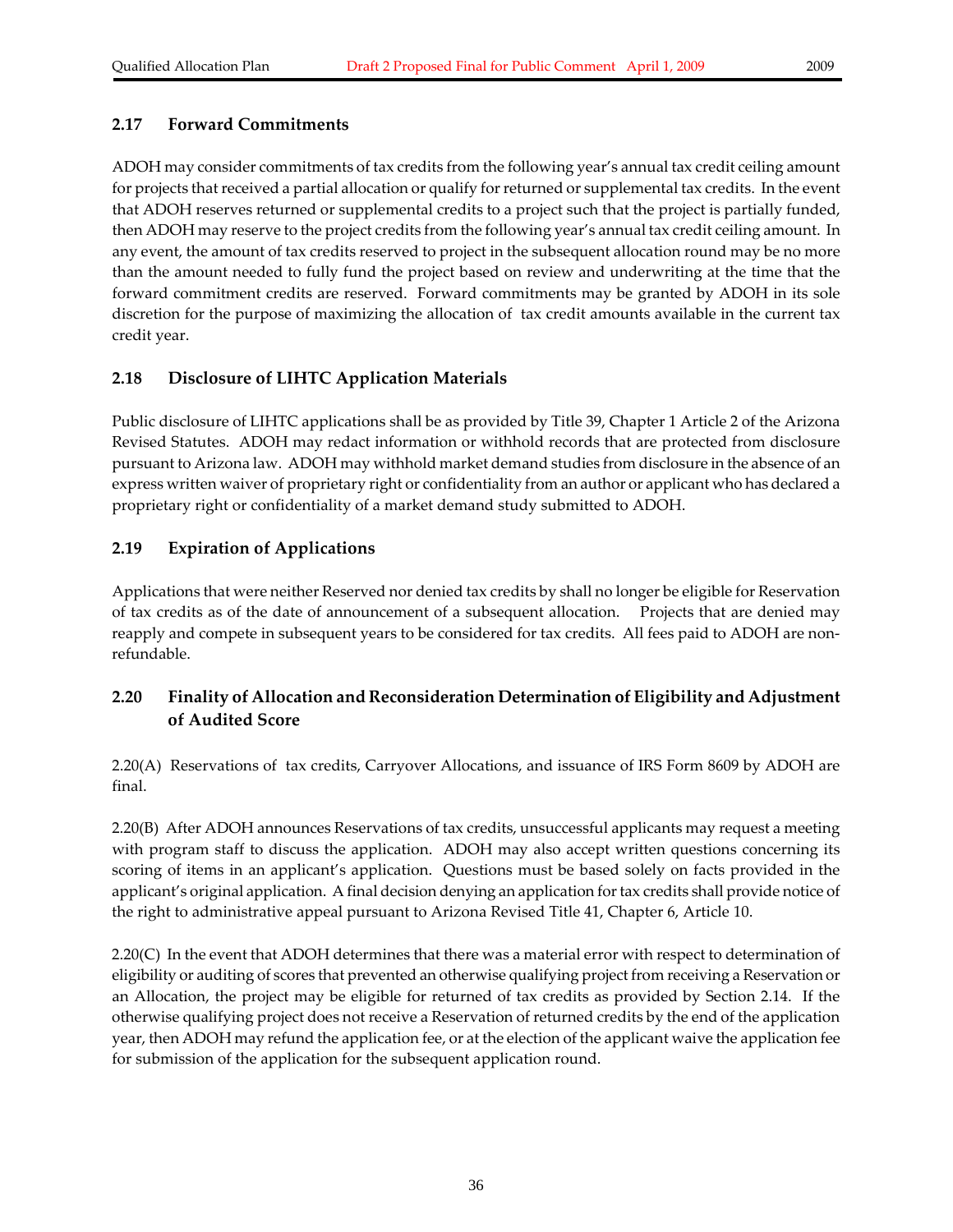2.20(D) The financial and other risks associated with holding or carrying property for LIHTC program development is solely the responsibility of the applicant and the Development Team. See Section 4.10.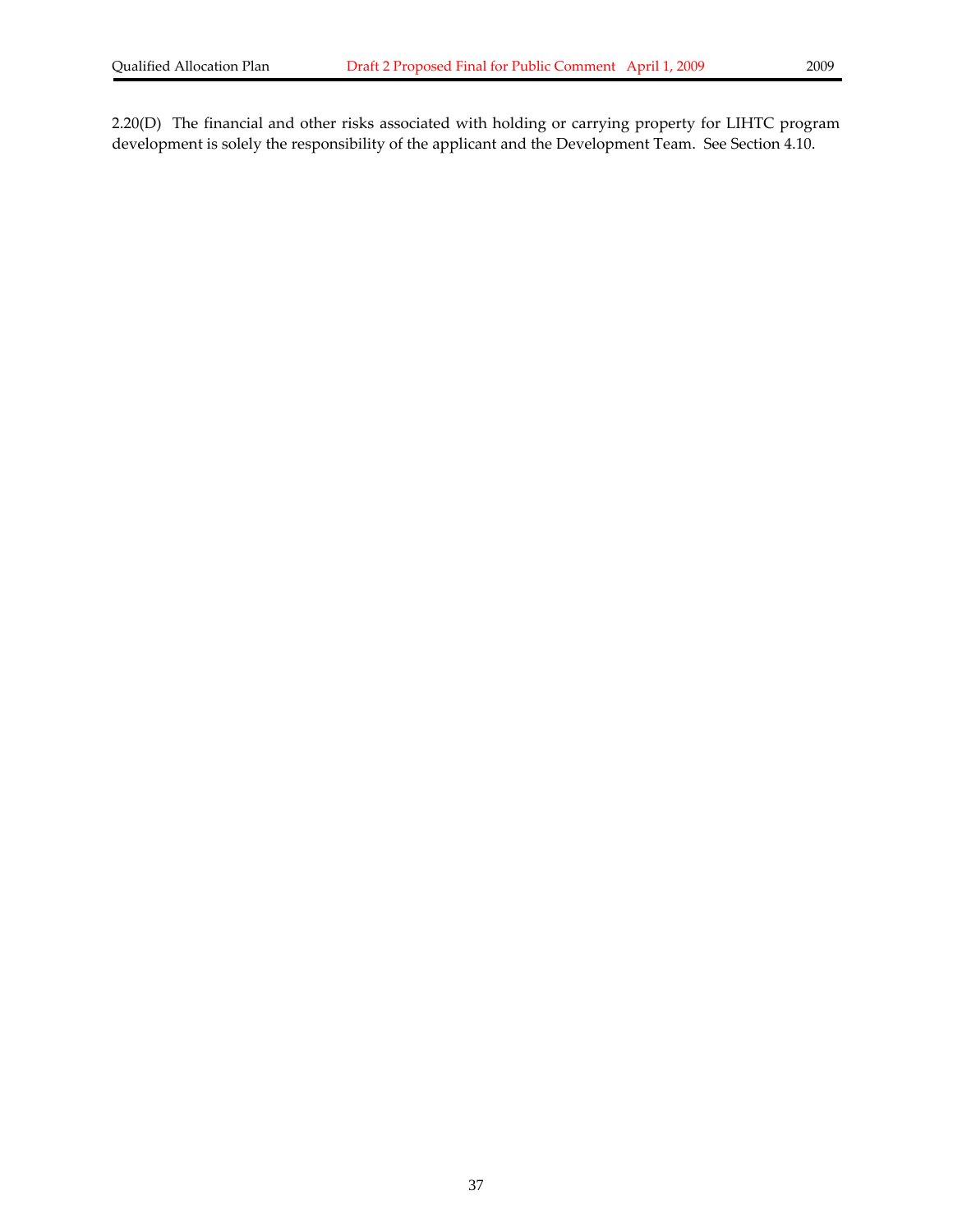# **3. TAX CREDITS FOR DEVELOPMENTS FINANCED WITH STATE VOLUME CAP BOND AUTHORITY**

# **3.1 Determination of tax credits for Tax‐Exempt Bond Projects**

3.1(A) IRC Section 42(h)(4) allows low‐income housing projects financed with tax‐exempt bonds to be eligible for 4% tax credits if they meet the minimum requirements of the Plan. Applications for projects financed with tax‐exempt bonds may be submitted to ADOH as soon as applicants receive confirmation of volume cap allocation from the Finance Division of the Arizona Department of Commerce (phone: 602‐771‐1112, fax: 602‐ 771‐1208). At the time of final Allocation, applicants sponsoring tax‐exempt bond financed Tax Credit projects shall be required to pass all eligibility requirements (see Section 2.7), adhere to all General Regulations set forth in this Plan, and comply with all applicable requirements under Section 5, "Final Tax Credit Allocation." Applicants should consult with their legal advisors to determine a project's eligibility. Applications for eligible tax‐exempt bond projects may be submitted and ADOH may allocate such tax credits outside the normal application round. The review of an application for a Determination of Qualification under IRC Section  $42(m)(1)(D)$  may occur in conjunction with the tax-exempt bond hearing that is required under A.R.S. Section 35‐726(E).

3.1(B) Tax‐exempt bond financed projects may receive tax credits on the full amount of their eligible basis only if at least 50% of the project's "aggregate basis" of any building and land upon which the building is located is financed with tax‐exempt bonds. Tax‐exempt bond projects with funding gaps, requesting State Housing Funds to fill those funding gaps, must submit an application at the same time that the applicant submits its tax credit application. The procedures followed by ADOH in processing applications for bondfinanced projects are set forth below.

### 3.1(C) Upon application:

3.1(C)(1) ADOH may review tax credit applications at any time of the year after the applicant has received a final resolution from the bond issuing authority. An applicant must submit a complete tax credit application, at least 30 calendar days prior to the hearing required by Section 35‐726 (E) of the Arizona Revised Statutes ("Section 35‐726 (E) hearing"). The applicant must use the current year tax credit application forms. The application must be accompanied by the appropriate application fee.

 $3.1(C)(2)$  To fully utilize 4% tax credits for tax-exempt bond projects, the applicant must include a letter from a certified public accountant or tax attorney at **Tab 1** that attests that 50% or more of the project's aggregate basis of any building and land upon which the building is to be located is "financed" by the tax‐exempt obligation.

3.1(C)(3) ADOH shall determine whether the applicant and the project comply with all eligibility requirements of the Plan.

3.1(C)(4) The applicant must submit a certification that principal payments on the bonds will be applied within a reasonable period of time to redeem bonds that funded the financing for the project.

3.1(C)(5) ADOH shall perform the first of two feasibility analyses to determine the amount of credits necessary for the viability of the project. For projects subject to the requirements of A.R.S. § 350726(E), , ADOH shall complete underwriting and comparison of the application submitted for the Section 35‐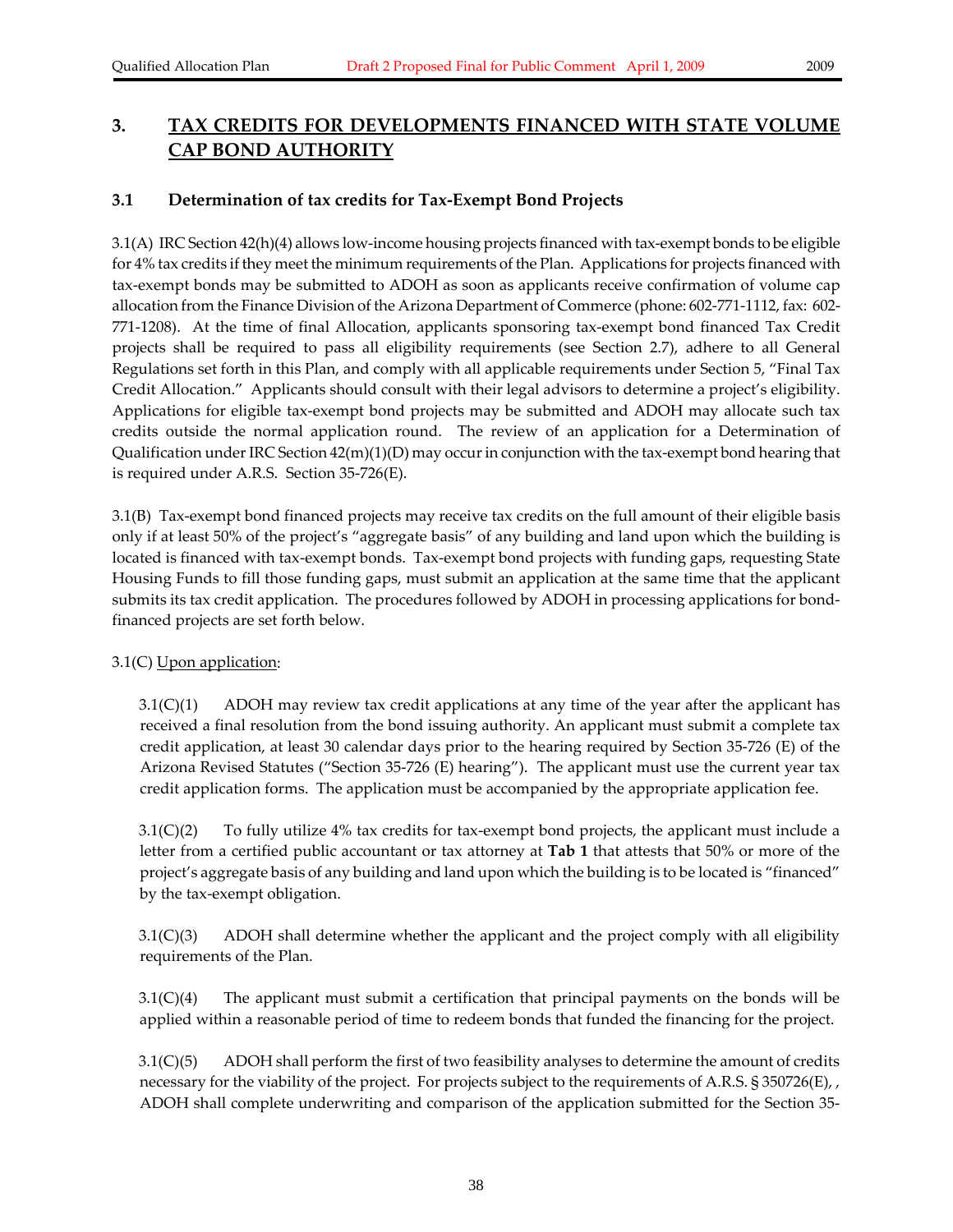726(E) hearing before making a Determination of Qualification of tax credits. ADOH feasibility analysis will include an underwriting of the project in accordance with ADOH's current standards as set forth in this Plan.

3.1(C)(6) The applicant must pay all required fees to ADOH when due.

3.1(D) After Volume Cap allocation for the bonds:

3.1(D)(1) ADOH may issue a Determination of Qualification letter after both the Section 35-726 (E) hearing and after ADOH issues an approval letter.

3.1(D)(2) The applicant shall submit to ADOH a written election statement, referencing IRC Section  $42(b)(2)(A)(ii)(II)$ . This election statement shall certify that the applicant has chosen to lock in the applicable percentage as of the Placed‐in‐Service date or as of the month that the tax‐exempt bonds are issued. If the latter is elected:

 $3.1(D)(2)(a)$  The certification must specify the percentage of the aggregate basis of the building and the land on which the building is located that is financed with bond proceeds;

 $3.1(D)(2)(b)$  The certification must state the month in which the bonds are issued;

 $3.1(D)(2)(c)$  The certification must state that the month in which the bonds are issued is the month elected for the applicable percentage to be used in the building;

 $3.1(D)$ (2)(d) The certification must be signed by the applicant;

 $3.1(D)(2)(e)$  The applicant must provide the original notarized election statement to ADOH before the close of the 5<sup>th</sup> calendar day following the end of the month in which the bonds are issued. If this certification is not received by that date, then ADOH must use the percentage based on the Placed in Service date; and

 $3.1(D)(2)(f)$  The applicant must provide ADOH with a signed statement from the governmental unit that issued the bonds that certifies: (1) the percentage of the aggregate basis of the building and the land on which the building is located that is financed with bond proceeds and (2) the month in which the bonds were issued.

 $3.1(D)(3)$  At the Placed-in-Service date, the applicant shall submit to ADOH: (a) a completed cost certification, and (b) an opinion of the applicant's certified public accountant that 50% or more of the aggregate basis for any building included within the project and the land on which the building is located are financed with tax‐exempt bonds, and (c) an opinion of the applicant's counsel that the project is eligible to receive tax credits under IRC Section 42(h)(4). At this point ADOH may perform the final feasibility analysis of the project. Projects that fail to submit the materials described in this paragraph to ADOH on or before the period ending two years after the date of the Determination of Qualification letter described in paragraph (B)(1) of this section are subject to additional fees as provided in Section 6.5(D) of this Plan.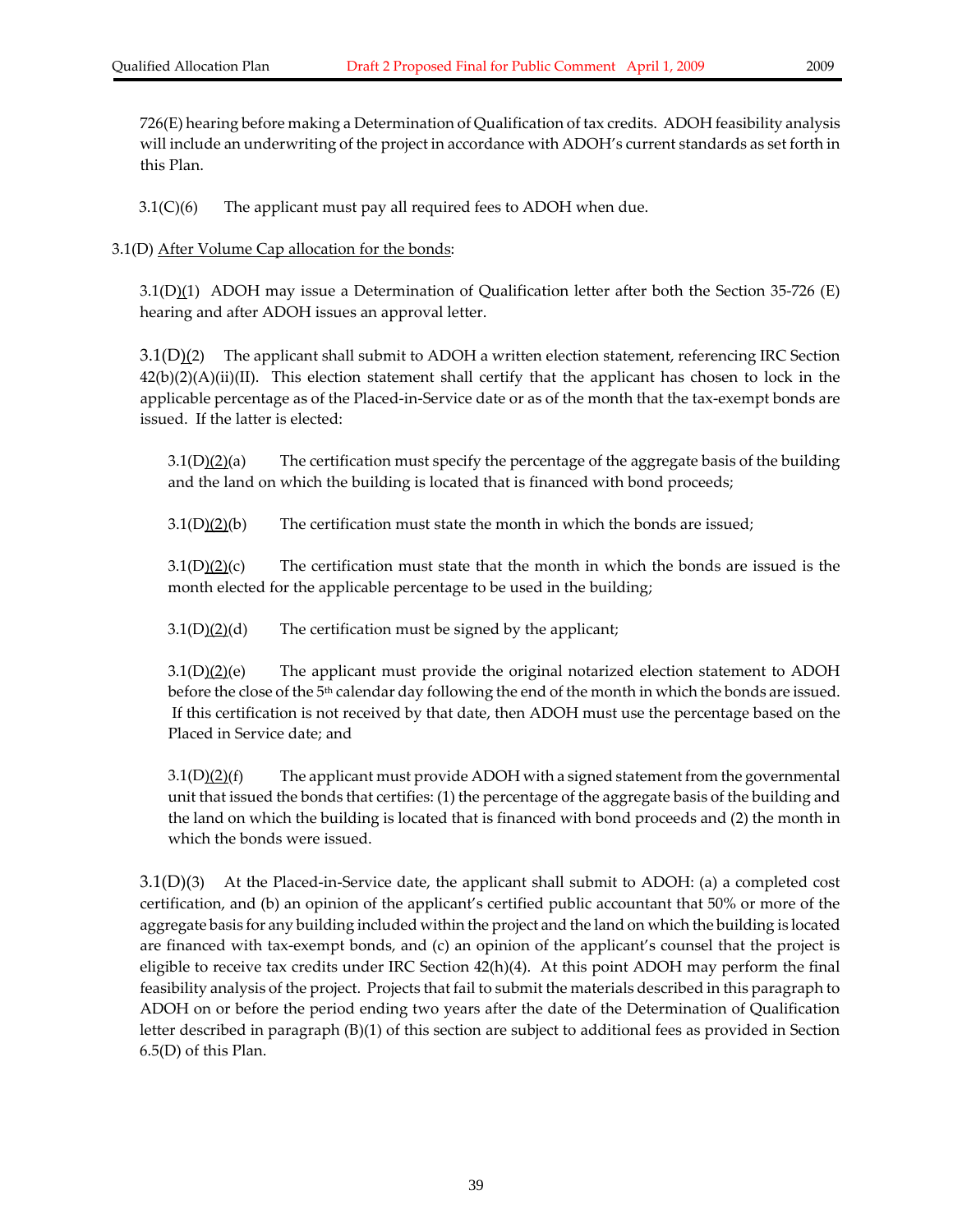3.1(D)(4)(a) The bonds issued to finance all or a portion of the project have received an allocation of the state's private activity bond volume cap pursuant to 26 U.S.C. § 146;

 $3.1(D)(4)(b)$  That principal payments on the bonds shall be applied within a reasonable period of time to redeem bonds the proceeds of which were used to provide financing for the project; and

 $3.1(D)(4)(c)$  That the governmental unit which issued the bonds made a determination under rules similar to those set forth in IRC Section 42 (m)(2)(A) and (B) that the housing credit dollar amount for the project does not exceed the amount necessary for the financial feasibility of the project and its viability as a qualified low‐income housing project throughout the credit period.

3.1(D)(5) If the requirements of IRC Section 42 and this Plan are satisfied, ADOH may issue IRC Form 8609 for the project at the applicable credit percentage under IRC Section 42(B)(2) and may file the original of the election statement with the original of the Form 8609 with the appropriate IRS Form 8610.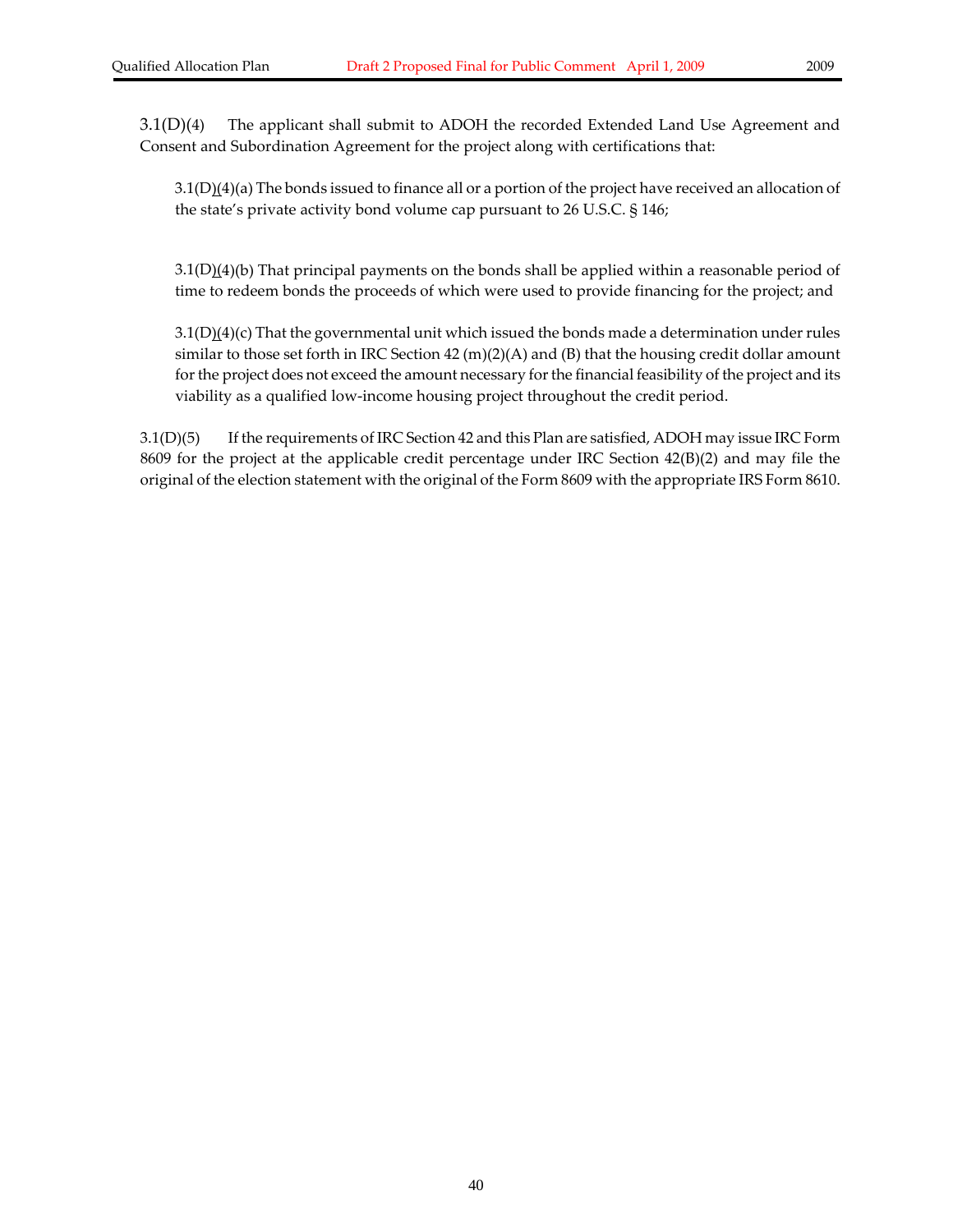# **4. GENERAL REQUIREMENTS**

#### **4.1 False Filing**

An application, including all exhibits, appendices and attachments thereto, made to ADOH for an award of low-income housing tax credits, including any materials filed at a later time with ADOH in connection with an application, is considered to be an "instrument" for the purposes of A.R.S. Section 39‐161. According to that statute, knowingly including any false information in or with the application is a class 6 felony. Such an act may also result in barring the applicant and Development Team members from future awards of low‐ income housing tax credits. In addition, false filing may be subject to the provisions of A.R.S. Section 13‐2311 (designating as a class 5 felony the conduct of business with any department or agency of this state by knowingly using any false writing or document).

#### **4.2 Satisfactory Progress**

4.2(A) Applicants who have previously received a Determination of Qualification, Reservation or Allocation in Arizona or any other state must make Satisfactory Progress and be in substantial compliance with the requirements of federal law with respect to all prior projects before ADOH may consider a new application. If the applicant fails to demonstrate satisfactory progress, ADOH may recapture theReservation or Allocation of tax credits and reject any new application from the same applicant, Development Team, and any person with an ownership interest in the applicant, or a member or members of the applicant or Development Team.

4.2(B) Applicants that have received previous Allocations must demonstrate Satisfactory Progress towards any project Placed in Service. Applicants that have not closed on construction loans or utilized bond proceeds for construction within 240 days of Allocation are not eligible for future awards without a written waiver request explaining the circumstances causing and justifying the delay. Waivers for any delay shall be granted or denied by ADOH in its sole discretion. All applicants that have received a Determination of Qualification or Reservation, Carryover Allocation or Allocation may be required to report on project progress, using the "Bi‐Monthly Performance Report", accompanied by a brief narrative, every 60 calendar days after receipt of the determination, Reservation, Carryover Allocation or Allocation. Applicants with projects that include tax credits that have not received a final Allocation must make a written request for an approval of the deviation from the approved project schedule submitted with the application. Projects that are not preceding according to the original project schedule submitted, and approved amendments, may be subject to revocation due to lack of satisfactory progress.

4.2(C) ADOH may monitor both the progress and quality of construction. If progress or quality has not been satisfactory, ADOH may report significant deficiencies to any funding source, to other members of the project team, and to the applicant.

#### **4.3 Change of Ownership**

ADOH's prior written approval is required for any kind of change of ownership of the applicant. Once a determination, Reservation, Carryover Allocation or Allocation has been issued for a project, transfer of ownership of that project (sale of ownership of any kind) may constitute an automatic event ofrevocation by ADOH. ADOH may revoke or reverse a determination, Reservation, Carryover Allocation or Allocation or reduce the amount of tax credits at any time.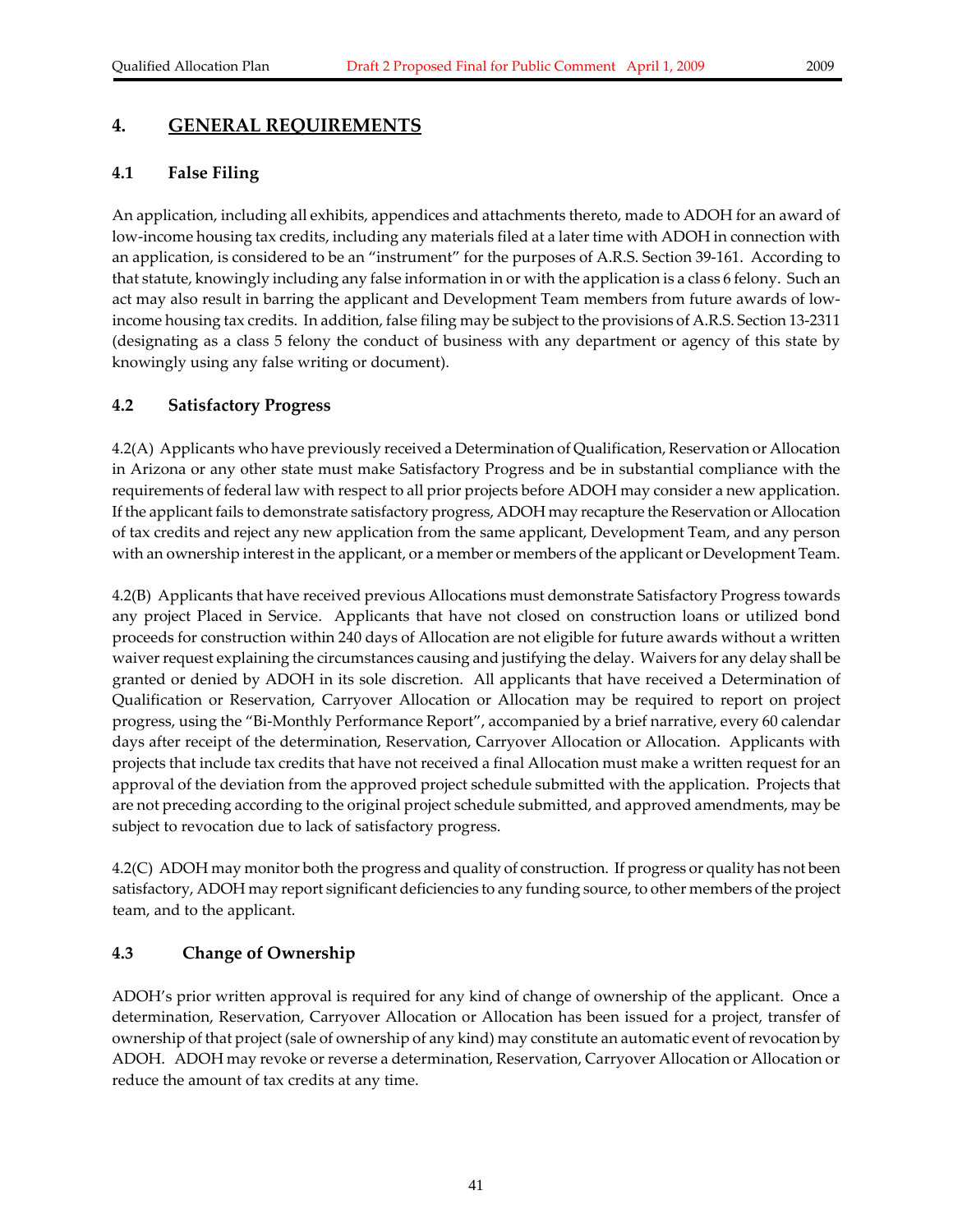# **4.4 Revocation of a Notice of Eligibility for 4% Tax‐Exempt Bond Credits, or Reservation or Carryover Allocation for 9% Tax Credits.**

ADOH may deny or revoke a notice of eligibility for 4% tax‐exempt bond credits, Reservation or Carryover Allocation for 9% tax credits for any project. Denial or revocation may occur at ADOH's sole discretion, due to actions taken by the applicant, Affiliate or project owner from time of the up to the Placed in Service date, for any of the following reasons:

4.4(A) Subsequent regulations issued by the Department of Treasury or the Internal Revenue Service.

4.4(B) Information submitted to ADOH is determined to be fraudulent.

4.4(C) Failure to pay fees including late fees described in Section 6.5(D).

4.4(D) Failure to meet eligibility requirements, as outlined above, or other requirements of this Plan.

4.4(E) Site evaluation and suitability based on the market impact on other affordable housing developments within the primary market area, the proximity to railroad tracks, freeways, excessive noise levels and general site suitability and other conditions regarding clean title, easements, floodplains or wetland issues.

4.4(F) Failure to make Satisfactory Progress as defined in Section 4.2 of this Plan.

4.4(G) Instances of curable or incurable noncompliance existing at any time during the compliance period for any federal or state subsidized project located in any state.

4.4(H) Failure by an Applicant or Ownerto promptly notify ADOH of any material or adverse changes from the original application.

4.4(I) Material Changes without written approval of ADOH.

4.4(J) Change in the unit design, square footage, unit mix, number of units, and number of buildings described in an application for tax credits without the written approval of ADOH.

4.4(K) Debarment by HUD or other federal and state programs, bankruptcy, criminal indictments and convictions.

4.4(L) Failure to comply with federal or state fair housing laws.

4.4(M) Other cause demonstrating the failure of the applicant or the project to be qualified or meet the requirements of federal or state law or the requirements of the applicable tax credit program.

# **4.5 Disqualification**

ADOH may reject an application if the applicant, including any person with a Controlling Interest in the applicant or other members of the Development Team have: (a) failed to make Satisfactory Progress in the construction orrehabilitation of any project; (b) not corrected compliance problems in othertax credit projects as provided in Section 8.2(F) ; (c) not paid, when due, ADOH's compliance monitoring fees or any other fees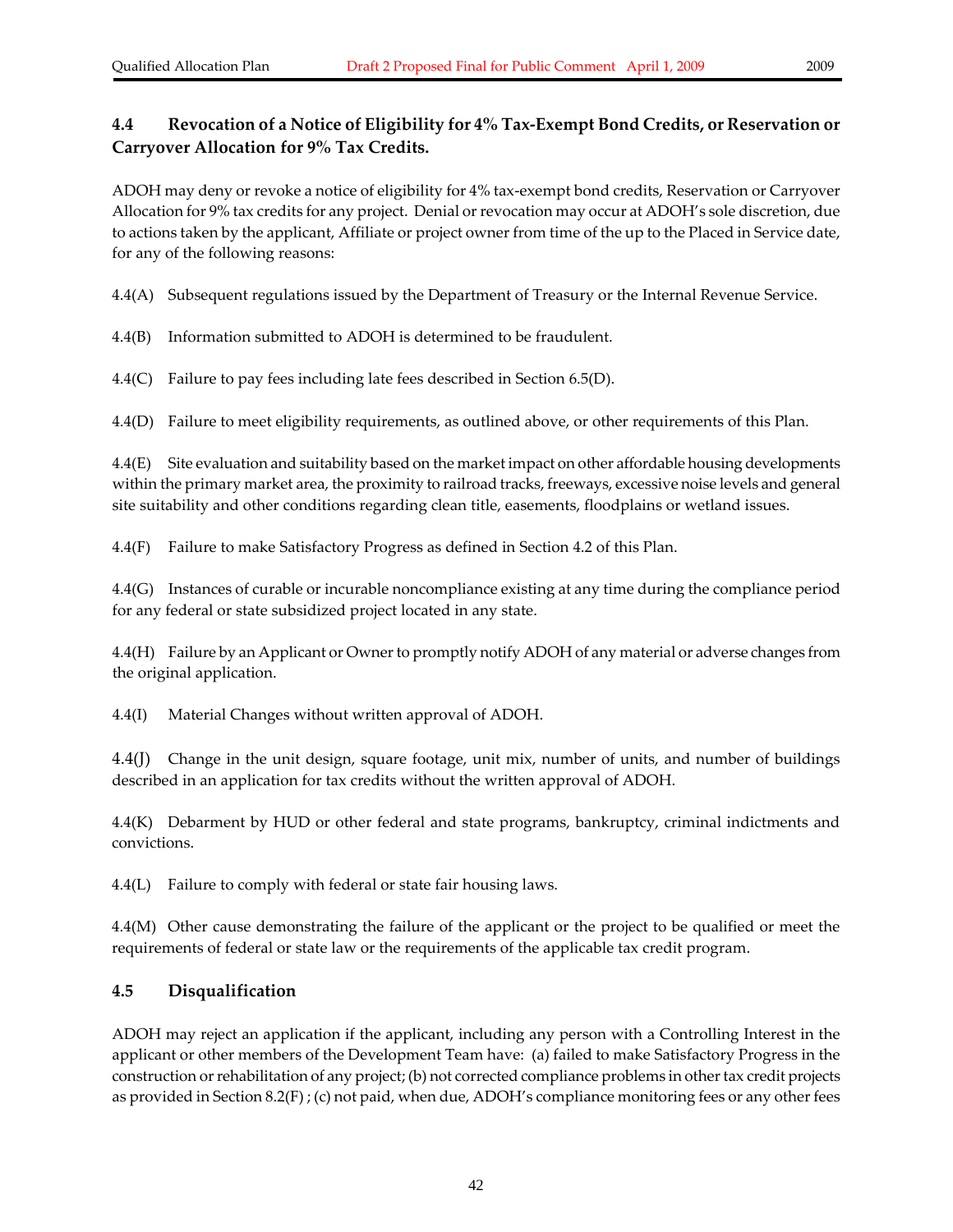required by ADOH; (d) filed with ADOH any materials containing false information, documents, or instruments, whether in the Allocation Year or prior program years; (e) failed to build a previously-approved project in conformity with the terms, provisions, and agreements contained in the application submitted to ADOH, in the applicable year's Allocation Plan, and in the Extended Use Agreement for the project, including but not limited to, the terms, provisions and agreements to conform to the minimum design standards, install equipment, amenities, or design features to serve a specific target population, to provide a specific mix of Unit sizes, to serve Special Needs Populations, or to set aside a certain number of units for persons at or below a specific percent AMGI; (f) developed or partially developed prior projects that are poorly constructed, evidence substandard workmanship, or do not comply with ADOH's minimum design standards; or, (g) been convicted, are currently under indictment or complaint, been found liable or is currently accused of fraud in this state or any other state, or misrepresentation relating to: (1) the issuance of securities, (2) the development, construction, operation, or management of any tax credit or other government subsidized housing program, (3) the conduct of the business of the applicable party, in any criminal, civil, administrative or other proceeding, or (4) any filing with the Internal Revenue Service in any state; (h) have been suspended or debarred by HUD. ADOH may reject an application if it concludes that a Development Team member does not have the expertise and the organizational and financial capacity to undertake the project described in the application.

### **4.6 Extended Use Period**

Pursuant to IRC Section 42, the state requires that all recipients of tax credits enter into an initial 15‐year compliance requirement and an additional extended use restriction for at least an additional 15 years afterthe initial compliance requirement, extending the total commitment to a minimum of 30 years. Prior to the issuance of Form 8609(s), the Owner of the project shall execute and record with the county recorder where the project is located, such an Extended Use Agreement, which shall constitute a restrictive covenantrunning with the property upon which the project is located. The agreement shall be in the form provided by the state and is available from ADOH upon request. See Section 5.2 (10).

# **4.7 Material Changes**

Development Team members holding an interest in the project must deliver a project as described in the application for tax credits. ADOH must approve in writing any material change deviation from the project described in the application.

4.7(A) Submittal and consideration of a request for a material change. In order to obtain ADOH approval of a Material Change, the applicant must submit a written request to ADOH explaining the change and the reasons justifying the change. A \$1,000 administration fee must accompany the written request. ADOH may not consider the request unless the fee is included. Because of ADOH's statutory mandate to award tax credits only to the extent they are necessary for project feasibility, the applicant must communicate in writing any proposed Material Change in the project immediately to ADOH for an assessment of the impact on final underwriting and Allocation. The written request must include the applicant's reasons under IRC Section 42 orin this Allocation Plan for believing that the change is permissible. Projects applying for a Material Change shall be underwritten to the standards in the Allocation Plan of the year that tax credits were awarded. The applicant must submit to ADOH written approvals of the Material Change from the local government, the lender, and the syndicator as discussed below.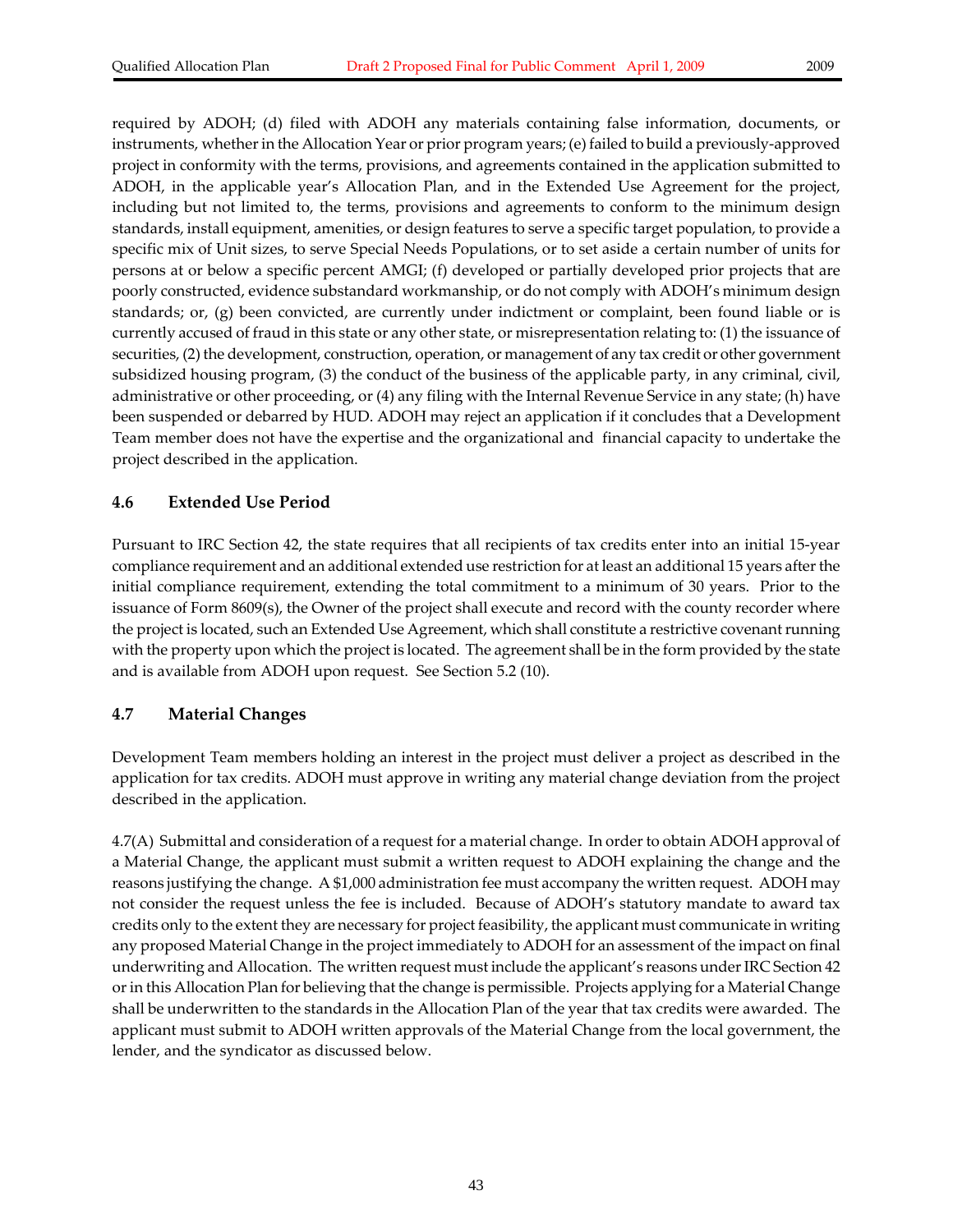### 4.7(B) Specific Material Changes:

4.7(B)(1) Change of Location and Use. ADOH shall not allow an applicant to change the location of a project once the application has been submitted. Notwithstanding the foregoing, ADOH, may allow a project relocation prior to the carryover allocation of tax credits if the new site for the project is within the census tract specified in the application, ADOH receives the written approval of the unit of local government, and the need for relocation was unforeseeable and beyond the Developer's control at the time of application. If an applicant changes the location of a project without the written approval of ADOH, ADOH may revoke the tax credits determined for the project. A change in the use of a project (e.g., elderly, family) afterthe application has been submitted may not be allowed except with the written approval of both the unit of local government and ADOH. See also below "Complex Material Changes" if the change in location involves an increase in project costs.

4.7(B)(2) Changes to Principals. Substitution of a general or limited partner, or a syndicator or permanent lender may constitute a Material Change, and therefore, must be reviewed by ADOH. If ADOH determines there is no negative effect on the project's feasibility, the change may not be considered material and no fee is due.

4.7(B)(3) Complex Material Changes. Complex Material Changes, (e.g. restructurings that involve a change in the number of units or in the amount of borrowed funds, or in the sources of funds), shall be reviewed following the guidelines below:

 $4.7(B)(3)(a)$  Unforeseeable circumstances or the imposition of extraordinary governmental rules and regulations, if fully documented and justified, may be viewed as reasons to approve a Material Change.

4.7(B)(3)(b) When a project is underwritten as the result of a Material Change, any decrease in the scoring or ranking of the project may not be allowed.

4.7(B)(3)(c) Requests for a Material Change necessary to prevent substantial hardship to the project or its feasibility may be considered for approval by ADOH on a case‐by‐case basis.

4.7(B)(3)(d) If, without approval of a waiver at the time of application, cost caps are later exceeded and create a need for additional funding, ADOH resources shall not be a source of the additional funding. In addition, ADOH may consider the presence of newly found sources of governmental or non‐governmental funds in a project as evidence that ADOH housing funds are not needed in the project. If that occurs, ADOH may reduce or eliminate its contribution to the project.

4.7(B)(3)(e) When the Material Change involves a restructuring, all commitments (e.g., set‐asides, amenities) must be proportionately the same as at time of application.

 $4.7(B)(3)(f)$  Changes to the amount and term of any source of funds including acceleration of repayment of deferred fees or seller carry‐back charges from the assumptions in the Permanent Financing Table and the Pro forma are material changes that require the prior written approval of ADOH.

4.7(C) Failure to obtain ADOH approval. If the project fails to obtain ADOH's prior written approval to a Material Change, ADOH may recapture or reduce all or part of the tax credits determined or reserved for the project.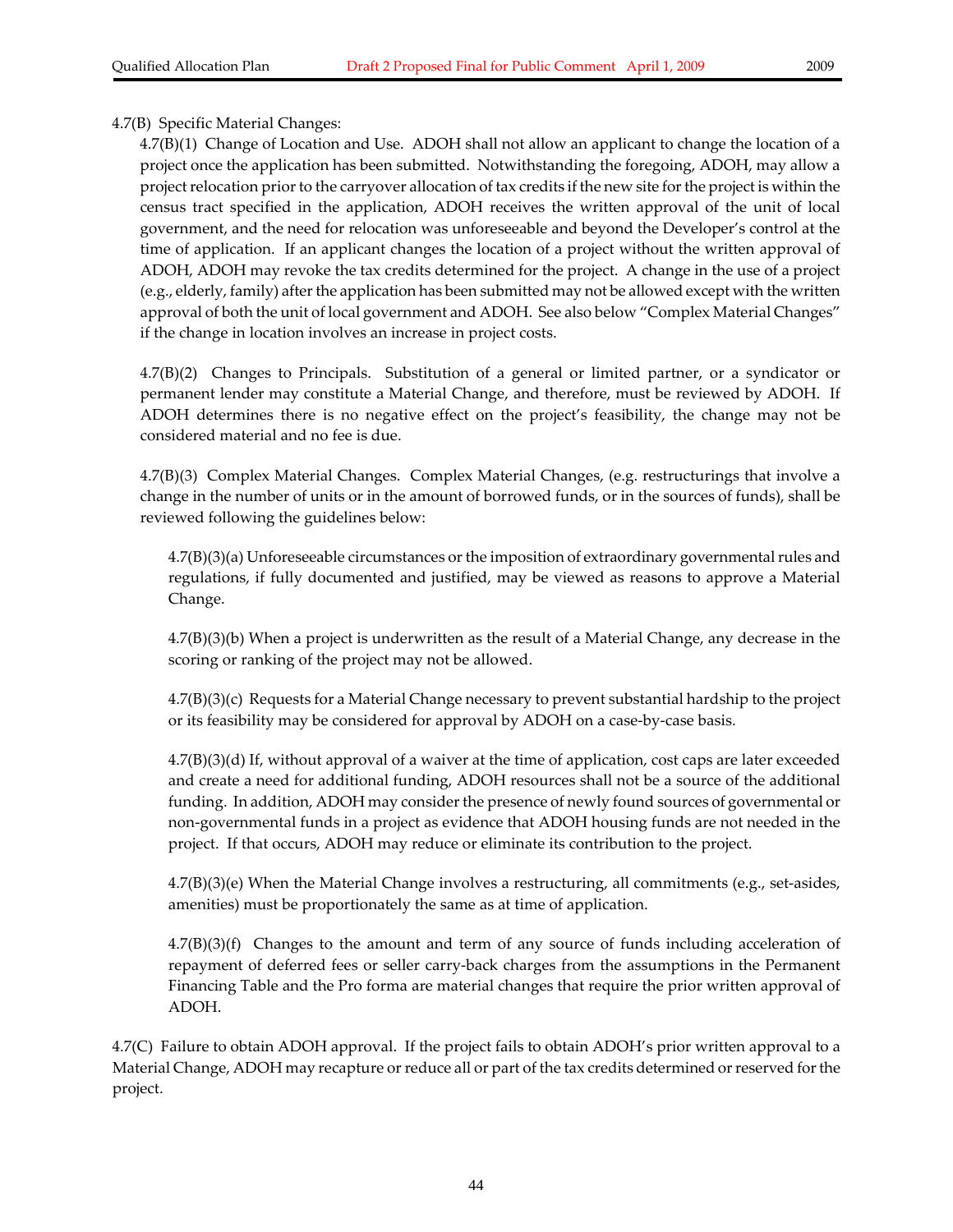### **4.8 Distribution of Units**

Projects shall allocate the low and moderate‐income units among the different sized units to reflect the same percentage distribution as the number of different size units to the total number of units. A greater percentage of the low and moderate income units may, however, be allocated to the larger units. Additionally, low and moderate‐income units shall be distributed throughout the project so that tenants of those units may have equal access to and enjoyment of all common facilities of the project.

### **4.9 Amendments to the QAP**

ADOH may modify this Plan, including its compliance and monitoring provisions, from time to time, or for any other reasons as determined by ADOH: (i) to reflect any changes, additions, deletions, interpretations, or other matters necessary to comply with IRC Section 42 or regulations promulgated there‐under; (ii) to respond to changes in the market for affordable housing; (iii) to insert such provisions clarifying matters or questions arising under this Plan as are necessary or desirable and that are contrary or are inconsistent with this Plan or IRC Section 42; or (iv) to cure any ambiguity, supply any omission or correct any defect or inconsistent provision with this Plan or IRC Section 42.

# **4.10 Disclaimer and Limitation of Liability**

4.10(A) ADOH makes no representations to the applicant, Developer, Owner, or syndicator or to any other person as to project eligibility or compliance with the Code, Treasury Regulations, or any other laws or regulations governing the Low‐Income Housing Tax Credit program.

4.10(B) Applicants, development team members, and investors participate in the tax credit program at their own risk. No member, officer, agent or employee of ADOH or the State of Arizona shall be liable for any claim arising out of, or in relation to, any project or the tax credit program, including claims for repayment of construction, financing, carrying costs, any loss resulting from a decision of the Internal Revenue Service, or consequential damage or loss of any kind incurred by an applicant, Developer, Owner, lender, investor, syndicator or any other person. Applicants shall be required to execute a release and indemnification of ADOH and related parties as part of the application of tax credits and as a condition of final Allocation of tax credits.

# **4.11 Return of Tax Credits**

If at any time ADOH concludes that a project no longer meets the requirements of I.R.C. § 42 or this Plan, ADOH may cancel a Reservation orrecapture tax credits allocated through a Carryover Allocation or a Letter of Qualification (for Tax‐Exempt Financed Developments). Recaptured tax credits that were reserved or allocated in a competitive round shall be considered returned to ADOH. In the event that ADOH requires a return of a tax credits Reservation, ADOH shall give notice to the applicant. Returned tax credits shall be made to other eligible projects as provided in this Plan.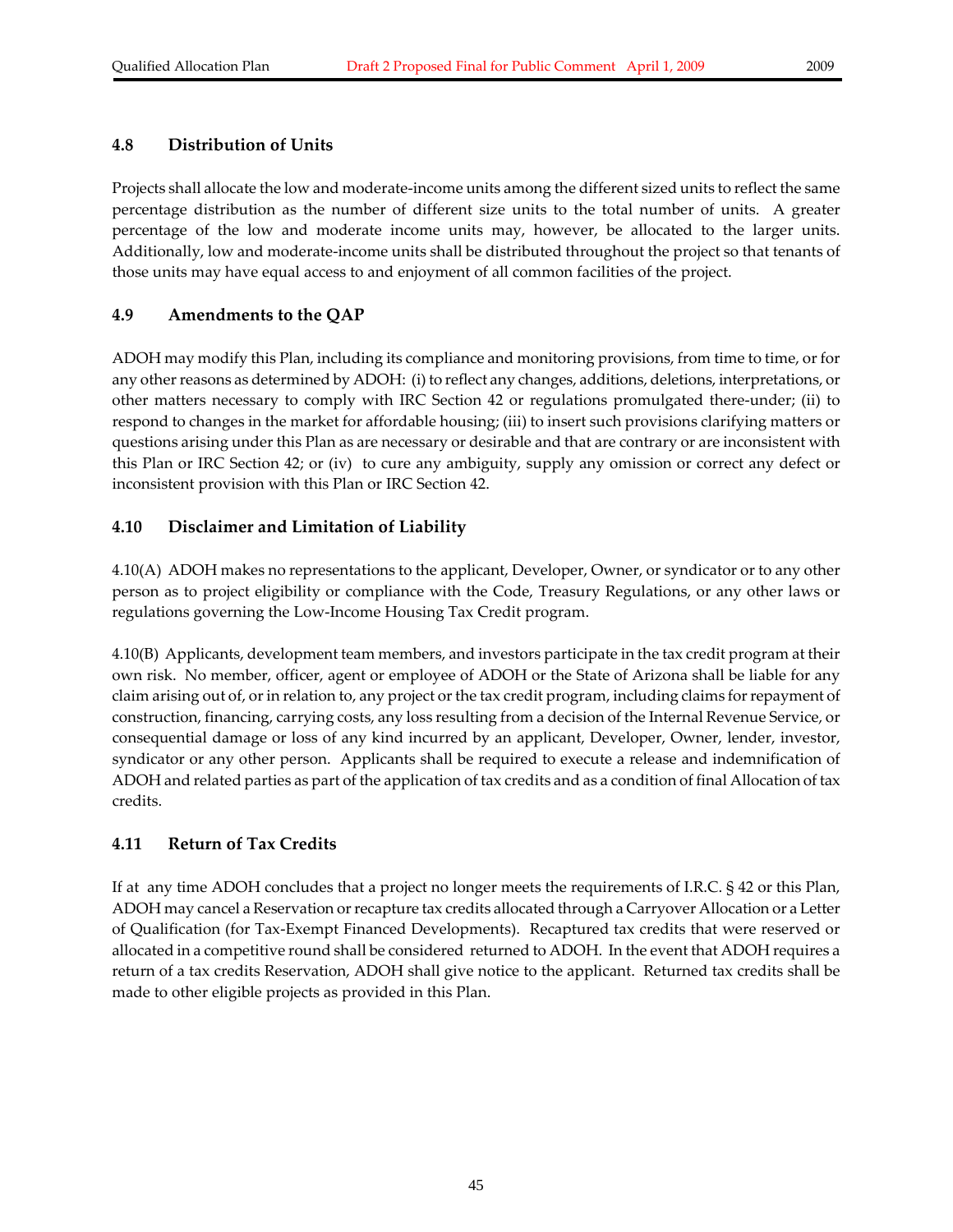# **5. FINAL TAX CREDIT ALLOCATION**

### **5.1 Final Tax Credit Allocation and First Year Certification by ADOH**

ADOH makes a final determination of the amount of tax credits at the time the project is Placed in Service in accordance with the requirements of I.R.C. § 42. For the final allocation of tax credits, the project must submit Final Allocation materials to ADOH as required by I.R.C. § 42 and Section 5.2 of this Plan. ADOH evaluates the projectʹs final costs and the amount ofrevenues from the sale of the tax credits. ADOH's final evaluation may require review of documentary support for development costs including but not limited to invoices, canceled checks and contracts. Accordingly, ADOH encourages developers to keep detailed records of construction costs. ADOH, in its sole discretion, may reduce credits based on its final evaluation and require a return of tax credits to ADOH. The applicant must submit an 8609 package within 120 calendar days of the last building being Placed in Service. Form 8609 submittals received by ADOH after the 120‐day deadline must be accompanied by payment of the late fee described in Section 6.5(D) of this plan. Along with the 8609 package, the applicant must also submit a complete copy of an Appraisal of the project and the property prepared by an Arizona certified general real estate appraiser indicating the value of land and buildings separately. At the time of a final Allocation, ADOH and the applicant shall execute and record an Extended Use Agreement. Evidence of that recording must be presented to ADOH before the issuance of IRS Form 8609(s). Applicants shall receive a final Allocation of tax credits as described below.

### **5.2 First Year Certification and Issuance of Final Allocation (IRS Form 8609)**

For buildings that are Placed in Service as part of a qualified project (by December 31<sup>st</sup> following the 24 months of closing of the bonds or from issuance of a Carryover Allocation), and upon compliance with all requirements of the Code and ADOH, ADOH shall issue an IRS Form 8609 for each building as of the time the building is Placed in Service. ADOH shall issue the Form 8609 after the applicant fully pays all fees, and submits the items described below in 8.5x11 format, bound in a three-ring binder, and tabbed accordingly:

(1) Project Information Update;

(2) An updated application (ADOH Form 3);

(3) A 15 year pro forma, in the form stated in Section 2.7(B)(26) of this Allocation Plan, starting with the Placed‐in‐Service date;

(4) A permanent lender's final appraisal of the project;

(5) All certificates of occupancy, issued by the appropriate governmental authorities, for qualifying buildings that must indicate the dates the buildings were Placed in Service and the addresses of those buildings;

(6) A Final Cost Certification in the form of an independent auditor's report prepared by a Certified Public Accountant certifying the final cost according to Generally Accepted Accounting Principles for projects with more than 10 units as required by IRS Regulation 1.42‐17; as follows: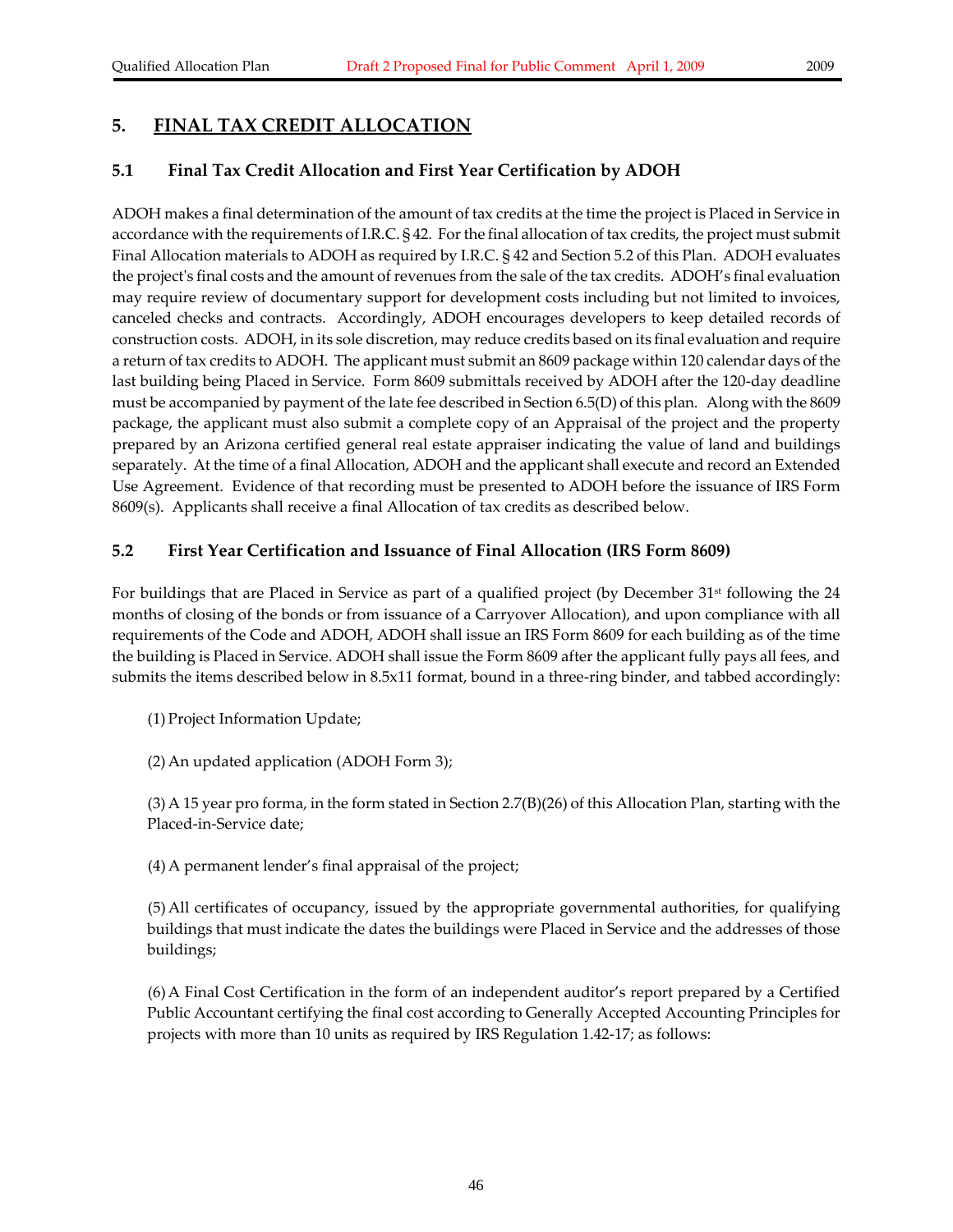(b) The auditor must prepare the required schedule of development costs based on the method of accounting used by the applicant for federal income tax purposes, and it must detail the project's total costs as well as those costs that may qualify for inclusion in eligible basis under IRC Section 42.

(c) The applicant must make the required certifications on the Certificate of Actual Costs Form satisfactory to ADOH. See Exhibit G. IRS Regulation 1.42-17 also requires that projects with greater than 10 units submit a Certified Public Accountant's audit report on the schedule of project costs.

(7) The applicant's building‐by‐building tax credit computation (on ADOH form Table A);

(8) A letter from the permanent lender summarizing the terms and conditions of the permanent loan. Upon closing of the permanent loan, the applicant must submit copies of the executed promissory note and deed of trust to ADOH;

(9) A promissory note from the project's ownership entity payable to the Developer in an amount sufficient to cover any Deferred Developer Fee. Other forms of obligation to pay may be substituted if allowed under the definition of Deferred Developer Fee and if they include the following: (a) the interest rate; (b) the term of repayment; (c) the source of repayment and proof that the source of repayment is supported by cash flow projections or a binding commitment from a party capable of repayment; and (d) if there is a lien, language stating that the lien is subordinate to other liens relating to permanent financing;

(10) An Extended Use Agreement and Consent and Subordination Agreement signed by the applicant (form provided by ADOH).

- (a) The Extended Use Agreement for compliance with I.R.C. § 42(h)(6) in a form of a declaration of covenants, conditions, and restrictions effective for a period of at least 30 years satisfactory to ADOH shall be executed and recorded at the time of the final Allocation. The Extended Use Agreement shall specify the units set‐aside for lower income tenants, the percentage of median income tenants served, as otherwise appropriate for the project described in the application including, special needs characteristics of tenants, tenant ownership, amenities, Supportive Services and other commitments or requirements.
- (b) All agreements to be signed and recorded by December 31st must be submitted to ADOH not later than December 1st of that same year;
- (c) Applicants who have received a Determination of Qualification or Reservation and Carryover Allocation of tax credits and desire to have the Extended Use Agreement completed and recorded by the end of the year must request it by no later than November 1 . Any requests submitted after the November 1st deadline may not be completed by the end of the year.

(11) One 8‐x 10‐inch color photograph of at least one of the project's buildings with signage;

(12) A completed form stating the project's first credit year (ADOH provided form);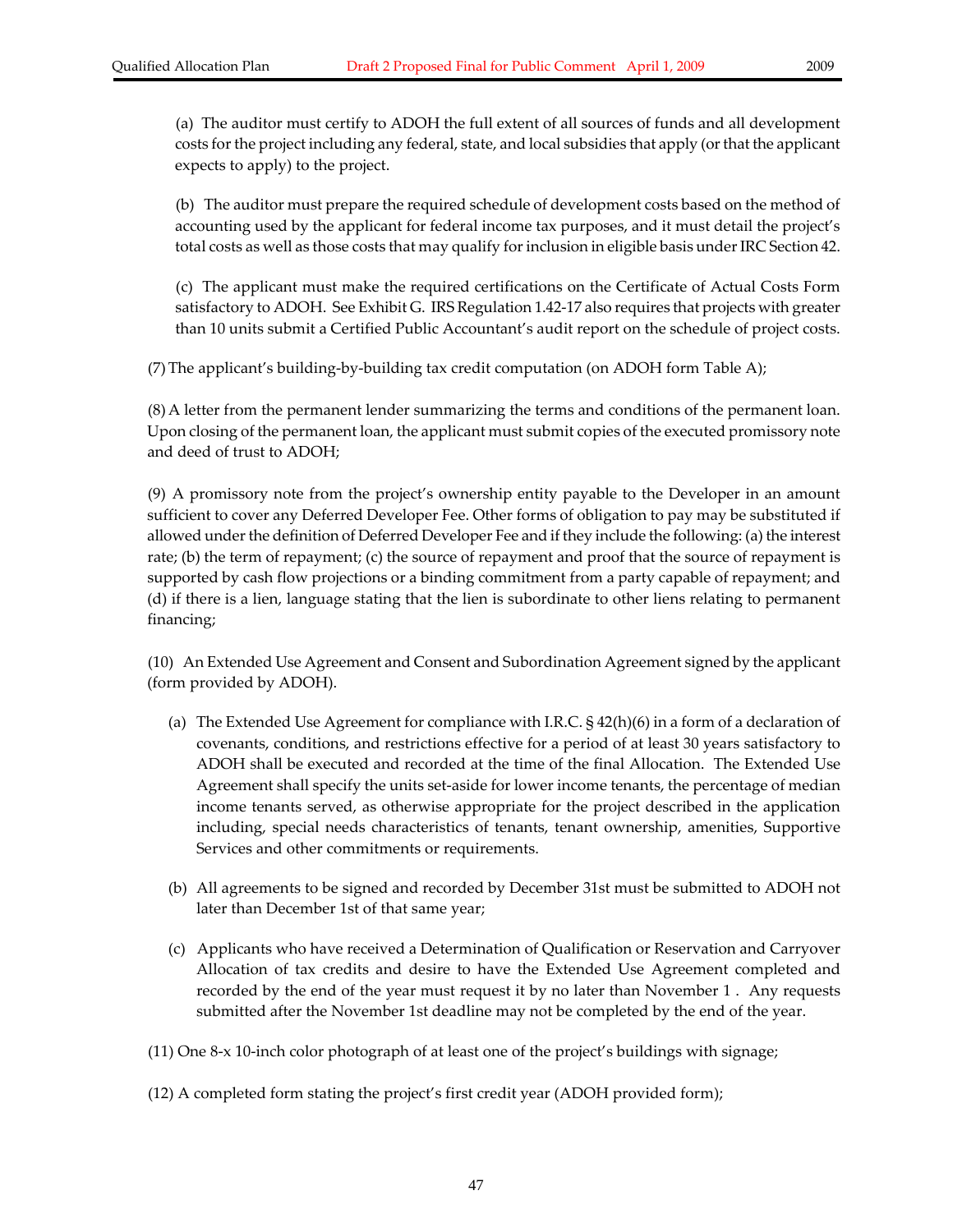(13) Fully executed partnership, operating, or joint venture agreements and other agreements between the project and the equity investor;

(14) An investor certification letter (ADOH sample form provided);

(15) Completed Fair Housing Checklist signed by the project architect. See Exhibit Y;

(16) Except as provided by item 19 below, written certification from the architect that the project meets the Design Standards described in Section 2.7(B)(33) of this Plan. See Exhibit Y;

(17) Completed and signed certification from the contractorthat the project was built in compliance with the plans and specs provided by the architect. See Exhibit W2;

(18) Completed and signed Placed‐In‐Service Acknowledgement (ADOH provided form) for each building in the project;

(19) Certification from the Arizona Energy Office that the project complies with the 2006 International Energy Conservation Code (IECC) (contact Ken Pencost of the Energy Office at the Arizona Department of Commerce: (602) 771‐1149));

- (20) Completed Exhibit X Operational Risk Management (ADOH provided form);
- (21) Proof of flood insurance, as applicable;
- (22) Any additional information requested by ADOH;
- (23) Final Allocation fee, if applicable;

# **5.3 Final Allocation Underwriting**

Prior to the issuance of IRS Form 8609(s), ADOH underwrites the project using the information provided in Section 5.2. ADOH shall also perform an Equity Gap analysis. Unreasonable costs, changes in financing sources, funding amounts, or excess equity may reduce the final amount of tax credits. ADOH reserves the right to adjust the high cost provision of Section  $42(d)(5)(c)$  or the applicable credit percentage at final underwriting.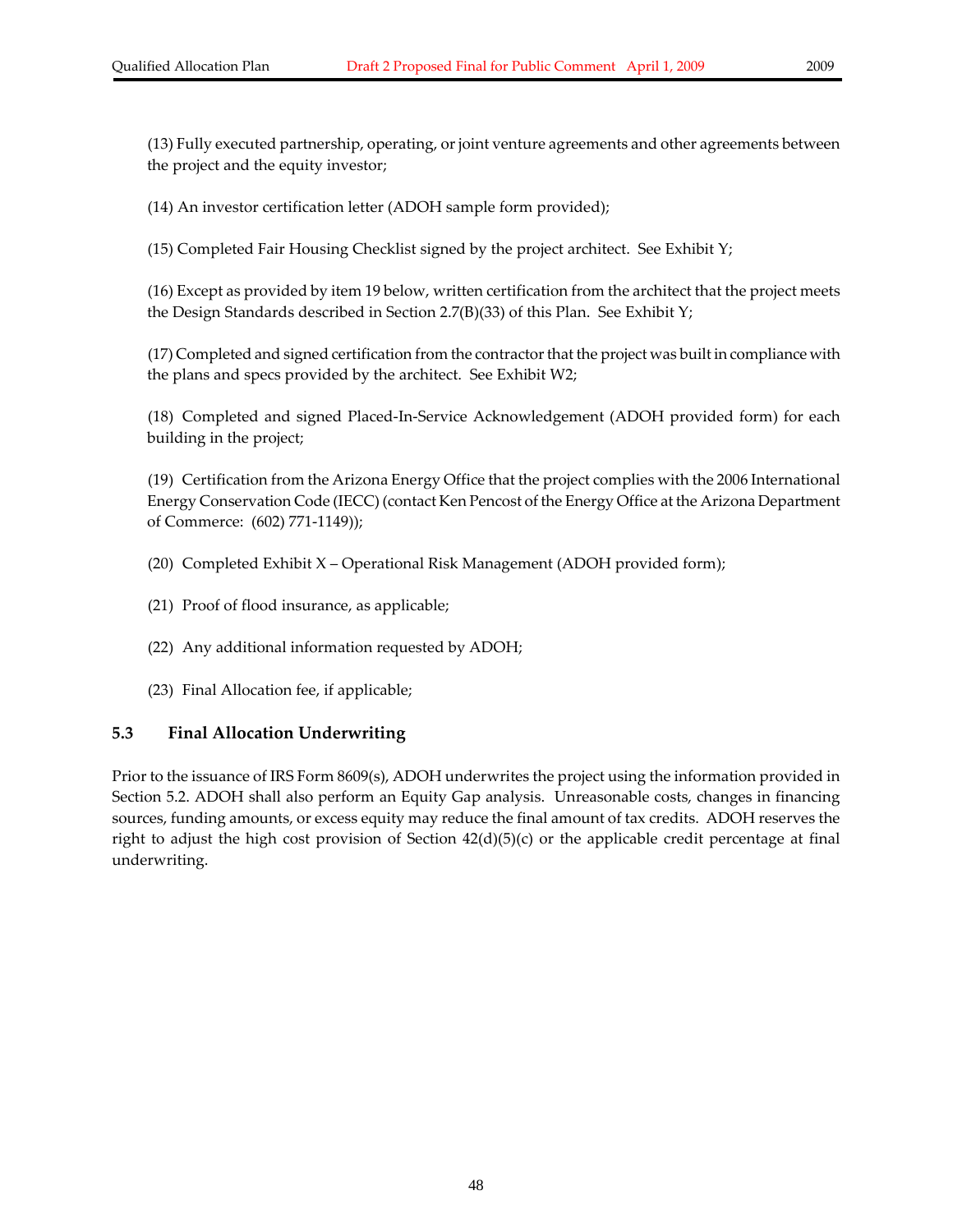# **6. FEES**

# **6.1 Tax Credit Application Fee**

An application fee of \$3,500 is due ADOH at the time of submission of the application. Applications shall be rejected unless accompanied by this fee. **Under no circumstances shall the application fee be refunded by ADOH.**

NOTE: Please note that in accordance with the recent Rev. Ruling. 2004‐82, application fees for applying for LIHTC are no longer allowed in basis.

# **6.2 Additional Application Fees for Projects Proposing Financing Through ADOH**

Applicants requesting joint LIHTC/State Housing Fund funding shallremit a supplemental application fee in the amount of \$2,500 along with their application for tax credits.

### **6.3 Supplemental Allocation Application Fee**

Applicants experiencing severe hardship see Section 2.8(C)(1) must submit an additional application fee of \$2,500 to ADOH. Hardship requests must be documented to the satisfaction of ADOH and must demonstrate the existence of an unforeseen emergency situation where the completion of the project is jeopardized without an award of additional tax credits.

## **6.4 Building Permit Extension Fee**

Within 275 calendar days after execution of the Carryover Allocation Agreement, the Developer must submit ADOH evidence of appropriate building permits allowing for construction of the project, issued by the appropriate local government entity. If the Developer requires additional time, ADOH may grant a 30‐day extension upon payment of a \$3,500 extension fee together with a written request for the extension, which must explain the reasons for the extension request. After two extensions, however, ADOH may revoke an Allocation, if it determines that the applicant has not achieved Satisfactory Progress in accordance with Section 2.7(B)(4) and Section 4.2.

### **6.5 Reservation Fee and Final Allocation Fee**

ADOH assesses a Reservation Fee and a Final Allocation Fee on 9‐percent and 4‐percent tax credit projects as provided in the table below. ADOH calculates the total Reservation Fee as a percentage of tax credits requested by the applicant and the Final Allocation Fee as a percent of the amount of tax credits allocated.

| The fees are payable as<br>follows: | % of Tax Credits Allocated payable<br>at<br>Eligibility or Reservation | % of Tax Credits<br>Allocated payable at<br><b>Final Allocation</b> |
|-------------------------------------|------------------------------------------------------------------------|---------------------------------------------------------------------|
| For Profit Applicants               | 8%                                                                     | 2%                                                                  |
| Non-Profit Sponsored<br>Applicants  | 6%                                                                     | 2%                                                                  |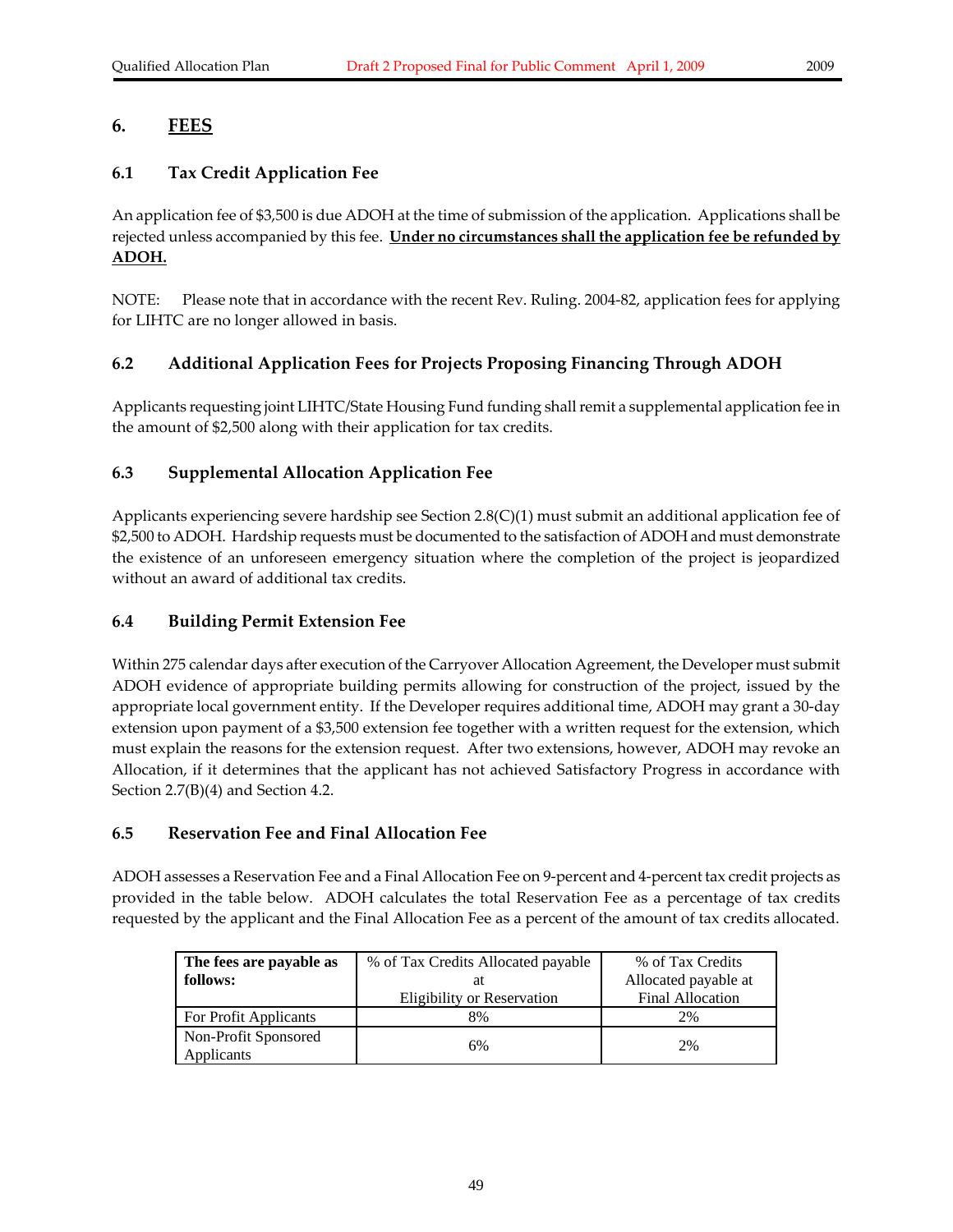(A) The Reservation Fee is payable after determination that an application represents a feasible and viable tax credit project with a likelihood of completion. The applicant must pay the Reservation Fee to ADOH prior to issuance of a Reservation of tax credits.

(B) The Final Allocation Fee of 2% is payable upon the issuance of an Allocation of credit as evidenced by the IRS Form 8609. The applicant must submit the Final Allocation Fee together with the final allocation information submitted in accordance with Section 5 of this Plan and prior to issuance of the IRS Form 8609(s). The Final Allocation Fee is 2% of the final tax credits allocated.

(C) Fees Assessed on Additional Credits. Reservation and Final Allocation Fees shall be assessed on the amount of any additional credits allocated for either 4% or 9% credits.

(D) Miscellaneous Late Fees. Materials submitted to ADOH in support of a carryover allocation or a final allocation of tax credits after any deadline set forth in this Plan or established by ADOH through public notice must include a late fee in the amount of \$1,000.00. Failure to submit the late fee described by this paragraph may result in delay in review of the submitted materials and possible cancellation of a reservation or revocation of an allocation of tax credits.

### **6.6 Applicant's Obligation for Fee Payment**

ADOH assesses the non‐refundable application, reservation fee, and Final Allocation Fee for the purpose of covering the costs and expenses of processing an application to the point where the applicant may receive a final Allocation. If an application, Reservation, or Carryover Allocation is denied due to action or inaction by the applicant, the fees are nonetheless due and payable to ADOH upon demand. Notwithstanding ADOH's determination of the amount of the final allocation of tax credits, no Reservation fee and Final Allocation Fee shall be refundable by ADOH.

### **6.7 Tenant Ownership Fees**

Applicants with applications that include tenant ownership shall pay an additional \$4,000 legalreview fee at the same time that they pay the determination or Reservation Fee.

### **6.8 Carryover Allocation Late Fees**

ADOH charges a Carryover Allocation late fee of \$250 per day for any part of a Carryover Allocation submittal received after the deadline date specified by ADOH in the reservation letter. Carryover information not received by the close of business of the deadline established by ADOH may result in the project not receiving a Carryover Allocation. In extreme circumstances, such as a late Reservation of tax credits, ADOH may waive the Carryover Allocation late fees.

#### **6.9 10% Cost Test Late Fees**

If the Developer requires additional time to submit the information required under Section 2.16, ADOH may grant extensions of 30 calendar days upon payment of the \$3,500 extension fee. Afterthree extensions ADOH may refuse to grant any further extensions and may cancel a reservation of tax credits for failure to make Satisfactory Progress in accordance with Sections 2.7(B)(4) and 4.2.ADOH may impose a \$500 per day fee for documentation regarding items in Section 2.16 of the Plan submitted after the announced deadline dates. No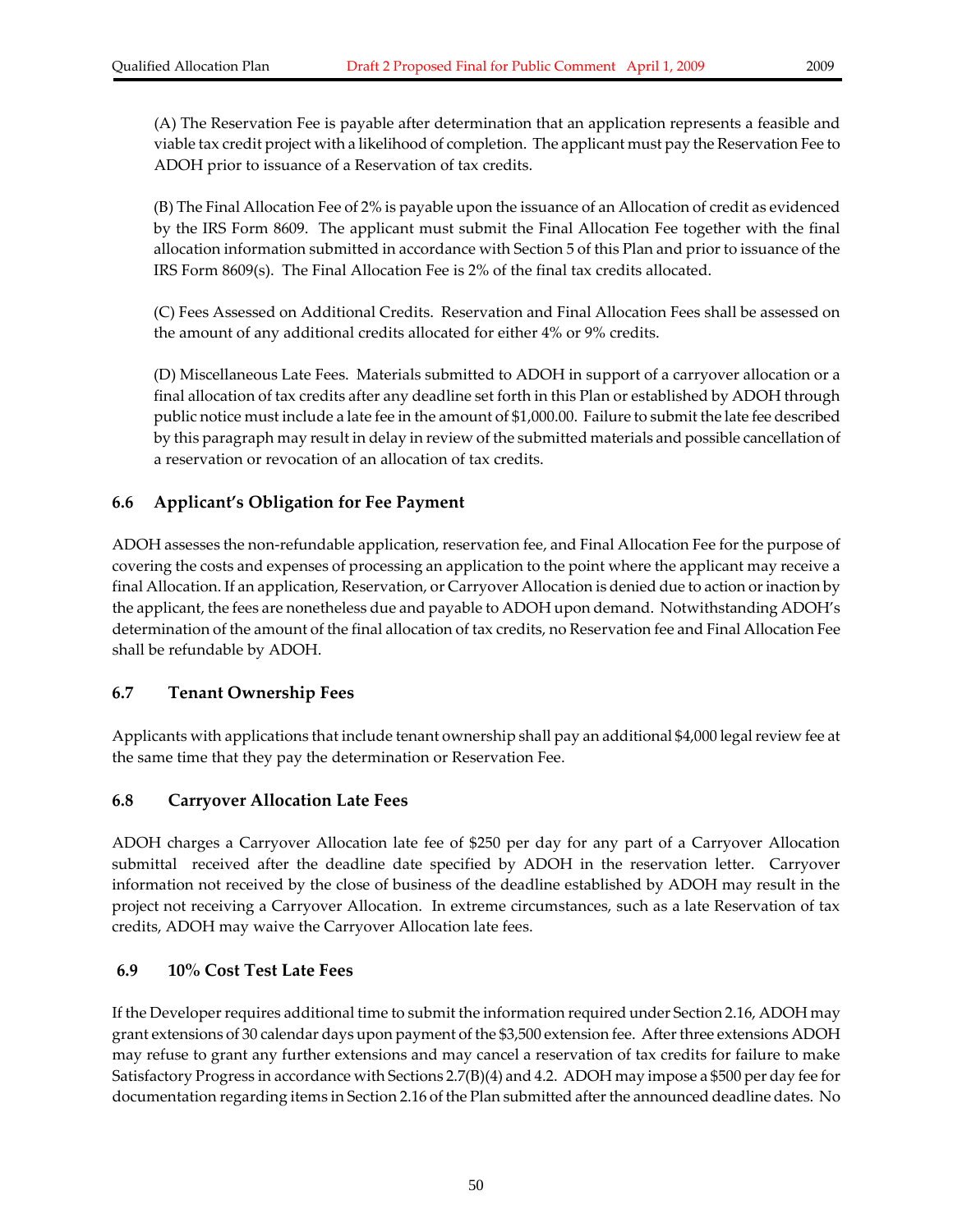documentation may be accepted after close of business on the announced dates. ADOH may cancel the reservation and notify the applicant if documentation is submitted later than the deadline.

### **6.10 Administration Fees**

Applicants must submit a fee of \$1,000 to ADOH before any interim underwriting requested by the applicant or additional underwriting required by ADOH due to a Material Change is performed. If the applicant fails to pay the Administration Fee, ADOH may recapture all tax credits allocated to the project.

### **6.11 Compliance Monitoring Fees**

Every applicant for a project that receives an Allocation must pay to ADOH an annual, non-refundable monitoring fee. The monitoring fee is \$65 per Low‐Income Unit, and is due annually whether or not a physical inspection is conducted on the property. The monitoring fee is due on or before March 15<sup>th</sup> of each year along with the submission of the annual report.

ADOH assesses a \$100 late fee for every 30 days that the applicant is delinquent in paying the monitoring fee after March 15th.

### **6.12 Fees Are Not Refundable**

All fees set forth in this Section 6 are nonrefundable.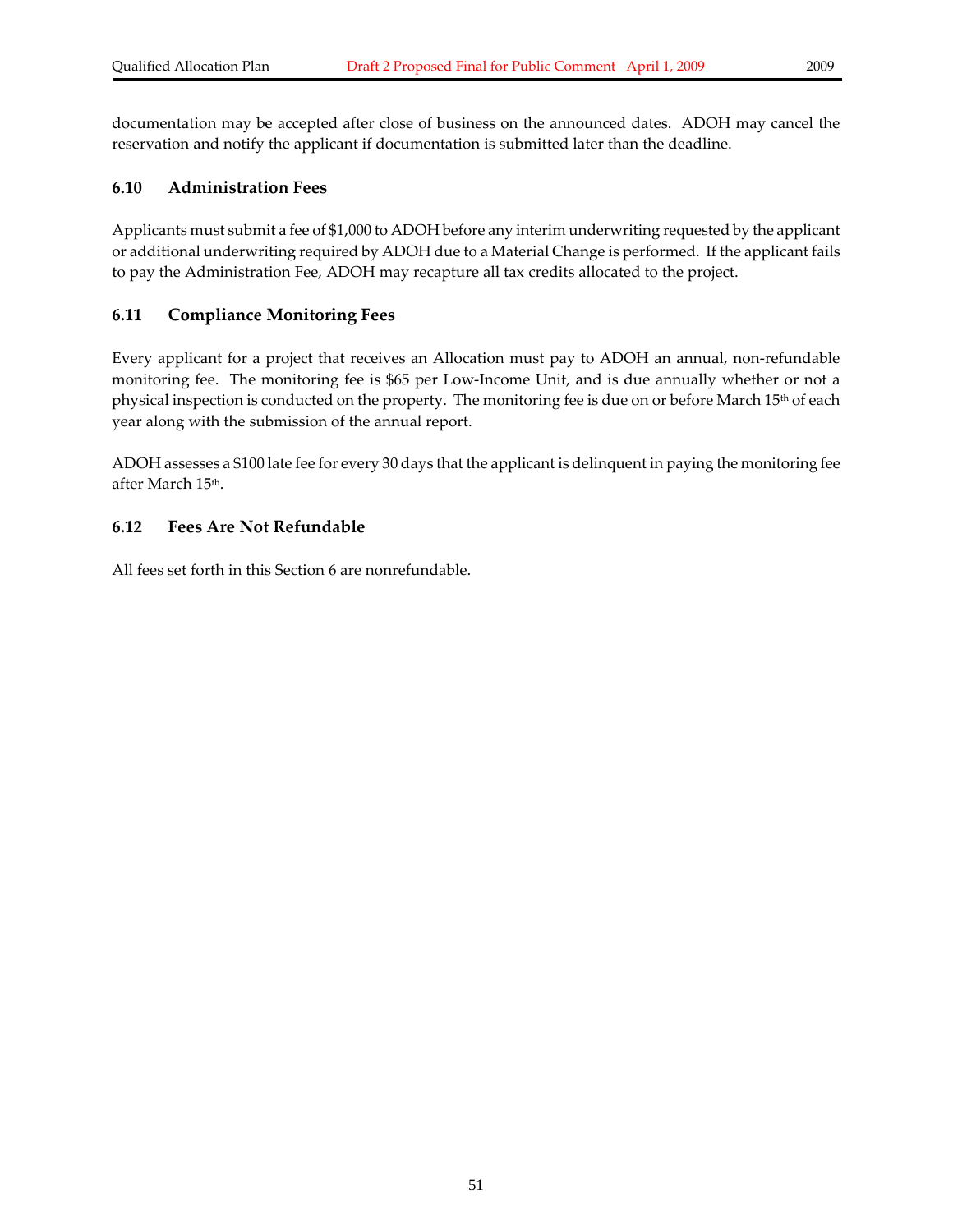# **7. UNDERWRITING**

## **7.1 General Requirements.**

ADOH's underwriting review of applications for tax credits focuses on the feasibility and the long‐term viability of the project as affordable housing, compliance of the proposed project with LIHTC and other applicable program requirements, project affordability, and provision for required design features and amenities. ADOH seeks to balance the cost of development against the long term viability of a project while preserving affordability requirements for low-income residents. ADOH also evaluates whether the addition of affordable multifamily rental stock in the project location justifies the risk of loss of taxpayer funds and how affordability may be preserved through long-term project viability.

7.1(A) Minimum Allocation Necessary. ADOH reserves and allocates tax credits at the minimum level needed to realize the financial feasibility and viability of a project consistent with the requirement of I.R.C. § 42 and this Plan throughout the end of the Extended Use Period.

7.1(B) Applications must describe projects that are feasible and viable.

7.1(B)(1) The application must demonstrate that all requirements, conditions, and constraints for development and placement in service have been or shall be met.

7.1(B)(2) A proposed project must be financially feasible.

7.1(B)(2)(a) ADOH determines whether the sources of funds are sufficient to develop the project described in the application.

7.1(B)(2)(b) ADOH considers whether public funds and investorfunds supported by tax credits are appropriately leveraged.

 $7.1(B)(2)(c)$  ADOH determines whether all costs described in the development budget are appropriate, necessary, and reasonable.

 $7.1(B)(3)$  A proposed project must be financially viable consistent with affordability requirements through the tax credit period, the compliance period, and the extended use period.

 $7.2(B)(3)(a)$  A proposed project shall demonstrate market demand for targeted tenants necessary to generate revenues sufficient to maintain project viability from the commencement of the tax credit period through the compliance period.

7.2(B)(3)(b) A proposed project shall generate sufficient income to fund project reserves and cover operating expenses and debt service of the project.

### **7.2 Underwriting Process**

7.2(A) A project shall be reviewed for feasibility and viability at least three times: (1) before a Reservation of tax credits; (2) as part of the 10% Cost Test review; and (3) when a project is Placed in Service. ADOH, in its sole discretion, may request an update to any information contained in the application orthereafter provided to ADOH as may be necessary to determine project feasibility and viability. For projects proposing funding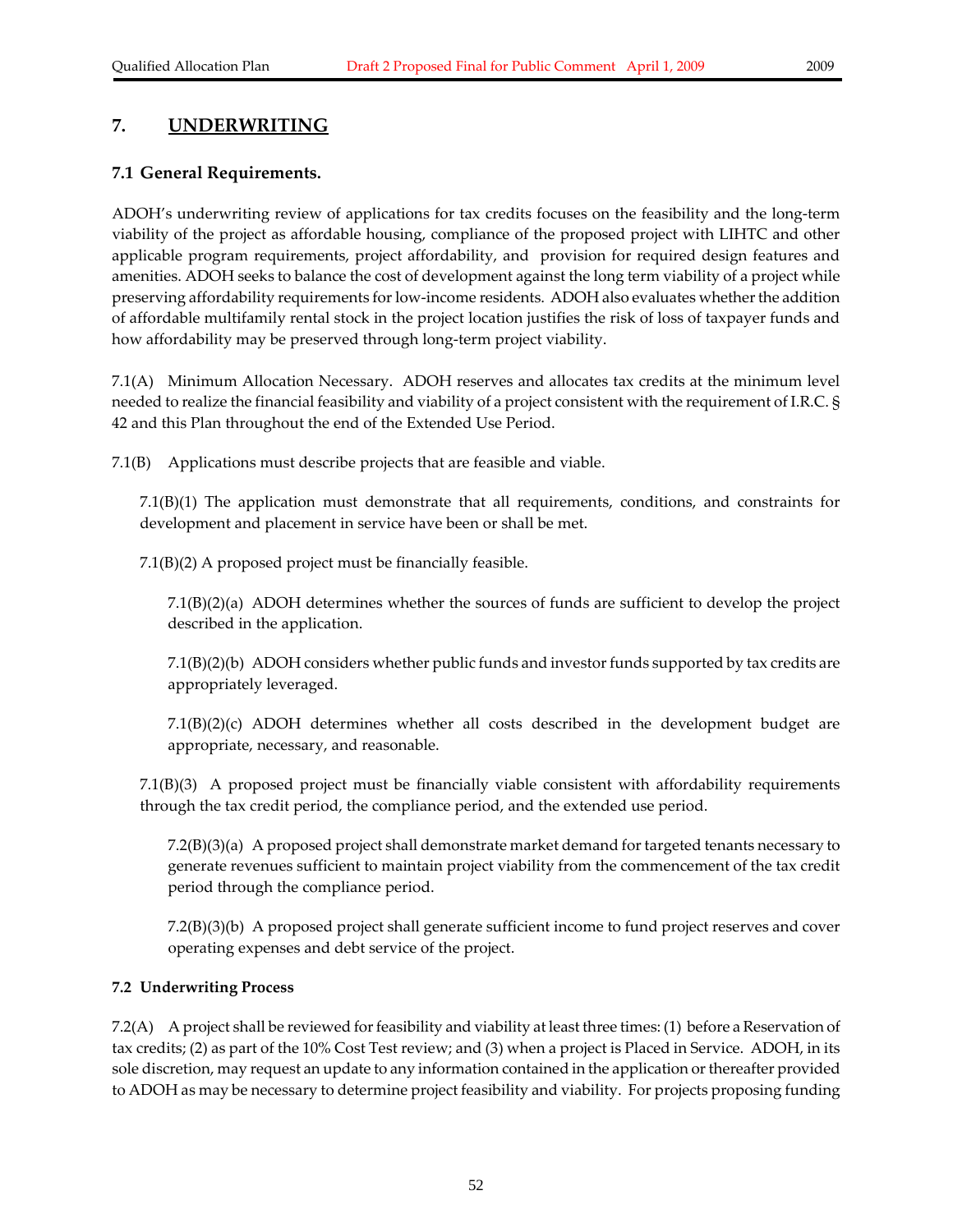with State Housing Fund monies, ADOH may underwrite a project at the time of construction loan closing for projects partially funded by the State Housing Fund.

7.2(B) Determination of Project Cost Reasonableness. Each time that itreviews a project forfeasibility and viability, ADOH reviews the reasonableness of all project costs in order to calculate the amount of eligible basis for the project. Failure to demonstrate cost reasonableness may be the basis for the denial, reduction, or return of a reservation or allocation of credits.

7.2(C) ADOH analyzes and, if necessary, adjusts the project cost in accordance with this Plan. ADOH analyzes and adjusts the proposed income, operating expenses, and net operating expenses as necessary as hereafter described. ADOH analyzes and adjusts development costs, permanent financing amounts, public funding amounts, developer fees, anticipated rents, operating costs, vacancy rates, and other financial considerations of a project as necessary in accordance with this Plan.

7.2(D) Requests for Information. ADOH may request that the applicant provide information necessary to clarify or settle a question raised by an application. The applicant must deliverthe requested information or an explanation of why the information requested is unavailable by no later than 10 business days from the date of receipt of the request from ADOH. Failure to timely reply to a request for information may be grounds for denial of an application.

7.2(E) Errors. ADOH may deny reservations to applications that contain material errors including contradictory information, incorrect numbers, and mathematical errors.

7.2(F) Interpretation of underwriting requirements. The underwriting requirements set forth in this section shall be construed as a whole with the intent of maximizing the affordable housing stock in Arizona by facilitating development of feasible multifamily rental housing that will be viable through the end of the extended use period and that fully leverage available public funding including tax credits.

7.2(G) Waiver requests. Generally, ADOH may grant a waiver or agree to relax an underwriting standard upon a specific request submitted with the application that is supported by the appropriate explanation and documentation. Standards for which waivers are not considered are specifically noted below.

### **7.3 Specific Underwriting Standards**

7.3(A) Project Feasibility. ADOH may deny an application or revoke an allocation for tax credits if it concludes that a proposed project is not feasible. ADOH may condition a reservation of tax credits upon demonstration of compliance with any criteria that ADOH deems necessary to ensure project feasibility. In determining that a project is feasible, ADOH considers all factors pertaining to development and completion of the project described in the application to ADOH including but not limited to:

7.3(A)(1) Whether the project is consistent with the requirements of I.R.C. § 42, A.R.S. § 35-728(C), and other applicable federal and state program requirements;

7.3(A)(2) Whether the site is compatible with development, completion, and successful operation of the project;

7.3(A)(3) Whether the development team has the expertise and the organizational and financial capacity and capability to deliver the project described in the application within the time constraints of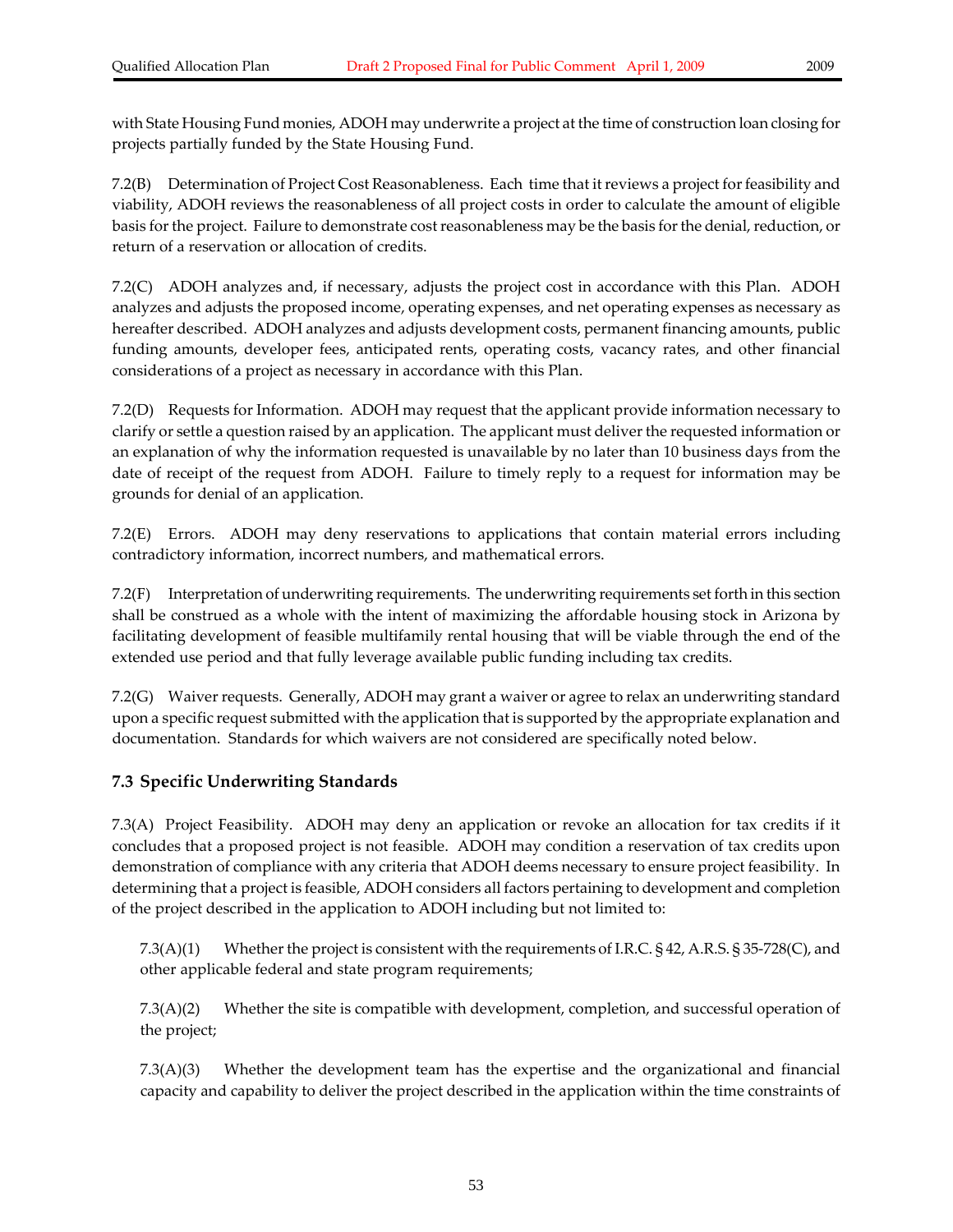I.R.C. § 42 and this Plan. In determining whether the development team has the expertise and the organizational and financial capacity to undertake the project ADOH may considerinformation included in the application and all materials and information available to ADOH including but not limited to the following:

7.3(A)(3)(a) The history of satisfactory progress on affordable housing projects, and program compliance history of the Development Team.

7.3(A)(3)(b) The financial capacity and credit worthiness of the Development Team, permanent lenders, and investors.

 $7.3(A)(3)(c)$  The relevant experience of property and asset management staff as necessary.

7.3(A)(4) Any evidence that the project is not compatible with local land‐use requirements and building codes;

7.3(A)(5) The availability of necessary utilities;

 $7.3(A)(6)$  Whether the project complies with design standards and proposes necessary and reasonable amenities and community facilities; and,

7.3(A)(7) Whether all ground‐floor units are adaptable forthe physically disabled and comply with the relevant provisions of the Federal Fair Housing Act (42 U.S.C. §§ 3601, et seq. and 24 C.F.R., Part 100, Subpart D), the Arizona Fair Housing Act (A.R.S. §§ 41‐1491 through 41‐1491.37), and HUD Fair Housing Regulations (24 C.F.R. Part 100, subpart D), the Uniform Federal Accessibility Standards (Section 504 of the 1973 Rehabilitation Act) and the Americans with Disabilities Act (42 U.S.C. §§ 12101 through 12213).;

7.3(B) Project Financial Feasibility. ADOH may deny an application orrevoke an allocation fortax credits if it concludes that a proposed project is not financially feasible. Consistent with allocation of tax credits through a competitive process as described in this Plan, ADOH may condition a reservation of tax credits upon demonstration of compliance with any criteria that ADOH deems necessary to ensure project financial feasibility. In determining that a project is financially feasible, ADOH considers all factors pertaining to development and completion of the project described in the application to ADOH including but not limited to:.

7.3(B)(1) Applications shall disclose all sources of funding requested or received for a project in the application and the sources of funds shall meet the uses of funds.

7.3(B)(1)(a) Equity and Debt Financing.

7.3(B)(1)(a)(i) ADOH may deny an application that is not supported by a firm commitment from sources of equity and debt financing. See Section 2.7(B)(17) Financial Ability to Proceed.

(ii) ADOH may cancel a reservation or revoke an allocation of tax credits in the event of a change in a source or the terms of equity or debt financing calls into question to feasibility or viability of a project.

7.3(B)(2) Development Costs. Applications shall disclose all uses of funds.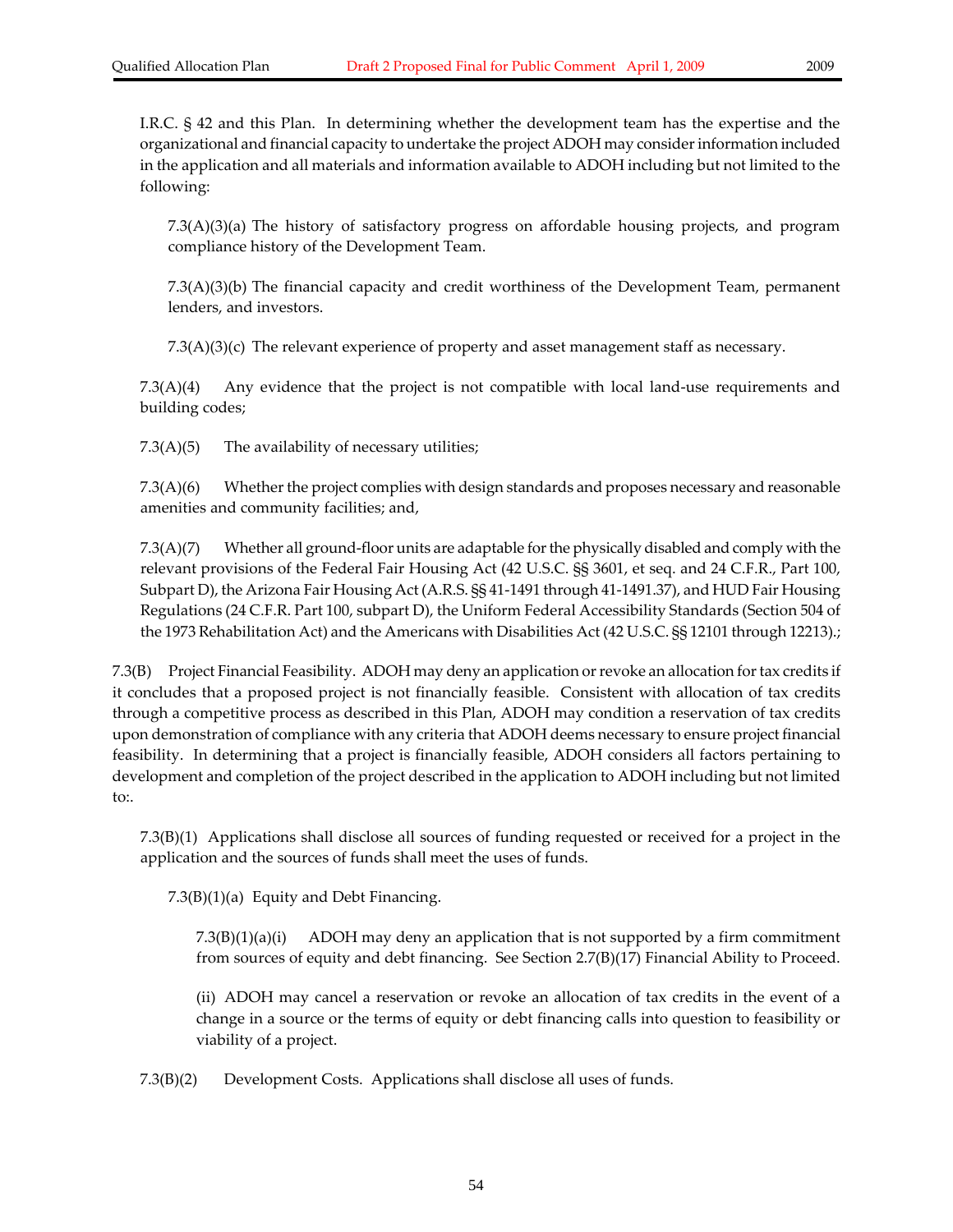7.3(B)(2)(a) The application must be supported by a complete estimated project development budget in a form satisfactory to ADOH. See Section 2.7(B)(25).

7.3(B)(2)(b) ADOH may deny an application that fails to include a project development budget that addresses all salient project features in a form satisfactory to ADOH including but not limited to: common area facilities, community facilities, elevators, interior hallways, laundry facilities, maintenance facilities, management offices, offices, storage facilities, swimming pools, amenities for projects serving tenants with special needs, and other features that may be required by an applicable federal or state program.

7.3(B)(2)(c) ADOH may deny an application that fails to include a project development budget that addresses all salient unit appliances in a form satisfactory to ADOH including but not limited to: disposals, dishwashers, or any similar feature that may be required by an applicable federal or state program.

7.3(B)(2)(d) ADOH may deny an application if the costs set forth in the development budget are not complete, reasonable, and necessary. ADOH may evaluate development budget costs based on the costs of projects of comparable size and type, tenant mix, unit mix, location and amenities. ADOH may draw comparable costs from industry standard sources, from information collected by ADOH from multifamily projects in the state, and in consultation with construction cost experts.

7.3(B)(2)(e) Per unit development cost limits. Proposals forresidential development costs in excess of 125.0% but less than 200.0% of the Department of HUDʹs mostrecent 221(d)(3) base mortgage limit for a three‐bedroom elevator building (currently \$251,394 per unit) must be justified with an appropriate narrative explanation. Applications proposing a per‐unit cost in excess of 200.0% of the HUD 221(d)(3) mortgage limit or a per‐unit cost in excess of \$200,000 must clearly and convincingly demonstrate that the per-unit cost is justified by local conditions or is necessary to a historic preservation project. The per‐unit cost is calculated by dividing the total project costs by the total number of residential units. Considerations that may justify development costs exceeding the limits described in this paragraph include but are not limited to, small‐size projects, projects located in QCT's, or DDA's, in a federally designated empowerment zone, or a federal enterprise community, projects with deep rent targeting, projects sponsored by local nonprofit organizations, or difficult substantial rehabilitation projects.

7.3(B)(2)(f) Development cost threshold for acquisition/rehabilitation projects. ADOH may refuse to reserve or allocate tax credits for rehabilitation expenditures that are less than greater of:

(i) Twenty percent (20%) of the adjusted basis of the building; or

(ii) \$15,000 hard costs for each Low‐Income Unit in the building not to include property acquisition and site demolition and preparation costs.

(iii) Forthe purposes of this subparagraph, only rehabilitation expenditures forthe Low‐Income Units or for common areas that substantially benefit the Low‐Income Units are counted. Rehabilitation expenditures for units other than Low‐Income Units cannot be used to meet this requirement. In mixed income properties both the low-income and the market rate units must be rehabilitated to the same standard (at least \$15,000 per Unit). ADOH does not consider requests for waiver of the provisions of this subparagraph.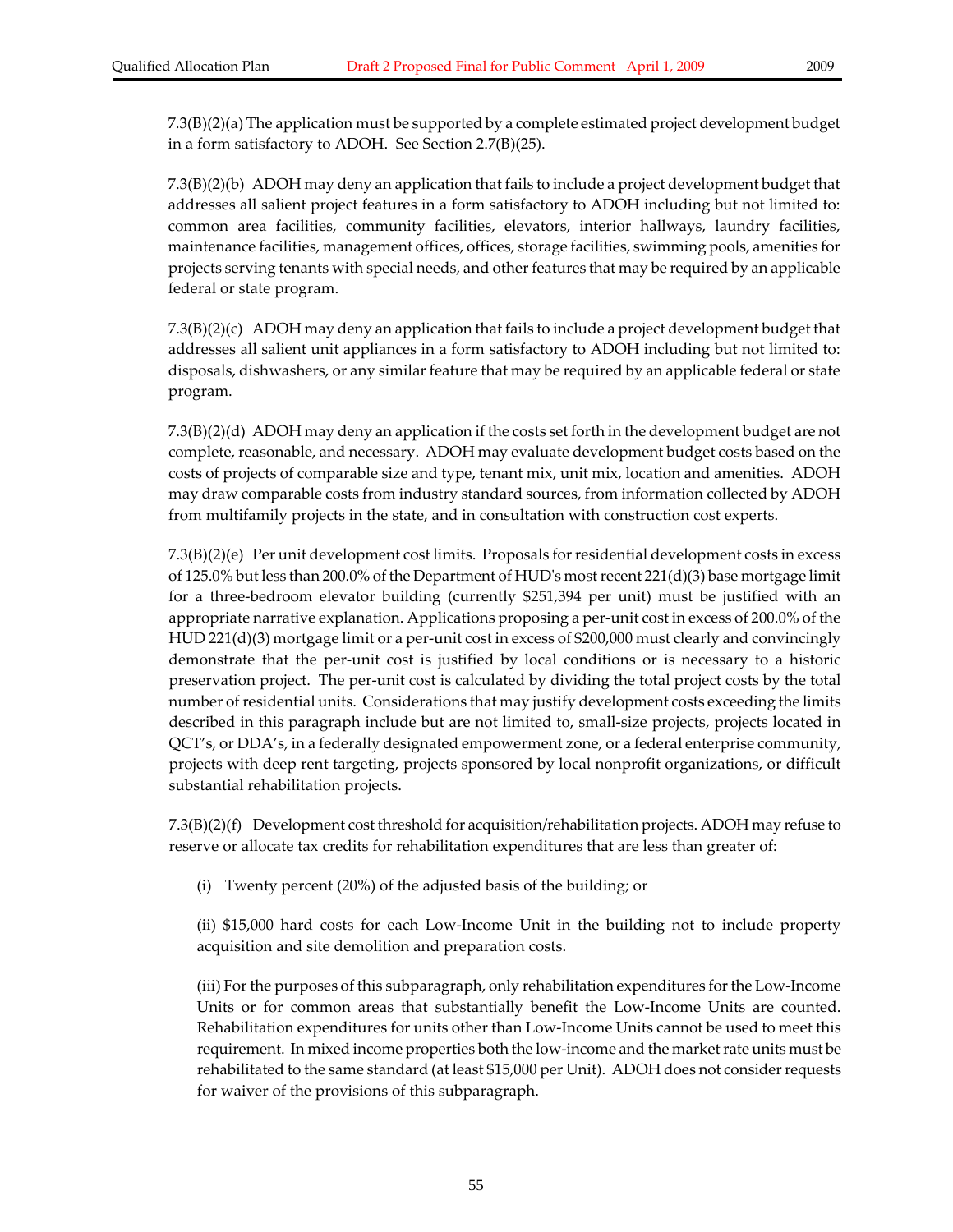7.3(B)(2)(g) Treatment of specific development costs.

- (i) Acquisition Cost Limits.
	- (1) ADOH may reject land and building acquisition costs in excess of appraised value. Land and building acquisition costs must be supported by an Appraisal that confirms claimed real property acquisitions costs as part of carryover documentation, or, if the project does not require carryover, at final Allocation (see Section 5.3).
	- (2) If the cost of acquisition of real property for multi-story multifamily projects that exceed the limits set forth in the table below, then the application must submit a plat or site plan on which all undeveloped land has been clearly identified.

| <b>Bedrooms</b> | Net Area Per Unit (Sq. Ft.) |  |  |  |
|-----------------|-----------------------------|--|--|--|
| 0-Bedroom       | 1,700                       |  |  |  |
| 1-Bedroom       | 2,200                       |  |  |  |
| 2-Bedroom       | 3,500                       |  |  |  |
| 3-Bedroom       | 4,200                       |  |  |  |
| 4-Bedroom       | 4,800                       |  |  |  |

(ii) Construction finance costs.

(1) The development budget must include a complete breakdown of all construction finance costs. ADOH may verify construction finance costs against the information in the commitment letter from the construction lender.

(2) ADOH may use a lower construction finance cost if it concludes that the costs described in the application are unreasonable.

(3) Subsequent modification or change in construction finance costs may result in a cancellation of a reservation or revocation of an allocation of tax credits.

(4) Unreasonable construction finance costs include but are not limited to: interest costs substantially above market rates, and loan origination and other fees that exceed 2% of the principle amount of the construction loan.

(5) The construction finance costs includable in eligible basis for calculation of tax credits may not exceed the reasonable finance costs incurred during the first twenty four months of the construction loan.

(iii) Developer Fee, Overhead, and Consultant Fee Limits. The total amount includable in eligible basis for the developer fee, overhead, and consultant fees shall be limited as provided in the table below:

(1) New Construction—No Identities of Interest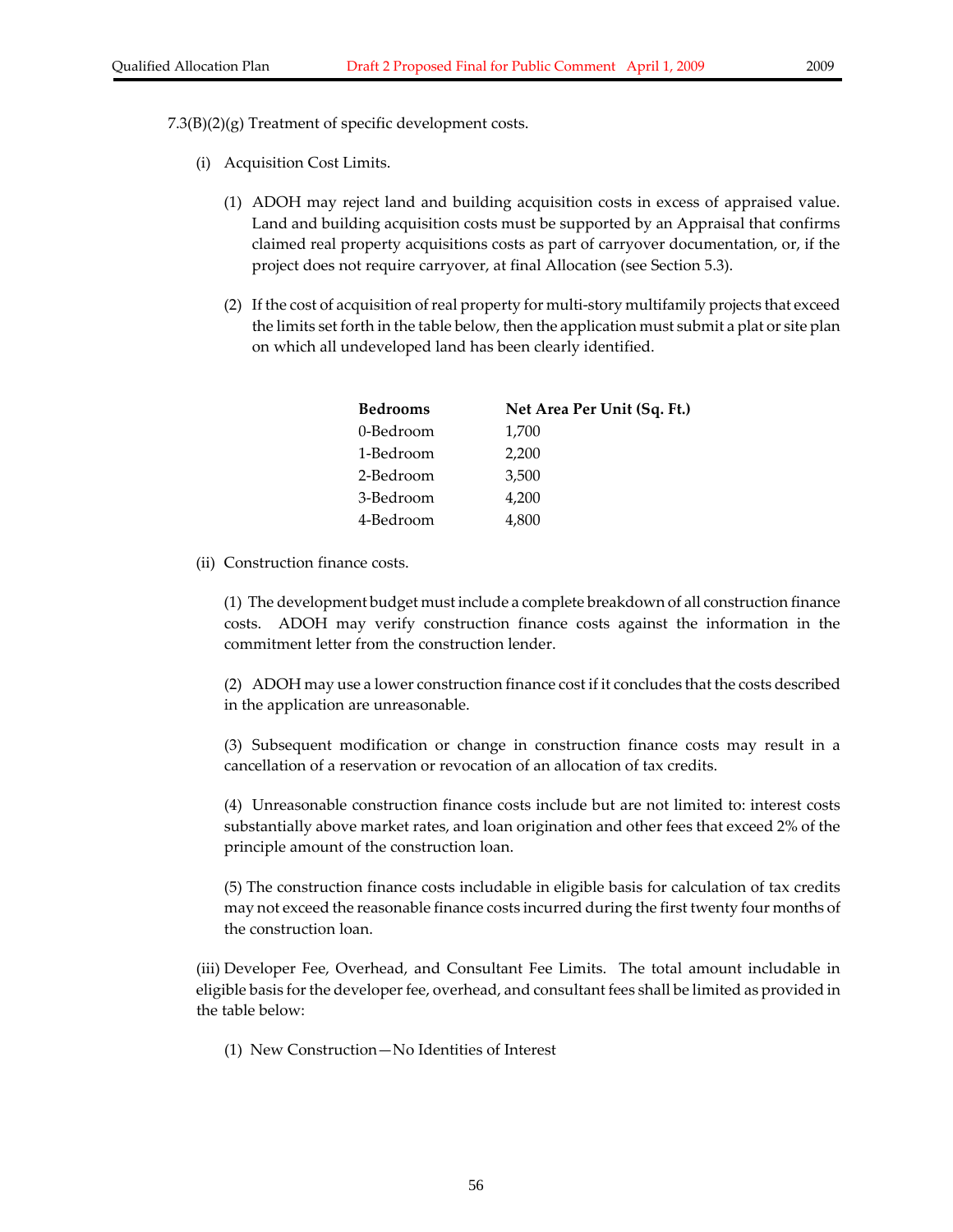| Developer Fee, Overhead, and Consultant Fee Limits |
|----------------------------------------------------|
| As A Percent Of Total Eligible Basis In            |
| Cost Categories I-V of the Development Budget      |

| Number of Units | <b>Percent Allowed</b> |  |  |
|-----------------|------------------------|--|--|
| $1 - 15$        | 18%                    |  |  |
| $16 - 30$       | 17%                    |  |  |
| $31 - 45$       | 16%                    |  |  |
| $46 - 60$       | 15%                    |  |  |
| $61+$           | 14%                    |  |  |

(2) Acquisition Rehabilitation—No Identities of Interest. For acquisition/rehabilitation projects, the total amount for developerfees, overhead, and consultant fees shall not exceed the amount stated in the table set forth above plus 14% of the acquisition cost that may be included in eligible basis for existing buildings as described in I.R.C. § 42(d)(2).

(3) For the purposes of paragraph  $7.3(B)(2)(g)(iii)$ , ADOH may reduce the percentages set forth in the above table, as necessary to minimize the use of tax credits or public funds through a subsidy layering analysis and as may be necessary in the event that there is an identity of interest between the Developer and the Contractor/Builder**.**

(4) For the purpose of paragraph  $7.3(B)(2)(g)(iii)$ , consultant fees shall not include fees for consultants normally used in the development process, such as market analysts, environmental consultants, and fees for a construction manager/consultant deemed by ADOH to duplicate costs in the construction contract.

(iv) Construction Contractor/Builder Profit, Overhead, and General Requirements Limits. ADOH shall not allow builders profit, overhead, and general requirements costs as a percentage of total project cost that exceed the percentages set forth in the table below. The limits shall apply to the aggregate of the "Total: Site and Demolition," the "Subtotal: Direct Construction," and the line item "Community Buildings," on the Development Budget, Form 3 Item 24, Sections II and III, of the application. Please note that if an Identity of Interest exists between the Developer and the Builder, then the Builder's profit shall be limited to 2% of total development costs.

| <b>Builder's Profit, Overhead* and General</b>   |                         |           |       |       |               |
|--------------------------------------------------|-------------------------|-----------|-------|-------|---------------|
| Requirements**                                   | <b>Percent of Costs</b> |           |       |       |               |
| Project size in units                            | 1-15                    | $16 - 30$ | 31-45 | 46-60 | $61+$         |
| Builder's Profit (with Identity of Interest), or | 2                       |           |       |       |               |
| Builder's Profit                                 | 6                       | 5.75      | 5.5   | 5.25  | 5             |
| Builder's Overhead                               | 3                       | 2.75      | 2.5   | 2.25  | $\mathcal{D}$ |
| <b>General Requirements</b>                      | 6                       | 5.75      | 5.5   | 5.25  | 5             |
| Total Maximum Percentage                         | 15                      | 14.25     | 13.5  | 12.75 |               |

For the purposes of  $7.3(B)(2)(g)(iv)$ :

(1) Builder's overhead may include a percentage for main office expenses for the job.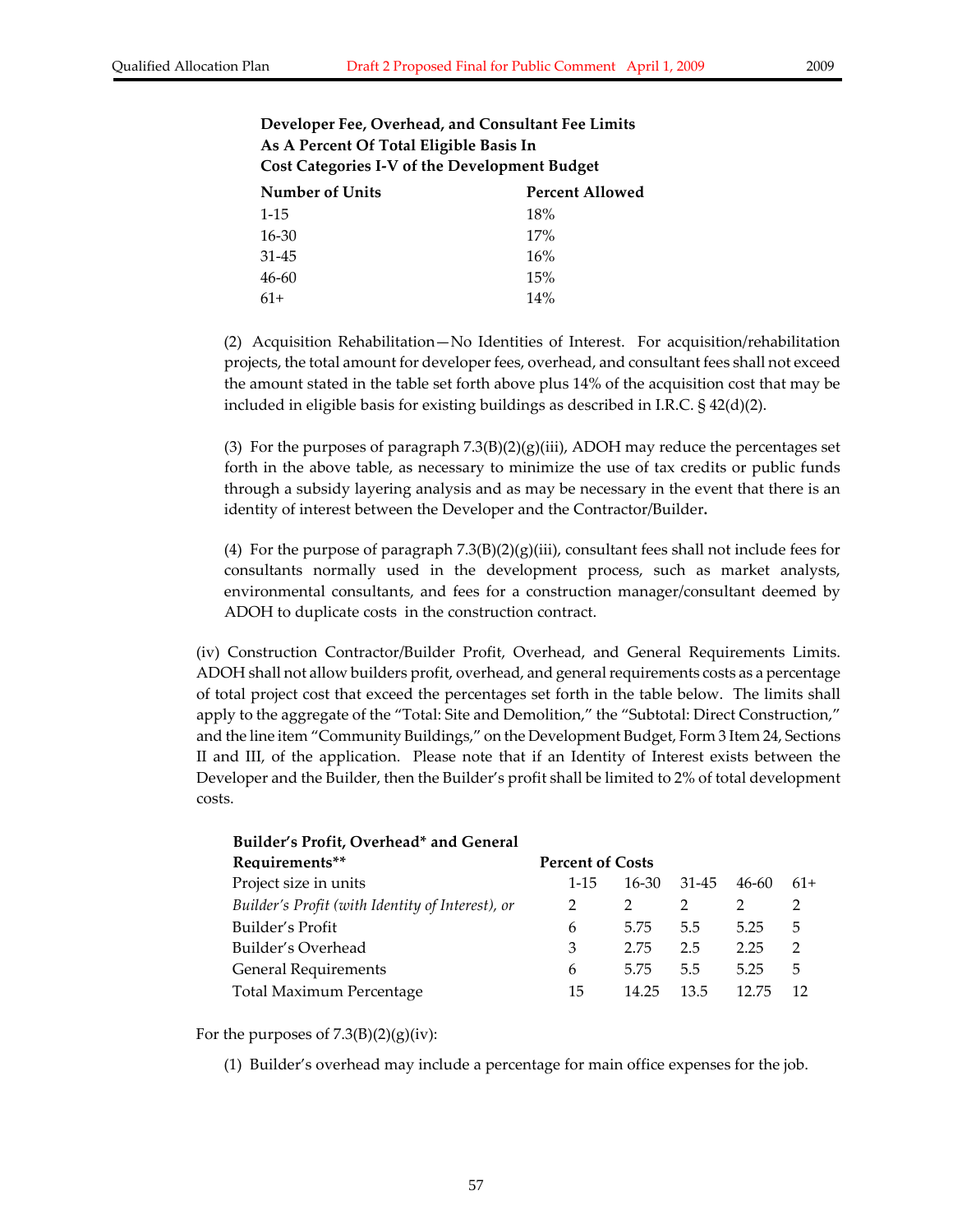(2) General requirements may include project‐related site costs such as temporary fencing, providing utilities to the site during construction, job site supervisor, job site office and similar costs.

(3) ADOH may reject contingency costs that include Builder's Profit, Overhead, and General Requirements.

(v) Reserves. The development cost budget shall include amounts for project reserves as follows:

(1) Rent‐up Reserve. The development budget shall include an amount not less than one sixth of the of the total debt service payment amounts for the first three years of operation.

(2) Operating Reserve. The development budget shall include a sum of not less than to six months of operating expenses.

(2) Replacement Reserve. The development budget shall include an amount necessary to fund the replacement reserve at \$350 per unit for new construction and \$450 per unit for acquisition/rehabilitation projects.

(3) Operating Deficit Reserve. The development budget shall include an amount not less than six‐months of debt service during the lease‐up period or stabilization of the development. The operating deficit reserve can only be used to pay first debt payments during this time period.

(4) ADOH does not consider any waiver requests for the reserve amounts set forth in this paragraph.

(vi) Treatment of Above Standard Quality Market Rate Units. Pursuant to I.R.C. § 42(d)(3)(B) an the adjusted basis of a building must be reduced by an amount equal to the portion of the adjusted basis of the building attributable to the cost of above‐average quality market‐rate units. For market rate units that only exceed the average cost per square foot of the unit had the unit been built as a low-income unit by 15% or less, an applicant may elect to deduct the excess cost of the market‐rate units from the eligible basis of a building.

7.3(B)(3) Applications describing funding gaps may be denied. ADOH may, but is notrequired to, give written notice that an application contains funding gaps, whether discovered as originally proposed or through the underwriting review process, and may require the applicant to explain the gap or identify additional funding within five (10) business days after the date of the written notice from ADOH. If, after notice from ADOH, the applicant fails to submit proof of additional funding, satisfactory to ADOH, the application may be denied or the allocation revoked.

7.3(B)(3)(a) Determination of a funding gap. A project has a funding gap if the sources of funds are less than the uses of funds. ADOH multiplies the proposed tax credit equity amount by the syndication rate (the price the equity investor commits to pay for the tax credits) to determine the amount of equity financing. The amount of equity financing plus all other sources of funds must meet the proposed uses of funds. ADOH shall announce an assumed price for tax credits at the time an allocation round is announced. Applicants proposing a tax credit price exceeding the assumed price must demonstrate a firm, enforceable commitment from an equity investor that has no identities of interest with the developer and the entity that will own and control the project.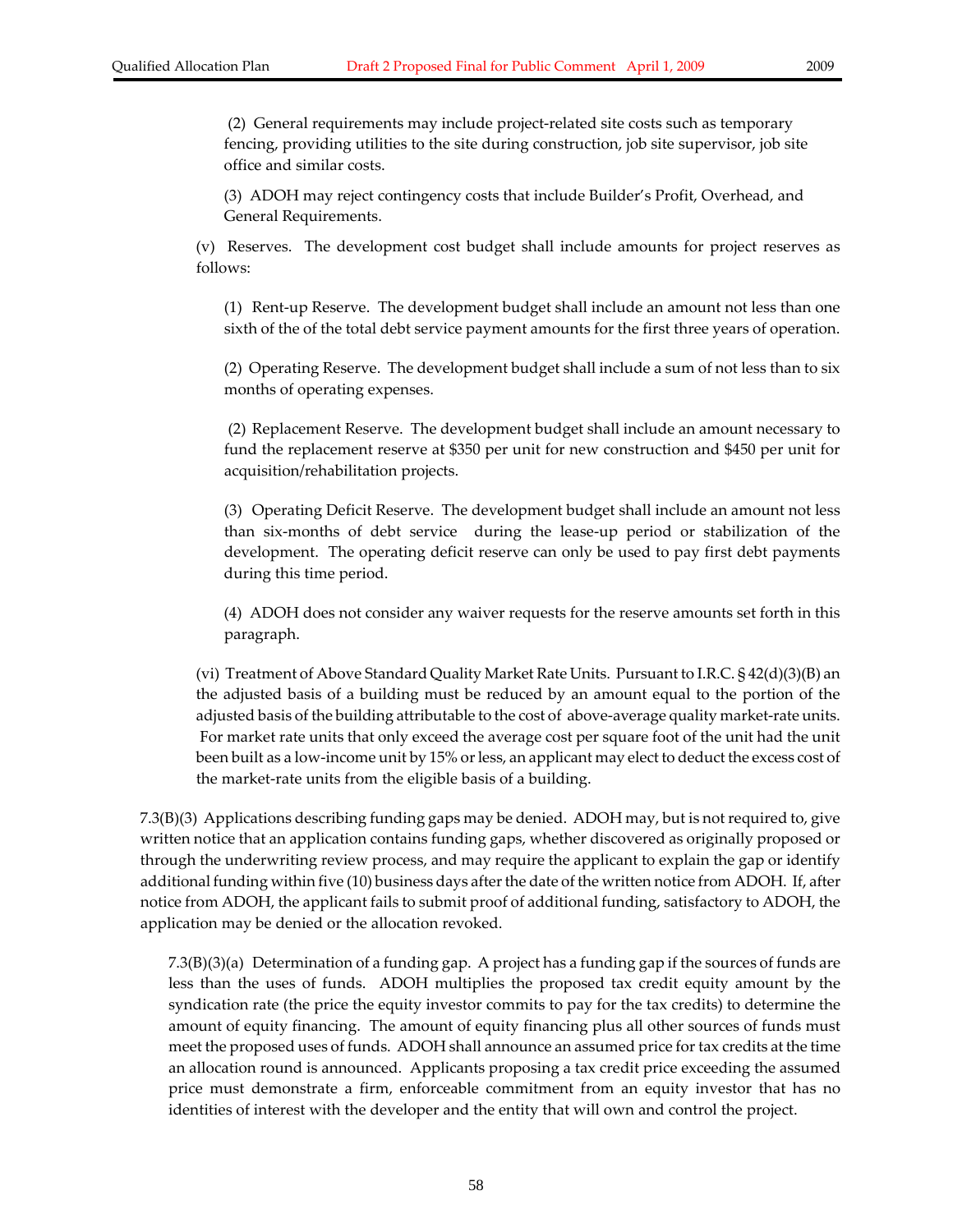7.3(B)(3)(b) Changes to this Plan due to the American Recovery and Reinvestment Act of 2009 ("the ARRA"), including grants of low‐income housing credit ceiling to state allocating agencies described in Section 1602 of the ARRA; and the appropriation of funds for financing of certain LIHTC projects through the HOME Investment Partnership Program described under Title XII of the ARRA shall be announced by ADOH through a public notice at a later date.

7.3(B)(3)(c) Funding Gap Analysis—Layering Analysis. ADOH may deny an application, cancel a reservation of tax credits, or cause return of tax credits allocated to a project if it concludes at anytime prior to issuance of I.R.S. Forms 8609 for the project that the tax credits and public sources of funding are excessive.

(i) Applications may be denied that do not maximize available debt financing from private sources. ADOH may adjust the amount of tax credits reserved or allocated to a project to maximize the amount of available debt financing. ADOH may consider information gathered from experts or third parties to determine whether the applicant has committed the maximum amount of private sources of funds available to the project.

(ii) In determining whether tax credits or public funds are excessive ADOH considers whether the relative amount of tax credits or federal subsidy results in a proportional increase the number of affordable units or eligible program beneficiaries assisted;

(iii) To determine the maximum allowable public funds available to a project, ADOH requires that the commercial debt service ratio (the quotient obtained by dividing the net annual operating income by the total commercial annual loan payment amount) be no greater than 1.30 (130%) for projects with less than 50 units and 1.20 (120%) for projects of 50 units or more for each year in the compliance period. For the purpose of this paragraph, ADOH considers the debt service coverage and loan to value ratios established by the lender in its commitment letter as required by Section  $2.7(B)(17)$  Financial Ability to Proceed. For minimum debt service requirements, see Section 7.3(C)(1)(f). See also Section 2.7(B)(17), "Financial Ability to Proceed," for discussion of coverage ratios less than 1.00.

7.3(B)(3)(c)(iv) ADOH may adjust tax credits as necessary to maximize loan payments. ADOH may consider loan terms (e.g., interest rate and amortization period) from the lender's commitment letter.

(v) For projects in which the land was acquired in other than an arm's length transaction between unrelated parties, ADOH may reduce the amount ADOH gap financing by the amount that the fair market value of the property exceeds the actual acquisition cost.

(vi) For projects proposing 100% equity funding ADOH may calculate the cost of financing of any gap at the prevailing interest rate and term for senior or primary debt, using standard underwriting criteria.

7.3(B)(3)(d) Gap financing through ADOH. Applications proposing financing from the State Housing Fund or other funds administered by ADOH may be denied, or a reservation for tax credits may be cancelled, or an allocation of tax credits revoked if an application fails to comply with any of the following requirements: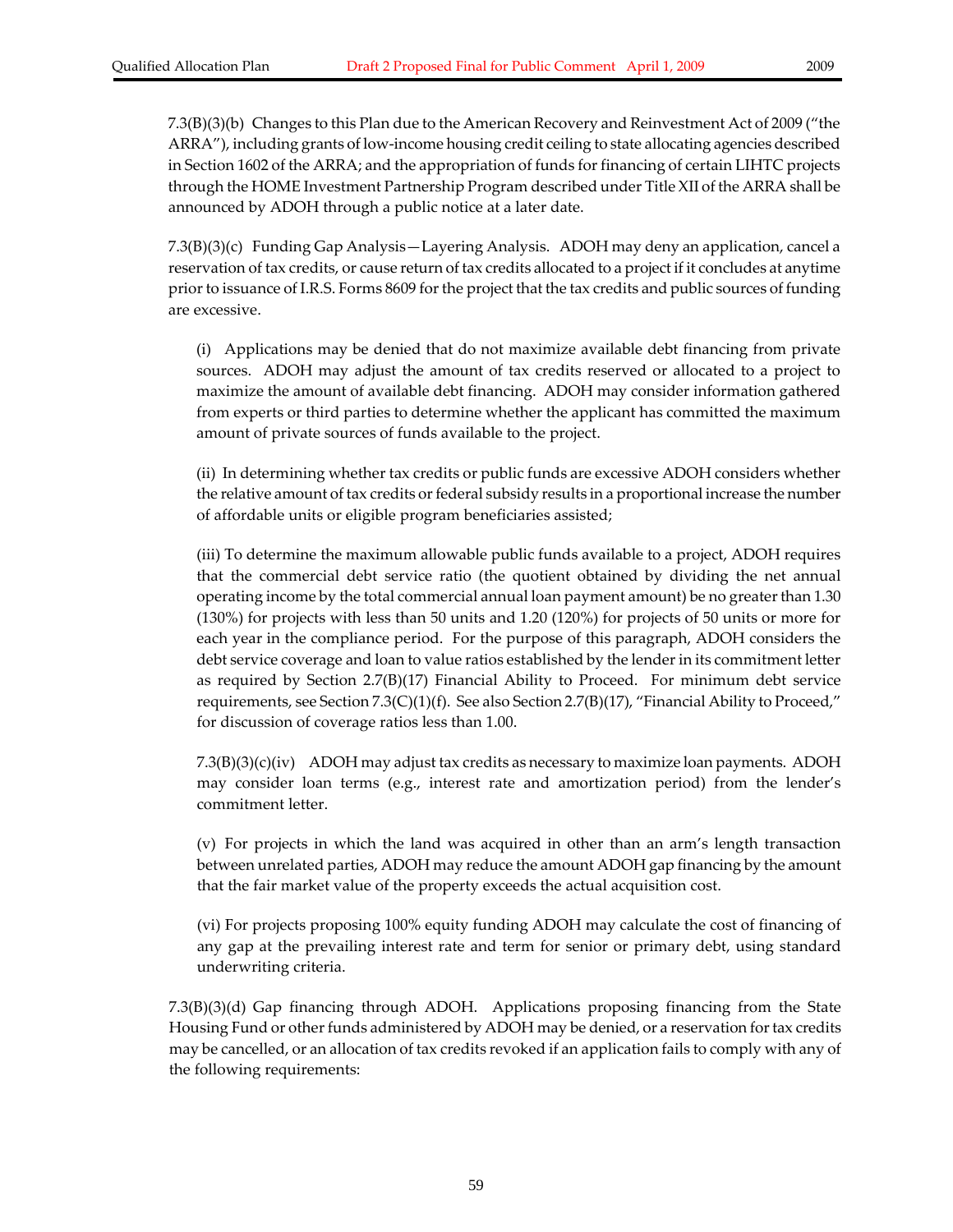(i) Applications proposing financing with State Housing Funds shall include a complete application for State Housing Funds including the application fee, however, ADOH may consider applications for State Housing Funds for projects with reservations or allocations of tax credits if ADOH determines in its sole discretion that the need for additional funds was not foreseeable at the time of application.

(ii) The application shall demonstrate compliance with the requirements of the tax credit and any other source program including the Americans with Disabilities Act (42 U.S.C. § 12101 et seq.) Section 504 of the Rehabilitation Act of 1973 (29 U.S.C. § 794), the eligibility and underwriting requirements of this Plan, and any requirements or conditions described in an applicable notice of funding availability.

(iii) State Housing Funds shall not supplant funding available from other sources, see Section 7.3(B)(3)(c) Funding Gap Analysis‐Layering Analysis:

(1) Applications must demonstrate that alternative funding is not available.

(2) ADOH may reduce orrevoke a commitment to State Housing Funds if it determines that the funds are no longer necessary to the project.

(3) For projects in which the land was acquired in other than an arm's length transaction between unrelated parties, ADOH may reduce the amount ADOH gap financing by the amount that the fair market value of the property exceeds the actual acquisition cost.

(iv) The application shall provide contingencies in the event that State Housing Fund monies are unavailable. In the event that State Housing Funds become unavailable to a project ADOH shall afford the applicant a reasonable period of time to secure an alternate source of funding;

(v) To determine whether a project is eligible to receive gap financing with State Housing Funds ADOH considers the following in addition to the considerations of this section:

- (1) Whether State Housing Funds will maximize the allocation of tax credits;
- (2) The condition of the market;

(3) Whether the proposed project satisfies a critical need;

(3) The sources and possible sources of alternative funding for the project;

Minimizing the risk of loss of taxpayer funds including consideration of the organizational and financial capacity and the program compliance history of the Development Team; and,

(5) Any identities of interest among the project owner, developer, and sources of equity capital and debt financing.

(vi) Security for ADOH gap financing. Projects seeking gap financing through ADOH shall execute the appropriate loan documents in forms satisfactory to ADOH. All debt service that is senior to the annual payment to ADOH shall be paid as described according to the 15‐year pro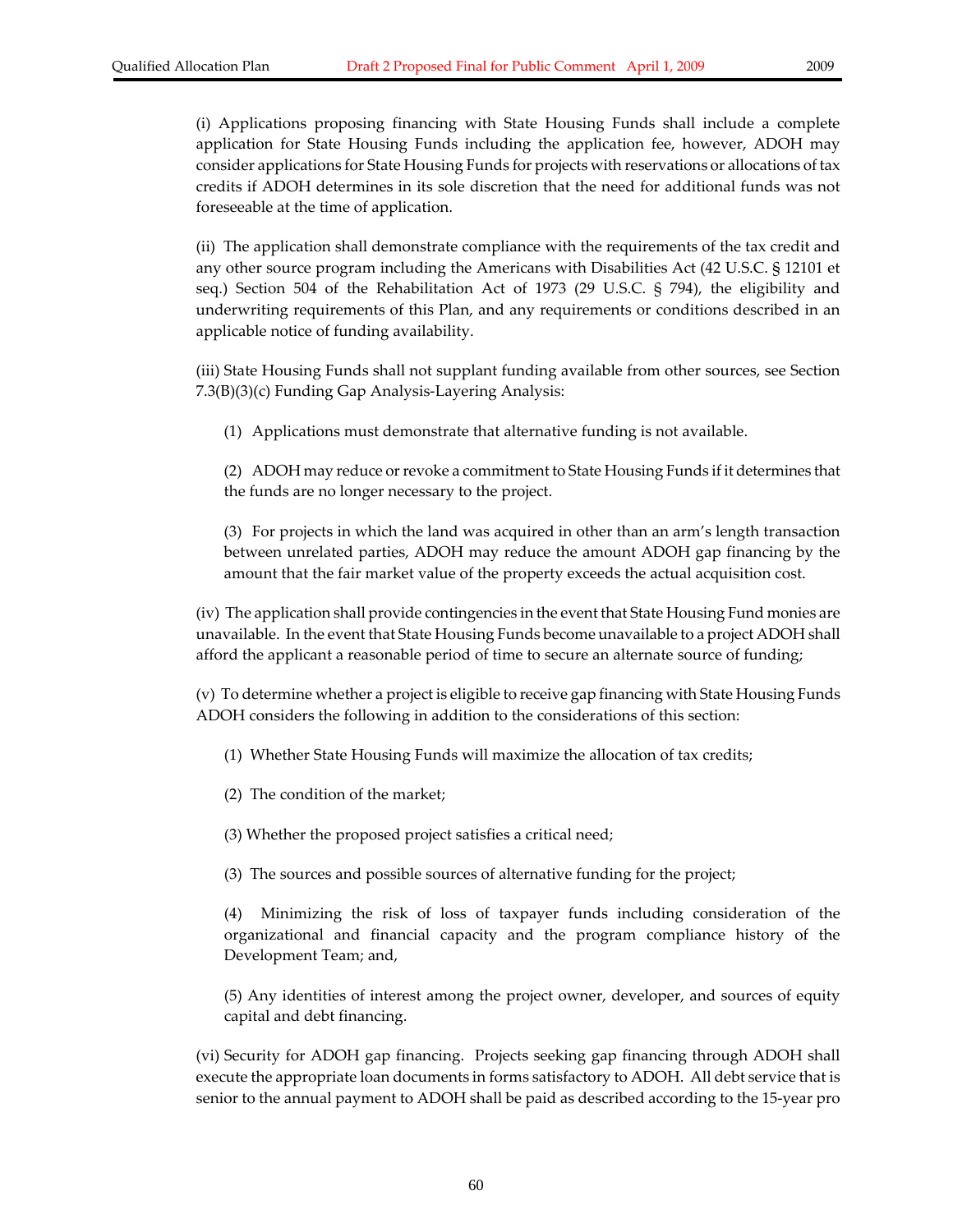forma approved by ADOH. ADOH shall not be bound by separate payment terms contained in any partnership agreement, operating agreement, or any other control agreement binding the project and its investors.

7.3(B)(3)(e) Limitations on the amount of tax credits reserved or allocated.

(i) The amount of tax credits available to a project is limited to the maximum amount described in Section 2.2 and 7.3(B)(3)(c).

(ii) Qualified Eligible Basis. The amount of tax credits reserved or allocated to a project may not exceed the qualified eligible basis of the project pursuant to I.R.C. § 42 and this Plan. The qualified eligible basis shall be reduced by the amount of certain sources of funds as provided by I.R.C. § 42 consistent with the ARRA. The qualified eligible basis may be adjusted by the effective applicable percentage as required by I.R.C. § 42.

(iii) Increase in credit for projects located in certain high cost areas. As provided by I.R.C. § 42(d)(5)(C), an increase in tax credits up to 130% of eligible basis is available to projects located in Qualified Census Tracts, Difficult to Develop Areas, and for certain projects designated by ADOH for eligibility for the increase in credit pursuant to I.R.C.  $\S$  42(d)(5)(C)(v). ADOH may deny the increase in credit under this paragraph if it concludes that low‐income multifamily rental housing has become sufficiently concentrated to jeopardize the viability of existing low‐ income residential housing in the area in which the project is located or deny low‐income tenants a reasonable choice of areas in which to live in Metropolitan Statistical Areas within the state that exceed 500,000 in population.

(iv) ADOH may allow increased tax credits pursuant to I.R.C.  $\S 42(d)(5)(C)(v)$  if the application demonstrates that the project has received any two of the following indicia of substantial local government support:

(1) Debt financing with local government funds amounting to five percent or more of the total development cost of the project.

(2) An official act effecting waiver or abatement of local property taxes for a period of five years or more.

(3) An official act waiving or abating impact fees that would otherwise have been assessed on a market rate multi‐family rental development of similar size.

(4) An official act providing for an accelerated process forland use approval and permitting of the project.

7.3(C) Project Viability. ADOH may deny an application orrevoke an allocation fortax credits if it concludes that a proposed project is not viable. ADOH may condition a reservation of tax credits upon demonstration of compliance with any criteria that ADOH deems necessary to ensure project viability. In determining project viability ADOH considers whether estimated project revenues are sufficient to cover operating costs through the end of the 15‐year compliance period.

7.3(C)(1) Treatment Permanent Financing Costs.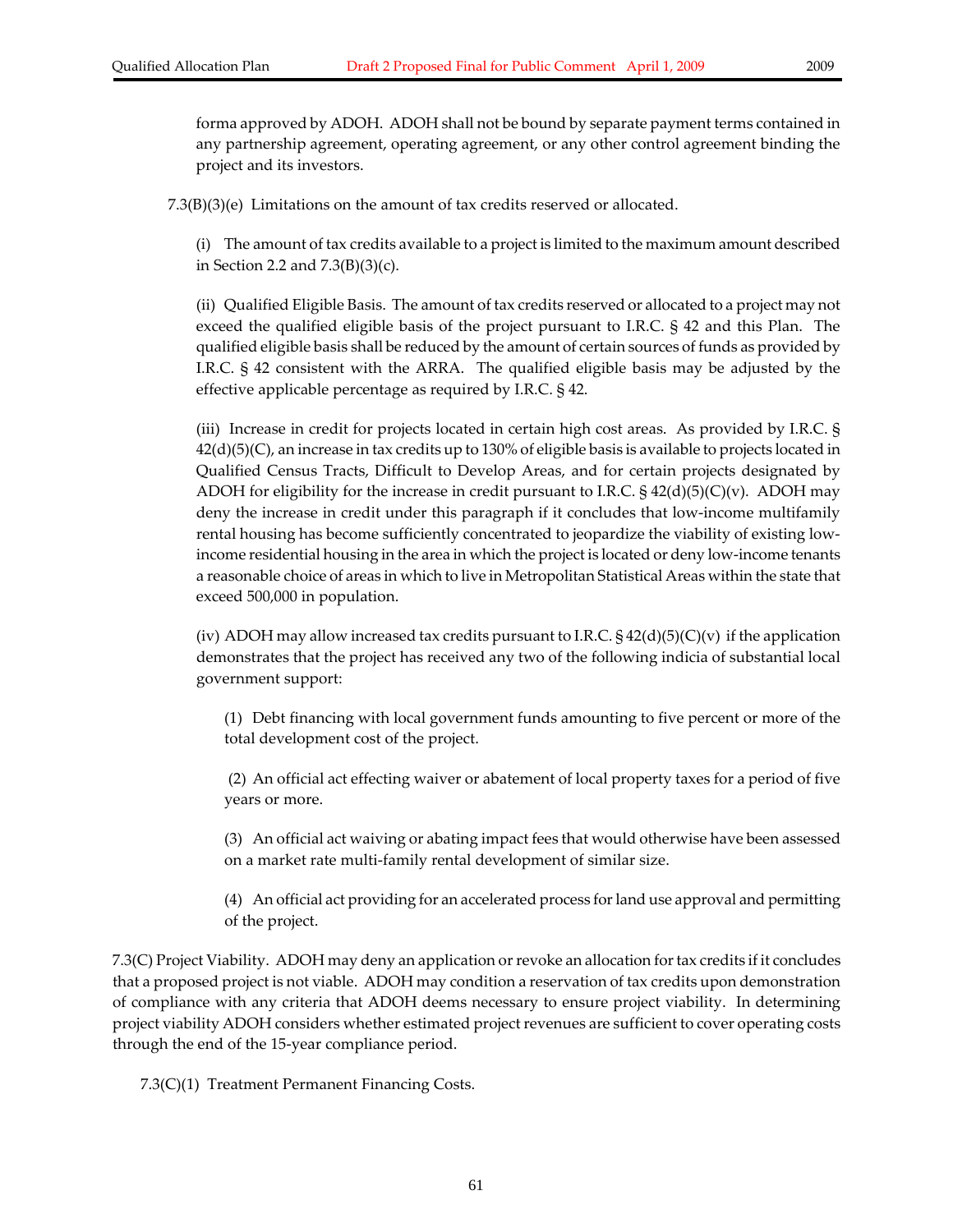7.3(C)(1)(b) ADOH may deny an application if the assumptions in the 15‐year pro forma required by Section 2.7(B)(26) of this Plan are inconsistent with the terms of the commitment letter or letter of intent.

 $7.3(C)(1)(c)$  ADOH may consider internal economic and financial market assessments and information when it evaluates the financial viability of the project based on.

7.3(C)(1)(d) Deferred developer fees. The developer fee may not exceed 40% of the total developer fee and may not be deferred for a term of greater than 13 years.

7.3(C)(1)(e) At the end of the term of any permanent loan or at the close of the compliance period, which ever is later, the project owner's net equity in the project shall be sufficient to cover the outstanding balance of any loan including any balloon payment.

7.3(C)(1)(f) Debt service requirements for primary debt.

(i) For the term of any permanent loan or the duration of the compliance period, which ever is longer, quotient (the debt service coverage ratio) obtained by dividing the net annual operating income by the total annual debt service payments for all loans shall be no less than 1.30 (130%) for projects with less than 50 units and equal to 1.20 (120%) for projects of 50 units or more for each year of operation..

(ii) For the term of any permanent loan or the duration of the compliance period, which ever is longer, the total annual debt service payments for all permanent loans, including loans or loans that are payable from available cash flow, shall not be less than the total operating revenue for the project in each year of operation.

7.3(C)(1)(g) Debt service requirements for subordinate debt. ADOH may reserve tax credits to projects proposing subordinate debt structures that meet the following requirements:

(i) The senior debt meets the maximum guidelines described in paragraph  $7.3(B)(3)(c)(iii)$ .

(ii) The quotient (the debt coverage service ratio) obtained by dividing the net annual operating income by the cashflow after debt service shall be greater than or equal 1.00 for any year in the compliance period

7.3(C)(2) Operating Costs.

7.3(C)(2)(a) ADOH may deny an application that does not propose reasonable and necessary operating costs.

(i) In the absence of credible and convincing evidence of a lower operating cost, ADOH may assume operating costs for new construction at \$5,000 per unit per year and for acquisition/rehabilitation \$5,400 per unit per year. ADOH may establish from time to time estimates of operating costs based on information gathered by ADOH from rental properties in the state and in consultation with property managers and other experts. ADOH may underwrite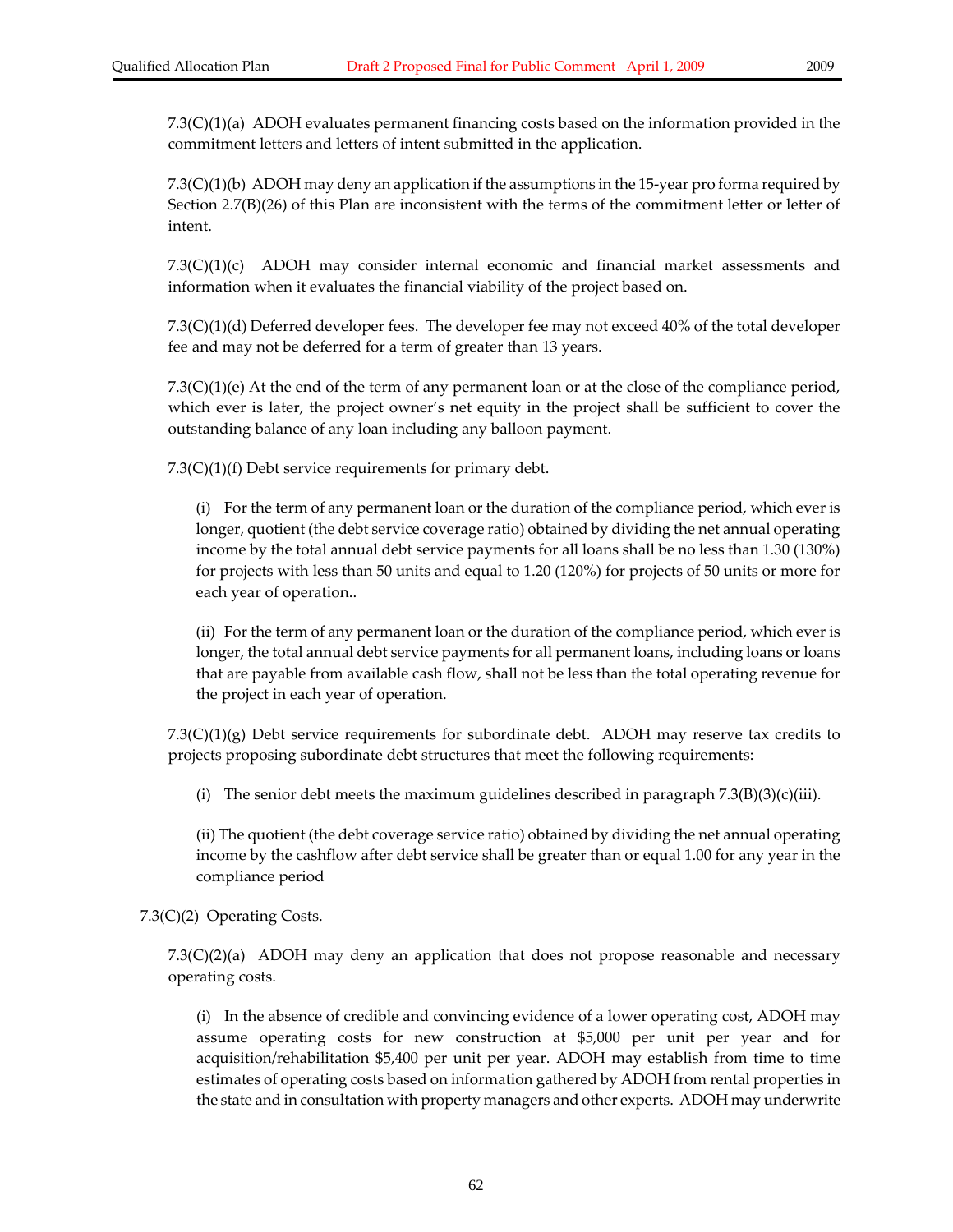to higher operating costs for projects proposing specialized or unique characteristics such as rehabilitation of buildings located in historic areas.

(ii) Operating costs proposed for a property must be reasonable, necessary, and customary with respect to projects of comparable size and type, mix, location and amenities. ADOH may exclude proposed operating costs arising from outside the project property.

(iii) Treatment of the cost of supportive services. In determining project viability, ADOH may exclude costs related to supportive services described in the application. The cost of supportive services must be set forth in a separate budget. ADOH may deny an application for tax credits or a claim for competitive points if the application fails to demonstrate sufficient funding to sustain supportive services during the compliance and extended use periods. See Sections 2.9(F)(10) and 4.4 for requirements for projects proposing Supportive Services for tenants.

(iv) Applicants relying on operating costs for projects located outside of Arizona must submit information sufficient to permit ADOH to determine, with reasonable certainty, that the proposed operating costs are valid for the market in which the proposed project is located. ADOH may refuse to consider out‐of‐state cost information that is for projects that are not controlled by the applicant or that are not supported by the information required by this subparagraph. The factors ADOH may considerin determining whether proposed out‐of‐state operating costs are valid include but are not limited to: the characteristics ofrental facilities from which the proposed cost data are drawn including the rent structure; and the age of the project; the ratio of property management staff to the number of rental units; and, relative area median incomes, population densities, fair market rents, and utility allowances.

7.3(C)(2)(b) In determining project viability ADOH estimates funding of project operating reserves for new construction at the rate \$350 per unit per year, and for Acquisition/Rehabilitation projects at \$450 per unit per year.

7.3(C)(2)(c) In determining project viability, ADOH may assume a property management expense of 7% of effective gross income ("EGI"), for projects of 30 units or more, 9% for projects of less than 30 units. ADOH may deny any waiver request that fails to offer an acceptable justification.

7.3(C)(2)(d) As part of the application, the applicant must submit a written certification from the treasurer's or assessor's office of the local government and any governmental entity that has taxing authority over the real property upon which the project is located that the project is exempt from real property taxes (e.g., has a non‐profit exemption). If the applicant fails to submit certification of the property tax exemption the applicant must include the property taxes in the operating expenses. Applicants proposing housing for priority populations must present two operating budgets in their applications:

(i) For the costs of operating the project, less those increased costs attributable to serving the priority populations; and

(ii) Indicating the increased Operating Costs attributable to serving priority populations.

7.3(C)(3) Operating Revenues and Losses.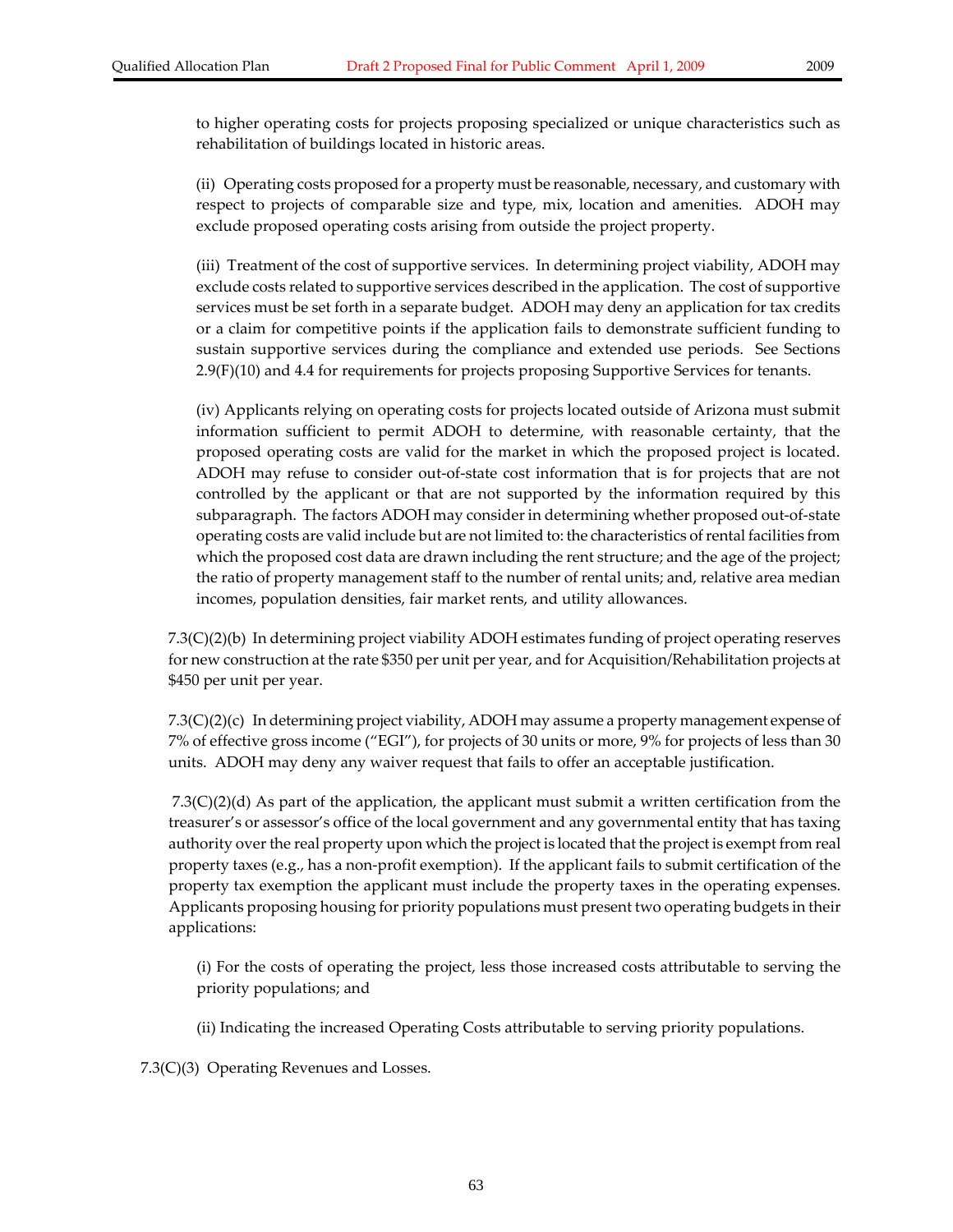7.3(C)(3)(a) Sources of Revenue. ADOH recognizes income from apartment rents (as restricted) and other project‐related ancillary sources including but not limited to revenues from laundry and other vending facilities and parking/garage rentals.

 $7.3(C)(3)(b)$  Rents. For the purpose of determining project viability rental revenues shall be based on the minimum available rent as follows:

(i) Maximum allowable rents permitted under of I.R.C. § 42.

(ii) Rents no more than 10% less than the competitive market rents being charged for the same type units in the primary market area identified in the market study, however, rents in areas for which 50% or more of the Net New Household market demand is attributable to tenants exiting substandard, or overcrowded housing or housing lacking complete plumbing, the maximum allowable rent shall be 20% below market rents;

(iii) Rents that do not exceed the amount affordable to the target population;

7.3(C)(3)(c) Ancillary Revenues. For the purposes of determining the viability of a project ADOH assumes ancillary income at no more than \$20/Unit/month. ADOH may consider a higher amount of ancillary income based on at least three (3) years of audited operating statements (including income and expense statements) for similar situated properties.

7.3(C)(3)(d) Losses.

(i) ADOH may adjust proposed operating revenues to reflect projected vacancy rates described in the Market Demand Study or in other market information available to ADOH. Absent credible and convincing evidence of a lower vacancy rate forthe primary market area, ADOH assumes a vacancy rate of 8%.

(ii) ADOH may adjust proposed operating revenues to reflect projected credit losses described in the Market Demand Study or market information otherwise available to ADOH.

# **7.4 Rental Market Considerations.**

7.4(A) ADOH may deny an application that is not supported by a market study that complies with QAP Section 2.7(B)(18), the ADOH Market Study Guide, see Exhibit L, and the requirements of this Section using the most current data available as of six months prior to the deadline for submittal of application or in the event that there is no deadline, the date of the application.

7.4(B) ADOH may deny an application that fails to demonstrate strong new market demand forthe type of low-income housing proposed. ADOH may consider any information included in the market study.

7.4(C) ADOH may deny an application that contains a market study that fails to address all salient features of a project including but not limited to market rate units, multiple‐use projects, commercial/retail or other non‐affordable components, and location in a high crime area.

7.4(D) ADOH may deny an application supported by a market study that fails to clearly describe the effective date of the study consistent with the requirements of paragraph 7.4 (A) or fails to specifically identify the age of all data and third‐party information including but not limited to demographic information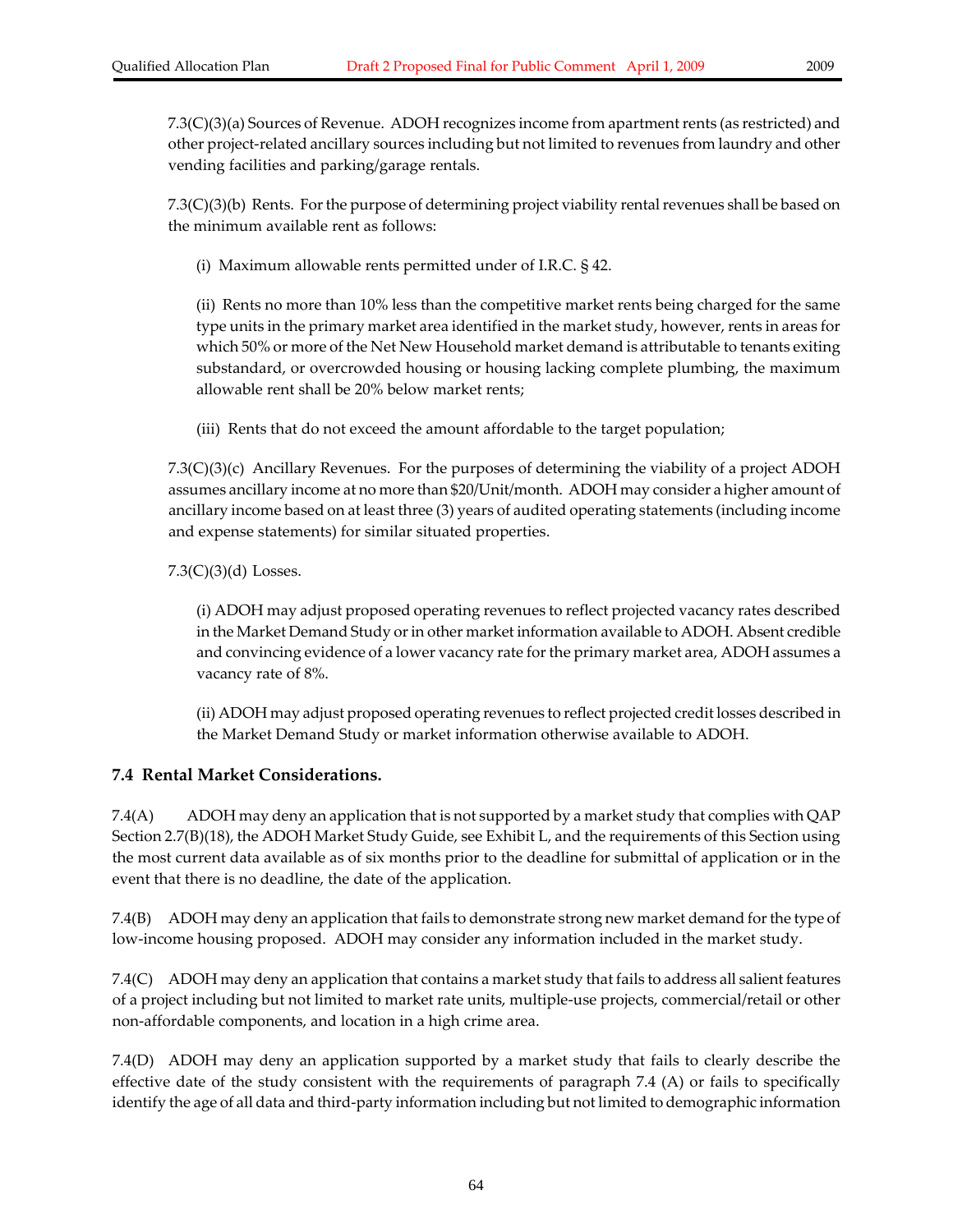and rates of population change, rental market, and vacancy data, and the dates of any interviews. The date of a submittal letter for a market study may not be considered as evidence of the effective date of the market study unless the letter expressly includes the information described in the previous sentence.

7.4(E) ADOH may deny an application if it concludes that the number of units proposed in the application may adversely affect the financial viability of existing housing stock in the primary market area.

7.4(F) ADOH may deny an application containing a market study that fails to objectively and explicitly justify the limits of the primary market area consistent with the requirements of the ADOH Market Study Guide.

7.4(G) ADOH may deny an application that is supported by a market study that fails to describe reasonable and appropriate ameliorating considerations for negative market information including but not limited to: vacancy rates that exceed underwriting standards, high property or violent crime rates, and excessive gross or net capture rates.

### **7.5 Post Reservation Considerations**

Determination of Cost Reasonableness. At the time a project submits documents for 10% Cost Test compliance or for issuance of I.R.S. Forms 8609, the project must submit a detailed as‐built development budget in a form satisfactory to ADOH along with other documents necessary to permit ADOH to verify the reasonableness of the costs of the project. Upon completion of the project the applicant shall submit a copy of the permanent lender's appraisal (or, if there is no permanent lender, an Appraisal satisfactory to ADOH). As a part of the underwriting for a final allocation, ADOH requires that the total of all permanent sources of funds not exceed 130% of the market value of a project located in an established market.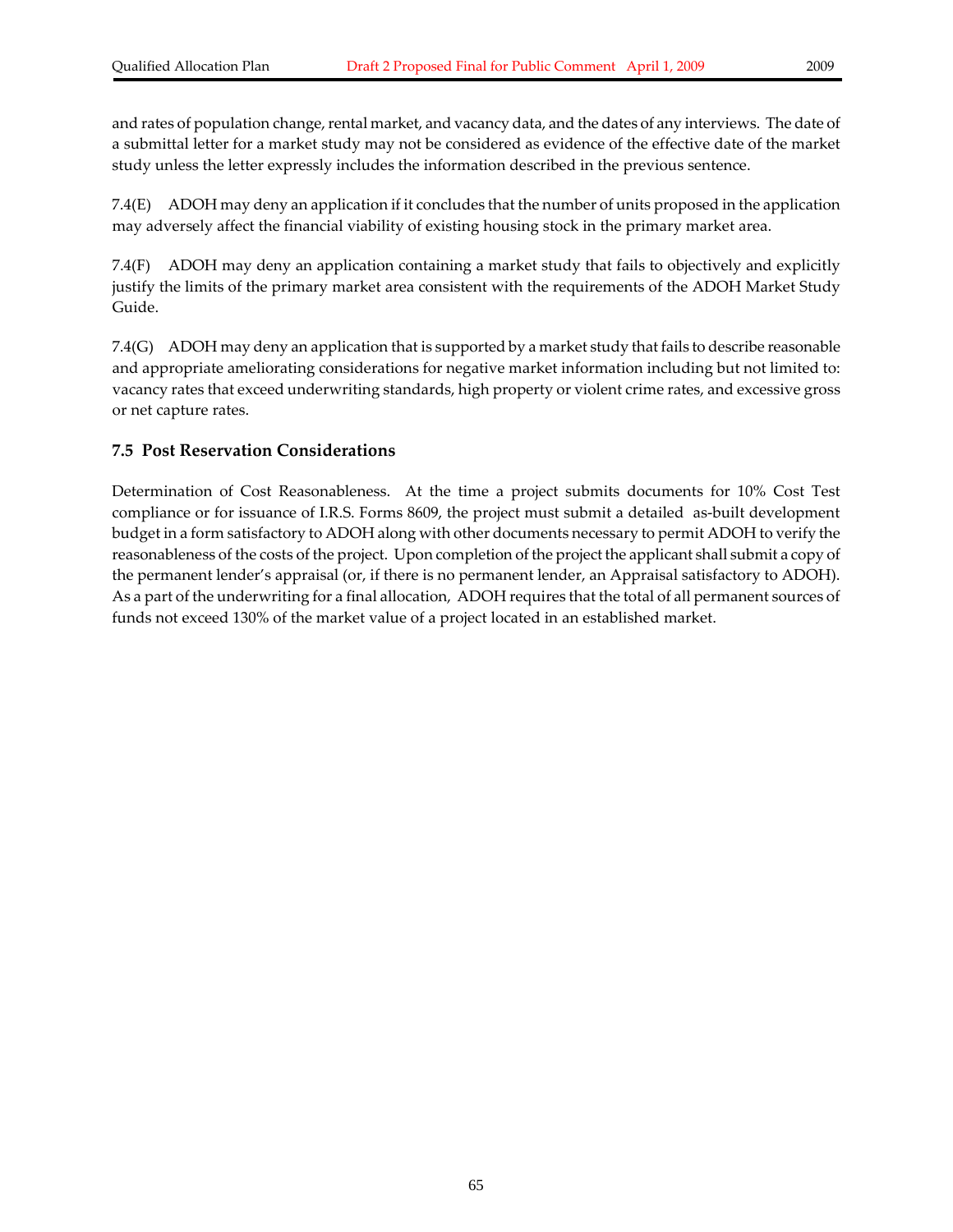# **8. COMPLIANCE MONITORING**

### **8.1 Project Compliance Monitoring**

8.1(A) ADOH is required to monitor and inspect projects for compliance with IRC Section 42, Treasury Regulation 1.42‐5, the requirements (set‐asides, income restrictions, rent skewing, affordability period, amenities and services, etc.) elected in the application and agreed upon in the Extended Use Agreement, and upon which ADOH based its award of tax credits.

8.1(B) The IRC also requires that ADOH publish and institute monitoring procedures as part of the approved QAP. This compliance monitoring procedure applies to **all** projects for which tax credits are allowable. Accordingly, ADOH must monitor all projects allocated tax credits since January 1, 1987.

8.1(C) **ADOH has prepared a Low‐Income Housing Tax Credit Program Compliance Manual** for all Program participants. The manual outlines ADOH's compliance monitoring procedures and reporting requirements. The manual includes samples of all annual reports, certifications, etc. Twice-annual training is offered by ADOH on the **Compliance Manual** and owners'/managers' compliance responsibilities.

8.1(D) The Code also allows ADOH to collect fees from owners to cover the cost of administering the compliance-monitoring program. Monitoring fees are set forth in Section 6.10 above.

### **8.2 Compliance Monitoring Procedure**

The Owner of a qualified LIHTC project for which tax credits are allowable is required to comply with the following:

8.2(A) Record keeping. The Owner must maintain accurate records for each building in the low‐income housing project. These records must include:

8.2(A)(1) The total number of Residential Rental Units in the building, including the number of bedrooms and the square footage of each Residential Rental Unit.

8.2(A)(2) The total number of Low‐Income Units in the building.

8.2(A)(3) The total number of occupants in each Low‐Income Unit.

 $8.2(A)(4)$  The rent charged on each Residential Rental Unit in the building, including any utility allowance.

8.2(A)(5) The Low‐Income Unit vacancies in the building.

8.2(A)(6) The number and household eligibility criteria for all special set‐aside units in the building.

8.2(A)(7) The rentals of the next available units in each building including when and to whom rented.

8.2(A)(8) The character and use of the non‐residential portion of the building that was included in the building's eligible basis under the Code (i.e., facilities that are available on a comparable basis to all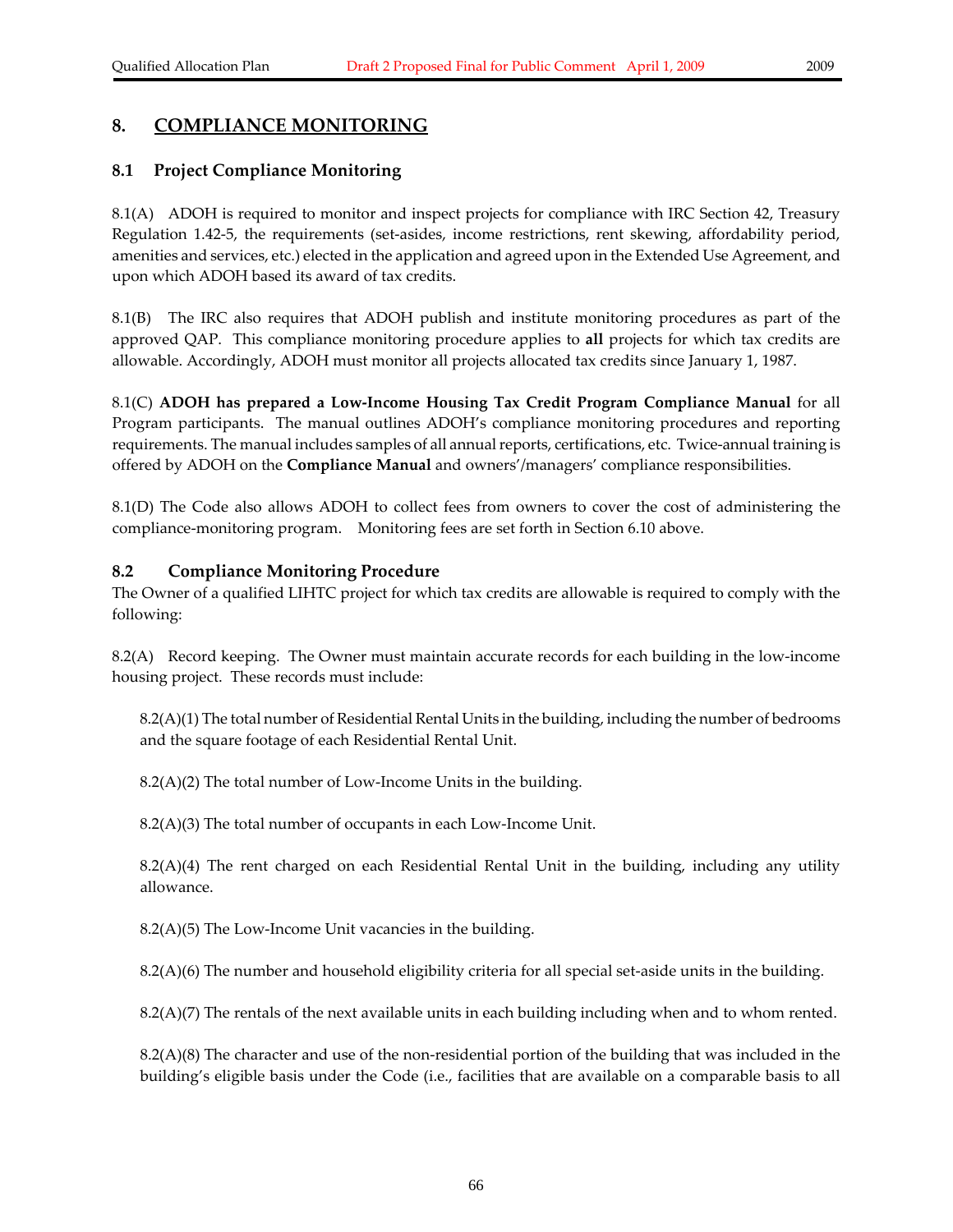8.2(A)(9) Documentation regarding the eligible and qualified basis of each building as of the end of the first year of the tax credit period.

8.2(A)(10) For each low‐income household:

(i) Completed rental application, including the tenants' certification of assets.

(ii) Tenant income certification form, including all required signatures.

(iii)Documentation supporting each household's income certification (third‐party verifications, asset certification, asset documentation and verification if more than \$5,000 in value).

(iv) Documentation of student status.

8.2(A)(11) Current‐year utility allowance schedule.

8.2(A)(12) Documentation from a medical doctor licensed in Arizona or prepared by a recognized social service or health service agency that qualify a tenant for low-income units set-aside for the Special Needs Population and any documentation that identifies any special accommodations that the tenant may require.

8.2(B) Record Retention. Owners are required to keep all records for each building for a minimum of six years after the due date (with extensions) for filing the federal income tax return for that year. The Owner must retain the records for the first year of the credit period for at least six years beyond the due date (with extensions) for filing the federal income tax return for the last year of the compliance period of the building.

8.2(C) Certification. The Owner must certify the following, under penalty of perjury, at least annually through the end of the compliance period:

 $8.2(C)(1)$  That the project complied with the requirements for special set-asides on which the Allocation was based (e.g., 20%, 30%, 40%, 50% AMGI), as applicable.

8.2(C)(2) At least 20% of the Residential Rental Units in the project are both rent restricted and occupied by individuals whose income is 50 percent or less of the AMGI.

8.2(C)(3) At least 40% of the Residential Rental Units in the project are both rent restricted and occupied by individuals whose income is 60 percent or less of the AMGI.

8.2(C)(4) That the Owner/agent has received an annual **Tenant Income Certification** (commonly called the "TIC") form from each low‐income resident and verifying documentation to support that certification.

8.2(C)(5) That the entire project/building was occupied by LIHTC residents and the Internal Revenue Service has or has not provided a waiver for the annual recertification of resident income.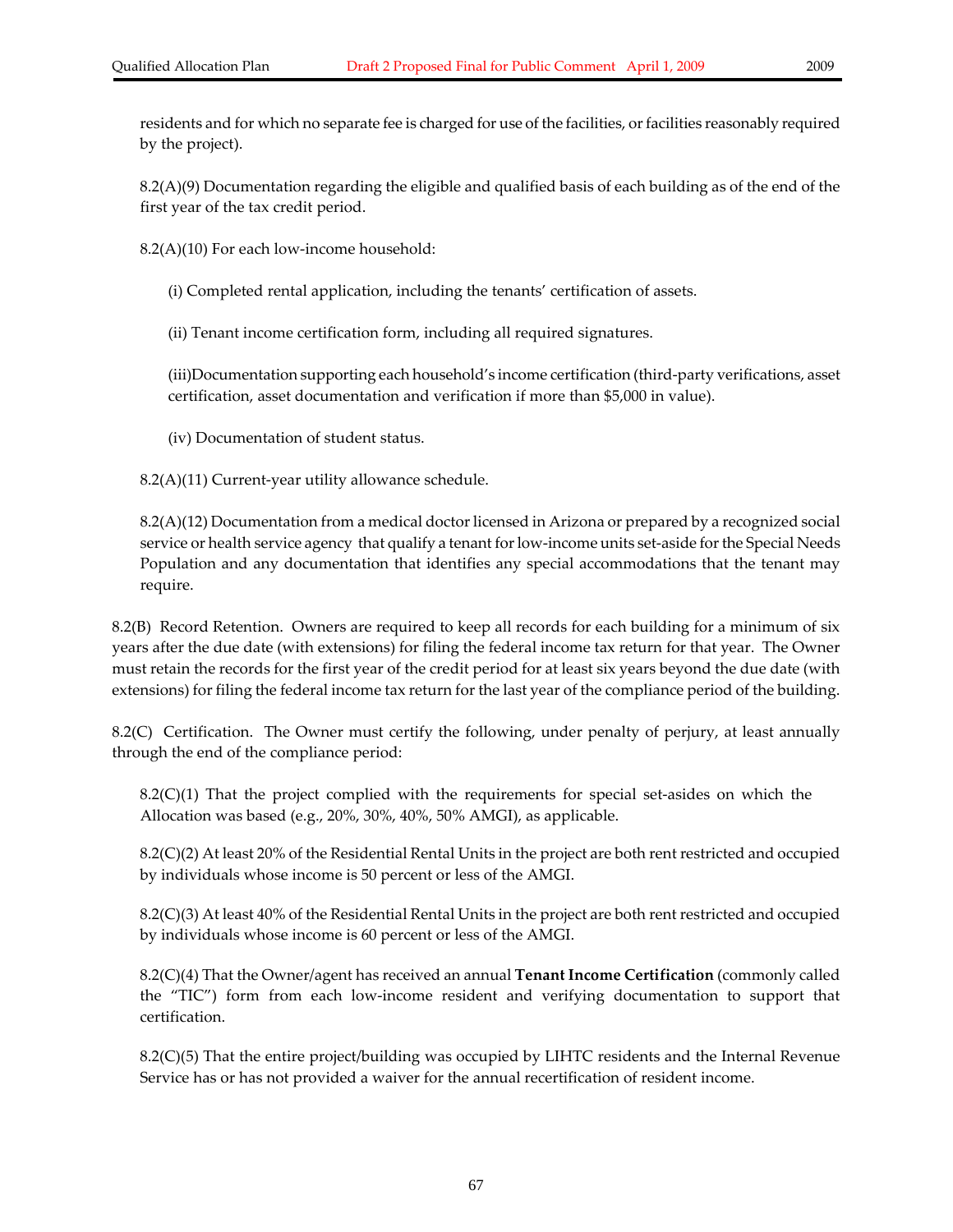$8.2(C)(7)$  That all units in the project are for use by the general public and are not used on transient basis.

8.2(C)(8) That each building in the project is in decent, safe, and sanitary condition and in good repair taking into account local health, safety, building codes, and HUD's Uniform Physical Condition Standards, see 24 CFR 5.703.

8.2(C)(9) That all resident facilities included in the eligible basis of any building in the project were provided on a comparable basis without a separate fee to all residents in the project.

 $8.2(C)(10)$  That there was no change in the applicable fraction of any building in the project (or, if there was a change, a description of the change). (Applicable fraction is defined as the percentage of qualified s in a building or the percentage of tax credit floor space to rentable floor space in a building, whichever is less.)

 $8.2(C)(11)$  That there has been no change in any building's eligible basis under the Code (or that there has been a change, with an explanation of the change).

8.2(C)(12) That a **Declaration of Affirmative Land Use and Restrictive Covenants Agreement** as described in the Code is in effect for projects receiving Allocations on or after January 1, 1990.

 $8.2(C)(13)$  That the project complied with the requirements of all federal or state housing programs (e.g., RD assistance, HOME, Section 8, tax‐exempt financing), as applicable.

8.2(C)(14) That, if the Owner received its Allocation set-aside for projects involving "qualified non-profit organizations," the non‐profit entity materially participated in the operation of the development within the meaning of IRC Section 469(h).

 $8.2(C)(15)$  That if a Low-Income Unit in the project becomes vacant during the year, reasonable attempts are made to rent that Unit or the next available Unit of comparable or smaller size to residents having a qualifying income before any unit in the project is rented to a resident not having a qualifying income.

8.2(C)(16) That if the income of the residents of a Low‐Income Unit increases above 140% of the limit allowed in the Code, the next available Unit of comparable or smaller size shall be rented to residents having a qualifying income.

8.2(C)(17) For buildings with four units orless, whether any of the units in the building were occupied by the Owner or a Person related to the Owner for the preceding year.

 $8.2(C)(18)$  Whether, for the preceding year, the project was the recipient of a federal grant or other Federal Subsidy that would cause a reduction in eligible basis.

8.2(C)(19) That the state or local government unit responsible for making building code inspections did not issue a report of a violation for the project for the preceding 12 month period.

8.2(C)(20) That the Owner has not refused to lease a Unit to an applicant due to the applicant holding a HUD Section 8 voucher or certificate.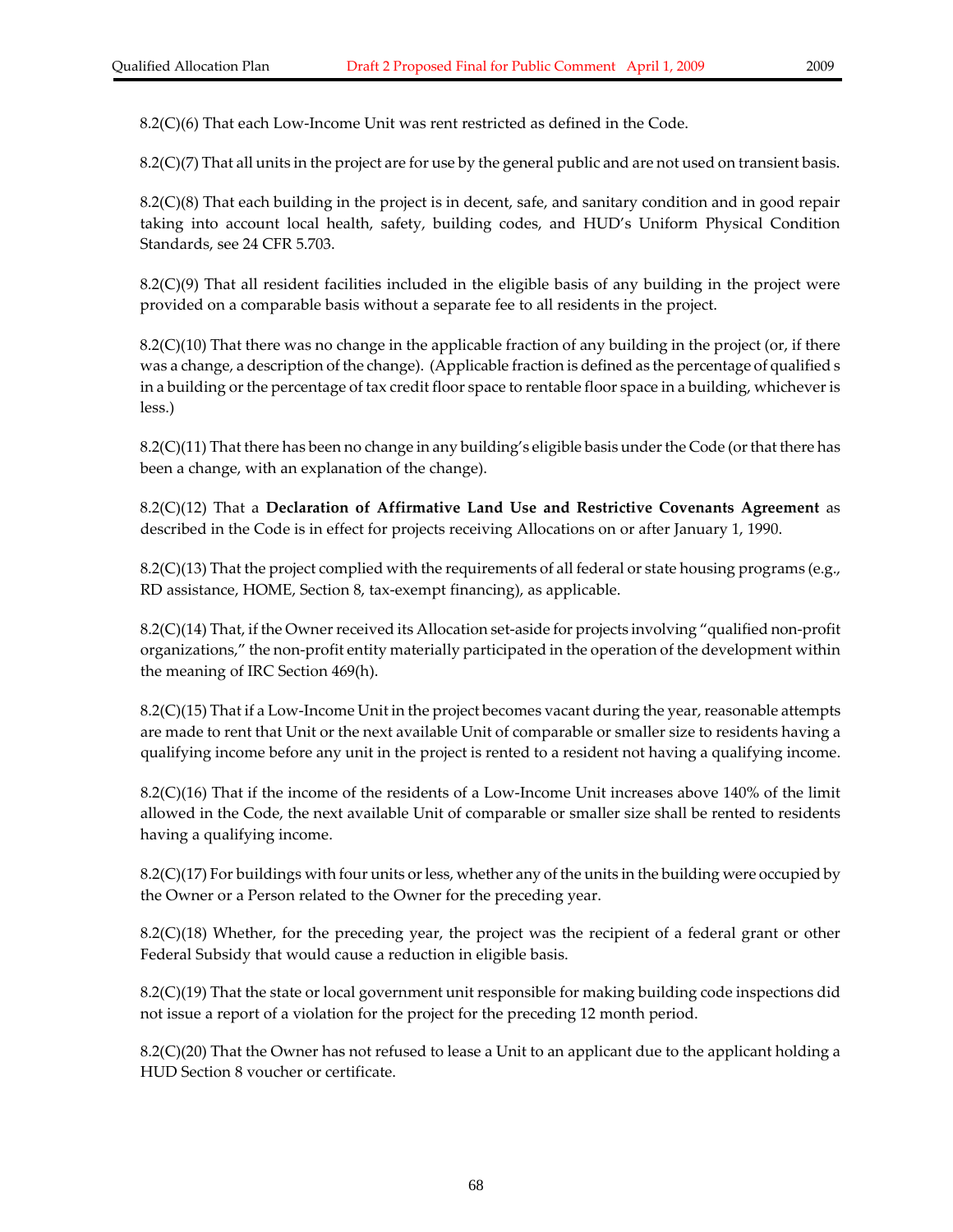8.2(C)(21) That the project has received no finding of discrimination under The Fair Housing Act (an adverse final decision by HUD, an adverse final decision by a substantially equivalent state or local fair housing agency, or an adverse judgment from a Federal court).

8.2(C)(22) That the Owner has not evicted or terminated the tenancy of any existing tenant of any Unit (other than for good cause) or increased the gross rent with respect to a Unit not otherwise permitted by Section 42, applicable throughout the entire compliance period.

8.2(D) Reviews and Inspections. Before ADOH issues the IRS Form 8609 or the end of the second calendar year following the year the last building in a project is Placed in Service, which ever is first, ADOH conducts on‐site inspections of all new buildings in the project and, for at least 20% of the project's Low‐Income Units, ADOH inspects the units and reviews the low‐income certifications, the documentation supporting the certifications, and the rent records for the tenants in those units.

8.2(D)(1) ADOH conducts on-site inspections of all buildings in each low-income housing project at least once every three years, beginning after the Placed-in-Service date. For at least 20% of the project's Low‐Income Units selected by ADOH, ADOH inspects the units (including all vacant units) and review the low-income certifications, the documentation supporting such certifications, and the rent record.

8.2(D)(2) ADOH follows HUD's inspection protocol under 24 CFR § 5.703 in conducting physical inspections. ADOH selects units for physical inspection and review files only at the time of the on‐site visit.

8.2(E) Liability. The Owner is responsible for compliance. ADOH is not liable for an Owner's noncompliance.

8.2(F) Correction of Non‐Compliance Condition.

 $8.2(F)(1)$  ADOH shall provide written notice of noncompliance to the Owner if:

(i) ADOH has not received the Annual Certification Report with attachments by the due date.

(ii) ADOH finds that the project is out of compliance with any of the provisions of IRC Section 42.

8.2(F)(2) The Owner shall have 30 calendar days from the date of notice of noncompliance to provide any missing information for the Annual Certification Report. The Owner shall have 60 calendar days from the date of notice of noncompliance to correct issues. ADOH may grant an extension of up to 120 calendar days if the Owner demonstrates good cause for the extension to the satisfaction of ADOH.

8.2(F)(3) ADOH is required to file IRS Form 8823, "Low‐ Income Housing Credit Agencies Report of Noncompliance," with the IRS within 45 calendar days of the end of the allowable correction period. ADOH mustreport all noncompliance issues whether corrected or not. ADOH may explain the nature of the noncompliance or failure to certify and state whether the noncompliance has been corrected. The IRS, not ADOH, shall make any determinations as to the applicability of recapture penalties.

8.2(F)(4) ADOH must perform inspections of the project and perform on‐site audits of the resident certification forms and supporting documentation throughout the first 15 years of the compliance period and any agreed‐upon extended compliance period. ADOH shall notify the Owner in writing of the scheduling of any such inspection or audit.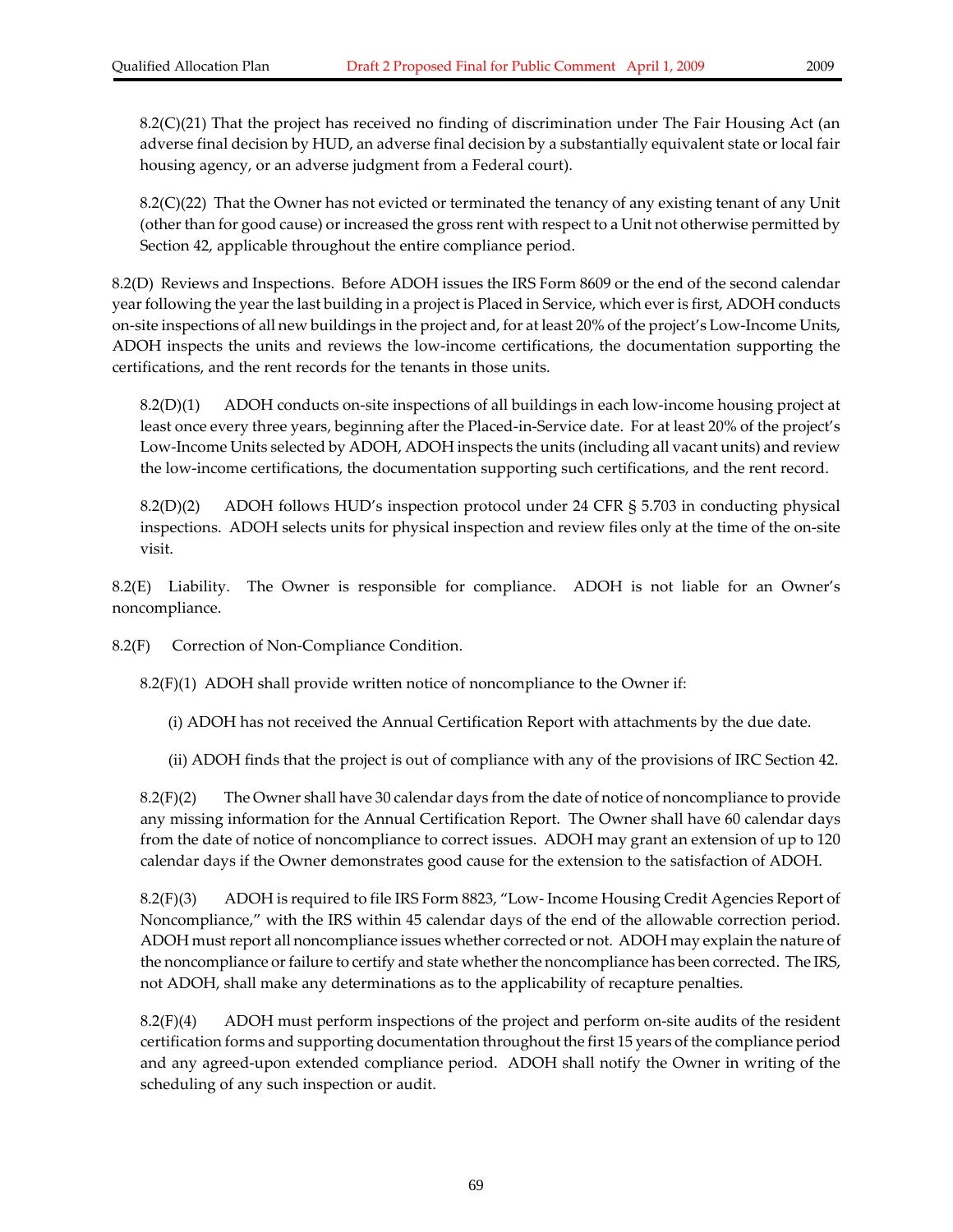## **9. DEFINITIONS**

The following definitions shall apply to both the QAP and QAP application for the year 2009 Program

" $10\%$  Cost Test" refers to the requirement of IRC Section  $42(h)(1)(E)(ii)$  that 10% of the reasonably expected basis in the project (as of the close of the second calendar year) have been incurred before the end of the year in which the Allocation is made and the project must be Placed in Service no later than the second calendar year following the year of the Allocation.

 $"10\%$  Cost Test Late Fee" means the fee due in the amount of \$3,500 if a Developer requests an extension to submit required documents to receive a Carryover Allocation in accordance with Section 2.12.

"ADOH" means the Arizona Department of Housing, which is the housing credit agency authorized to allocate federal low‐income housing tax credits in the State of Arizona pursuant to A.R.S. Section 35‐728(B).

"<u>Administration Fee</u>" means \$1,000 fee due from the applicant in the event the applicant requests an interim underwriting or ADOH requires an additional underwriting due to, among otherthings, a Material Change.

"Affiliate" means any Person, who directly or indirectly, owns or controls another person by having any family relationship, ownership interest or a Controlling Interest in that person.

"Allocation" means the award of tax credits by ADOH to the Owner of an LIHTC project. The Allocation is set forth in a binding agreement between ADOH and the Owner.

"Allocation Year" means the calendar year for the current annual allocation authority for which LIHTC applications are submitted.

"American Recovery and Reinvestment Act of 2009" or "ARRA" or "Stimulus Bill" means Public Law 111-5 enacted February 17, 2009.

"Applicant" means an existing legal entity submitting an application for LIHTC for a project pursuant to the Allocation Plan.

"Appraisal" when referring to a submittal required by this Plan means: (1) an estimate of the value of project real property be based on market information including comparable properties that is current through the period ending no earlier than six months before the deadline for submittal of the application that is (2) be prepared in accordance with the Uniform Standards of Appraisal Practice by an analyst who is not associated with the development team, bond issuer or user of bond proceeds and who is authorized to render the appraisal in Arizona. An appraisal that deviates from the requirements of this paragraph must provide a detailed explanation of why the deviation cannot be avoided.

"Area median gross income" or "AMGI" means the measure of household income, adjusted for family size, used by the IRS as a reference in establishing income levels for the LIHTC Program (e.g., "60 percent of AMGI," "50 percent of AMGI") and as the base in calculations that yield maximum rents by number of bedrooms. See the "Imputed Incomes/Allowable Rents" tables appended to this Plan at Exhibit H.

"A.R.S." means the Arizona Revised Statutes, as amended from time to time.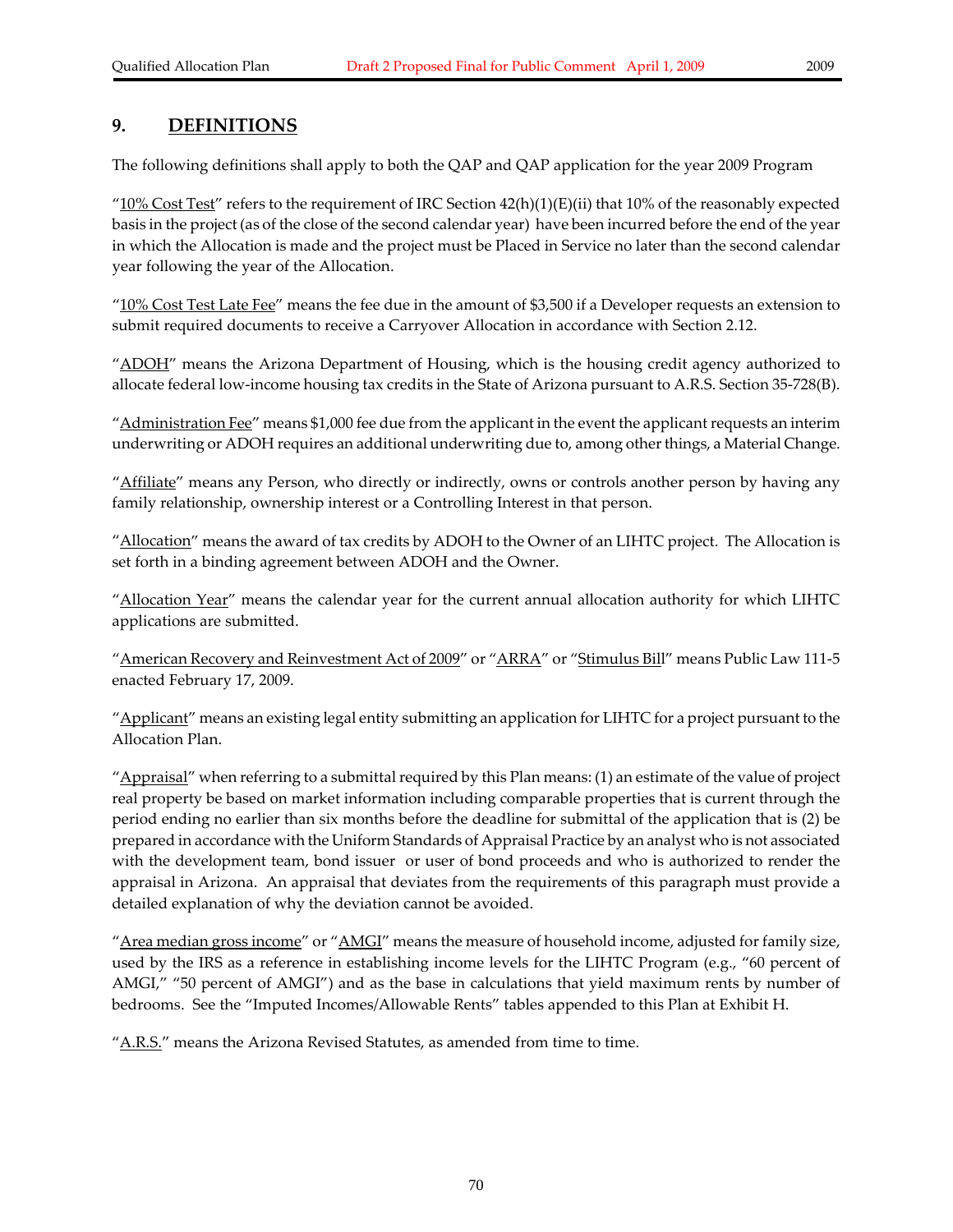"<u>Award Letter</u>" means a letter from a governmental or quasi-governmental agency, e.g., the Federal Home Loan Bank, stating that funds in a specific amount are awarded or are to be awarded to the project in a specific time frame.

"Builder" means the general contractor that is a member of the project's Development Team.

"Capital Needs Assessment ("CNA") means the assessment as set forth in Section 2.7(B)(32).

"Carryover Allocation" means an Allocation made to the project if the project will not be Placed in Service by close of the calendar year of the Allocation.

"Carryover Allocation Fee" means an additional fee of \$250 per day if the information required under Section 2.12 of this Plan is submitted after December 1 of the Allocation year.

"Census Designated Place (CDP)" means a statistical entity, defined for each decennial census according to Census Bureau guidelines, comprising a densely settled concentration of population that is not within an incorporated place, but is locally identified by a name. CDPs are delineated cooperatively by state and local officials and the Census Bureau, following Census Bureau guidelines. Beginning with Census 2000 there are no size limits.

"Co-Developer" means one of two or more developers of the same project.

" $Code$ " and " $IRC$ " mean the Internal Revenue Code.

"Common Area Facilities" means on-site laundry facilities, site office, maintenance and storage areas, community rooms, community service facilities as described in Exhibit D.

"Commitment Letter" means a written commitment from a lender or other provider of funds, representing a commitment to provide financing and stating the amount, interest rate, fees, term of the loan, debt service coverage, security, and repayment terms, subject only to reasonable, commercially‐acceptable contingencies.

"Community-Based Non-Profit" means an organization qualified under IRC Section 501(c)(3) or (4), that has as one of its approved exempt purposes the provision of affordable housing, and its membership is drawn from and representative of the community it serves.

"Community Facility" means community room, clubhouse, recreation center or the like. Lobbies and laundry facilities shall not be considered within the scope of this definition.

"Community Services Facility" means a facilities building as described in IRC Section  $42(d)(4)(C)(ii)$ . "Compliance Period" means the compliance period for a building begins with the first year of the building's Credit period, the first taxable year in which the Owner claims tax credits for the project of which the building is a part, and lasts for 15 consecutive taxable years.

"Consultant" means an advisor to the Development Team or to any member of the Development Team.

"Controlling Interest" means the possession, directly or indirectly, of the power to direct or cause the direction of the management and policies of a person, whether through the means of ownership, position, contract, or otherwise.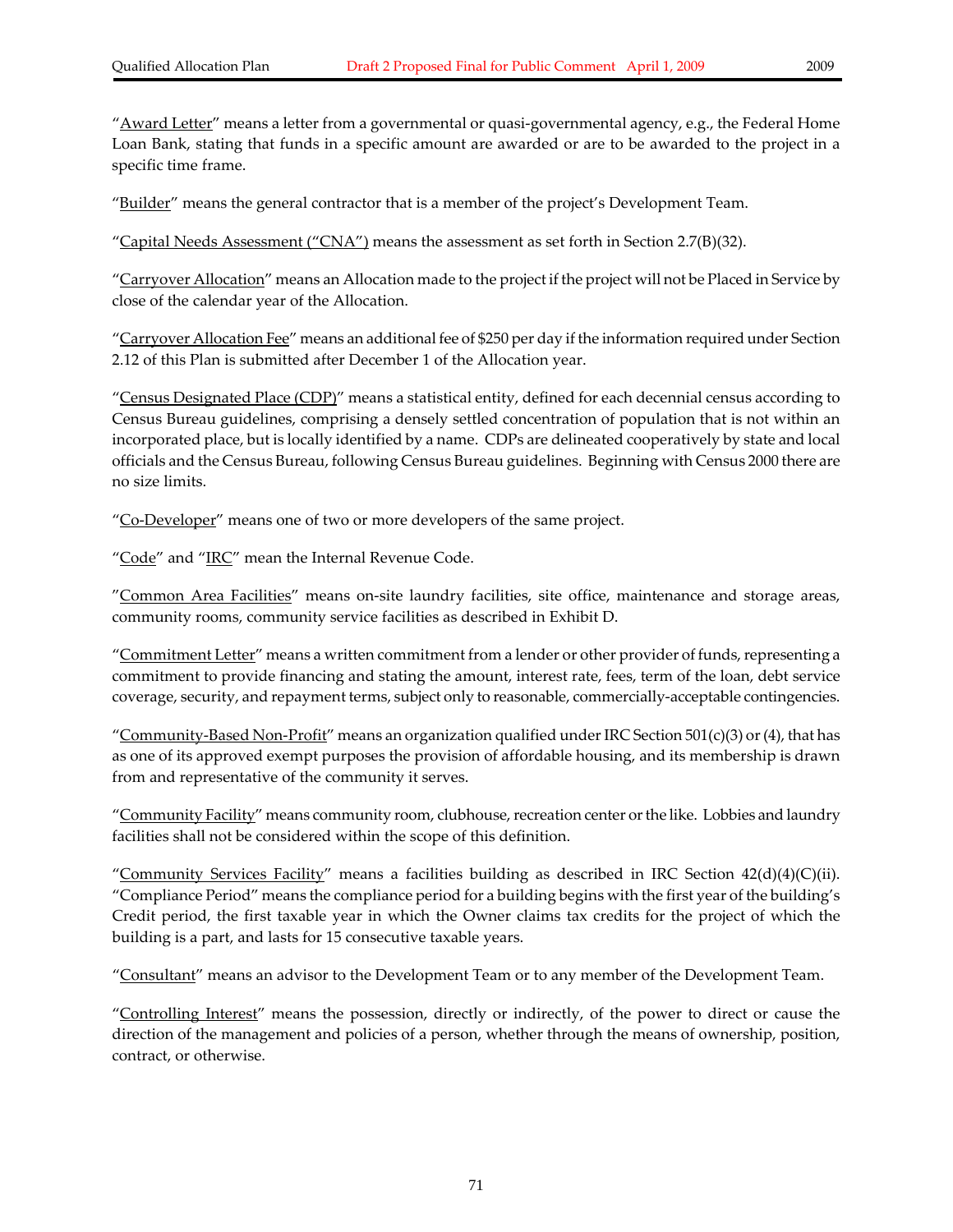"Council of Governments Regions" means one of the fourrural Councils of Governments in Arizona serving regional planning districts. The fourrural councils and the districts they serve are: Northern Arizona Council of Governments (**NACOG**), serving the Region 3 Counties of Apache, Coconino, Navajo and Yavapai Counties; Western Arizona Council of Governments (**WACOG**), serving the Counties of LaPaz, Mohave and Yuma in Region 4; Central Arizona Association of Governments (**CAAG**), serving Region 5: the Counties of Gila and Pinal; and South Eastern Arizona Governments Organization (**SEAGO**), serving Region 6, the counties of Cochise, Graham, Greenlee and Santa Cruz.

"<u>Deadline Date</u>" means on or before 4:00 p.m. Mountain Standard Time of the day designated by ADOH as the last day to submit an application for a competitive allocation round.

"Deferred Developer Fee" means a certain sum of money owed to the Developer and evidenced by a promissory note, partnership agreement, or other written agreement acceptable to ADOH, such fee to be repaid subject to the applicable project's cash flow after payment of operating expenses of the project and after payment of debt service for all superior liens.

"Determination of Qualification" means a letter issued by ADOH in accordance with IRC Section 42(m), that indicates that the project, which has utilized tax-exempt financing, qualifies for an amount of tax credits and is in compliance at the time of the letter with all rules established by this Plan.

"Determination of Qualification Fee" means the fee payable after ADOH determination that an application represents a feasible and viable project with a likelihood of completion and it is payable priorto the issuance of a Determination of Qualification or Reservation. (See Section 6.4)

"Developer" means any legal entity or person, which provides or arranges for design, financing, or construction services in connection with a Project.

"Development Team" means the entities and professionals assembled to develop and manage the project, typically comprising the Developer(s), general partner, contractor, property management company, tax attorney, certified public accountant, and all other project Consultants.

"Employee Unit" means a Unit set aside by project management as a Residential Rental Unit for a manager, or a maintenance person, and/or a security officer (see Arizona Department of Housing LIHTC Compliance Manual, Section 3.2.1.). ADOH considers Residential Rental Units as Low‐Income Units. Industry standards indicate that one manager's Unit and one maintenance person's Unit are needed per one hundred units. One security officer's Unit per project is allowed if management can show that the Unit is reasonably required. Project management, in its discretion, may designate such units for employees or return them to service as Low‐Income Units as circumstances dictate. In accordance with IRS Revenue Ruling 92‐61, while these units are employee units they shall be included in the eligible basis of the building but shall be excluded from both the numerator and the denominator of the applicable fraction. In mixed-income properties, ADOH assumes that any employee units are taken from the low‐income rather than the market‐rate side.

"Equity Gap" means the amount by which projected development funds exceed projected available funds.

"**Extended Use Agreement**" means a covenant that runs with the land on which the project is developed, restricting the use of land by the Owner and its successors to the terms and conditions of the project, as approved by ADOH.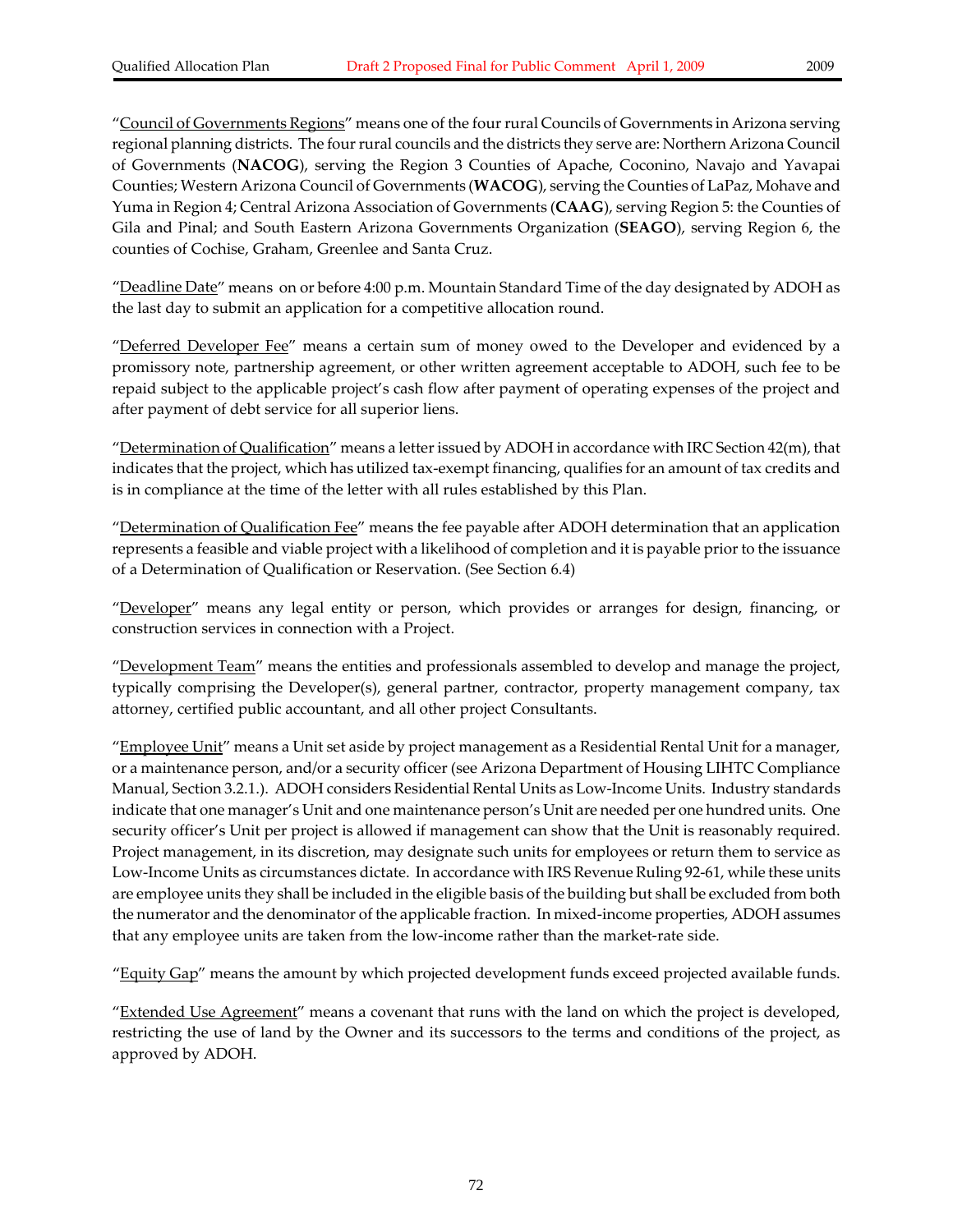"Extended Use Period" means the total minimum commitment of 30 years by the Owner under the Extended Use Agreement.

"Extended Warranty" means any construction warranty with an initial term of two years or more.

"Federal Subsidy" for the purposes of tax credits, Federal Subsidies include federal grants and below market rate federal loans through programs such as those administered by HUD (with some exceptions for CDBG and HOME) and Rural Development, tax-exempt financing and other locally administered low-interest loans or grants from federal sources. Use of these financing sources may require reductions in eligible basis or reductions in a project's maximum Applicable Credit Percentage (see IRC Section 42(d)(5)(A) and 42 (i)).

"Final Allocation Fee" means the fee payable upon the issuance of IRS Form 8609 equal to 2% of the Allocation.

"Financial Statements" means a complete and accurate income statement, cash-flow statement, balance sheets and accompanying notes prepared according to Generally Accepted Accounting Principles.

"Financial Beneficiary" means a Person who is to receive a financial benefit of: a) 3% or more of total estimated project cost if total estimated project cost is \$5 million or less, and b) 3% of the first \$5 million and 1% of any costs over \$5 million if total estimated project cost is greater than \$5 million. This definition does not include the Owner of the tax credit project unless the Owner is also the Developer or the Builder and meets the above financial requirements.

"Hard Costs" refers to project development costs described by Form 3, Item 24, Sections II and III, Site Demolition and Preparation and Direct Construction Costs. Hard costs do not include off site costs unless such costs are chargeable to the project in accordance with I.R.C. § 42.

"HERA" refers to the *Housing and Economic Recovery Act of 2008*, Pub.L. 110‐289, and its changes to the Low Income Housing Tax Credit program.

"Historic Preservation Project" means: (i) a structure individually listed in the National Register of Historic Places, or; (ii) a structure certified by the National Parks Service as contributing to a Register District. A Register District is a designated area listed in the National Register, or listed under state statute or local ordinance as substantially meeting the requirements for listing of districts in the National Register.

" $HUD$ " means the United States Department of Housing and Urban Development.

"Identify of Interest" means any financial or ownership interest, direct or indirect, between Developer and another Person.

"Land Control" means applicant's evidence of ownership or control over the land required for the project in the form of: (i) a binding Commitment Letter from a governmental entity to transfer land to applicant; (ii) a recorded deed with applicant as grantee, (iii) a long term lease with applicant as grantee or (iv) a lease option or fully executed purchase option agreement between applicant and Owner of property as recorded in jurisdiction of property.

"LIHTC" means the Low-Income Housing Tax Credit program, a program of the Internal Revenue Service that provides federal income tax credits to owners of qualifying residential rental projects.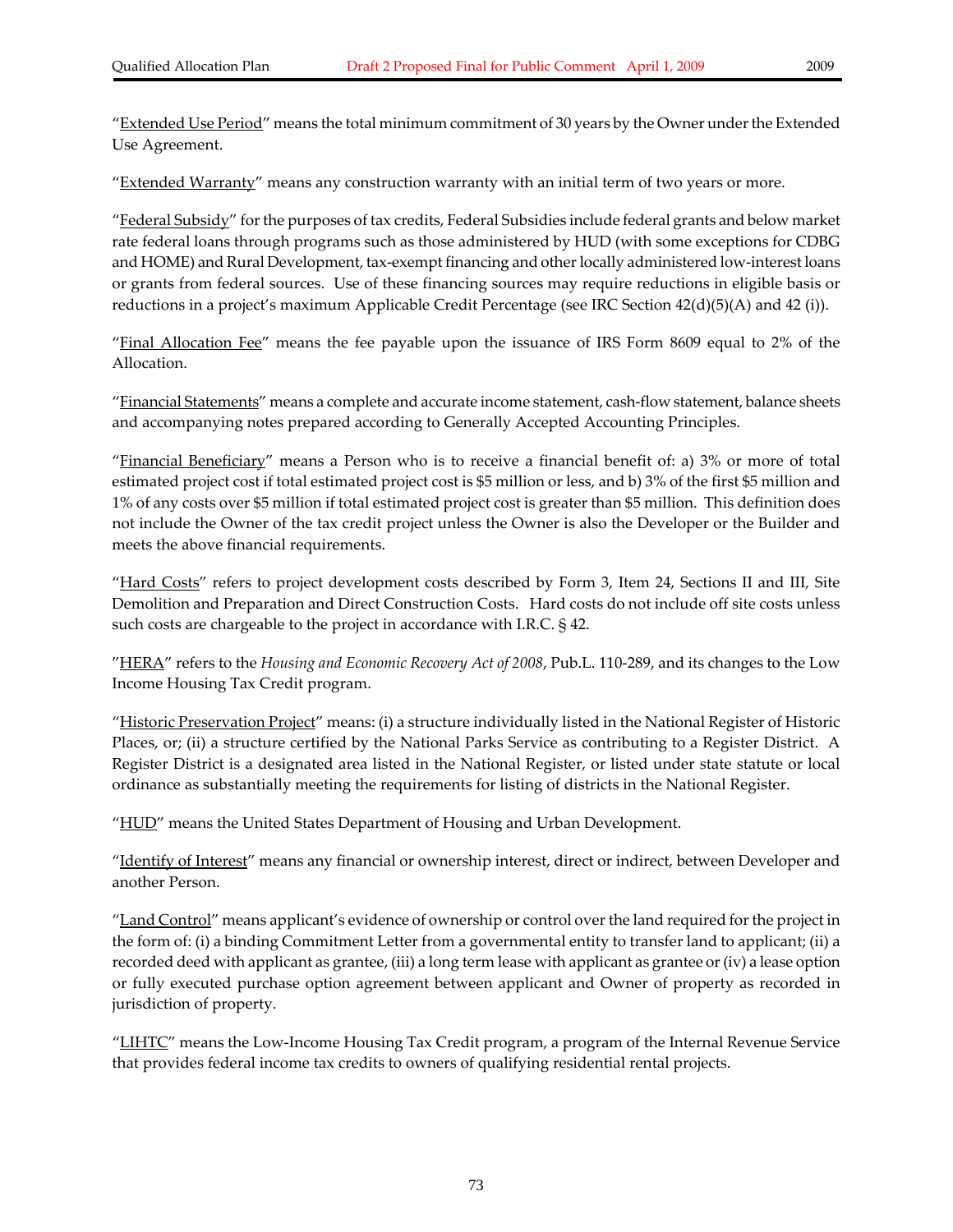"Letter of Interest or Intent" means the documentation addressed to the applicant/Developer of an interest or intent to provide funding, setting forth the writer's intention to negotiate the financing and stating the amount, interest rate, security, repayment terms and including the minimum debt service coverage ratio and loan-to-value ratio used by the lender to size the financing, as applicable. If the sole Developer of the project is a non-profit organization, the Letter of Interest or Intent from the investment syndicator must state that the non‐profit holds the right of first refusal to acquire the project following the fifteen‐year compliance period. Such letters or documents may be subject to reasonable, commercially acceptable contingencies, as determined by ADOH in its sole discretion.

"Local Government" means the governing body of the city, town, county or tribal government having jurisdiction over the real property upon which the project will be located.

"Low-Income Unit" means any Unit in a project if the Unit is rent restricted (as defined in IRC Section 42  $(g)(2)$ ) and the individuals occupying such Unit meet the income limitation applicable under IRC Section 42 (g)(2) for the project.

"Major Life Activities" for the purpose of the American Disabilities Act means "functions such as caring for oneself, performing manual tasks, walking, seeing, hearing, speaking, breathing, learning, and working." See 45 CFR § 84.3(j)(2)(ii).

"Market Demand Study" means a third party report that outlines the overall market demand for a project within a defined market area and identifies, with significant detail, the current supply of similar units, demographics, and economics contained within the market area.

"Material Changes" are as described in Section 4.7.

"Maximum Tax Credit Reservation" means a maximum Reservation for any single project or Scattered Site project. One Owner, Developer, Co‐Developer or Affiliate of the Developer or Co‐Developer with multiple projects cannot exceed a total of \$2.7 million dollars in any Allocation year.

"Metropolitan Statistical Area" is used in this Plan as defined by the Office of Management and Budget (OMB) "Standards for Defining Metropolitan and Micropolitan Statistical Areas" published on December 27, 2000, in the Federal Register (65 FR 82228 ‐ 82238).

"Operating Costs" means the fixed and variable expenses of operating the project, including but not limited to taxes, insurance, utilities, management, and replacement reserves, but excluding debt service.

"Owner" means the legal entity that ultimately owns the project and to which tax credits will be allocated.

"Person" means an individual, partnership, corporation, trust or other entity.

"Physically Disabled Persons" means people who have physical impairments that substantially limit one or more major life activities as defined in 45 CFR § 84.3(j)(2)(ii) or have a record of such impairment.

"<u>Placed in Service</u>" means: (i) for a new or existing building used as residential rental property, the date on which the building is ready and available for its specifically assigned function, i.e., the date on which the first Unit in the building is certified as being suitable for occupancy in accordance with state or local law; and (ii) rehabilitation expenditures that are treated as a separate new building are placed in service at the close of any 24‐month period over which the expenditures are aggregated.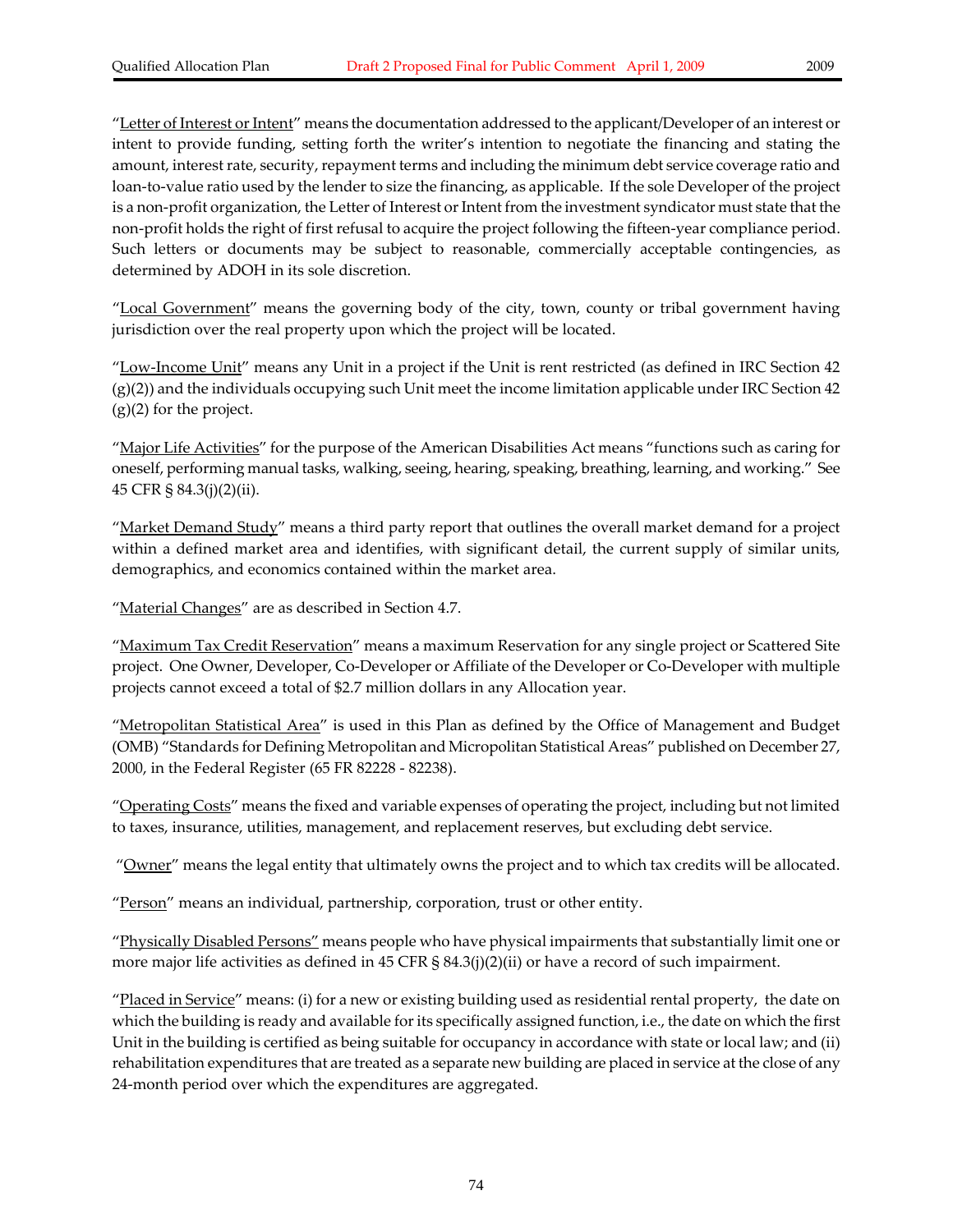"Primary Permanent Funding" means the loan secured by the first lien on the project plus any additional notes secured by subordinate liens on the project, which represent additional debt service requirements intended to be paid from sale proceeds or operating income generated by the project.

"Project" means any project for residential rental property if the project meets the requirement of subparagraph (A) or (B) whichever is elected by the taxpayer:

(A) 20‐50 Test ‐ The project meets the requirements of this subparagraph if 20 percent or more of the residential units in such project are both rent‐restricted and occupied by individuals whose income is 50 percent or less of area median gross income.

(B) 40‐60 Test ‐ The project meets the requirements of this subparagraph if 40 percent or more of the residential units in such project are both rent‐restricted and occupied by individuals whose income is 60 percent or less of area median gross income.

Any election under this paragraph, once made, is irrevocable. For purposes of this paragraph, any property shall not be treated as failing to be residential rental property merely because part of the building in which such property is located is used for purposes other than residential rental purposes. Scattered Sites may be considered to be one project if the Scattered Sites meet the above definition and the requirements in the "scattered sites" definition in this Section.

"Property Manager" or "Property Management Company" means the entity responsible for marketing, maintenance, and tenant relations for a building financed with tax credits under this Plan.

"Redevelopment Area" means an area determined by official action of the governing body of the municipality or county to be either:

(a) An area in which a majority of the structures are residential or an area in which there is a predominance of buildings or improvements, whether residential, and which, by reason of dilapidation, deterioration, age or obsolescence, inadequate provision for ventilation, light, air, sanitation, open spaces, high density of population and overcrowding or the existence of conditions which endangers life or property by fire and other causes, or any combination of these factors, is conducive to ill health, transmission of disease, infant mortality, juvenile delinquency or crime, and is detrimental to the public health, safety, morals or welfare; or,

(b) An area that because of the predominance of defective or inadequate street layout in relation to size, adequacy, accessibility or usefulness, unsanitary or unsafe conditions, deterioration of the site or other improvements, diversity of ownership, tax or special assessment delinquency exceeding the fair value of the land, defective or unusual conditions of title, improper subdivision or obsolete platting or the existence of conditions which endanger life or property by fire and other causes, or any combination of these factors, substantially impairs or arrests the sound growth of the municipality, retards the provision of housing accommodations or constitutes an economic or social liability and is a menace to the public, health, safety, morals or welfare in its present condition and use.

"<u>Reservation</u>" means a non-binding, written statement issued by ADOH to the applicant after the application round indicating that ADOH has reserved for the project a specific amount of tax credits which shall receive an Allocation upon the project's satisfaction of certain conditions.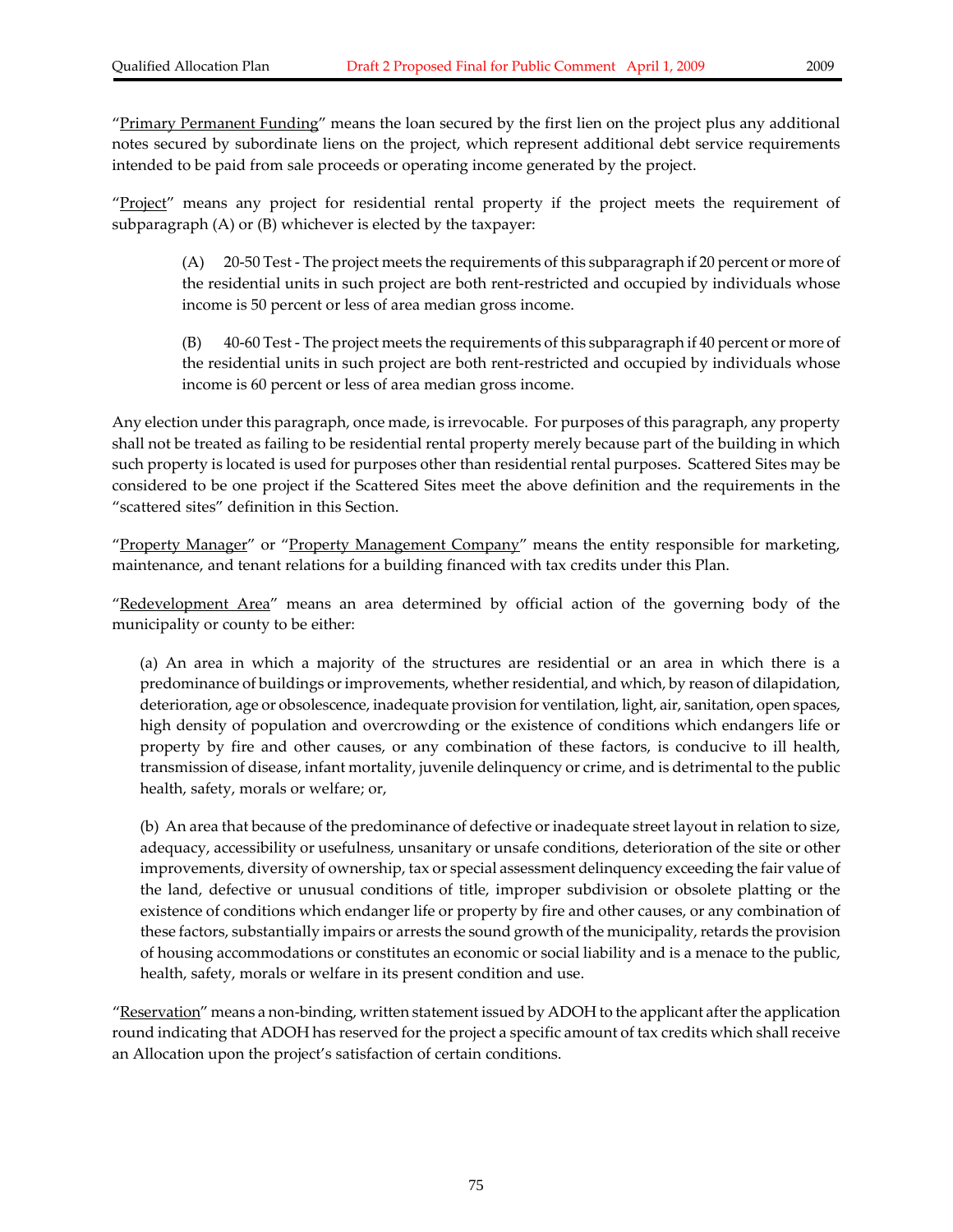"Reservation Fee" means the fee to process an application to the point of a Determination which is equal to 8% of tax credits requested, for for-profit and 6% for non-profit developers.

"Residential Rental Unit" means an area legally licensed or permitted for use as a living space containing a sleeping area, bathing and sanitation facilities, and cooking facilities equipped with a cooking range, refrigerator, and sink, all of which are separate and distinct from other residential rental units. *Federal Tax Regulations (FTR) 1.103‐8(a) 8(i).*

"Rural Area" means a "rural area" as defined in 7 C.F.R § 3550.10 and all locations outside of Maricopa and Pima Counties.

"Satisfactory Progress" means that the applicant, including any person with an ownership interest in the applicant or Development Team member, has presented evidence, satisfactory to ADOH, that each Project for which the applicant has received a Determination of Qualification, Reservation, or Allocation in Arizona or any other state, has been Placed in Service on time or otherwise is progressing without unreasonable delay though the various phases of development, i.e., financing, permitting, construction, certificate of occupancy, and rehabilitation.

"Scattered Sites" means projects that meet the following criteria:

- 1. consist of no more than six (6) non-contiguous parcels within a 15-mile radius of each other;
- 2. consist of no more than 200 units;
- 3. all buildings in the project must be under the ownership of one entity;
- 4. all units in the scattered site application must be managed by one entity;
- 5. all buildings in the project must be developed under one common plan of financing and considered as a single project by all funding sources;
- 6. to receive the 130% increase in basis allowed under IRC Section 42, all parcels making up the project must be located within a QCT or DDA;
- 7. the scattered sites must be appraised as a single proposed development; and
- 8. each parcel within the proposed project must meet all applicable threshold and scoring criteria.

"Senior Project" means "housing for older persons" as defined in Section 807(b)(2) of The Fair Housing Act, 42 U.S.C. § 3607, as it may be amended from time to time.

"Special Needs Populations" ADOH includes the homeless, the seriously mentally ill, the physically disabled, individuals infected with the human immune‐deficiency virus or other populations with specialized housing needs. Other populations with specialized housing needs may include:

• Homeless Individual(s): a person(s) who has lived: a) in places not meant for human habitation such as cars, parks, sidewalks, abandoned buildings, etc.; b) in an emergency or shelter facility; c) in a transitional housing facility (not permanent housing).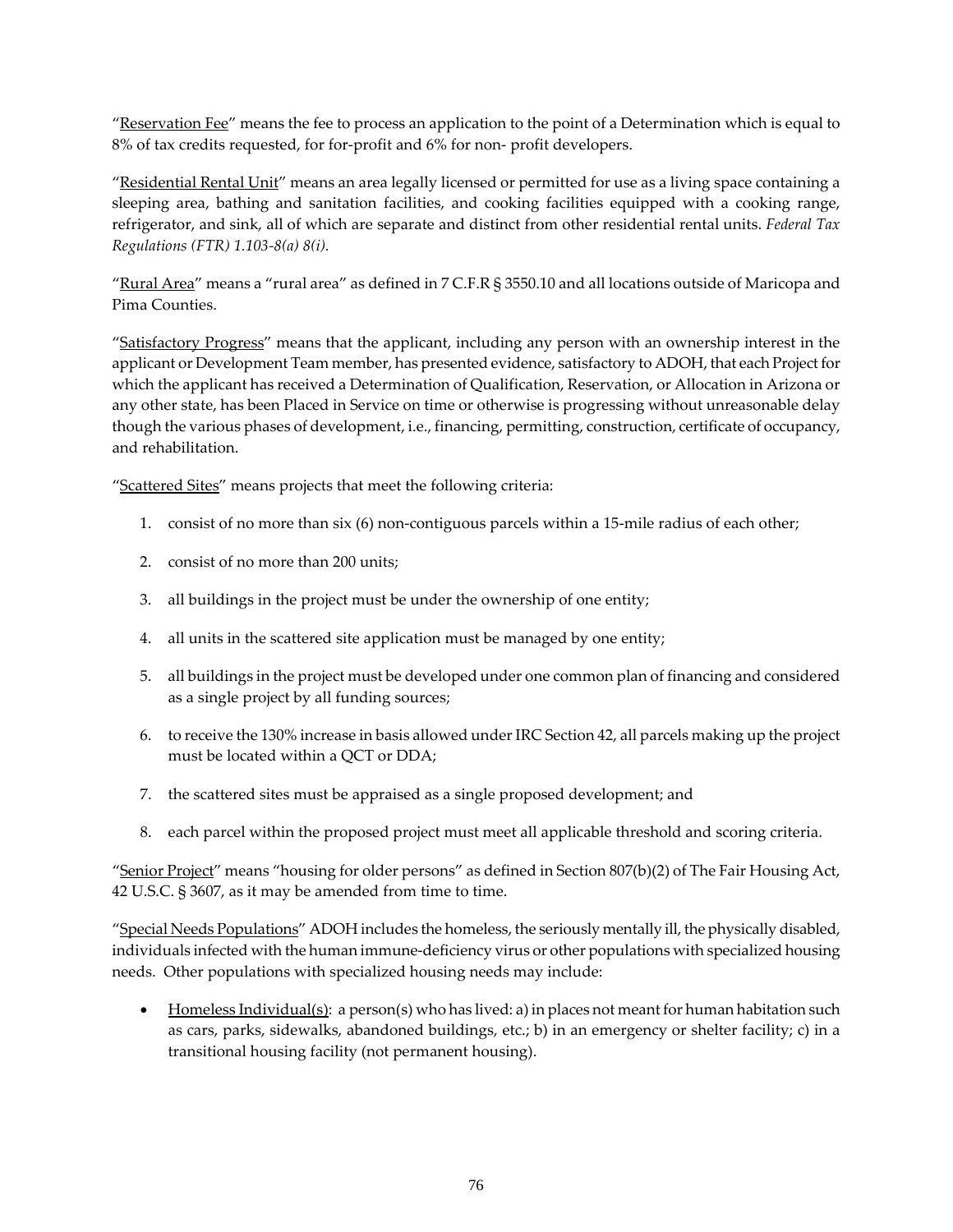- Seriously Emotionally Disturbed, i.e., persons between birth and age 18 who currently or at any time during the past year have had a diagnosable mental, behavioral, or emotional disorder that resulted in a functional impairment which substantially interferes with or limits the person's role or functioning in family, school, or community activities. Seriously emotionally disturbed persons are to be certified by a referral agency recognized by ADOH.
- Developmentally Disabled Persons suffering from a severe, chronic condition attributable to a physical or mental impairment manifesting itself before the age of 22 and likely to continue indefinitely. Developmentally disabled persons are to be certified by a referral agency recognized by ADOH.
- Victims of Domestic Violence as certified by referral agency recognized by ADOH.
- Individuals Suffering from Chronic Substance Abuse, as certified by a referral agency recognized by ADOH.

"State Annual Credit Authority" means the total amount of tax credits allocated to the state by the IRS each year based on the population of the state and multiplied by a dollar amount per resident that is adjusted annually for inflation.

"State Housing Fund" means a combination of federal and state dollars administered by ADOH. Available federal dollars come from the HOME Investment Partnership Program and state dollars are made available through the Arizona Housing Trust Fund.

"Supportive Housing" means affordable permanent independent rental housing for persons who are homeless or have disabilities. These populations are limited, however, to the following groups: Homeless Individuals; seriously mentally ill; Seriously Emotionally Disturbed; physically disabled; Developmentally Disabled Persons; victims of AIDS/HIV; Victims of Domestic Violence; and Individuals Suffering from Chronic Substance Abuse. See definition of "Special Needs Populations", above for more complete definitions of these groups. Supportive services are provided to residents of supportive housing on an asneeded basis for as long as they are needed, with the purpose of helping residents achieve maximum possible self-sufficiency and maintain their permanent housing. Supportive services may be provided directly by the Owner or through coordination with existing service agencies and may be delivered through a combination of both on‐ and off‐site service delivery mechanisms, with the provision that an on‐site service coordination capacity must be maintained.

"Supportive Services" means services such as attendants, housekeeping, assistance with activities of daily living, transportation, and training provided by the Owner to help residents maintain their lifestyle and achieve self‐sufficiency.

"Syndication Rate" means a ratio that reflects the price to the project for \$1.00 of tax credits awarded.

"Ten-Year Rule", means the following:

(A) In order for an existing building to qualify as part of a tax credit project, the applicant must acquire the building from an unrelated person who:

(1) Has held the building for at least ten years at time of the application, and